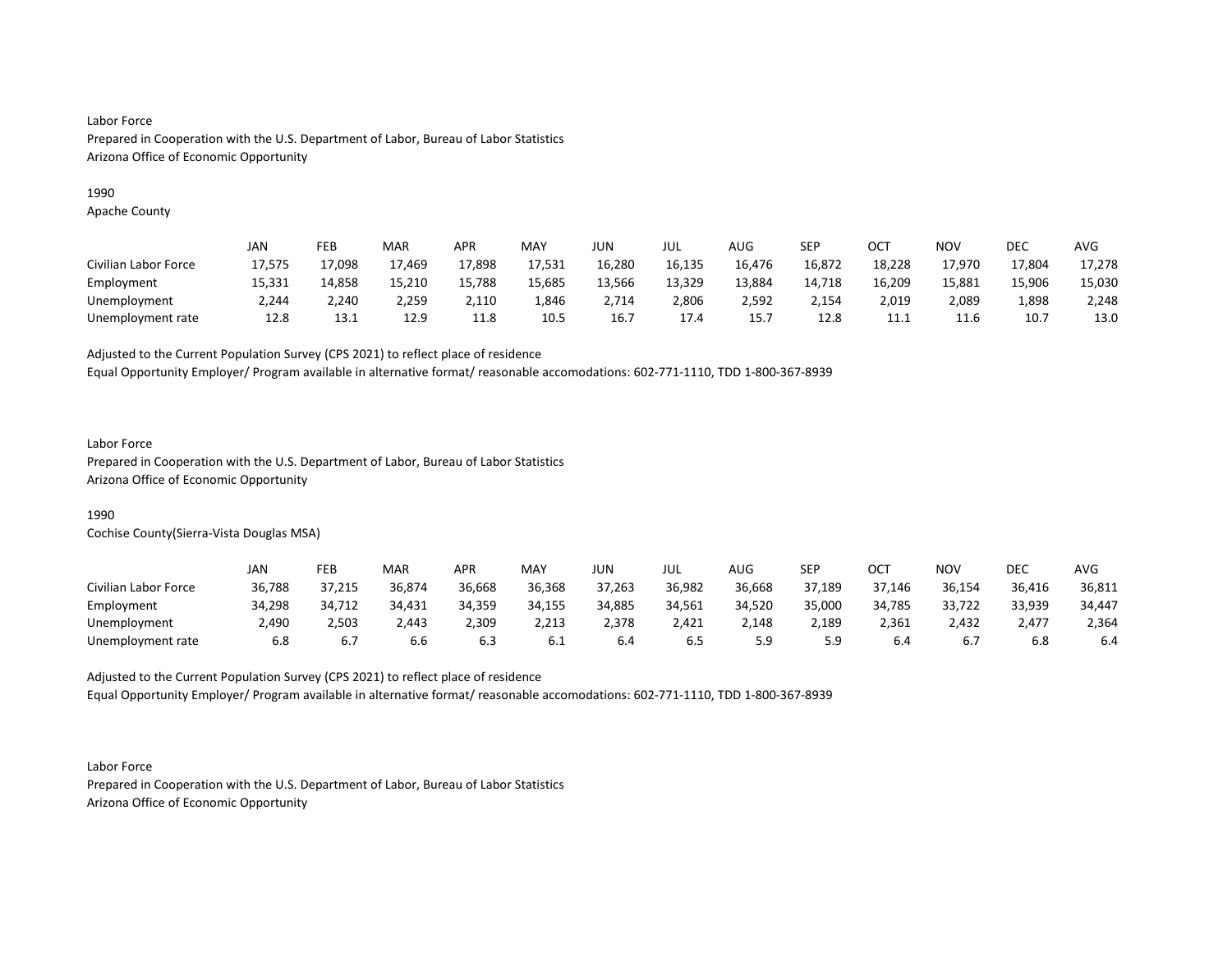## 1990

# Coconino County(Flagstaff MSA)

|                      | JAN    | FEB    | MAR    | <b>APR</b> | MAY    | JUN    | JUL    | AUG    | <b>SEP</b> | ОСТ    | NOV    | DEC    | AVG    |
|----------------------|--------|--------|--------|------------|--------|--------|--------|--------|------------|--------|--------|--------|--------|
| Civilian Labor Force | 45,915 | 46,828 | 47.176 | 48,561     | 49,729 | 49,125 | 48,769 | 49,075 | 48,208     | 48,704 | 47,711 | 47,415 | 48,102 |
| Employment           | 41,769 | 42,892 | 43,526 | 45,445     | 46,509 | 44,809 | 44,661 | 45,310 | 45,022     | 45,665 | 44.505 | 44,029 | 44,512 |
| Unemployment         | 4,146  | 3,936  | 3,650  | 3,116      | 3,220  | 4,316  | 4,108  | 3.765  | 3,186      | 3,039  | 3,206  | 3,386  | 3,590  |
| Unemployment rate    | 9.0    | 8.4    | .      | 6.4        | ხ.5    | 8.8    | 8.4    |        | 6.6        | ხ.∠    | 6.7    | .      | 7.5    |

Adjusted to the Current Population Survey (CPS 2021) to reflect place of residence

Equal Opportunity Employer/ Program available in alternative format/ reasonable accomodations: 602-771-1110, TDD 1-800-367-8939

#### Labor Force

Prepared in Cooperation with the U.S. Department of Labor, Bureau of Labor Statistics Arizona Office of Economic Opportunity

#### 1990

Gila County

|                      | JAN    | FEB    | MAR    | APR    | MAY    | JUN          | JUL    | AUG    | SEP    | ост    | NOV    | DEC    | AVG    |
|----------------------|--------|--------|--------|--------|--------|--------------|--------|--------|--------|--------|--------|--------|--------|
| Civilian Labor Force | 15,121 | 15,132 | 15,250 | 15,283 | 15,713 | 15,622       | 15,577 | 15,850 | 15,772 | 15,956 | 15,648 | 15,652 | 15,548 |
| Employment           | 13,766 | 13,842 | 13,935 | 14,056 | 14,652 | 14,498       | 14,441 | 14,747 | 14,789 | 14,960 | 14.585 | 14,622 | 14,408 |
| Unemployment         | 1,355  | 1,290  | 1,315  | 1,227  | 1,061  | 1,124        | 1,136  | 1,103  | 983    | 996    | 1,063  | 1,030  | 1,140  |
| Unemployment rate    | 9.0    | 8.5    | 8.6    | 8.0    | 6.8    | . . <u>.</u> | 7.3    | 7.0    | 6.2    | b.2    | 6.8    | 6.6    | د. ،   |

## Adjusted to the Current Population Survey (CPS 2021) to reflect place of residence

Equal Opportunity Employer/ Program available in alternative format/ reasonable accomodations: 602-771-1110, TDD 1-800-367-8939

## Labor Force

Prepared in Cooperation with the U.S. Department of Labor, Bureau of Labor Statistics Arizona Office of Economic Opportunity

#### 1990

Graham County

| JAN<br><b>FEB</b><br><b>OCT</b><br>MAR<br>MAY<br><b>APR</b><br><b>NOV</b><br>JUN<br><b>SEP</b><br>AUG<br>jul |  |  |  |  |  |  |  |  |  |  |  | DEC | <b>AVG</b> |
|--------------------------------------------------------------------------------------------------------------|--|--|--|--|--|--|--|--|--|--|--|-----|------------|
|--------------------------------------------------------------------------------------------------------------|--|--|--|--|--|--|--|--|--|--|--|-----|------------|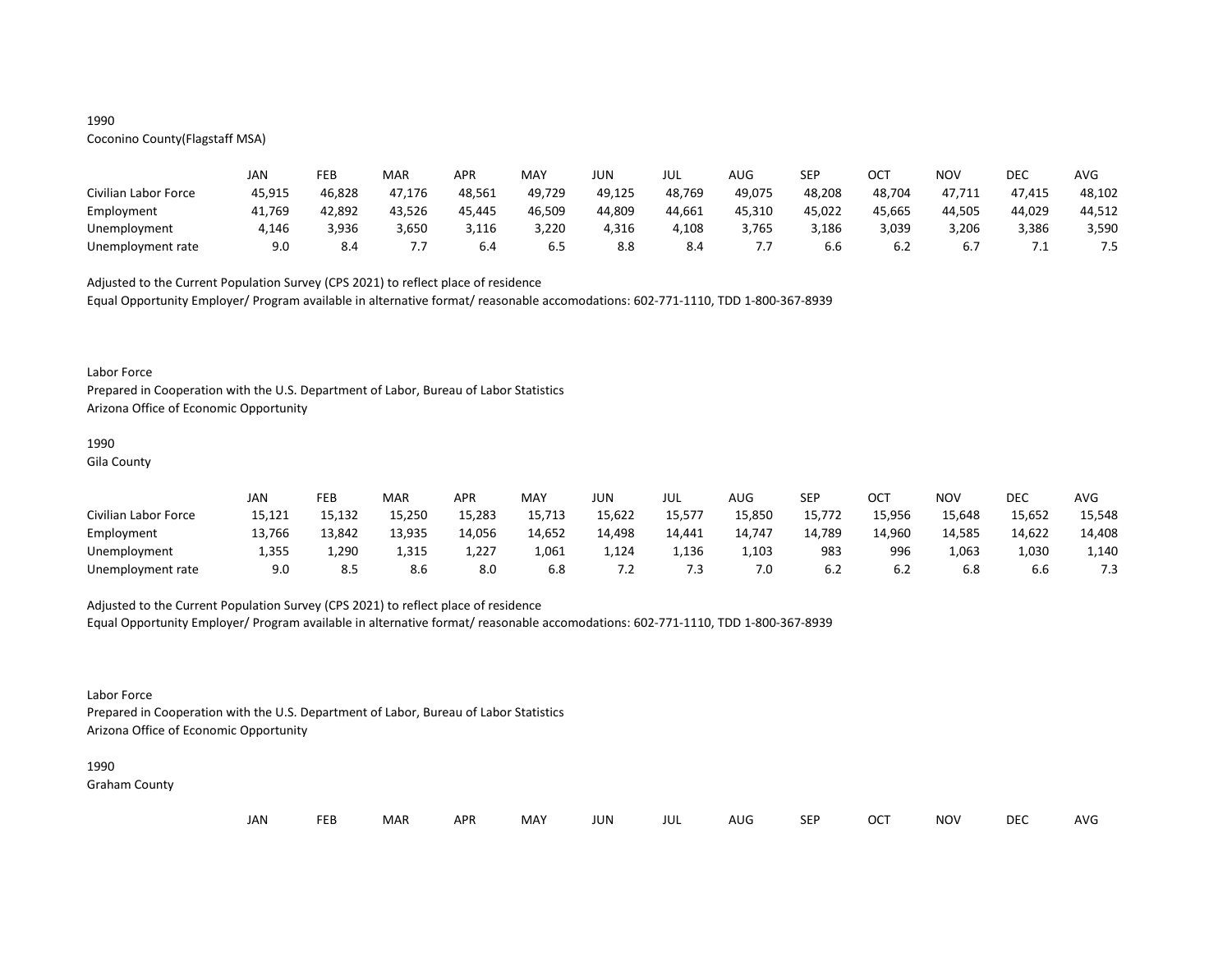| Civilian Labor Force | 8,820 | 9,038 | 9,101 | 9,152 | 8,940 | 8,651 | 8,782   | 9,017 | 9,108     | 9,140 | 9,012      | 9,169 | 8,994 |
|----------------------|-------|-------|-------|-------|-------|-------|---------|-------|-----------|-------|------------|-------|-------|
| Employment           | 8,069 | 8,301 | 8,395 | 8,544 | 8,353 | 8,018 | 8,154   | 8,420 | 8,438     | 8,589 | 8,478      | 8,644 | 8,367 |
| Unemployment         | 751   |       | 706   | 608   | 587   | 633   | 628     | 597   | 670       |       | 534        | 525   | 627   |
| Unemployment rate    | 8.5   | ٥.Z   | '.୪   | b.b   | 6.b   |       | $\cdot$ | b.b   | $4 \cdot$ | 6.0   | . Q<br>- - |       | 7.0   |

Equal Opportunity Employer/ Program available in alternative format/ reasonable accomodations: 602-771-1110, TDD 1-800-367-8939

Labor Force Prepared in Cooperation with the U.S. Department of Labor, Bureau of Labor Statistics Arizona Office of Economic Opportunity

### 1990

Greenlee County

|                      | <b>JAN</b> | FEB   | <b>MAR</b> | APR   | MAY   | JUN   | JUL   | AUG   | <b>SEP</b> | ост   | NOV   | DEC   | AVG   |
|----------------------|------------|-------|------------|-------|-------|-------|-------|-------|------------|-------|-------|-------|-------|
| Civilian Labor Force | 3,073      | 3,083 | 3,095      | 3,215 | 3,277 | 3,390 | 3,400 | 3,615 | 3,613      | 3,592 | 3,567 | 3,571 | 3,374 |
| Employment           | 2,784      | 2,827 | 2,868      | 3,016 | 3,103 | 3,176 | 3,210 | 3,402 | 3,390      | 3,364 | 3,338 | 3,381 | 3,155 |
| Unemployment         | 289        | 256   | 227        | 199   | 174   | 214   | 190   | 213   | 223        | 228   | 229   | 190   | 219   |
| Unemployment rate    | 9.4        | 8.3   | 7.3        | b.∠   | 5.3   | 0.3   | 5.6   | 5.9   | 6.2        | O.3   | b.4   |       | .ა    |

Adjusted to the Current Population Survey (CPS 2021) to reflect place of residence

Equal Opportunity Employer/ Program available in alternative format/ reasonable accomodations: 602-771-1110, TDD 1-800-367-8939

Labor Force Prepared in Cooperation with the U.S. Department of Labor, Bureau of Labor Statistics Arizona Office of Economic Opportunity

## 1990

La Paz County

|                      | JAN   | FEB   | MAR   | <b>APR</b> | <b>MAY</b> | JUN   | JUL   | $\sqrt{1+\sqrt{2}}$<br>AUG | <b>SEP</b> | ⌒⌒⊤<br>UC. | <b>NOV</b> | DEC   | <b>AVG</b> |
|----------------------|-------|-------|-------|------------|------------|-------|-------|----------------------------|------------|------------|------------|-------|------------|
| Civilian Labor Force | 5,726 | 5,784 | 5,790 | 5,684      | 5,406      | 5,297 | 5,435 | 5,242                      | 5,233      | 5,280      | 5,184      | 5,242 | 5,442      |
| Employment           | 5,328 | 5,400 | 404,د | 5,346      | 5,112      | 4,913 | 5,027 | 4,831                      | 4,855      | 4,940      | 4,831      | 4,904 | 5,074      |
| Unemployment         | 398   | 384   | 386   | 338        | 294        | 384   | 408   | 411                        | 378        | 340        | 353        | 338   | 368        |
| Unemployment rate    | 7.0   | b.b   | 6.7   | <u></u>    | <b>D.4</b> | ے.    | כ. ז  | 7.8                        | .          | 6.4        | 6.8        | 6.4   | 6.8        |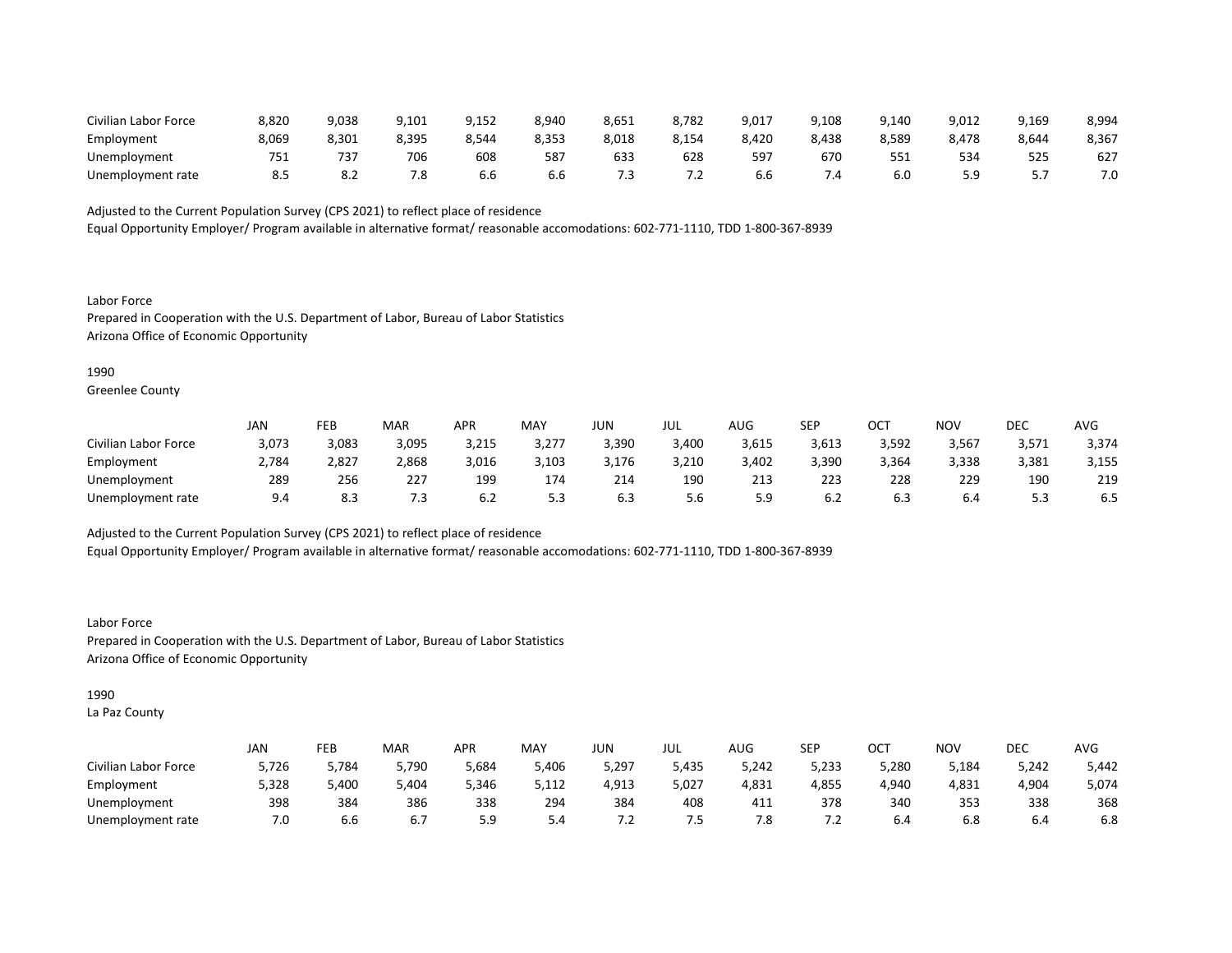Equal Opportunity Employer/ Program available in alternative format/ reasonable accomodations: 602-771-1110, TDD 1-800-367-8939

#### Labor Force

Prepared in Cooperation with the U.S. Department of Labor, Bureau of Labor Statistics Arizona Office of Economic Opportunity

#### 1990

Maricopa County

|                      | JAN       | FEB       | MAR       | APR       | <b>MAY</b> | JUN       | JUL       | AUG       | SEP       | OC1       | NOV       | DEC       | AVG       |
|----------------------|-----------|-----------|-----------|-----------|------------|-----------|-----------|-----------|-----------|-----------|-----------|-----------|-----------|
| Civilian Labor Force | .088.959  | 1,092,079 | 1.095.561 | 1,098,910 | 1,106,691  | 1,137,887 | 1,132,099 | 1,126,191 | 1.131.926 | 1,127,547 | 1,119,774 | 1,121,122 | 1.114.896 |
| Employment           | 1.039.319 | 1.045.937 | 1.049.309 | 1.052.571 | 1.060.481  | 1,087,207 | 1,080,400 | 1,075,934 | 1.082.485 | 1.081.478 | 1.074.320 | 1,076,575 | 1.067.168 |
| Unemployment         | 49.640    | 46.142    | 46.252    | 46.339    | 46.210     | 50.680    | 51.699    | 50.257    | 49.441    | 46.069    | 45.454    | 44.547    | 47.728    |
| Unemployment rate    | 4.6       |           |           | 4.Z       | 4.2        | 4.5       | 4.6       |           | 4.4       |           | 4.⊥       |           | 4.3       |

Adjusted to the Current Population Survey (CPS 2021) to reflect place of residence

Equal Opportunity Employer/ Program available in alternative format/ reasonable accomodations: 602-771-1110, TDD 1-800-367-8939

### Labor Force

Prepared in Cooperation with the U.S. Department of Labor, Bureau of Labor Statistics Arizona Office of Economic Opportunity

#### 1990

Mohave County(Lake Havasu City-Kingman MSA)

|                      | JAN    | FEB    | MAR    | APR        | <b>MAY</b> | JUN    | JUL    | AUG    | SEP    | ОСТ    | NO۱    | DEC      | AVG    |
|----------------------|--------|--------|--------|------------|------------|--------|--------|--------|--------|--------|--------|----------|--------|
| Civilian Labor Force | 42,629 | 42,302 | 42,991 | 43,060     | 43,352     | 45,381 | 46,389 | 46,400 | 45,498 | 45,893 | 45,622 | 45,140   | 44,554 |
| Employment           | 40,326 | 40,218 | 40,690 | 40,880     | 41,639     | 43,444 | 44,236 | 44,308 | 43,468 | 43,680 | 43,076 | 42,839   | 42,400 |
| Unemployment         | 2,303  | 2,084  | 2,301  | 2,180      | 1,713      | 1,937  | 2,153  | 2,092  | 2,030  | 2,213  | 2,546  | 2,301    | 2,154  |
| Unemployment rate    | 5.4    | 4.9    | 5.4    | <u>J.L</u> | 4.0        | 4.3    | 4.6    | 4.J    | 4.5    | 4.8    | 5.6    | <u>.</u> | 4.8    |

Adjusted to the Current Population Survey (CPS 2021) to reflect place of residence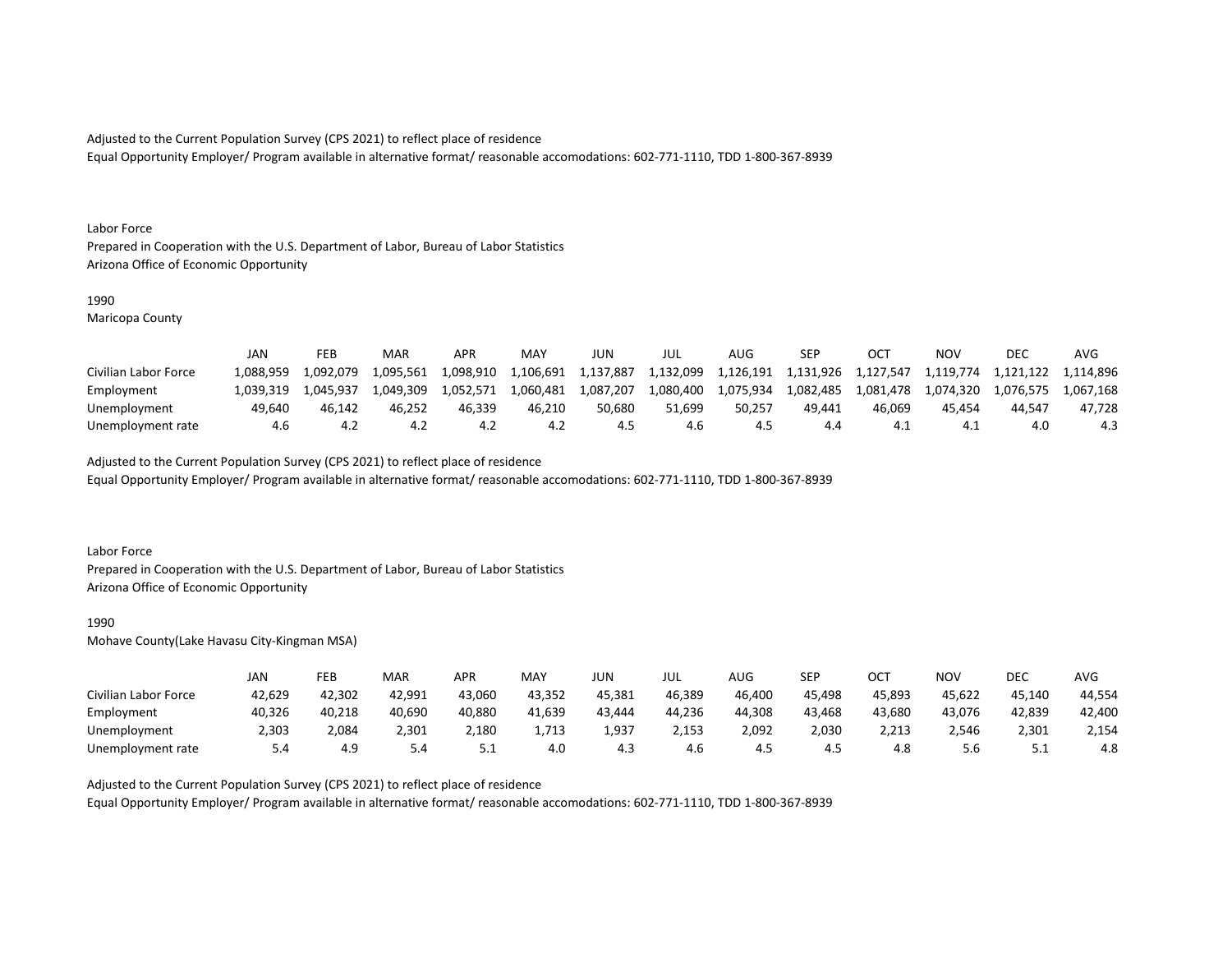### 1990

Navajo County

|                      | JAN    | FEB    | MAR    | <b>APR</b> | MAY    | JUN     | JUL    | AUG    | SEP    | ОСТ     | NOV    | <b>DEC</b> | AVG    |
|----------------------|--------|--------|--------|------------|--------|---------|--------|--------|--------|---------|--------|------------|--------|
| Civilian Labor Force | 26,054 | 26,088 | 26,073 | 25,884     | 26,046 | 26,732  | 26,666 | 27,243 | 26,714 | 26,733  | 26,285 | 26,529     | 26,420 |
| Employment           | 23,179 | 23,005 | 23,049 | 23,235     | 23,871 | 23,597  | 23,127 | 24,086 | 24,000 | 24,260  | 23,650 | 23,831     | 23,574 |
| Unemployment         | 2,875  | 3,083  | 3,024  | 2,649      | 2,175  | 3,135   | 3,539  | 3,157  | 2,714  | 2,473   | 2,635  | 2,698      | 2,846  |
| Unemployment rate    | 11.0   | 11.8   | 11.6   | 10.2       | 8.4    | <b></b> | 13.3   | 11.6   | 10.2   | a a<br> | 10.0   | 10.2       | 10.8   |

Adjusted to the Current Population Survey (CPS 2021) to reflect place of residence

Equal Opportunity Employer/ Program available in alternative format/ reasonable accomodations: 602-771-1110, TDD 1-800-367-8939

Labor Force Prepared in Cooperation with the U.S. Department of Labor, Bureau of Labor Statistics Arizona Office of Economic Opportunity

### 1990

Pima County(Tucson MSA)

|                      | JAN     | FEB     | MAR     | APR     | MAY     | JUN     | JUL     | AUG     | <b>SEP</b> | ост     | NOV     | DEC     | AVG     |
|----------------------|---------|---------|---------|---------|---------|---------|---------|---------|------------|---------|---------|---------|---------|
| Civilian Labor Force | 312,319 | 312,981 | 313,645 | 311.117 | 314,258 | 313,829 | 311,134 | 313,279 | 314,722    | 319,236 | 316,448 | 316.866 | 314,153 |
| Employment           | 296.842 | 298.838 | 299.925 | 297.287 | 300,545 | 298,488 | 296,146 | 298,675 | 300,154    | 305,462 | 302,567 | 304.219 | 299.929 |
| Unemployment         | 15,477  | 14.143  | 13,720  | 13,830  | 13,713  | 15,341  | 14,988  | 14,604  | 14,568     | 13,774  | 13,881  | 12,647  | 14,224  |
| Unemployment rate    | 5.0     | 4.5     | 4.4     | 4.4     | 4.4     |         | 4.8     | 4.,     | 4.6        | 4.3     | 4.4     | 4.0     | 4.5     |

Adjusted to the Current Population Survey (CPS 2021) to reflect place of residence

Equal Opportunity Employer/ Program available in alternative format/ reasonable accomodations: 602-771-1110, TDD 1-800-367-8939

Labor Force Prepared in Cooperation with the U.S. Department of Labor, Bureau of Labor Statistics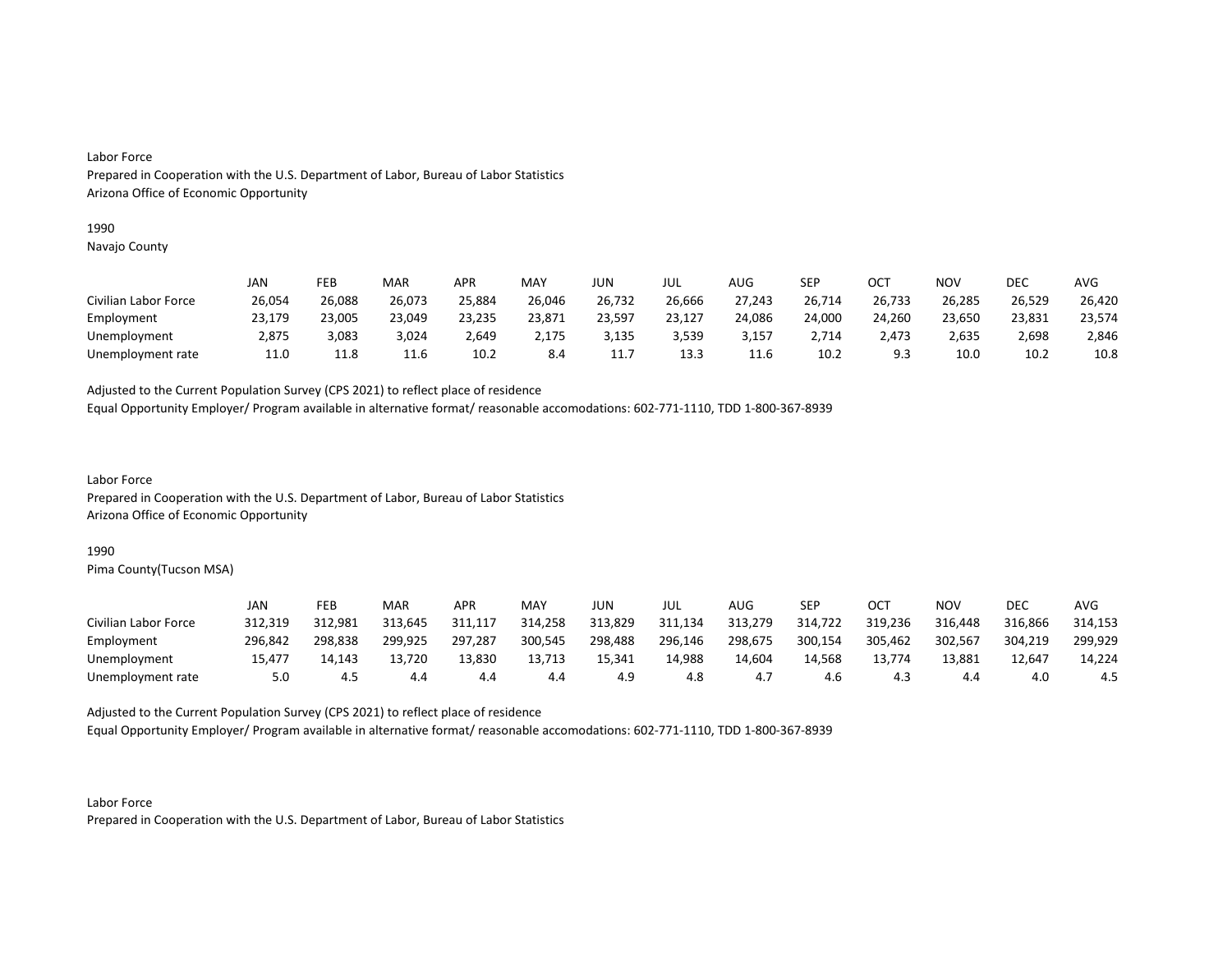## Arizona Office of Economic Opportunity

## 1990 Pinal County

|                      | Jan    | FEB    | MAR    | APR    | MAY    | JUN    | JUL    | AUG.   | SEP    | ост    | NOV    | DEC    | AVG    |
|----------------------|--------|--------|--------|--------|--------|--------|--------|--------|--------|--------|--------|--------|--------|
| Civilian Labor Force | 44,672 | 44.784 | 44.849 | 44,804 | 45,325 | 46,471 | 46,328 | 45,879 | 46,047 | 45,629 | 45,349 | 45,508 | 45,470 |
| Employment           | 41,544 | 41,809 | 41,946 | 42,075 | 42,390 | 43,460 | 43,188 | 43,008 | 43,271 | 43,229 | 42,944 | 43,036 | 42,658 |
| Unemployment         | 3,128  | 2.975  | 2,903  | 2,729  | 2,935  | 3,011  | 3,140  | 2,871  | 2.776  | 2.400  | 2.405  | 2,472  | 2,812  |
| Unemployment rate    | 7.0    | b.b    | 6.5    | 0.1    | ხ.5    | 6.5    | 6.8    | 6.3    | 6.0    |        | ر.ر    | 5.4    | 6.2    |

Adjusted to the Current Population Survey (CPS 2021) to reflect place of residence Equal Opportunity Employer/ Program available in alternative format/ reasonable accomodations: 602-771-1110, TDD 1-800-367-8939

### Labor Force

Prepared in Cooperation with the U.S. Department of Labor, Bureau of Labor Statistics Arizona Office of Economic Opportunity

#### 1990

Santa Cruz County

|                      | JAN    | FEB    | MAR    | APR    | <b>MAY</b> | JUN    | JUL    | AUG    | SEP    | ост    | NOV    | DEC    | AVG    |
|----------------------|--------|--------|--------|--------|------------|--------|--------|--------|--------|--------|--------|--------|--------|
| Civilian Labor Force | 13,117 | 12,906 | 12,911 | 12,743 | 12,675     | 13,071 | 12,860 | 12,950 | 12,730 | 12,685 | 12,415 | 12,548 | 12,801 |
| Employment           | 11,877 | 11,741 | 11,807 | 11,568 | 11,344     | 11,110 | 10,565 | 10,514 | 10,322 | 10,482 | 10,593 | 11,030 | 11,079 |
| Unemployment         | 1,240  | 1,165  | 1,104  | 1,175  | 1,331      | 1,961  | 2,295  | 2,436  | 2,408  | 2,203  | 1,822  | 1,518  | 1,722  |
| Unemployment rate    | 9.5    | 9.0    | 8.6    | Q 7    | 10.5       | 15.0   | 17.8   | 18.8   | 18.9   | 17.4   | 14.7   | 12.1   | 13.5   |

# Adjusted to the Current Population Survey (CPS 2021) to reflect place of residence Equal Opportunity Employer/ Program available in alternative format/ reasonable accomodations: 602-771-1110, TDD 1-800-367-8939

Labor Force

Prepared in Cooperation with the U.S. Department of Labor, Bureau of Labor Statistics Arizona Office of Economic Opportunity

1990 Yavapai County(Prescott MSA)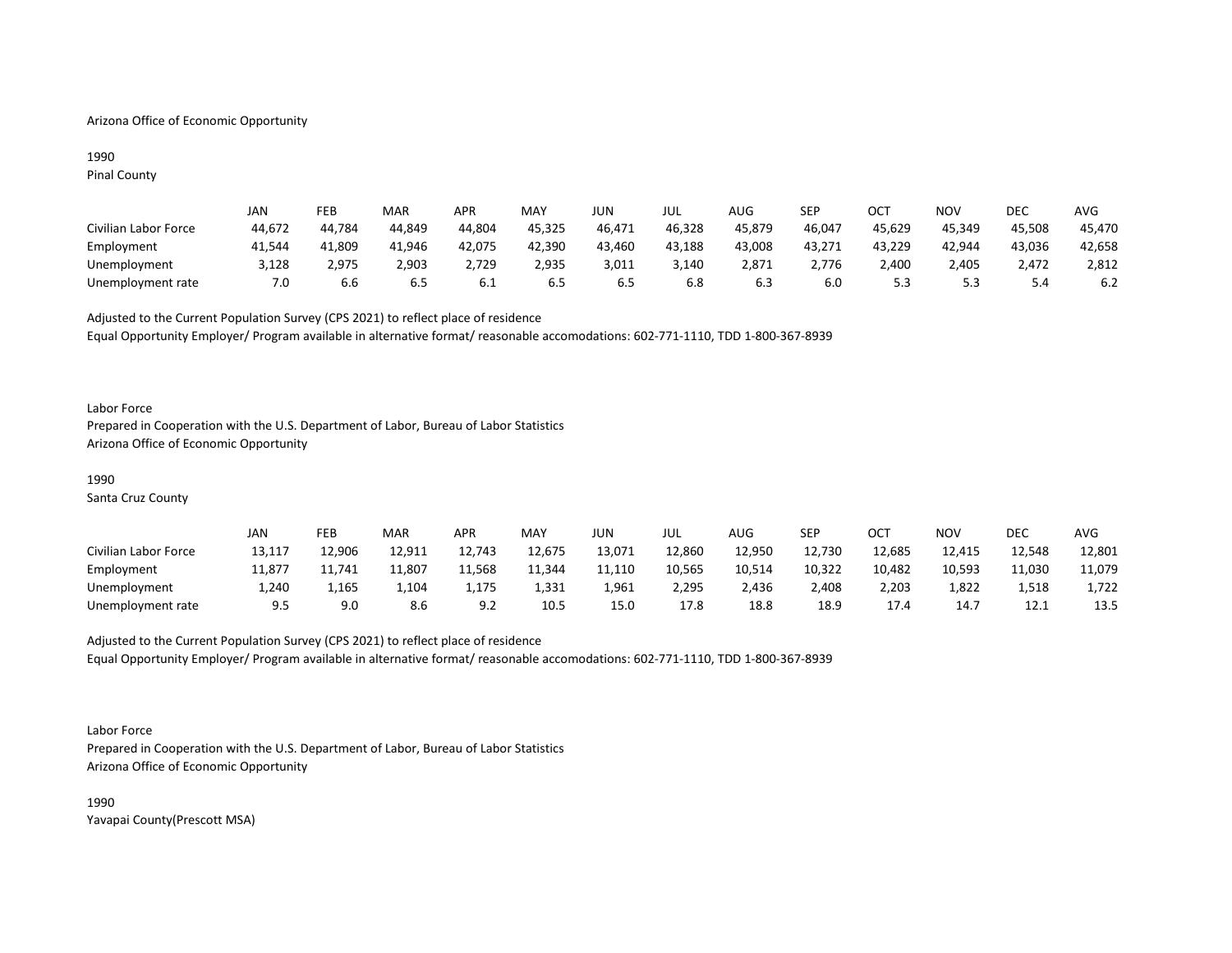|                      | JAN    | FEB      | MAR    | APR    | MAY    | JUN    | JUL    | AUG    | <b>SEP</b> | ОСТ    | NOV    | DEC    | AVG    |
|----------------------|--------|----------|--------|--------|--------|--------|--------|--------|------------|--------|--------|--------|--------|
| Civilian Labor Force | 43,130 | 43,501   | 44,056 | 43,855 | 44,551 | 44,921 | 45,996 | 46,619 | 46,371     | 45,921 | 45,203 | 45,268 | 44,949 |
| Employment           | 40,859 | 41,278   | 42,019 | 41,949 | 42,755 | 43,041 | 43,879 | 44,608 | 44,286     | 44,023 | 43,243 | 43,208 | 42,929 |
| Unemployment         | 2,271  | 2,223    | 2,037  | 1,906  | 1,796  | 1,880  | 2,117  | 2,011  | 2,085      | 1,898  | 1,960  | 2,060  | 2,020  |
| Unemployment rate    | 5.3    | <u>.</u> | 4.6    | 4.3    | 4.0    | 4.Z    | 4.6    | 4.3    | 4.5        | 4.⊥    | 4.3    | 4.b    | 4.5    |

Equal Opportunity Employer/ Program available in alternative format/ reasonable accomodations: 602-771-1110, TDD 1-800-367-8939

Labor Force

Prepared in Cooperation with the U.S. Department of Labor, Bureau of Labor Statistics Arizona Office of Economic Opportunity

#### 1990

Yuma County(Yuma MSA)

|                      | JAN    | FEB    | <b>MAR</b> | APR    | MAY    | JUN    | JUL    | AUG    | SEP    | ОСТ    | NOV    | DEC    | AVG    |
|----------------------|--------|--------|------------|--------|--------|--------|--------|--------|--------|--------|--------|--------|--------|
| Civilian Labor Force | 44,303 | 45,740 | 45,395     | 46,863 | 47,096 | 47.414 | 49,896 | 51,487 | 48,194 | 46,124 | 45,560 | 44,970 | 46,921 |
| Employment           | 38,343 | 38,862 | 38,735     | 37,532 | 35,715 | 36,472 | 35,811 | 36,635 | 36,383 | 36,920 | 37,440 | 38,328 | 37,265 |
| Unemployment         | 5,960  | 6,878  | 6,660      | 9,331  | 11,381 | 10,942 | 14,085 | 14,852 | 11,811 | 9,204  | 8,120  | 6,642  | 9,656  |
| Unemployment rate    | 13.5   | 15.0   | 14.7       | 19.9   | 24.2   | 23.1   | 28.2   | 28.8   | 24.5   | 20.0   | 17.8   | 14.8   | 20.6   |

Adjusted to the Current Population Survey (CPS 2021) to reflect place of residence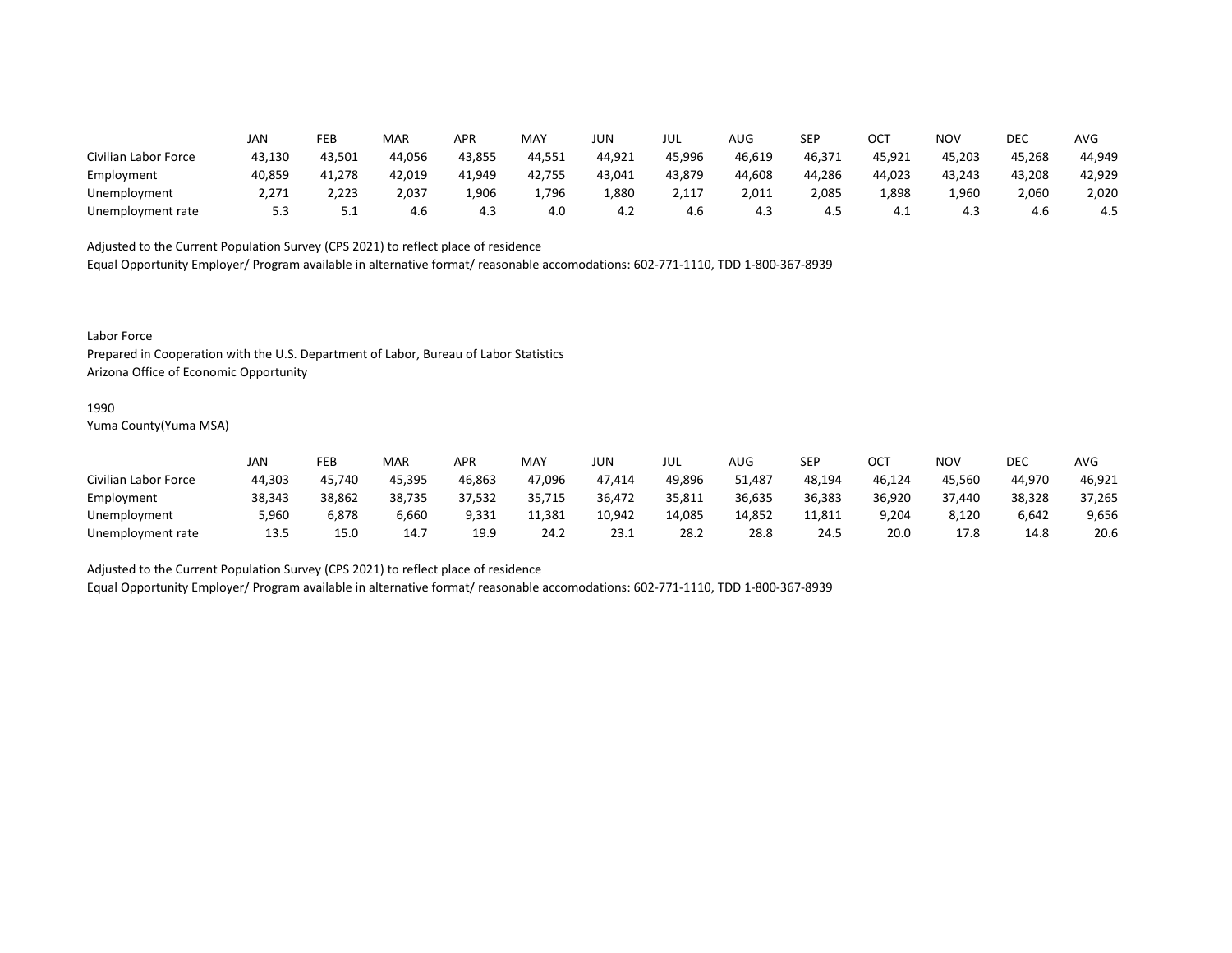## 1999

Apache County

|                      | JAN    | FEB    | <b>MAR</b> | APR    | <b>MAY</b> | JUN    | JUL    | <b>AUG</b> | SEP    | ОСТ    | NOV    | DEC    | <b>AVG</b> |
|----------------------|--------|--------|------------|--------|------------|--------|--------|------------|--------|--------|--------|--------|------------|
| Civilian Labor Force | 23,086 | 22,741 | 22,709     | 22,925 | 22,871     | 23,149 | 23,878 | 24,911     | 23,987 | 21,103 | 20,985 | 21,094 | 22,786     |
| Employment           | 19,009 | 18,920 | 18,955     | 19,763 | 20,124     | 19,130 | 19,775 | 21,382     | 21,399 | 18,723 | 18,680 | 18,526 | 19,532     |
| Unemployment         | 4,077  | 3.821  | 3.754      | 3,162  | 2.747      | 4,019  | 4.103  | 3,529      | 2,588  | 2.380  | 2,305  | 2,568  | 3,254      |
| Unemployment rate    | 17.7   | 16.8   | 16.5       | 13.8   | 12.0       | 17.4   | 17.2   | 14.2       | 10.8   | 11.3   | 11.0   | 12.2   | 14.3       |

Adjusted to the Current Population Survey (CPS 2021) to reflect place of residence

Equal Opportunity Employer/ Program available in alternative format/ reasonable accomodations: 602-771-1110, TDD 1-800-367-8939

## Labor Force

Prepared in Cooperation with the U.S. Department of Labor, Bureau of Labor Statistics Arizona Office of Economic Opportunity

## 1999

Cochise County(Sierra-Vista Douglas MSA)

|                      | JAN    | FEB    | <b>MAR</b> | APR    | MAY    | JUN    | JUL    | AUG      | SEP    | ост    | NOV    | DEC     | AVG    |
|----------------------|--------|--------|------------|--------|--------|--------|--------|----------|--------|--------|--------|---------|--------|
| Civilian Labor Force | 41,643 | 41,367 | 42,326     | 41.918 | 41,005 | 41,906 | 41,139 | 41,573   | 42,299 | 41,823 | 42,179 | 42,086  | 41,772 |
| Employment           | 38,603 | 38,441 | 39,088     | 39,138 | 38,629 | 39,511 | 38,819 | 39,462   | 40,178 | 39,932 | 40,257 | 39,914  | 39,331 |
| Unemployment         | 3,040  | 2,926  | 3,238      | 2,780  | 2,376  | 2,395  | 2,320  | 2,111    | 2,121  | 1,891  | 1,922  | 2,172   | 2,441  |
| Unemployment rate    | 7.3    |        | .,         | 6.6    | 5.8    |        | 5.6    | <u>.</u> | 5.0    | -4.5   | 4.6    | <u></u> | 5.8    |

Adjusted to the Current Population Survey (CPS 2021) to reflect place of residence Equal Opportunity Employer/ Program available in alternative format/ reasonable accomodations: 602-771-1110, TDD 1-800-367-8939

Labor Force Prepared in Cooperation with the U.S. Department of Labor, Bureau of Labor Statistics Arizona Office of Economic Opportunity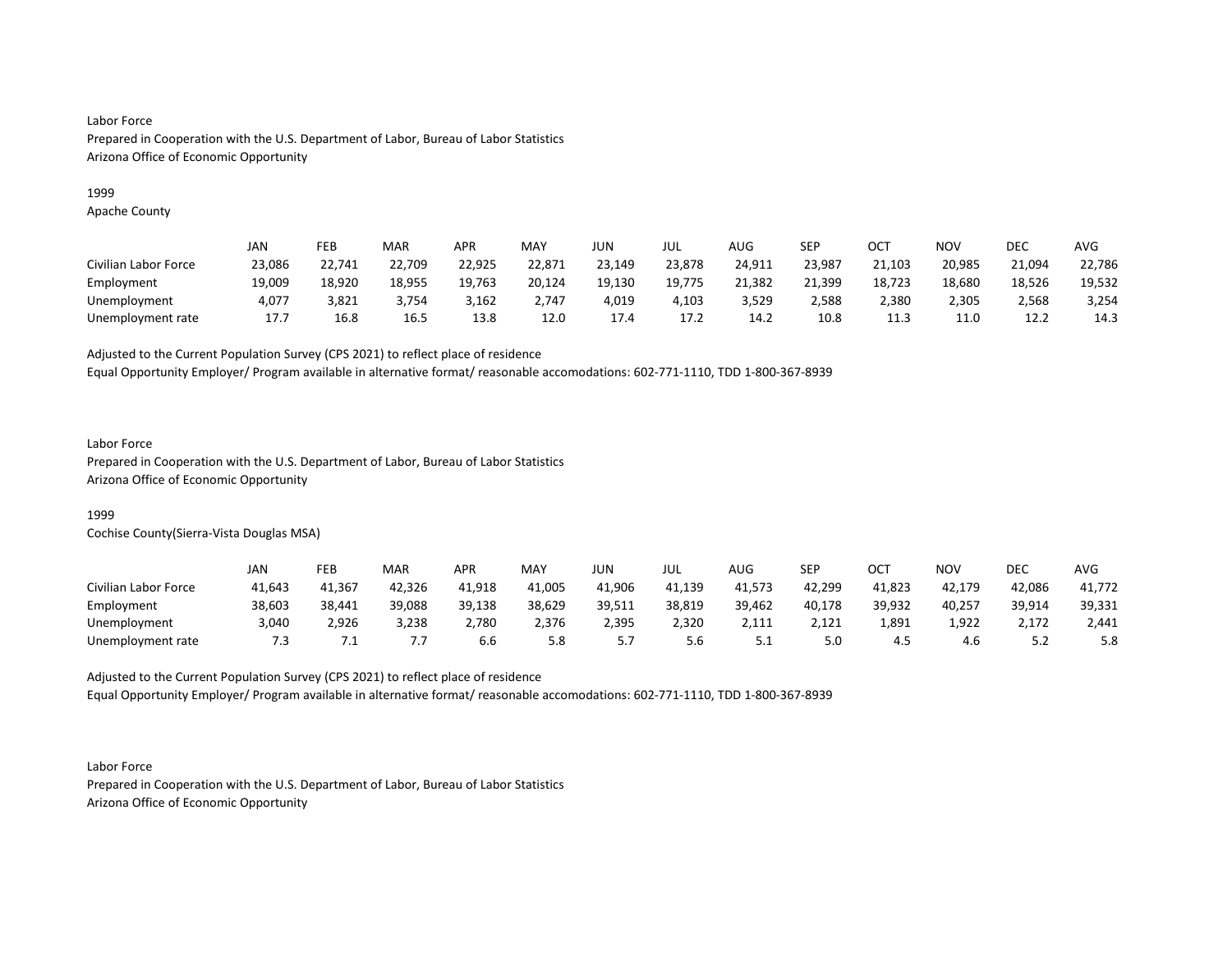## 1999

# Coconino County(Flagstaff MSA)

|                      | JAN    | FEB    | MAR    | <b>APR</b> | MAY    | JUN    | JUL    | AUG    | SEP    | ОСТ    | NOV    | DEC    | AVG    |
|----------------------|--------|--------|--------|------------|--------|--------|--------|--------|--------|--------|--------|--------|--------|
| Civilian Labor Force | 61,228 | 61,809 | 61,808 | 61,665     | 61,720 | 63,958 | 63,982 | 63,247 | 64,191 | 64,344 | 63,380 | 62,812 | 62,845 |
| Employment           | 55,735 | 56,542 | 56,619 | 57,737     | 58,195 | 59,137 | 58,998 | 59,289 | 60,747 | 61,137 | 59,912 | 58,353 | 58,533 |
| Unemployment         | 5,493  | 5,267  | 5,189  | 3,928      | 3,525  | 4,821  | 4,984  | 3,958  | 3.444  | 3,207  | 3,468  | 4,459  | 4,312  |
| Unemployment rate    | 9.0    | 8.5    | 8.4    | 6.4        | J. 1   | כ.     | 7.8    | 6.3    | 5.4    | 5.0    |        | .      | 6.9    |

Adjusted to the Current Population Survey (CPS 2021) to reflect place of residence

Equal Opportunity Employer/ Program available in alternative format/ reasonable accomodations: 602-771-1110, TDD 1-800-367-8939

#### Labor Force

Prepared in Cooperation with the U.S. Department of Labor, Bureau of Labor Statistics Arizona Office of Economic Opportunity

## 1999

Gila County

|                      | JAN    | FEB    | MAR            | APR    | <b>MAY</b> | JUN     | JUL    | <b>AUG</b> | SEP    | ост    | <b>NOV</b> | <b>DEC</b> | AVG    |
|----------------------|--------|--------|----------------|--------|------------|---------|--------|------------|--------|--------|------------|------------|--------|
| Civilian Labor Force | 19,223 | 19,062 | 19,036         | 18,953 | 18,807     | 19,142  | 19,051 | 19,188     | 19,045 | 18,486 | 18,446     | 18,476     | 18,910 |
| Employment           | 17,468 | 17,355 | 17,311         | 17,461 | 17,586     | 17,769  | 17,698 | 17,973     | 17,794 | 17,297 | 17,312     | 17,319     | 17,529 |
| Unemployment         | 1,755  | 707ء   | 1,725          | 1,492  | 1,221      | 1,373   | 1,353  | 1,215      | 1,251  | 1,189  | 1,134      | 1,157      | 1,381  |
| Unemployment rate    | 9.1    | 9.0    | ۹1<br><u>.</u> | 7.9    | 6.5        | $\cdot$ | ⊥. /   |            | 6.6    | 6.4    | 0.1        | 6.3        | 7.3    |

## Adjusted to the Current Population Survey (CPS 2021) to reflect place of residence

Equal Opportunity Employer/ Program available in alternative format/ reasonable accomodations: 602-771-1110, TDD 1-800-367-8939

## Labor Force

Prepared in Cooperation with the U.S. Department of Labor, Bureau of Labor Statistics Arizona Office of Economic Opportunity

#### 1999

Graham County

| JAN<br><b>FEB</b><br><b>OCT</b><br>MAR<br>MAY<br><b>APR</b><br><b>NOV</b><br>JUN<br><b>SEP</b><br>AUG<br>jul |  |  |  |  |  |  |  |  |  |  |  | DEC | <b>AVG</b> |
|--------------------------------------------------------------------------------------------------------------|--|--|--|--|--|--|--|--|--|--|--|-----|------------|
|--------------------------------------------------------------------------------------------------------------|--|--|--|--|--|--|--|--|--|--|--|-----|------------|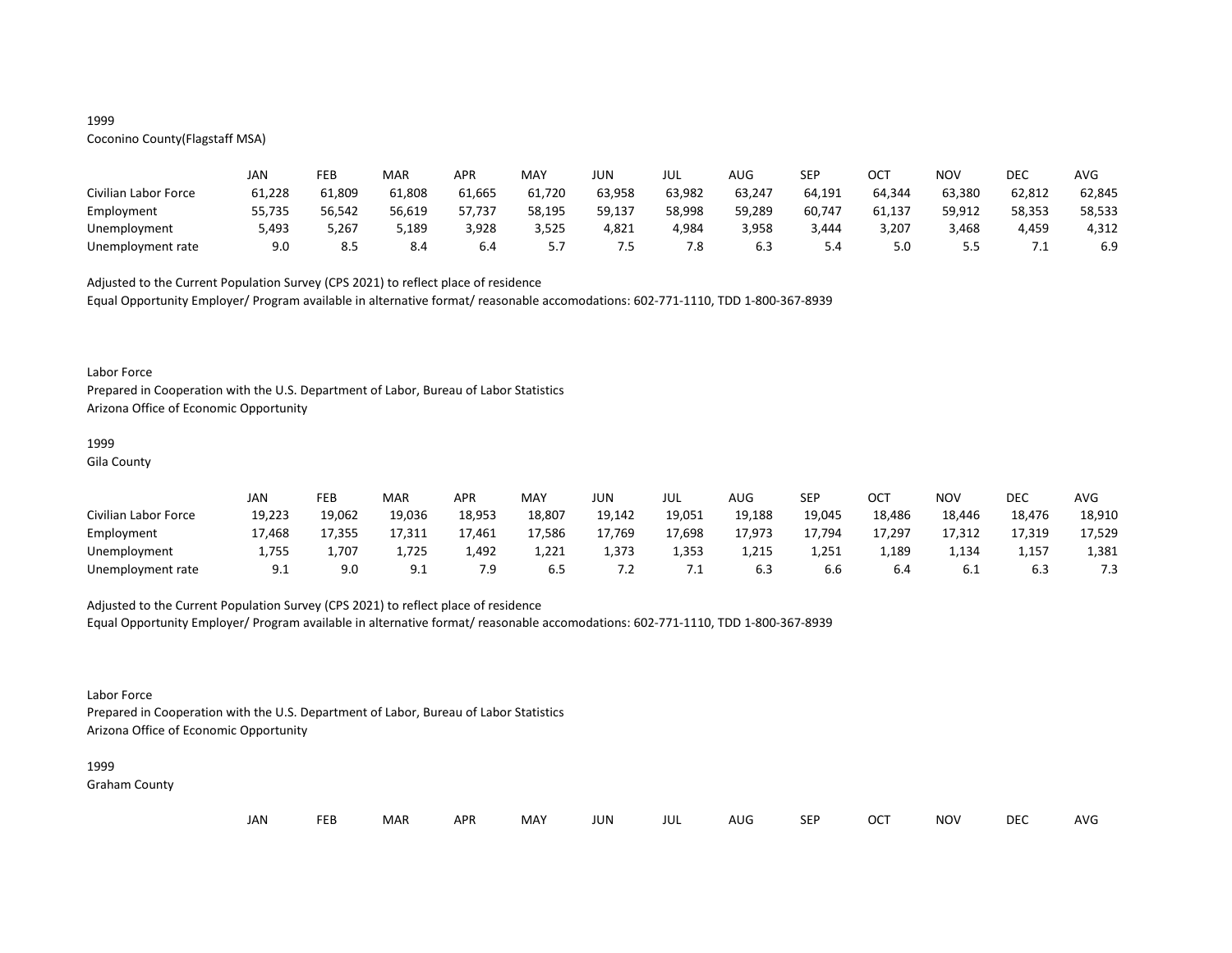| Civilian Labor Force | 10,809 | 11.413 | 11.783 | 11,675 | 11,191 | 10,618 | 10,374    | 11,184     | 11,382 | 11,548 | 1,594ء       | 11,388 | 11,247 |
|----------------------|--------|--------|--------|--------|--------|--------|-----------|------------|--------|--------|--------------|--------|--------|
| Employment           | 9,614  | 10.241 | 10,617 | 10.679 | 10,316 | 9,668  | 9.463     | 10.280     | 10.464 | 10,693 | 10.754       | 10,518 | 10,276 |
| Unemployment         | 1,195  |        | 1,166  | 996    | 875    | 95C    | Q1<br>ᇰᆠᆠ | 904        | 918    | 85     | 840          | 870    | 971    |
| Unemployment rate    | ---    | 10.3   | 9.9    |        | 7.8    |        | 8.8       | <b>O.L</b> | -8.1   |        | . . <u>.</u> | ס. י   | 8.6    |

Equal Opportunity Employer/ Program available in alternative format/ reasonable accomodations: 602-771-1110, TDD 1-800-367-8939

Labor Force Prepared in Cooperation with the U.S. Department of Labor, Bureau of Labor Statistics Arizona Office of Economic Opportunity

#### 1999

Greenlee County

|                      | <b>JAN</b> | FEB   | <b>MAR</b>  | APR             | <b>MAY</b> | JUN   | JUL   | AUG                | <b>SEP</b> | ост   | NOV   | DEC   | AVG   |
|----------------------|------------|-------|-------------|-----------------|------------|-------|-------|--------------------|------------|-------|-------|-------|-------|
| Civilian Labor Force | 4,542      | 4,483 | 4,436       | 4,477           | 4,428      | 4,472 | 4,421 | 4,374              | 4,279      | 4,322 | 4,329 | 4,331 | 4,408 |
| Employment           | 4,082      | 4,048 | 4,015       | 4,070           | 4,076      | 1,116 | 4,031 | 3,993              | 3,870      | 3,947 | 3,979 | 3,980 | 4,017 |
| Unemployment         | 460        | 435   | 421         | 407             | 352        | 356   | 390   | 381                | 409        | 375   | 350   | 351   | 391   |
| Unemployment rate    | 10.1       | ດ ⊺   | ים ב<br>J.J | a 1<br><u>.</u> | 7.9        | 8.0   | 8.8   | $\mathbf{o} \cdot$ | 9.6        |       | O.L   | O.L   | 8.9   |

Adjusted to the Current Population Survey (CPS 2021) to reflect place of residence

Equal Opportunity Employer/ Program available in alternative format/ reasonable accomodations: 602-771-1110, TDD 1-800-367-8939

Labor Force Prepared in Cooperation with the U.S. Department of Labor, Bureau of Labor Statistics Arizona Office of Economic Opportunity

## 1999

La Paz County

|                      | JAN   | FEB   | MAR       | APR   | MAY   | JUN   | JUL   | AUG   | SEP   | $\sim$ $\sim$<br>◡◡ | ΝΟν   | DEC   | AVG   |
|----------------------|-------|-------|-----------|-------|-------|-------|-------|-------|-------|---------------------|-------|-------|-------|
| Civilian Labor Force | 7,396 | 7,321 | ,405      | 7,243 | 6,962 | 490,  | ,137  | 7,090 | 7,032 | 7,263               | ,434  | 7,382 | 7,263 |
| Employment           | 6,660 | 6,580 | 6,763     | 6,646 | 6,417 | 6,823 | 6,494 | 6,554 | 6,500 | 6,774               | 6,946 | 6,844 | 6,667 |
| Unemployment         | 736   | 741   | 642       | 597   | 545   | 667   | 643   | 536   | 532   | 489                 | 488   | 538   | 596   |
| Unemployment rate    | 10.0  | 10.1  | oл<br>٥., | ۵.Z   | 7.8   | 8.9   | 9.0   | .ხ    | 7.6   | 6.7                 | b.b   | د.    | 8.2   |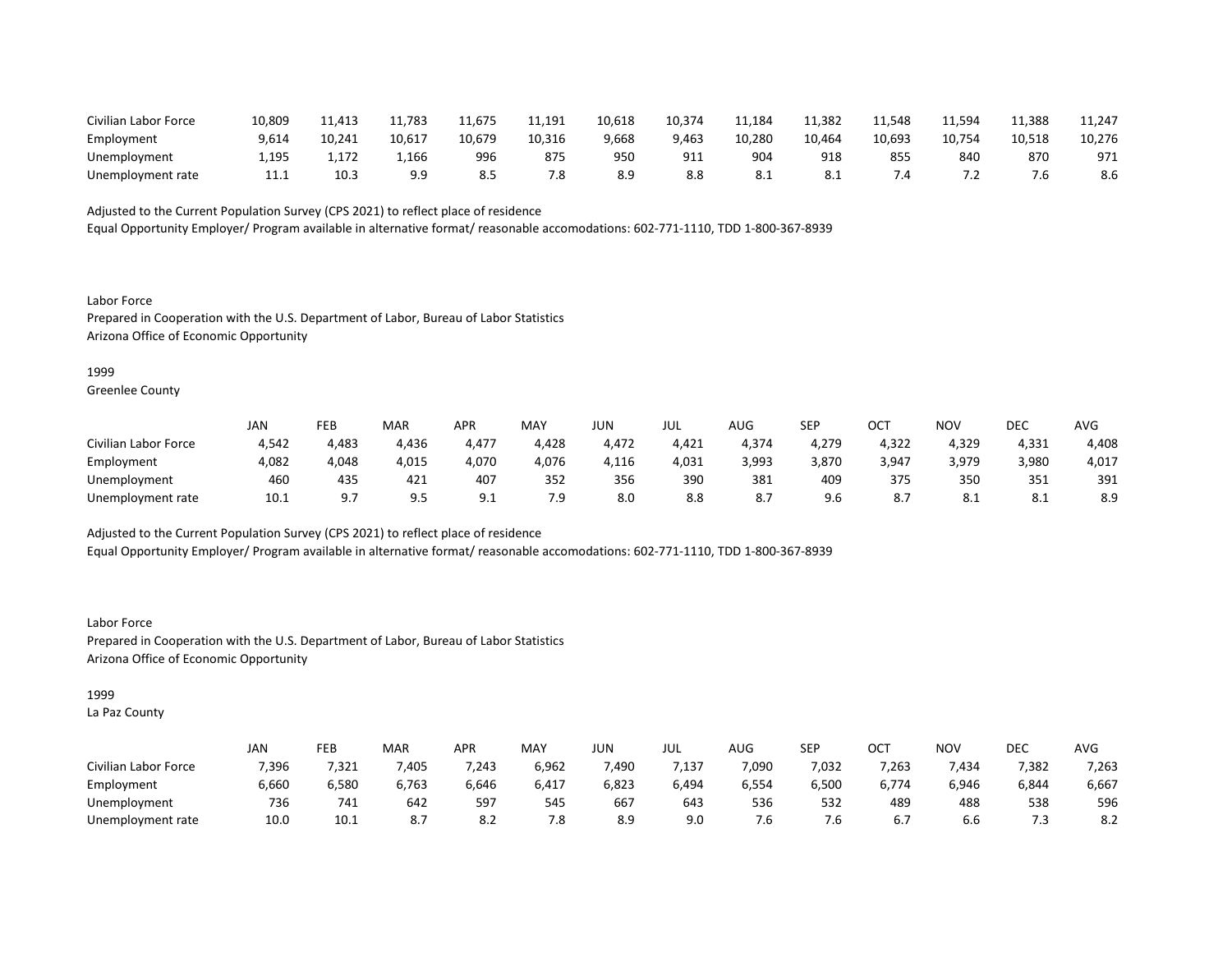Equal Opportunity Employer/ Program available in alternative format/ reasonable accomodations: 602-771-1110, TDD 1-800-367-8939

#### Labor Force

Prepared in Cooperation with the U.S. Department of Labor, Bureau of Labor Statistics Arizona Office of Economic Opportunity

## 1999

Maricopa County

|                      | JAN       | FEB       | MAR       | APR       | MA <sup>V</sup> | JUN       | JUL       | AUG       | SEP       | OC1           | NOV       | DEC       | AVG       |
|----------------------|-----------|-----------|-----------|-----------|-----------------|-----------|-----------|-----------|-----------|---------------|-----------|-----------|-----------|
| Civilian Labor Force | 1.579.183 | 1.582.558 | 1.585.523 | 1.582.497 | 1,580,304       | 1,594,440 | 1.597.517 | 1,590,042 | 1,592,441 | 1,590,589     | 1,599,941 | 1,603,226 | 1.589.856 |
| Employment           | 1.527.961 | 1.532.480 | 1,534,336 | 1.533.413 | 1.534.357       | 1,542,619 | 1.548.314 | 1.543.471 | 1,545,272 | 1,544,976     | 1,556,805 | 1.561.119 | 1.542.094 |
| Unemployment         | 51.222    | 50.078    | 51.187    | 49.084    | 45.947          | 51.821    | 49.203    | 46.571    | 47.169    | 45.613        | 43.136    | 42.107    | 47,762    |
| Unemployment rate    |           |           |           |           | 2.9             |           | ـ . ـ     |           | 3.0       | $2.9^{\circ}$ |           |           | 3.0       |

Adjusted to the Current Population Survey (CPS 2021) to reflect place of residence

Equal Opportunity Employer/ Program available in alternative format/ reasonable accomodations: 602-771-1110, TDD 1-800-367-8939

### Labor Force

Prepared in Cooperation with the U.S. Department of Labor, Bureau of Labor Statistics Arizona Office of Economic Opportunity

#### 1999

Mohave County(Lake Havasu City-Kingman MSA)

|                      | JAN    | FEB    | MAR    | APR    | <b>MAY</b> | JUN    | jul    | <b>AUG</b> | SEP    | ост    | <b>NOV</b> | DEC    | AVG    |
|----------------------|--------|--------|--------|--------|------------|--------|--------|------------|--------|--------|------------|--------|--------|
| Civilian Labor Force | 65,592 | 65,252 | 65,588 | 65,264 | 65,484     | 66,251 | 65,990 | 66,129     | 65,992 | 65,928 | 66,287     | 66,338 | 65,841 |
| Employment           | 61,295 | 61,260 | 61,643 | 61,904 | 62,478     | 63,123 | 63,287 | 63.406     | 63,359 | 63,357 | 63,780     | 63,667 | 62,713 |
| Unemployment         | 4,297  | 3,992  | 3,945  | 3,360  | 3,006      | 3,128  | 2,703  | 2,723      | 2,633  | 2,571  | 2,507      | 2,671  | 3,128  |
| Unemployment rate    | 6.6    | 6.I    | 6.0    | ـ . ـ  | 4.6        | 4.,    | 4.1    |            | 4.0    |        | 3.8        | 4.0    | 4.8    |

Adjusted to the Current Population Survey (CPS 2021) to reflect place of residence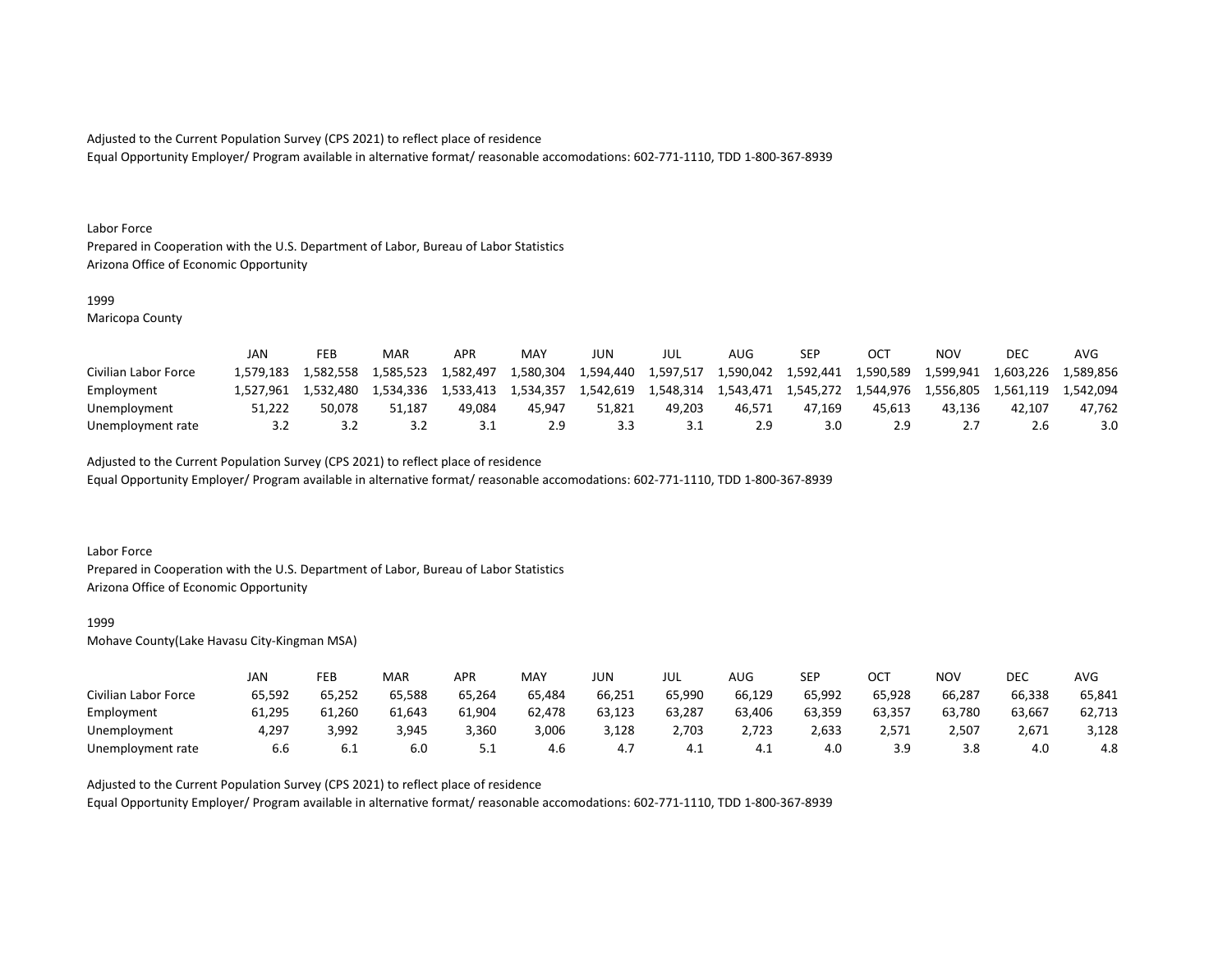#### 1999

Navajo County

|                      | JAN    | FEB    | MAR    | <b>APR</b> | MAY    | JUN    | JUL    | AUG    | SEP    | ОСТ    | NOV    | <b>DEC</b> | AVG    |
|----------------------|--------|--------|--------|------------|--------|--------|--------|--------|--------|--------|--------|------------|--------|
| Civilian Labor Force | 34,472 | 34,278 | 34,180 | 33,784     | 33,957 | 34,651 | 34,320 | 34,197 | 33,496 | 33,235 | 32,925 | 33,027     | 33,877 |
| Employment           | 28,708 | 28,775 | 28,866 | 29,126     | 30,024 | 29,368 | 29,082 | 29,842 | 29,915 | 29,760 | 29,434 | 29,092     | 29,333 |
| Unemployment         | 5.764  | 5,503  | 3,314  | 4,658      | 3,933  | 5,283  | 5,238  | 4,355  | 3.581  | 3,475  | 3.491  | 3,935      | 4,544  |
| Unemployment rate    | 16.7   | 16.1   | 15.5   | 13.8       | 11.6   | 15.2   | 15.3   | 12.7   | 10.7   | 10.5   | 10.6   | 119<br>--- | 13.4   |

Adjusted to the Current Population Survey (CPS 2021) to reflect place of residence

Equal Opportunity Employer/ Program available in alternative format/ reasonable accomodations: 602-771-1110, TDD 1-800-367-8939

Labor Force Prepared in Cooperation with the U.S. Department of Labor, Bureau of Labor Statistics Arizona Office of Economic Opportunity

#### 1999

Pima County(Tucson MSA)

|                      | JAN     | FEB     | MAR     | APR      | MAY     | JUN     | JUL     | AUG.    | <b>SEP</b> | ост     | NOV     | DEC     | AVG     |
|----------------------|---------|---------|---------|----------|---------|---------|---------|---------|------------|---------|---------|---------|---------|
| Civilian Labor Force | 398,184 | 399,999 | 400,389 | 402,595  | 402,094 | 405,547 | 401,616 | 404,484 | 404,754    | 410,846 | 413,361 | 412,892 | 404,731 |
| Employment           | 386,100 | 388,227 | 388,852 | 391,757  | 391,627 | 393,570 | 386,061 | 390,524 | 391,010    | 396,530 | 399,479 | 398,986 | 391,894 |
| Unemployment         | 12,084  | 11.772  | 11.537  | 10,838   | 10,467  | 11,977  | 15,555  | 13,960  | 13,744     | 14,316  | 13.882  | 13,906  | 12,837  |
| Unemployment rate    | 3.0     |         | 2.9     | <u>.</u> | 2.6     | 3.0     | 3.9     |         | 3.4        |         | 3.4     |         |         |

Adjusted to the Current Population Survey (CPS 2021) to reflect place of residence

Equal Opportunity Employer/ Program available in alternative format/ reasonable accomodations: 602-771-1110, TDD 1-800-367-8939

Labor Force Prepared in Cooperation with the U.S. Department of Labor, Bureau of Labor Statistics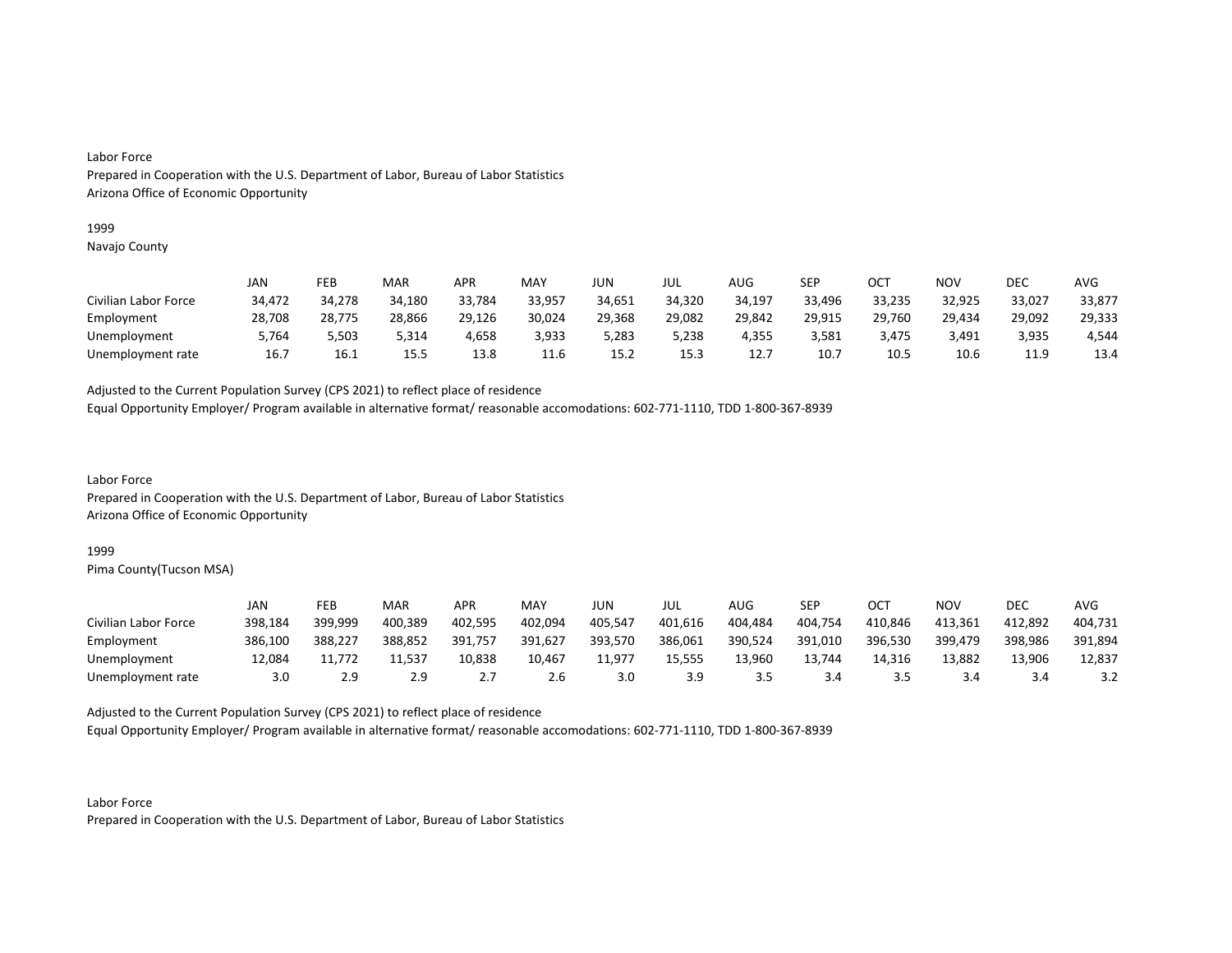## Arizona Office of Economic Opportunity

## 1999 Pinal County

|                      | JAN    | FEB    | MAR    | <b>APR</b> | MAY       | JUN    | JUL    | AUG    | SEP    | ост    | NOV    | DEC    | AVG    |
|----------------------|--------|--------|--------|------------|-----------|--------|--------|--------|--------|--------|--------|--------|--------|
| Civilian Labor Force | 62,279 | 62,398 | 62,562 | 62,201     | 61,982    | 62,941 | 64,841 | 64,979 | 64,325 | 64,227 | 64,616 | 64,726 | 63,506 |
| Employment           | 59,442 | 59,616 | 59,689 | 59,652     | 59,689    | 60,011 | 60,232 | 60,043 | 60,114 | 60,101 | 60,563 | 60,730 | 59,990 |
| Unemployment         | 2,837  | 2,782  | 2,873  | 2.549      | 2,293     | 2,930  | 4,609  | 4,936  | 4,211  | 4,126  | 4,053  | 3,996  | 3,516  |
| Unemployment rate    | 4.6    | 4.J    | 4.6    | 4.⊾        | <u>.,</u> | 4.,    | .      | /.ხ    | .ს ს   | b.4    | 6.3    | 6.2    | 5.5    |

Adjusted to the Current Population Survey (CPS 2021) to reflect place of residence Equal Opportunity Employer/ Program available in alternative format/ reasonable accomodations: 602-771-1110, TDD 1-800-367-8939

### Labor Force

Prepared in Cooperation with the U.S. Department of Labor, Bureau of Labor Statistics Arizona Office of Economic Opportunity

#### 1999

Santa Cruz County

|                      | JAN    | FEB    | <b>MAR</b> | APR    | MAY    | JUN    | JUL    | AUG    | SEP    | ост    | NOV    | DEC    | AVG    |
|----------------------|--------|--------|------------|--------|--------|--------|--------|--------|--------|--------|--------|--------|--------|
| Civilian Labor Force | 14,189 | 13,942 | 14,067     | 13,819 | 13,756 | 13,968 | 14,034 | 14,778 | 15,187 | 14,999 | 14,312 | 14,177 | 14,269 |
| Employment           | 12,164 | 12,078 | 12,244     | 12,190 | 12,208 | 11,747 | 10,812 | 11,102 | 11,282 | 11,729 | 12.170 | 12,541 | 11,856 |
| Unemployment         | 2,025  | 864ء   | 1,823      | .629ء  | 1,548  | 2,221  | 3,222  | 3,676  | 3,905  | 3,270  | 2,142  | 1,636  | 2,413  |
| Unemployment rate    | 14.3   | 13.4   | 13.0       | 11.8   | 11.3   | 15.9   | 23.0   | 24.9   | 25.7   | 21.8   | 15.0   | 11.5   | 16.9   |

# Adjusted to the Current Population Survey (CPS 2021) to reflect place of residence Equal Opportunity Employer/ Program available in alternative format/ reasonable accomodations: 602-771-1110, TDD 1-800-367-8939

#### Labor Force

Prepared in Cooperation with the U.S. Department of Labor, Bureau of Labor Statistics Arizona Office of Economic Opportunity

1999 Yavapai County(Prescott MSA)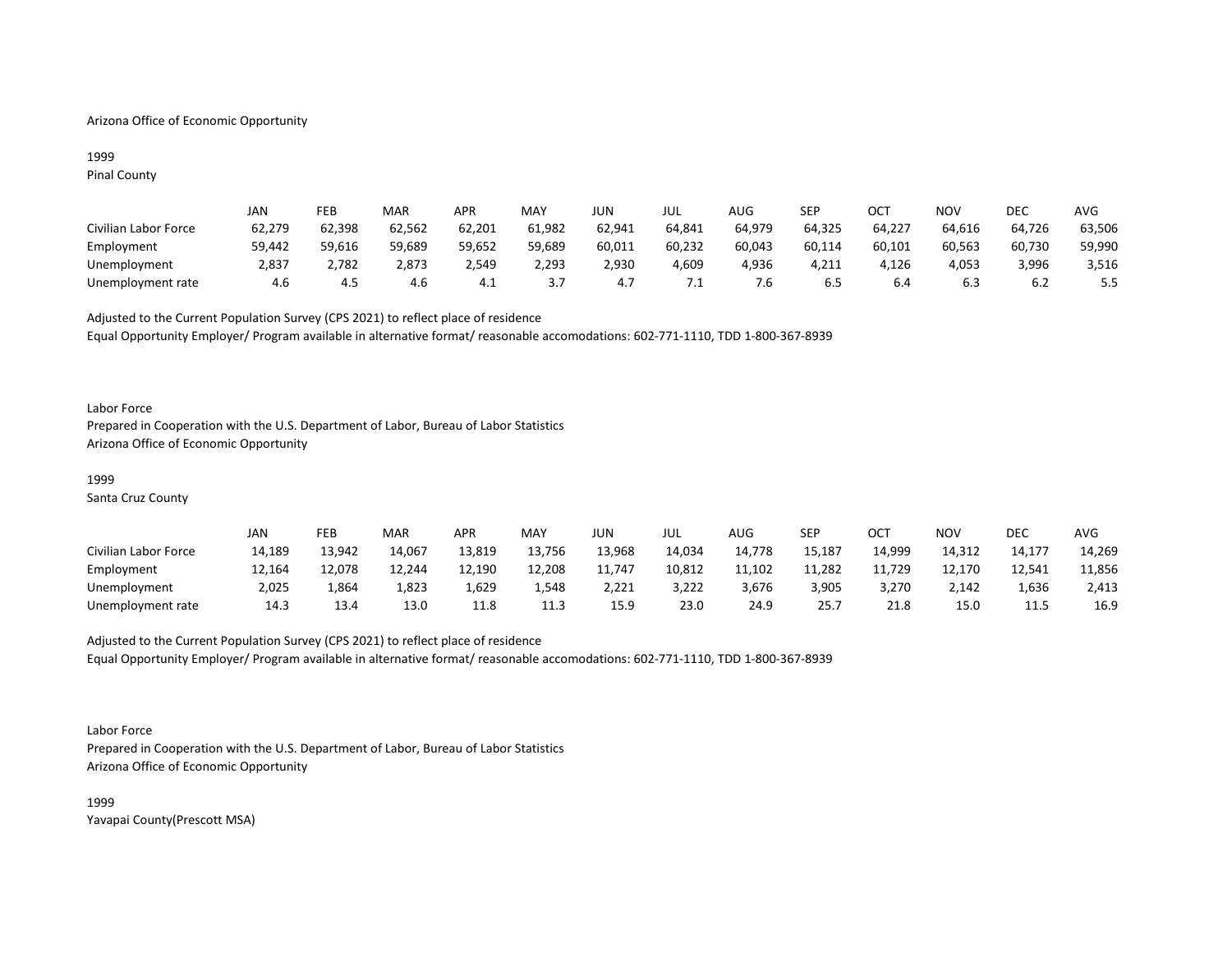|                      | JAN    | FEB    | MAR    | <b>APR</b> | MAY    | <b>JUN</b> | JUL    | AUG    | SEP    | ост    | NOV    | DEC    | <b>AVG</b> |
|----------------------|--------|--------|--------|------------|--------|------------|--------|--------|--------|--------|--------|--------|------------|
| Civilian Labor Force | 69,146 | 69,669 | 70,195 | 71,016     | 71,354 | 72,441     | 71,662 | 70,649 | 71.245 | '1.732 | 71,696 | 71.421 | 71,019     |
| Employment           | 66,334 | 66,976 | 67,414 | 68,344     | 68,962 | 69,849     | 69,202 | 68,286 | 68,876 | 69,667 | 69,627 | 69,246 | 68,565     |
| Unemployment         | 2,812  | 2,693  | 2,781  | 2,672      | 2,392  | 2,592      | 2,460  | 2,363  | 2,369  | 2,065  | 2,069  | 2,175  | 2,454      |
| Unemployment rate    | 4.1    | 3.9    | 4.0    | 3.8        | 3.4    | 3.6        | 3.4    | 3.3    | 3.3    | 2.9    | 2.9    | 3.0    | 3.5        |

Equal Opportunity Employer/ Program available in alternative format/ reasonable accomodations: 602-771-1110, TDD 1-800-367-8939

Labor Force

Prepared in Cooperation with the U.S. Department of Labor, Bureau of Labor Statistics Arizona Office of Economic Opportunity

#### 1999

Yuma County(Yuma MSA)

|                      | Jan    | FEB    | <b>MAR</b> | APR    | MAY    | JUN    | JUL    | AUG    | SEP    | OCT    | <b>NOV</b> | DEC    | AVG    |
|----------------------|--------|--------|------------|--------|--------|--------|--------|--------|--------|--------|------------|--------|--------|
| Civilian Labor Force | 65,070 | 63,505 | 63,784     | 72,756 | 75,841 | 74,616 | 74,826 | 76,632 | 72,252 | 69,683 | 68,636     | 65,025 | 70,219 |
| Employment           | 50,495 | 50,679 | 51,589     | 50,568 | 48,301 | 47,434 | 44.984 | 45.418 | 46,374 | 50,026 | 52,158     | 52,834 | 49,238 |
| Unemployment         | 14.575 | 12,826 | 12.195     | 22,188 | 27,540 | 27,182 | 29,842 | 31,214 | 25,878 | 19,657 | 16.478     | 12,191 | 20,981 |
| Unemployment rate    | 22.4   | 20.2   | 19.1       | 30.5   | 36.3   | 36.4   | 39.9   | 40     | 35.8   | 28.2   | 24.0       | 18.7   | 29.9   |

Adjusted to the Current Population Survey (CPS 2021) to reflect place of residence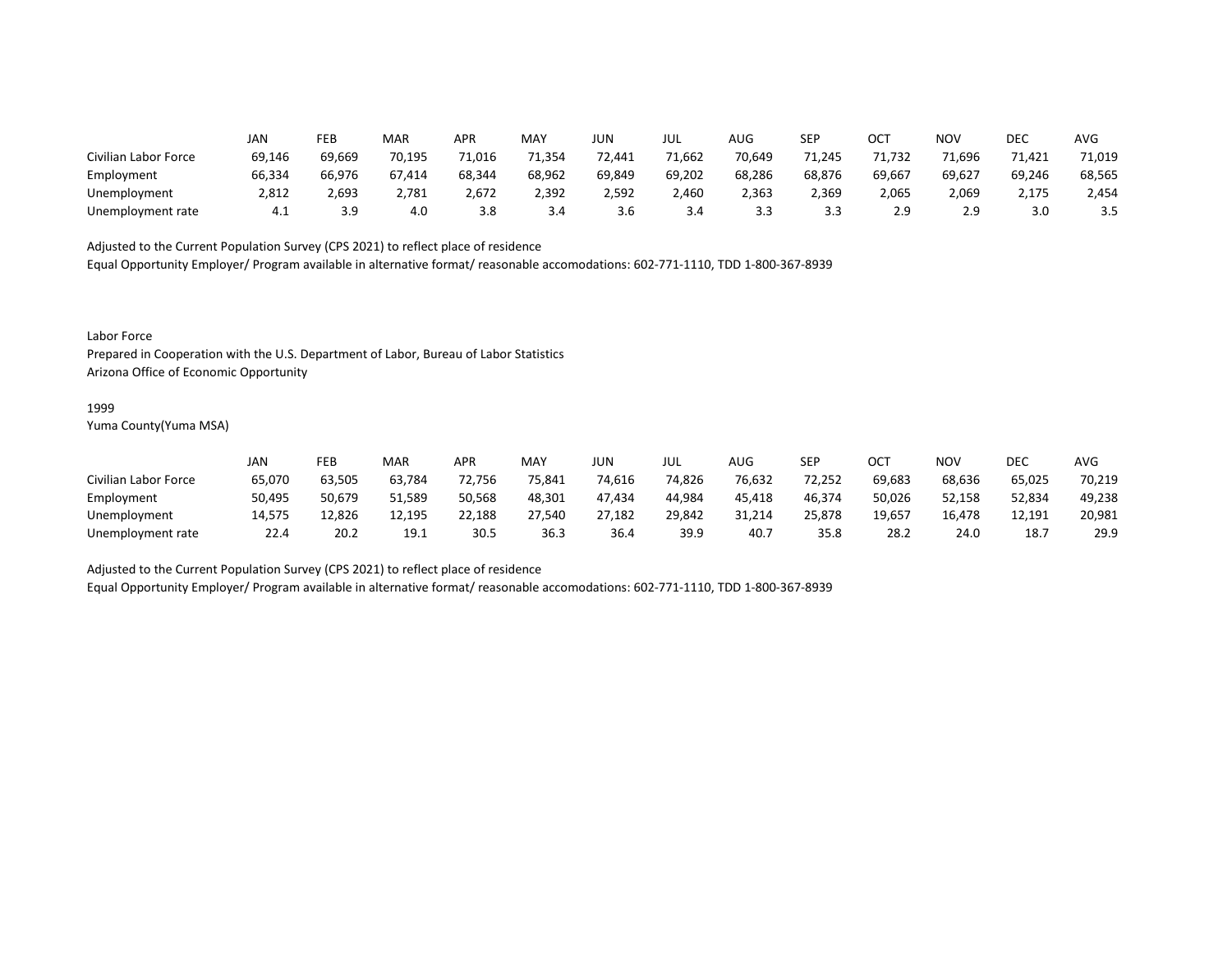## 1998

Apache County

|                      | JAN    | FEB    | <b>MAR</b> | APR    | <b>MAY</b> | JUN    | JUL    | <b>AUG</b> | SEP    | ост    | NOV    | DEC    | <b>AVG</b> |
|----------------------|--------|--------|------------|--------|------------|--------|--------|------------|--------|--------|--------|--------|------------|
| Civilian Labor Force | 21,985 | 21,798 | 22,302     | 21,176 | 21,078     | 21.064 | 23,605 | 24,875     | 23,932 | 22,323 | 22,285 | 22,580 | 22,417     |
| Employment           | 17,963 | 17,992 | 18,234     | 17,939 | 18,240     | 16,939 | 19,300 | 20,844     | 21,002 | 19,296 | 19,136 | 19,155 | 18,837     |
| Unemployment         | 4,022  | 3,806  | 4,068      | 3,237  | 2,838      | 4,125  | 4,305  | 4,031      | 2,930  | 3,027  | 3,149  | 3,425  | 3,580      |
| Unemployment rate    | 18.3   | 17.5   | 18.2       | 15.3   | 13.5       | 19.6   | 18.2   | 16.2       | 12.2   | 13.6   | 14.1   | 15.2   | 16.0       |

Adjusted to the Current Population Survey (CPS 2021) to reflect place of residence

Equal Opportunity Employer/ Program available in alternative format/ reasonable accomodations: 602-771-1110, TDD 1-800-367-8939

## Labor Force

Prepared in Cooperation with the U.S. Department of Labor, Bureau of Labor Statistics Arizona Office of Economic Opportunity

## 1998

Cochise County(Sierra-Vista Douglas MSA)

|                      | JAN    | FEB        | <b>MAR</b> | APR     | MAY    | JUN    | JUL    | AUG    | SEP    | ост    | NOV    | DEC    | AVG    |
|----------------------|--------|------------|------------|---------|--------|--------|--------|--------|--------|--------|--------|--------|--------|
| Civilian Labor Force | 41,540 | 41,351     | 41,684     | 40,762  | 40,381 | 40,885 | 39,955 | 40,812 | 41.506 | 41.459 | 40,815 | 41,049 | 41,016 |
| Employment           | 37,816 | 38,011     | 38,045     | 37,843  | 37,765 | 38,162 | 37,219 | 38,187 | 38,842 | 38,989 | 38,343 | 38,451 | 38,139 |
| Unemployment         | 3,724  | 3,340      | 3,639      | 2,919   | 2,616  | 2,723  | 2,736  | 2,625  | 2,664  | 2,470  | 2,472  | 2,598  | 2,877  |
| Unemployment rate    | 9.0    | <b>8.1</b> |            | $\cdot$ | 6.5    | b.,    | 6.8    | o.4    | 6.4    | 6.0    | b.1    | ხ.პ    | 7.0    |

Adjusted to the Current Population Survey (CPS 2021) to reflect place of residence Equal Opportunity Employer/ Program available in alternative format/ reasonable accomodations: 602-771-1110, TDD 1-800-367-8939

Labor Force Prepared in Cooperation with the U.S. Department of Labor, Bureau of Labor Statistics Arizona Office of Economic Opportunity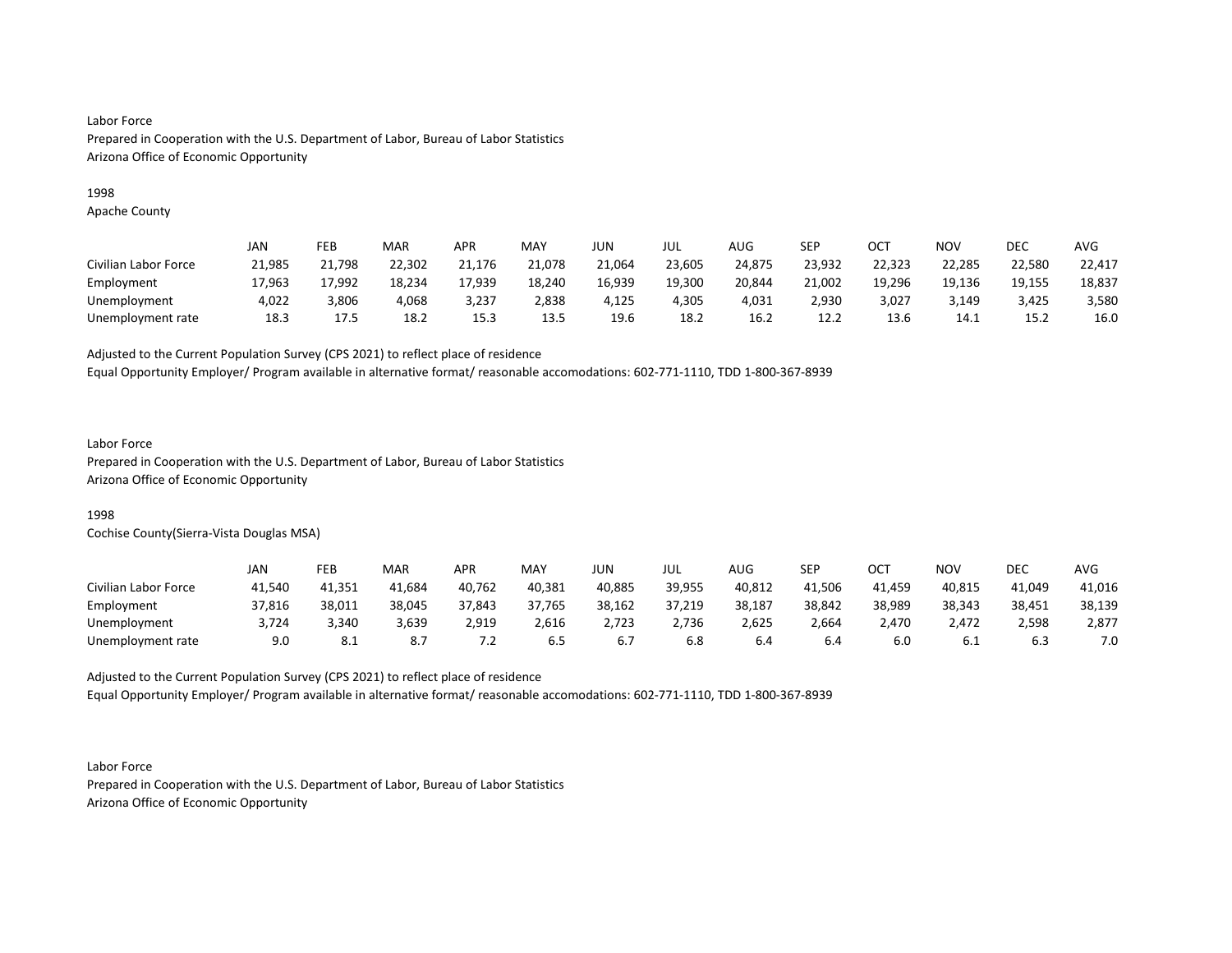## 1998

# Coconino County(Flagstaff MSA)

|                      | JAN    | FEB    | MAR    | APR    | MAY    | JUN    | JUL    | AUG    | <b>SEP</b> | ост    | NOV    | DEC    | AVG    |
|----------------------|--------|--------|--------|--------|--------|--------|--------|--------|------------|--------|--------|--------|--------|
| Civilian Labor Force | 59,635 | 60,163 | 60,658 | 60,985 | 59,055 | 60,867 | 60,590 | 59,639 | 61.132     | 61,309 | 60,571 | 59,620 | 60,352 |
| Employment           | 53,391 | 54,460 | 55,090 | 56,855 | 55,559 | 55,826 | 55,410 | 55,567 | 57,514     | 57,700 | 56,561 | 55,219 | 55,763 |
| Unemployment         | 6,244  | 5,703  | 5,568  | 4,130  | 3,496  | 5,041  | 5,180  | 4,072  | 3,618      | 3,609  | 4,010  | 4,401  | 4,589  |
| Unemployment rate    | 10.5   | 9.5    | 9.2    | 6.8    | 5.9    | 8.3    | 8.5    | 6.8    | 5.9        |        | 6.6    |        | 7.6    |

Adjusted to the Current Population Survey (CPS 2021) to reflect place of residence

Equal Opportunity Employer/ Program available in alternative format/ reasonable accomodations: 602-771-1110, TDD 1-800-367-8939

#### Labor Force

Prepared in Cooperation with the U.S. Department of Labor, Bureau of Labor Statistics Arizona Office of Economic Opportunity

#### 1998

Gila County

|                      | JAN    | FEB    | MAR    | APR    | MAY    | JUN    | JUL    | AUG    | <b>SEP</b> | ост    | NOV    | DEC    | AVG    |
|----------------------|--------|--------|--------|--------|--------|--------|--------|--------|------------|--------|--------|--------|--------|
| Civilian Labor Force | 19,582 | 19,384 | 19,938 | 19,329 | 19,197 | 19,384 | 19,595 | 20,009 | 19,749     | 19,880 | 19,659 | 19,905 | 19,634 |
| Employment           | 17,979 | 17,801 | 18,084 | 17,850 | 17,996 | 17,861 | 18,078 | 18,549 | 18.400     | 18.435 | 18,257 | 18,367 | 18,138 |
| Unemployment         | 1,603  | 1,583  | 1,854  | 1.479  | 1,201  | ⊥,523  | 1,517  | 1,460  | 1,349      | 1.445  | 1,402  | 1,538  | 1,496  |
| Unemployment rate    | 8.2    | 8.2    | 9.3    | ,,,    | 6.3    | 7.9    |        | 7.3    | 6.8        |        | . .    |        | 7.6    |

## Adjusted to the Current Population Survey (CPS 2021) to reflect place of residence

Equal Opportunity Employer/ Program available in alternative format/ reasonable accomodations: 602-771-1110, TDD 1-800-367-8939

## Labor Force

Prepared in Cooperation with the U.S. Department of Labor, Bureau of Labor Statistics Arizona Office of Economic Opportunity

#### 1998

Graham County

| JAN | FEB | <b>MAR</b> | APR | MAY | <b>JUN</b> | JUL | AUG | SEP | OCT | NOV | <b>DEC</b> | AVG |
|-----|-----|------------|-----|-----|------------|-----|-----|-----|-----|-----|------------|-----|
|-----|-----|------------|-----|-----|------------|-----|-----|-----|-----|-----|------------|-----|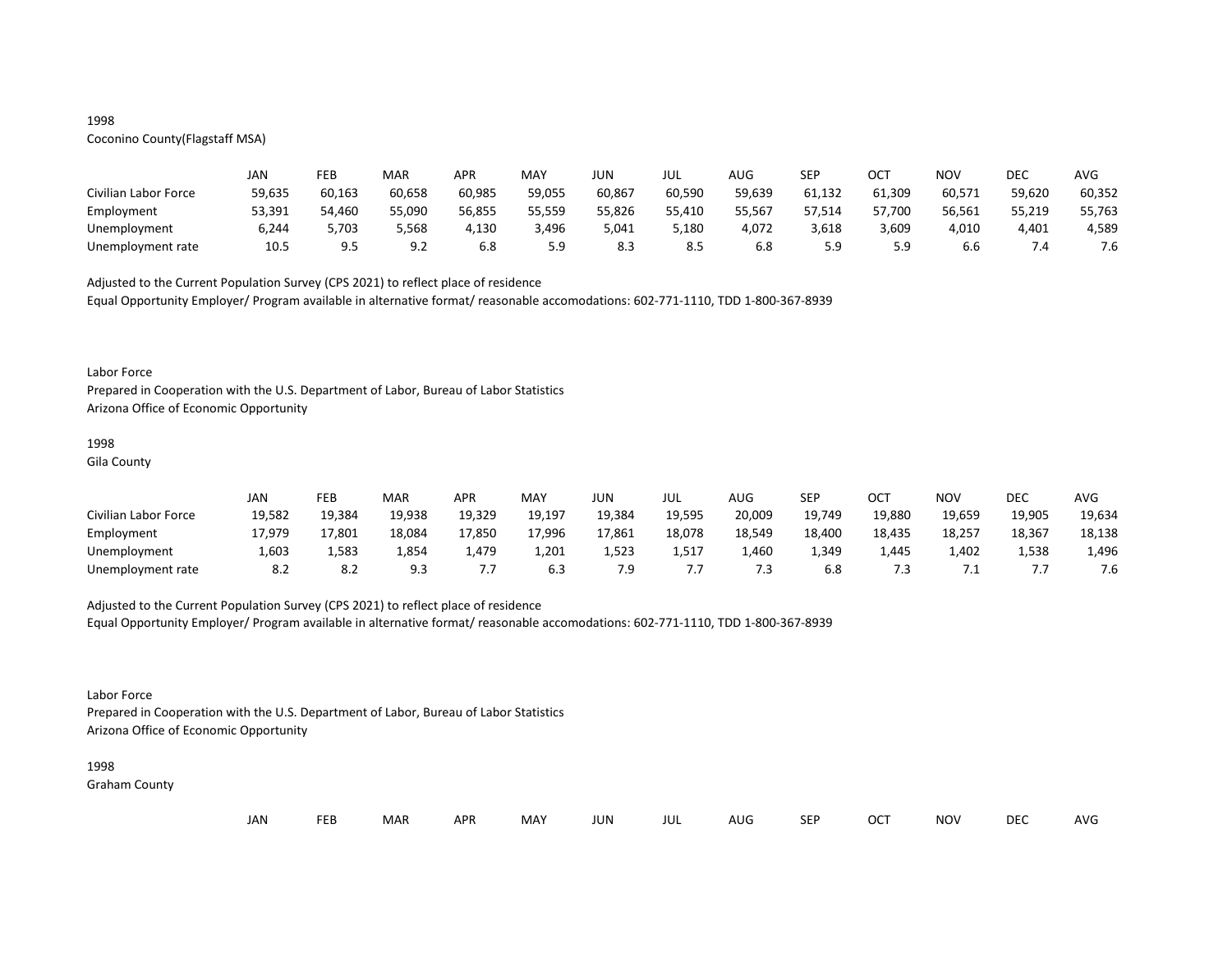| Civilian Labor Force | 11,156 | 10,907 | 11,137 | 10,802 | 10,612 | 10,617 | 10,016          | 10,913 | 11,166 | 11,133 | 10,920 | 11,004 | 10,865 |
|----------------------|--------|--------|--------|--------|--------|--------|-----------------|--------|--------|--------|--------|--------|--------|
| Employment           | 10,066 | 9,874  | 9,969  | 9,904  | 9,799  | 9,673  | 9,100           | 9,989  | 10,271 | 10,215 | 10,010 | 10,036 | 9,909  |
| Unemployment         | 1,090  | 1,033  | 1,168  | 898    | 813    | 944    | 916             | 924    | 895    | 918    | 910    | 968    | 956    |
| Unemployment rate    | 9.8    | .      | 10.5   |        | .      |        | . O<br><u>.</u> |        | 8.0    | o.∠    | ర.ు    |        | 8.8    |

Equal Opportunity Employer/ Program available in alternative format/ reasonable accomodations: 602-771-1110, TDD 1-800-367-8939

Labor Force Prepared in Cooperation with the U.S. Department of Labor, Bureau of Labor Statistics Arizona Office of Economic Opportunity

1998

Greenlee County

|                      | JAN   | FEB   | <b>MAR</b> | APR                   | MAY   | JUN   | JUL   | AUG   | <b>SEP</b> | ост   | NOV   | DEC   | AVG   |
|----------------------|-------|-------|------------|-----------------------|-------|-------|-------|-------|------------|-------|-------|-------|-------|
| Civilian Labor Force | 4,833 | 4,811 | 4,860      | 4,787                 | 4,827 | 4,849 | 4,759 | 4,769 | 4,673      | 4,573 | 4,415 | 4,356 | 4,710 |
| Employment           | 4,461 | 4,413 | 4,364      | 4,376                 | 4,442 | 4,433 | 4,390 | 4,409 | 4,267      | I,176 | 4,054 | 4,004 | 4,316 |
| Unemployment         | 372   | 398   | 496        | $\overline{A}$<br>4⊥⊥ | 385   | 416   | 369   | 360   | 406        | 397   | 361   | 352   | 394   |
| Unemployment rate    | .     | 8.3   | 10.2       | 8.6                   | 8.0   | 8.6   | 7.8   | כ.    | $\circ$ .  | o.,   | O.Z   | O.L   | 8.4   |

Adjusted to the Current Population Survey (CPS 2021) to reflect place of residence

Equal Opportunity Employer/ Program available in alternative format/ reasonable accomodations: 602-771-1110, TDD 1-800-367-8939

Labor Force Prepared in Cooperation with the U.S. Department of Labor, Bureau of Labor Statistics Arizona Office of Economic Opportunity

1998

La Paz County

|                      | <b>JAN</b> | FEB   | MAR   | APR   | <b>MAY</b> | JUN   | JUL   | <b>AUG</b> | SEP   | ⌒⌒⊤<br>◡◡ | <b>NOV</b> | DEC   | AVG   |
|----------------------|------------|-------|-------|-------|------------|-------|-------|------------|-------|-----------|------------|-------|-------|
| Civilian Labor Force | 7,310      | ,218  | 155 ' | 6,854 | 6,911      | 7,005 | 6,748 | 7,064      | 7,097 | 7,381     | 7.449      | 7,374 | 7,131 |
| Employment           | 6,550      | 6,530 | 6,477 | 6,271 | 6,343      | 6,347 | 6,160 | 6,515      | 6,520 | 6,837     | 6,911      | 6,764 | 6,519 |
| Unemployment         | 760        | 688   | 678   | 583   | 568        | 658   | 588   | 549        | 577   | 544       | 538        | 610   | 612   |
| Unemployment rate    | 10.4       | 9.5   | 9.5   | 8.5   | 8.2        | 9.4   | ٥.,   | 7.8        | O.L   | ∕.4       | . <u>.</u> | 8.3   | 8.6   |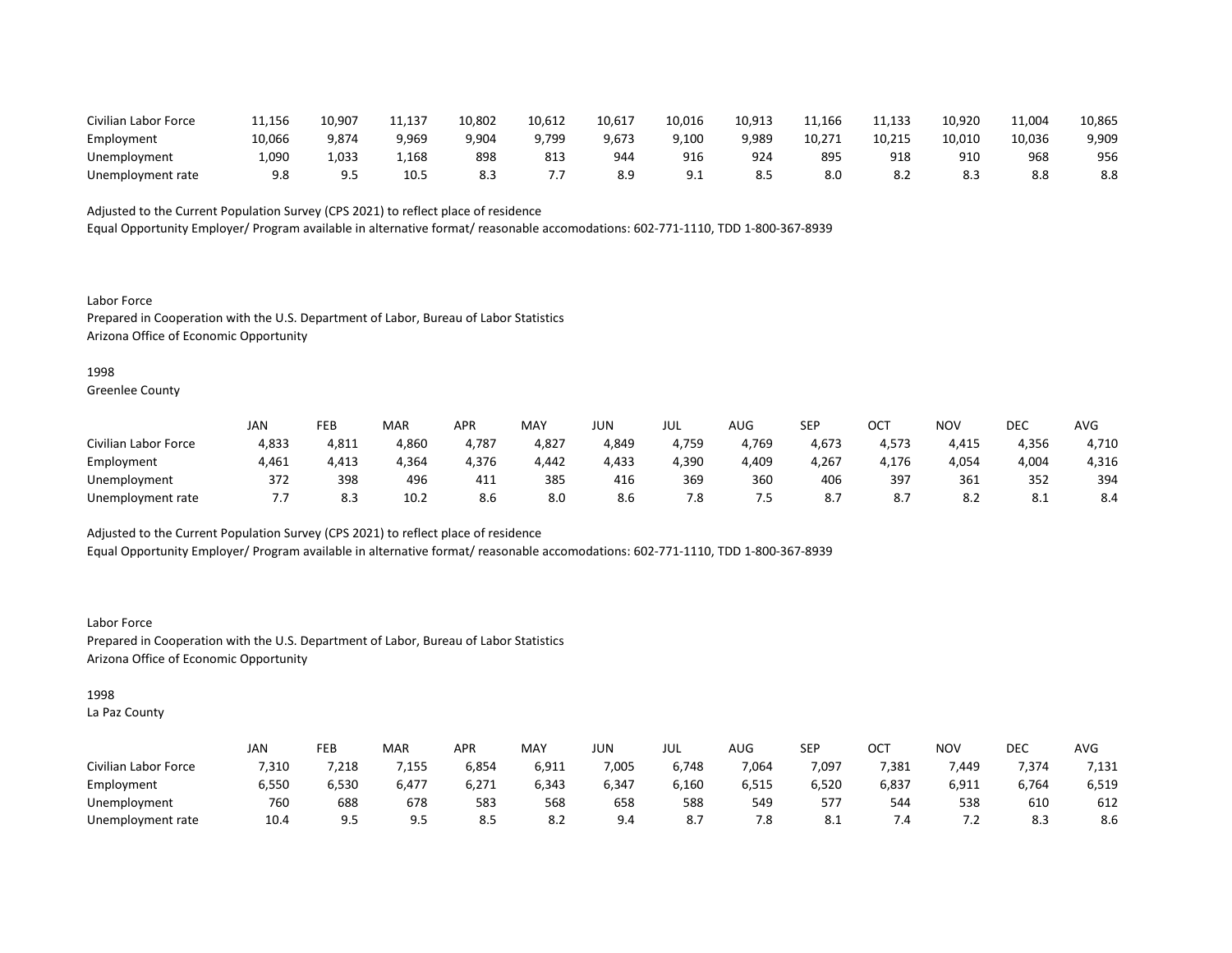Equal Opportunity Employer/ Program available in alternative format/ reasonable accomodations: 602-771-1110, TDD 1-800-367-8939

#### Labor Force

Prepared in Cooperation with the U.S. Department of Labor, Bureau of Labor Statistics Arizona Office of Economic Opportunity

#### 1998

Maricopa County

|                      | JAN       | FEB        | MAR       | APR       | MAY       | JUN       | JUL       | AUG       | <b>SEP</b> |           | ΝΟν       | <b>DEC</b> | <b>AVC</b> |
|----------------------|-----------|------------|-----------|-----------|-----------|-----------|-----------|-----------|------------|-----------|-----------|------------|------------|
| Civilian Labor Force | 1.482.054 | 488,459. د | 4,498,142 | 1,496,912 | 1,505,806 | 1,518,818 | 1,533,616 | 1,529,440 | 1,550,621  | 1,554,193 | 1,564,359 | 1.575.948  | 1.524.864  |
| Employment           | 1.439.245 | 1.448.108  | 1.455.519 | 1.461.793 | 1,471,621 | 1,477,525 | 1.491.047 | 1,485,414 | 1,503,448  | 1.509.286 | 1.520.801 | 1.531.734  | 1.482.962  |
| Unemployment         | 42.809    | 40.351     | 42.623    | 35.119    | 34.185    | 41.293    | 42.569    | 44.026    | 47.173     | 44.907    | 43.558    | 44.214     | 41.902     |
| Unemployment rate    | 2.9       |            | 2.8       |           | 2.3       |           | 2.8       |           | 3.0        |           | 2.8       |            |            |

Adjusted to the Current Population Survey (CPS 2021) to reflect place of residence

Equal Opportunity Employer/ Program available in alternative format/ reasonable accomodations: 602-771-1110, TDD 1-800-367-8939

### Labor Force

Prepared in Cooperation with the U.S. Department of Labor, Bureau of Labor Statistics Arizona Office of Economic Opportunity

#### 1998

Mohave County(Lake Havasu City-Kingman MSA)

|                      | JAN    | FEB    | MAR     | APR    | MAY    | JUN    | JUL    | AUG    | <b>SEP</b> | ОСТ    | NO۱    | DEC    | AVG    |
|----------------------|--------|--------|---------|--------|--------|--------|--------|--------|------------|--------|--------|--------|--------|
| Civilian Labor Force | 60,613 | 60,551 | 60,998  | 61,207 | 61,454 | 62,610 | 63,206 | 63,551 | 63,142     | 63,993 | 64,258 | 64,907 | 62,541 |
| Employment           | 57,236 | 57,302 | 57,624  | 58,507 | 59,114 | 59,859 | 60,504 | 60,883 | 60,590     | 61,453 | 61,702 | 62,158 | 59,744 |
| Unemployment         | 3,377  | 3,249  | 3,374   | 2,700  | 2,340  | 2,751  | 2,702  | 2,668  | 2,552      | 2,540  | 2,556  | 2,749  | 2,797  |
| Unemployment rate    | 5.6    | 5.4    | - -<br> | 4.4    | 3.8    | 4.4    | 4.3    | 4.Z    | 4.0        | 4.0    | 4.0    | 4.2    | 4.5    |

Adjusted to the Current Population Survey (CPS 2021) to reflect place of residence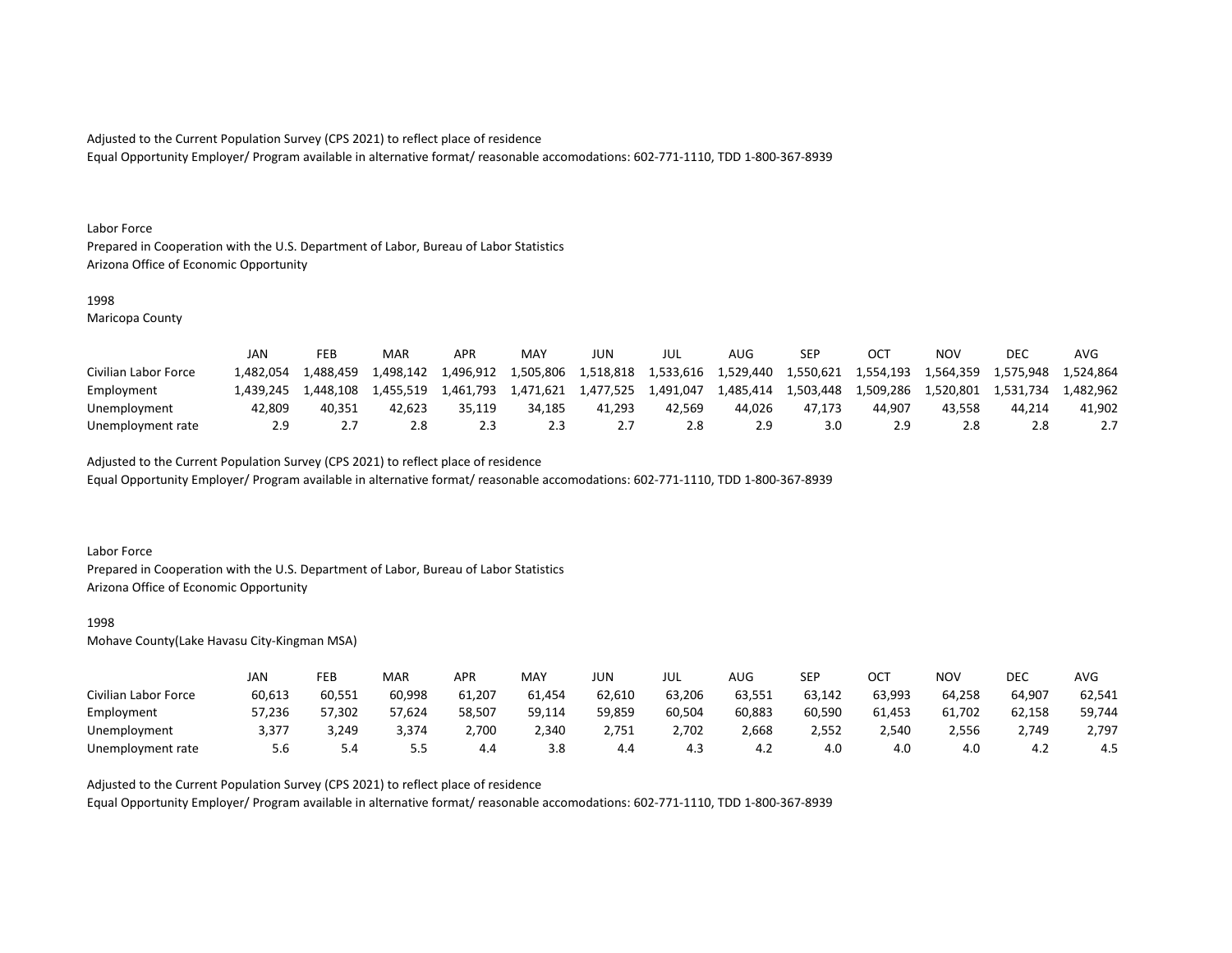#### 1998

Navajo County

|                      | JAN    | FEB    | MAR    | APR    | MAY    | JUN    | JUL    | AUG    | SEP    | OCT    | NOV    | DEC    | AVG    |
|----------------------|--------|--------|--------|--------|--------|--------|--------|--------|--------|--------|--------|--------|--------|
| Civilian Labor Force | 32,688 | 32,682 | 33,133 | 32,192 | 32,129 | 33,730 | 33,391 | 33,805 | 33,608 | 33,456 | 33,143 | 33,503 | 33,122 |
| Employment           | 27,282 | 27,452 | 27,535 | 27,865 | 28,398 | 28,327 | 27,969 | 29,161 | 29,794 | 29,595 | 29,067 | 29,039 | 28,457 |
| Unemployment         | 5,406  | 5,230  | 5,598  | 4,327  | 3,731  | 5,403  | 5,422  | 4.644  | 3,814  | 3.861  | 4.076  | 4.464  | 4,665  |
| Unemployment rate    | 16.5   | 16.0   | 16.9   | 13.4   | 11.6   | 16.0   | 16.2   | 13.7   | 11.3   | 11.5   | 12.3   | 13.3   | 14.1   |

Adjusted to the Current Population Survey (CPS 2021) to reflect place of residence

Equal Opportunity Employer/ Program available in alternative format/ reasonable accomodations: 602-771-1110, TDD 1-800-367-8939

Labor Force Prepared in Cooperation with the U.S. Department of Labor, Bureau of Labor Statistics Arizona Office of Economic Opportunity

### 1998

Pima County(Tucson MSA)

|                      | JAN     | FEB     | MAR     | APR             | MAY     | JUN     | JUL     | AUG.    | <b>SEP</b> | ост     | NOV     | DEC     | AVG     |
|----------------------|---------|---------|---------|-----------------|---------|---------|---------|---------|------------|---------|---------|---------|---------|
| Civilian Labor Force | 386,963 | 389,143 | 391,499 | 390,056         | 389,773 | 391,656 | 386,137 | 389,340 | 389,289    | 392,086 | 396,484 | 396,506 | 390,744 |
| Employment           | 374,282 | 376.944 | 378,724 | 379,712         | 380,084 | 380,298 | 375,101 | 378,330 | 377,988    | 381,735 | 386,342 | 386,430 | 379,664 |
| Unemployment         | 12.681  | 12.199  | 12,775  | 10,344          | 9,689   | 11,358  | 11.036  | 11,010  | 11.301     | 10,351  | 10,142  | 10,076  | 11,080  |
| Unemployment rate    | 3.3     | ـ . ـ   | 3.3     | $\mathcal{L}$ . | 2.5     | 2.9     | 2.9     | 2.8     | 2.9        | ∠.b     | 2.b     |         | 2.8     |

Adjusted to the Current Population Survey (CPS 2021) to reflect place of residence

Equal Opportunity Employer/ Program available in alternative format/ reasonable accomodations: 602-771-1110, TDD 1-800-367-8939

Labor Force Prepared in Cooperation with the U.S. Department of Labor, Bureau of Labor Statistics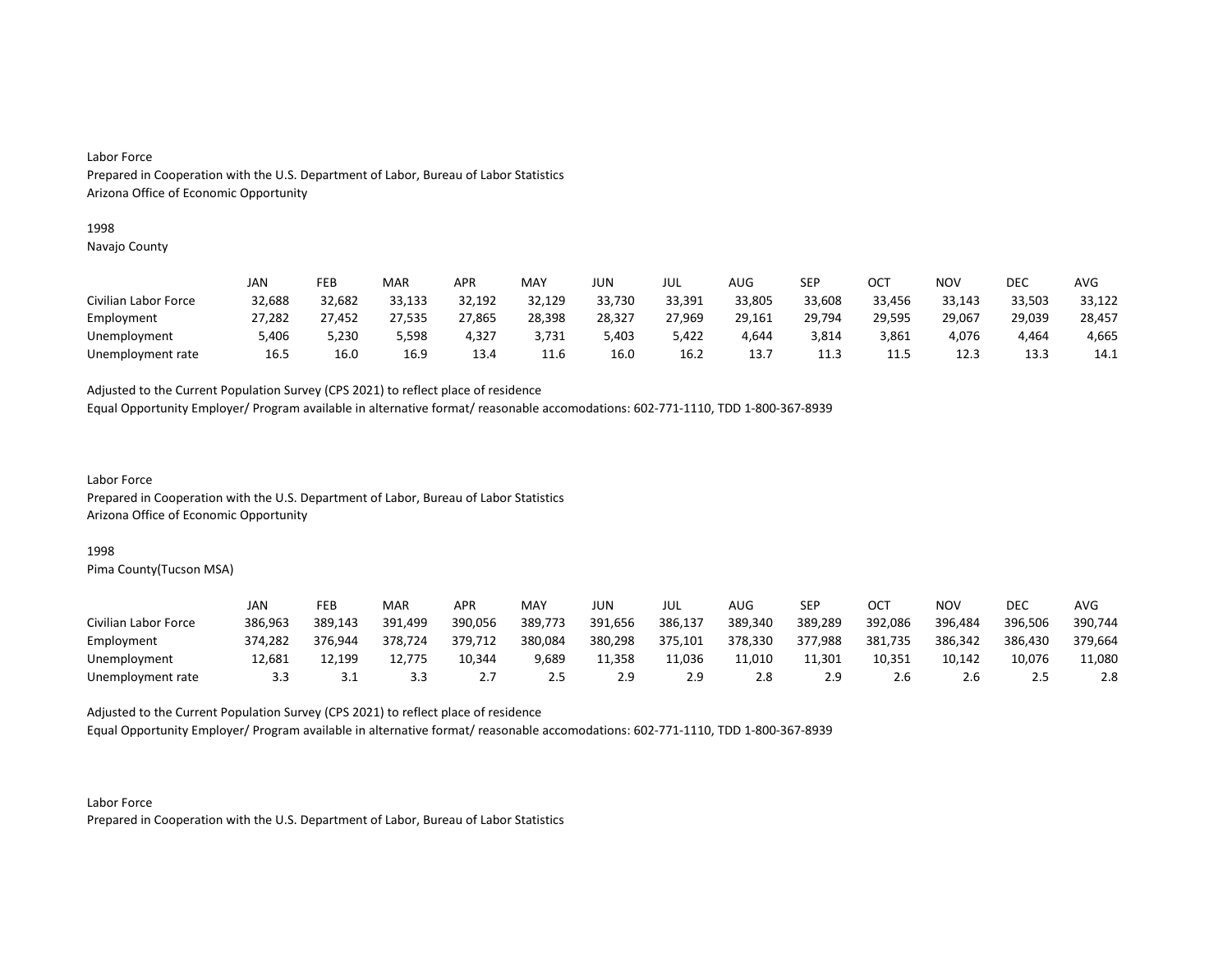## Arizona Office of Economic Opportunity

## 1998 Pinal County

|                      | JAN    | FEB    | MAR    | <b>APR</b> | MAY    | JUN    | JUL    | AUG    | <b>SEP</b> | ост    | NOV    | <b>DEC</b> | AVG    |
|----------------------|--------|--------|--------|------------|--------|--------|--------|--------|------------|--------|--------|------------|--------|
| Civilian Labor Force | 58,394 | 58.684 | 59.196 | 58,690     | 58,886 | 59,694 | 60,287 | 60,249 | 60,556     | 60,603 | 60,967 | 61,340     | 59,796 |
| Employment           | 55,527 | 55,868 | 56,157 | 56,397     | 56,776 | 57,004 | 57,525 | 57,309 | 58,004     | 58,229 | 58,673 | 59,095     | 57,214 |
| Unemployment         | 2.867  | 816ء ک | 3,039  | 2.293      | 2,110  | 2,690  | 2,762  | 2,940  | 2.552      | 2.374  | 2,294  | 2,245      | 2,582  |
| Unemployment rate    | 4.9    | 4.ŏ    | ـ . ـ  | J.J        | 3.6    | 4.5    | 4.6    | 4.9    | 4.∠        | э d    | 3.8    | J.         | 4.3    |

Adjusted to the Current Population Survey (CPS 2021) to reflect place of residence Equal Opportunity Employer/ Program available in alternative format/ reasonable accomodations: 602-771-1110, TDD 1-800-367-8939

### Labor Force

Prepared in Cooperation with the U.S. Department of Labor, Bureau of Labor Statistics Arizona Office of Economic Opportunity

#### 1998

Santa Cruz County

|                      | JAN    | FEB    | <b>MAR</b> | APR    | MAY    | JUN    | JUL    | AUG    | SEP    | ост    | <b>NOV</b> | <b>DEC</b> | <b>AVG</b> |
|----------------------|--------|--------|------------|--------|--------|--------|--------|--------|--------|--------|------------|------------|------------|
| Civilian Labor Force | 14,185 | 14,038 | 14,142     | 13,705 | 13,672 | 14,069 | 14,145 | 14,812 | 15,161 | 15,049 | 14,282     | 14,076     | 14,278     |
| Employment           | 11,929 | 11.977 | 12,066     | 12,054 | 12,100 | 11,687 | 11.049 | 11,113 | 11,133 | 11,347 | 11,658     | 11,878     | 11,666     |
| Unemployment         | 2,256  | 2,061  | 2,076      | 1,651  | 1,572  | 2,382  | 3,096  | 3.699  | 4,028  | 3,702  | 2,624      | 2,198      | 2,612      |
| Unemployment rate    | 15.9   | 14.7   | 14.7       | 12.0   | 11.5   | 16.9   | 21.9   | 25.0   | 26.6   | 24.6   | 18.4       | 15.6       | 18.3       |

# Adjusted to the Current Population Survey (CPS 2021) to reflect place of residence Equal Opportunity Employer/ Program available in alternative format/ reasonable accomodations: 602-771-1110, TDD 1-800-367-8939

#### Labor Force

Prepared in Cooperation with the U.S. Department of Labor, Bureau of Labor Statistics Arizona Office of Economic Opportunity

1998 Yavapai County(Prescott MSA)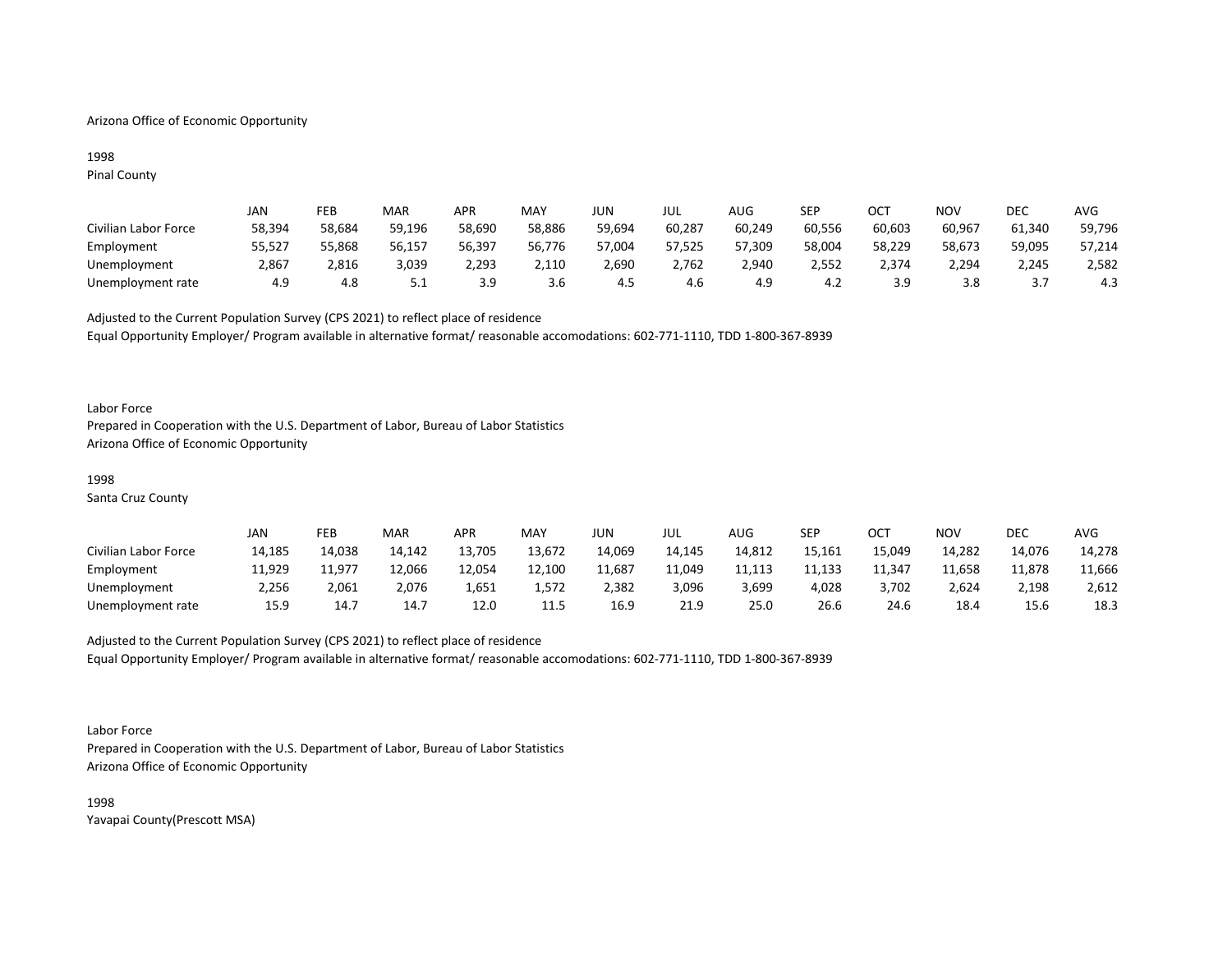|                      | JAN    | FEB    | MAR    | <b>APR</b> | MAY    | <b>JUN</b> | JUL    | AUG    | <b>SEP</b> | ∩∩⊤<br>UC. | NOV    | DEC    | <b>AVG</b> |
|----------------------|--------|--------|--------|------------|--------|------------|--------|--------|------------|------------|--------|--------|------------|
| Civilian Labor Force | 66,881 | 67,178 | 68,408 | 69,013     | 69,408 | 70,073     | 70,783 | 71,278 | 71,139     | 71.471     | 71,091 | 71,003 | 69,810     |
| Employment           | 63,978 | 64,411 | 65,636 | 66,613     | 67,256 | 67,567     | 68,247 | 68,893 | 68,839     | 69,427     | 69,069 | 68,961 | 67,408     |
| Unemployment         | 2,903  | 2,767  | 2,772  | 2,400      | 2,152  | 2,506      | 2,536  | 2,385  | 2,300      | 2,044      | 2,022  | 2,042  | 2,402      |
| Unemployment rate    | 4.3    | 4.1    | 4.1    | 3.5        | ـ . ـ  | 3.6        | 3.6    | 3.3    | 3.2        | 2.9        | 2.8    | 2.9    | 3.4        |

Equal Opportunity Employer/ Program available in alternative format/ reasonable accomodations: 602-771-1110, TDD 1-800-367-8939

Labor Force

Prepared in Cooperation with the U.S. Department of Labor, Bureau of Labor Statistics Arizona Office of Economic Opportunity

#### 1998

Yuma County(Yuma MSA)

|                      | JAN    | FEB    | <b>MAR</b> | APR    | <b>MAY</b> | JUN    | JUL    | AUG    | SEP    | OC1    | NOV    | DEC    | <b>AVG</b> |
|----------------------|--------|--------|------------|--------|------------|--------|--------|--------|--------|--------|--------|--------|------------|
| Civilian Labor Force | 62,824 | 60,802 | 62,031     | 65,911 | 70,088     | 72.136 | 72.116 | 76,554 | 72.950 | 68,277 | 66,579 | 64,633 | 67,909     |
| Employment           | 49,987 | 49,028 | 49.245     | 47.486 | 46,880     | 47,794 | 45,932 | 47.650 | 48,419 | 49.132 | 50,170 | 50,420 | 48,512     |
| Unemployment         | 12,837 | 11.774 | 12,786     | 18,425 | 23,208     | 24,342 | 26,184 | 28,904 | 24,531 | 19,145 | 16,409 | 14,213 | 19,397     |
| Unemployment rate    | 20.4   | 19.4   | 20.6       | 28.C   | 33.1       | 33.7   | 36.3   | 37.8   | 33.6   | 28.0   | 24.6   | 22.0   | 28.6       |

Adjusted to the Current Population Survey (CPS 2021) to reflect place of residence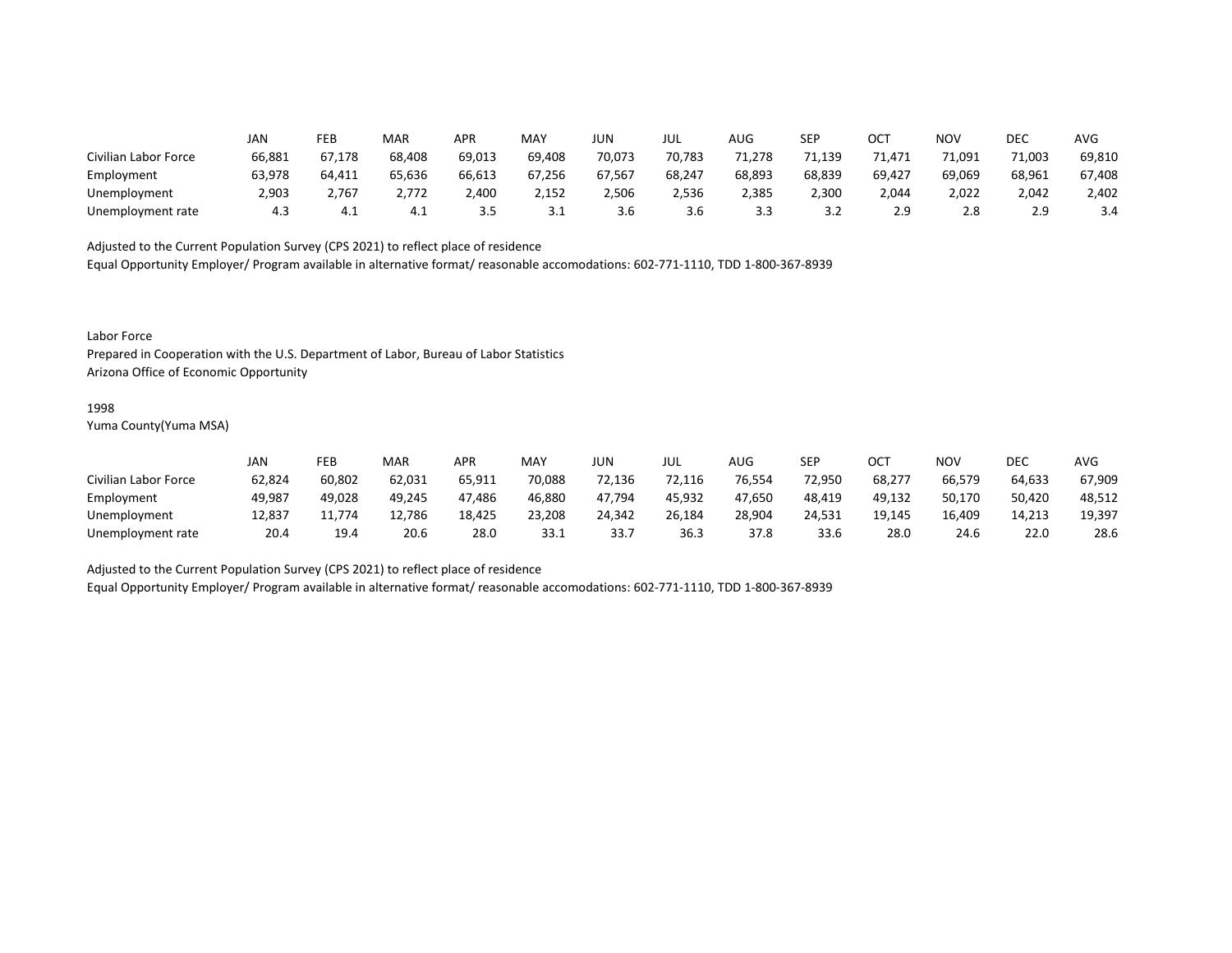## 1997

Apache County

|                      | JAN    | FEB    | <b>MAR</b> | APR    | <b>MAY</b> | JUN    | JUL    | AUG    | SEP    | ост    | NOV    | DEC    | <b>AVG</b> |
|----------------------|--------|--------|------------|--------|------------|--------|--------|--------|--------|--------|--------|--------|------------|
| Civilian Labor Force | 20,279 | 19,818 | 19,891     | 21,523 | 21,252     | 21,794 | 23,340 | 24,166 | 23,685 | 21,613 | 21,207 | 21,187 | 21,647     |
| Employment           | 15,497 | 15,501 | 15,760     | 18,156 | 17,786     | 16,969 | 18,617 | 20,343 | 20,736 | 18,667 | 18,383 | 18,164 | 17,882     |
| Unemployment         | 4,782  | 4.317  | 4,131      | 3,367  | 3,466      | 4,825  | 4,723  | 3,823  | 2,949  | 2,946  | 2,824  | 3,023  | 3,765      |
| Unemployment rate    | 23.6   | 21.8   | 20.8       | 15.6   | 16.3       | 22.1   | 20.2   | 15.8   | 12.5   | 13.6   | 13.3   | 14.3   | 17.4       |

Adjusted to the Current Population Survey (CPS 2021) to reflect place of residence

Equal Opportunity Employer/ Program available in alternative format/ reasonable accomodations: 602-771-1110, TDD 1-800-367-8939

## Labor Force

Prepared in Cooperation with the U.S. Department of Labor, Bureau of Labor Statistics Arizona Office of Economic Opportunity

## 1997

Cochise County(Sierra-Vista Douglas MSA)

|                      | JAN    | FEB    | <b>MAR</b> | <b>APR</b> | MAY    | JUN    | JUL    | AUG    | SEP    | ост    | NOV    | DEC    | AVG    |
|----------------------|--------|--------|------------|------------|--------|--------|--------|--------|--------|--------|--------|--------|--------|
| Civilian Labor Force | 42,634 | 42,368 | 42.675     | 41.787     | 41,787 | 41,292 | 40,177 | 40,729 | 41,148 | 40,938 | 40,944 | 40,624 | 41,425 |
| Employment           | 37,759 | 37,825 | 38,592     | 38,321     | 38,365 | 37,907 | 37,028 | 37,636 | 38,147 | 38,225 | 38,059 | 37,625 | 37,957 |
| Unemployment         | 4,875  | 4,543  | 4,083      | 3,466      | 3,422  | 3,385  | 3,149  | 3,093  | 3,001  | 2,713  | 2,885  | 2,999  | 3,468  |
| Unemployment rate    | 11.4   | 10.7   | 9.6        | -8.3       | 8.2    | 8.2    | 7.8    | /.ხ    | 7.3    | 6.6    | 7.0    |        | 8.4    |

Adjusted to the Current Population Survey (CPS 2021) to reflect place of residence Equal Opportunity Employer/ Program available in alternative format/ reasonable accomodations: 602-771-1110, TDD 1-800-367-8939

Labor Force Prepared in Cooperation with the U.S. Department of Labor, Bureau of Labor Statistics Arizona Office of Economic Opportunity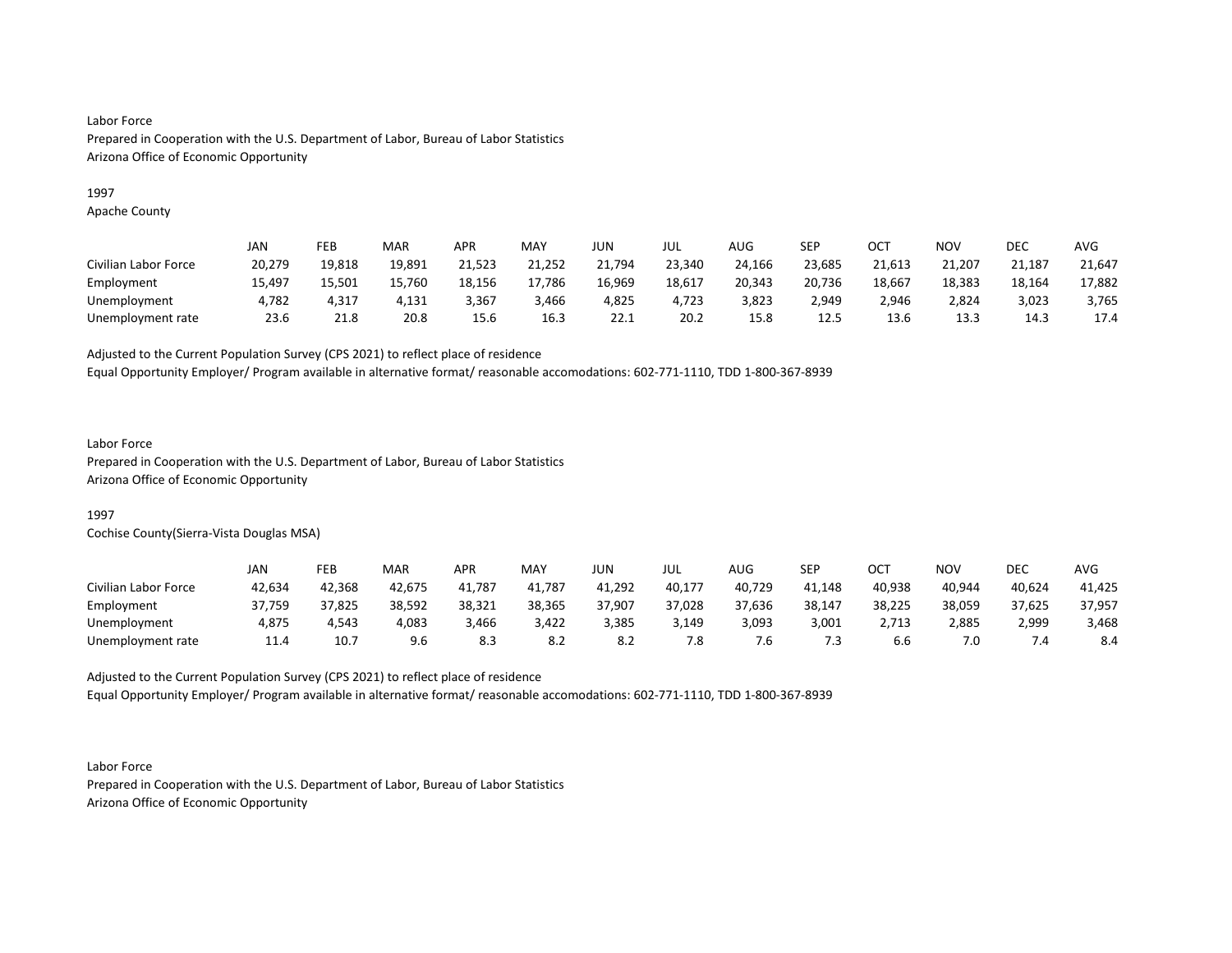# 1997

# Coconino County(Flagstaff MSA)

|                      | JAN    | FEB    | MAR    | APR        | MAY    | JUN    | JUL    | AUG    | <b>SEP</b> | ост    | NOV    | DEC             | AVG    |
|----------------------|--------|--------|--------|------------|--------|--------|--------|--------|------------|--------|--------|-----------------|--------|
| Civilian Labor Force | 58,143 | 58,299 | 57,728 | 57,938     | 59,030 | 60,156 | 59,849 | 60,166 | 59,797     | 60,576 | 59,502 | 58,671          | 59,154 |
| Employment           | 51,300 | 52,353 | 52,655 | 53,789     | 54,841 | 54,209 | 54,172 | 55,555 | 55,780     | 56,478 | 55,299 | 53,902          | 54,194 |
| Unemployment         | 6,843  | 5,946  | 5.073  | 4,149      | 4,189  | 947,د  | 5,677. | 4,611  | 4,017      | 4,098  | 4,203  | 4,769           | 4,960  |
| Unemployment rate    | 11.8   | 10.2   | 8.8    | . <u>.</u> | .      | 9.9    | 9.5    |        |            | 6.8    | .      | o<br><b>8.1</b> | 8.4    |

Adjusted to the Current Population Survey (CPS 2021) to reflect place of residence Equal Opportunity Employer/ Program available in alternative format/ reasonable accomodations: 602-771-1110, TDD 1-800-367-8939

#### Labor Force

Prepared in Cooperation with the U.S. Department of Labor, Bureau of Labor Statistics Arizona Office of Economic Opportunity

# 1997

Gila County

|                      | JAN    | FEB    | MAR    | APR    | MAY    | JUN    | JUL    | AUG    | <b>SEP</b> | OCT    | <b>NOV</b> | DEC    | <b>AVG</b> |
|----------------------|--------|--------|--------|--------|--------|--------|--------|--------|------------|--------|------------|--------|------------|
| Civilian Labor Force | 19,415 | 19,198 | 19,124 | 19,472 | 19,683 | 20,453 | 19,684 | 19,811 | 19,893     | 19,284 | 19,110     | 19,064 | 19,516     |
| Employment           | 17,282 | 17,227 | 17,427 | 18,026 | 18,341 | 18,898 | 18,245 | 18,408 | 18,577     | 17,895 | 17,703     | 17,604 | 17,969     |
| Unemployment         | 2,133  | 1,971  | 1,697  | 1,446  | 1,342  | 1,555  | 1,439  | 1,403  | 1,316      | 1,389  | 1,407      | 1.460  | 1,547      |
| Unemployment rate    | 11.0   | 10.3   | 8.9    | 7.4    | 6.8    | .b     | 7.3    |        | b.b        |        | 4٠. /      |        | 7.9        |

## Adjusted to the Current Population Survey (CPS 2021) to reflect place of residence

Equal Opportunity Employer/ Program available in alternative format/ reasonable accomodations: 602-771-1110, TDD 1-800-367-8939

#### Labor Force

Prepared in Cooperation with the U.S. Department of Labor, Bureau of Labor Statistics Arizona Office of Economic Opportunity

# 1997

Graham County

| JAN<br><b>FEB</b><br><b>OCT</b><br>MAR<br>MAY<br><b>APR</b><br><b>NOV</b><br>JUN<br><b>SEP</b><br>AUG<br>jul |  |  |  |  |  |  |  |  |  |  |  | DEC | <b>AVG</b> |
|--------------------------------------------------------------------------------------------------------------|--|--|--|--|--|--|--|--|--|--|--|-----|------------|
|--------------------------------------------------------------------------------------------------------------|--|--|--|--|--|--|--|--|--|--|--|-----|------------|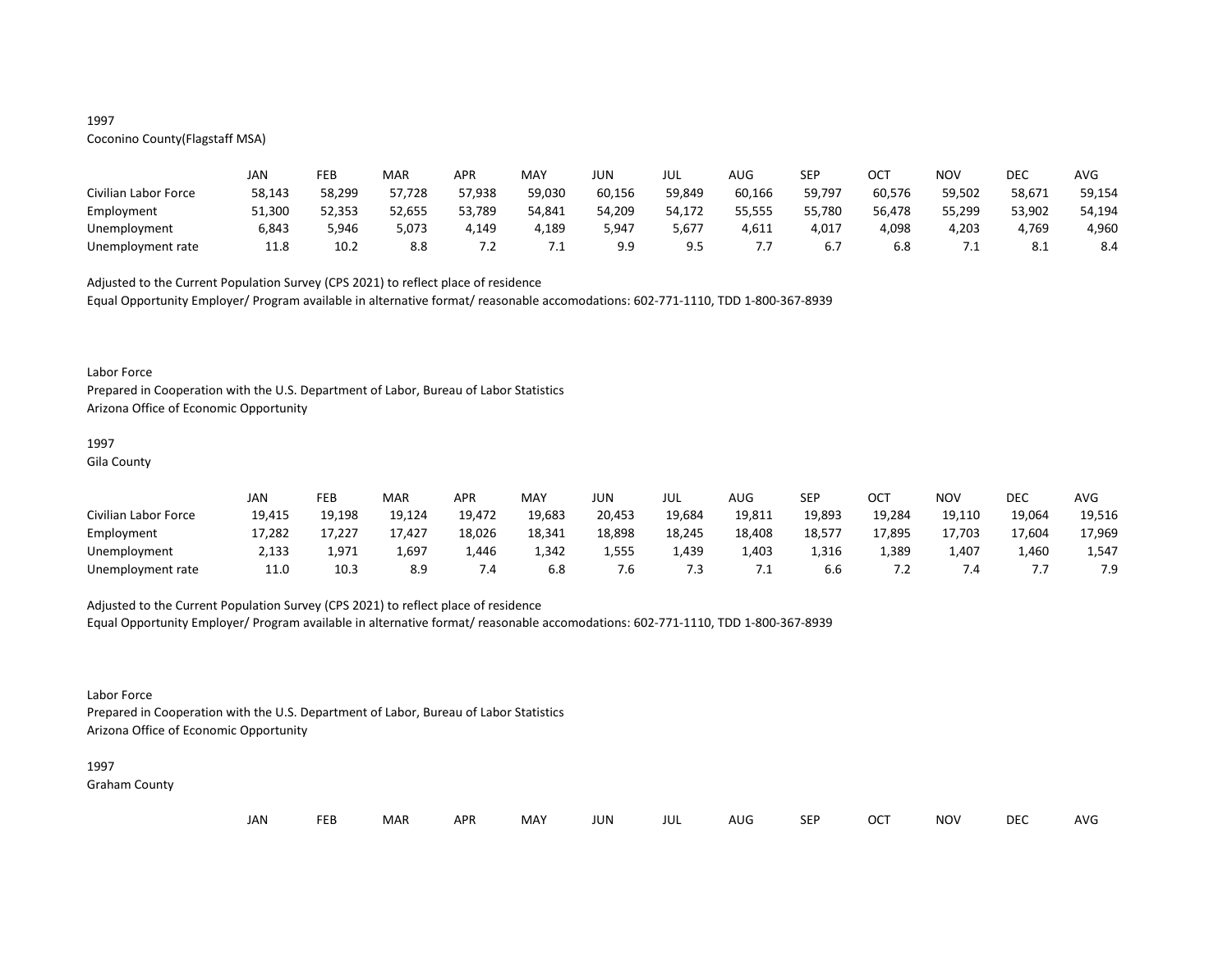| Civilian Labor Force | 11,300 | 173   | 11,251 | 10,790 | 11,319 | 10,753 | 11,096 | 10,730 | 11,213 | 11,473 | 11,390 | 11,362 | 11,154 |
|----------------------|--------|-------|--------|--------|--------|--------|--------|--------|--------|--------|--------|--------|--------|
| Employment           | 10,018 | 9,993 | 10,120 | 9,885  | 10,409 | 9,761  | 10,149 | 9,842  | 10,241 | 10,543 | 10,475 | 10,445 | 10,157 |
| Unemployment         | 1.282  | 1,180 | 1.131  | 905    | 910    | 992    | 947    | 888    | 972    | 930    | 915    | 91     | 997    |
| Unemployment rate    | ---    | 10.6  | 10.1   | 8.4    | 8.0    |        |        |        | 8.7    | O. L   | 8.0    |        | 8.9    |

Equal Opportunity Employer/ Program available in alternative format/ reasonable accomodations: 602-771-1110, TDD 1-800-367-8939

Labor Force Prepared in Cooperation with the U.S. Department of Labor, Bureau of Labor Statistics Arizona Office of Economic Opportunity

1997

Greenlee County

|                      | JAN   | FEB        | <b>MAR</b> | APR   | MAY   | JUN   | JUL   | AUG   | SEP   | ⌒⌒⊤<br>UC. | NO <sub>V</sub> | DEC   | AVG                   |
|----------------------|-------|------------|------------|-------|-------|-------|-------|-------|-------|------------|-----------------|-------|-----------------------|
| Civilian Labor Force | 5,036 | 4,944      | 4,894      | 4,965 | 4,840 | 4,995 | 4,766 | 4,857 | 4,886 | 4,764      | 4,715           | 4,687 | 4,862                 |
| Employment           | 4,602 | 4,522      | 4,505      | 4,612 | 4,513 | 4,625 | 4,409 | 4,542 | 4,537 | 4,462      | 4,428           | 4,378 | 4,511                 |
| Unemployment         | 434   | 422        | 389        | 353   | 327   | 370   | 357   | 315   | 349   | 302        | 287             | 309   | 351                   |
| Unemployment rate    | 8.6   | ດ ເ<br>O.D | 7.9        | . .   | 6.8   | 7.4   | כ.    | 6.5   |       | 6.3        | 6. L            | b.b   | 7 <sub>2</sub><br>ے ، |

Adjusted to the Current Population Survey (CPS 2021) to reflect place of residence

Equal Opportunity Employer/ Program available in alternative format/ reasonable accomodations: 602-771-1110, TDD 1-800-367-8939

Labor Force Prepared in Cooperation with the U.S. Department of Labor, Bureau of Labor Statistics Arizona Office of Economic Opportunity

1997

La Paz County

|                      | <b>JAN</b> | FEB   | MAR   | APR   | <b>MAY</b> | JUN   | JUL   | <b>AUG</b> | SEP   | ⌒⌒⊤<br>◡◡ | <b>NOV</b> | DEC   | AVG   |
|----------------------|------------|-------|-------|-------|------------|-------|-------|------------|-------|-----------|------------|-------|-------|
| Civilian Labor Force | 7,859      | 7,603 | 7,549 | 7,369 | 516,'      | 7,369 | 6,786 | 6,735      | 6,876 | 6,996     | 7,081      | 7,139 | 7,240 |
| Employment           | 6,803      | 6,727 | 6,766 | 6,742 | 6,923      | 6,674 | 6,169 | 119,د      | 6,232 | 6,403     | 6,522      | 6,514 | 6,550 |
| Unemployment         | 1,056      | 876   | 783   | 627   | 593        | 695   | 617   | 616        | 644   | 593       | 559        | 625   | 690   |
| Unemployment rate    | 13.4       | 11.5  | 10.4  | 8.5   | 7.9        | 9.4   | 9.1   | <u>J.L</u> | 9.4   |           | 7.9        | 8.8   | 9.5   |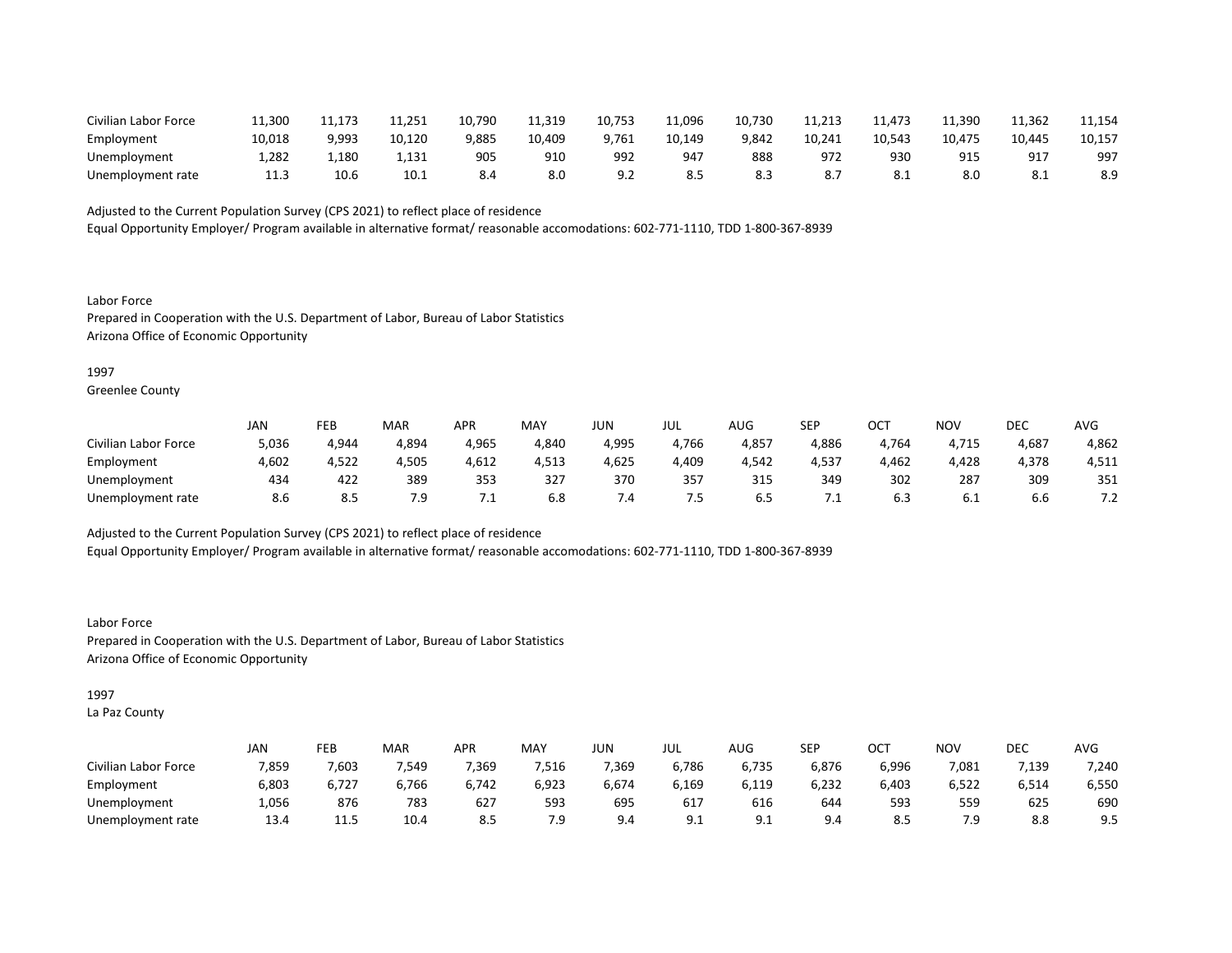Equal Opportunity Employer/ Program available in alternative format/ reasonable accomodations: 602-771-1110, TDD 1-800-367-8939

#### Labor Force

Prepared in Cooperation with the U.S. Department of Labor, Bureau of Labor Statistics Arizona Office of Economic Opportunity

## 1997

Maricopa County

|                      | JAN       | FEB       | MAR       | APR       | MA <sup>V</sup> | JUN       | JUL       | AUG       | SEP       | OC1       | NOV       | DEC       | AVG       |
|----------------------|-----------|-----------|-----------|-----------|-----------------|-----------|-----------|-----------|-----------|-----------|-----------|-----------|-----------|
| Civilian Labor Force | 1.441.740 | 1.437.114 | 1.447.061 | 1,436,628 | 1,440,845       | 1,448,794 | 1.458.743 | 1.455.173 | 1,461,806 | 1,468,073 | 1,479,423 | 1,484,043 | 1.454.954 |
| Employment           | 1.388.112 | 1.387.947 | 1.400.166 | 1.396.327 | 1,400,958       | 1,405,570 | 1.416.578 | 1.412.897 | 1.419.309 | 1.427.796 | 1.440.662 | 1.446.095 | 1.411.868 |
| Unemployment         | 53.628    | 49.167    | 46.895    | 40.301    | 39.887          | 43.224    | 42.165    | 42.276    | 42.497    | 40.277    | 38.761    | 37.948    | 43,086    |
| Unemployment rate    |           |           | ے. ب      |           | 2.8             | 3.0       | 2.9       |           | 2.9       |           | 2.b       |           | 3.0       |

Adjusted to the Current Population Survey (CPS 2021) to reflect place of residence

Equal Opportunity Employer/ Program available in alternative format/ reasonable accomodations: 602-771-1110, TDD 1-800-367-8939

### Labor Force

Prepared in Cooperation with the U.S. Department of Labor, Bureau of Labor Statistics Arizona Office of Economic Opportunity

#### 1997

Mohave County(Lake Havasu City-Kingman MSA)

|                      | JAN    | FEB     | MAR    | APR    | <b>MAY</b> | JUN    | JUL    | AUG    | <b>SEP</b> | ост    | NOV    | DEC    | AVG    |
|----------------------|--------|---------|--------|--------|------------|--------|--------|--------|------------|--------|--------|--------|--------|
| Civilian Labor Force | 63,072 | 61,556  | 61,501 | 60,575 | 60,834     | 61,842 | 62,541 | 62,725 | 62,311     | 62.140 | 61,943 | 61,811 | 61,905 |
| Employment           | 57,602 | 57,104  | 57,857 | 57,774 | 58,010     | 58,813 | 59,537 | 59,794 | 59,404     | 59,273 | 59,133 | 58,967 | 58,606 |
| Unemployment         | 5,470  | 4,452   | 3,644  | 2,801  | 2,824      | 3,029  | 3,004  | 2,931  | 2,907      | 2,867  | 2,810  | 2,844  | 3,299  |
| Unemployment rate    | 8.7    | $\cdot$ | 5.9    | 4.6    | 4.6        | 4.9    | 4.8    | 4.,    | 4.7        | 4.0    | 4.5    | 4.6    | 5.3    |

Adjusted to the Current Population Survey (CPS 2021) to reflect place of residence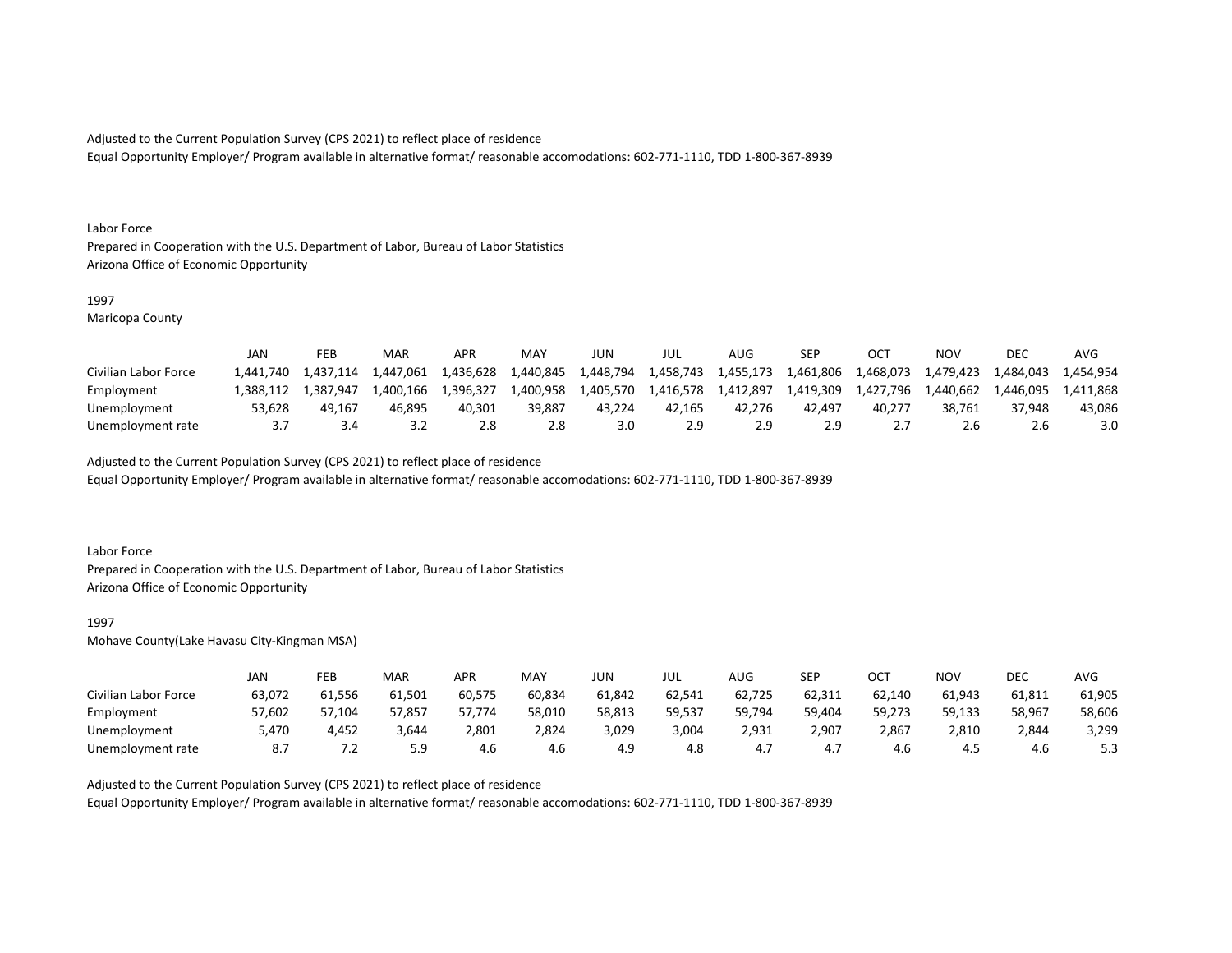### 1997

Navajo County

|                      | JAN    | FEB    | MAR    | APR    | MAY    | JUN    | JUL    | AUG    | SEP    | OCT    | NOV    | DEC    | AVG    |
|----------------------|--------|--------|--------|--------|--------|--------|--------|--------|--------|--------|--------|--------|--------|
| Civilian Labor Force | 33,309 | 32,855 | 32,741 | 32,092 | 32,945 | 34,127 | 33,336 | 33,235 | 32,631 | 31,775 | 31,131 | 31,094 | 32,606 |
| Employment           | 26,810 | 26,698 | 27,063 | 27,366 | 28,184 | 28,142 | 27,693 | 28,725 | 28,666 | 27,815 | 27,311 | 27,037 | 27,626 |
| Unemployment         | 6,499  | 6,157  | 5,678  | 4,726  | 4,761  | 5,985  | 5,643  | 4,510  | 3,965  | 3,960  | 3,820  | 4,057  | 4,980  |
| Unemployment rate    | 19.5   | 18.7   | 17.3   | 14.7   | 14.5   | 17.5   | 16.9   | 13.6   | 12.2   | 12.5   | 12.3   | 13.0   | 15.3   |

Adjusted to the Current Population Survey (CPS 2021) to reflect place of residence

Equal Opportunity Employer/ Program available in alternative format/ reasonable accomodations: 602-771-1110, TDD 1-800-367-8939

Labor Force Prepared in Cooperation with the U.S. Department of Labor, Bureau of Labor Statistics Arizona Office of Economic Opportunity

#### 1997

Pima County(Tucson MSA)

|                      | JAN     | FEB     | MAR     | <b>APR</b> | MAY     | JUN     | JUL     | AUG     | SEP     | ОСТ     | NOV     | DEC     | <b>AVG</b> |
|----------------------|---------|---------|---------|------------|---------|---------|---------|---------|---------|---------|---------|---------|------------|
| Civilian Labor Force | 381,561 | 379.976 | 382,467 | 380,796    | 382,059 | 380,571 | 381,028 | 382,997 | 383,066 | 387,554 | 388,000 | 388,063 | 383,178    |
| Employment           | 366.406 | 366,122 | 369,166 | 369,215    | 370,557 | 367,556 | 368,510 | 370,428 | 370,417 | 375,386 | 376,795 | 376,645 | 370,600    |
| Unemployment         | 15,155  | 13.854  | 13,301  | 11,581     | 11,502  | 13,015  | 12,518  | 12.569  | 12.649  | 12.168  | 11,205  | 11,418  | 12,578     |
| Unemployment rate    | 4.0     | 3.6     | 3.5     | 3.0        | 3.0     | 3.4     | 3.3     | 3.3     | 3.3     | ـ . ـ   | 2.9     | າ ຊ     | 3.3        |

Adjusted to the Current Population Survey (CPS 2021) to reflect place of residence

Equal Opportunity Employer/ Program available in alternative format/ reasonable accomodations: 602-771-1110, TDD 1-800-367-8939

Labor Force Prepared in Cooperation with the U.S. Department of Labor, Bureau of Labor Statistics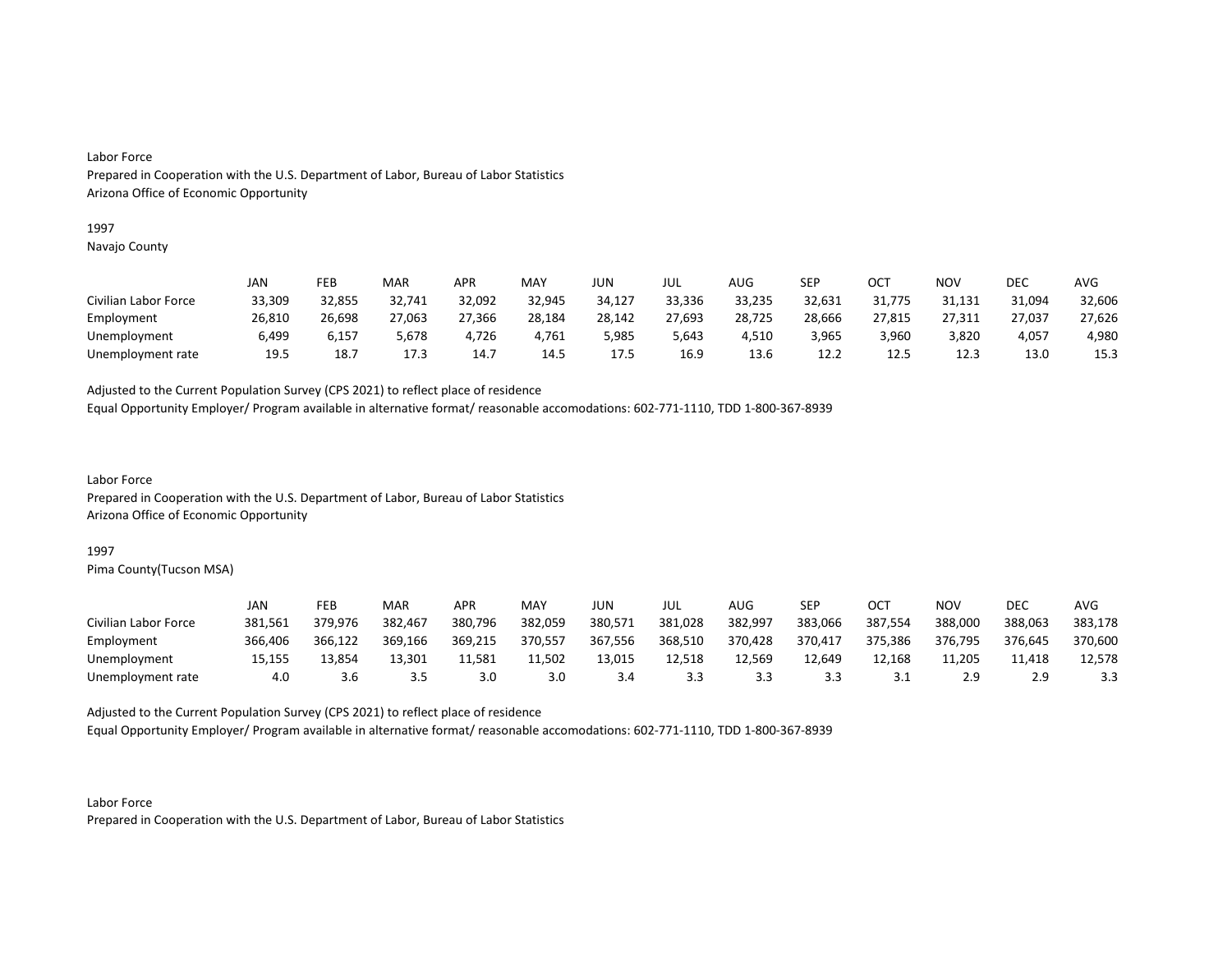## Arizona Office of Economic Opportunity

## 1997 Pinal County

|                      | JAN    | FEB    | MAR    | APR    | MAY    | <b>JUN</b> | JUL    | AUG.   | SEP      | OCT    | NOV    | DEC    | <b>AVG</b> |
|----------------------|--------|--------|--------|--------|--------|------------|--------|--------|----------|--------|--------|--------|------------|
| Civilian Labor Force | 57,232 | 57,074 | 57,315 | 56,684 | 56,812 | 57,356     | 57,699 | 57,787 | 57,884   | 57,787 | 58,132 | 58,450 | 57,518     |
| Employment           | 53,725 | 53,719 | 54,192 | 54,044 | 54,222 | 54,401     | 54,828 | 54,684 | 54.933   | 55,262 | 55,758 | 55,970 | 54,645     |
| Unemployment         | 3,507  | 3,355  | 3,123  | 2,640  | 2,590  | 2,955      | 2.871  | 3,103  | 2,951    | 2,525  | 2.374  | 2,480  | 2,873      |
| Unemployment rate    | 6.1    | 5.9    | 5.4    |        | 4.6    | 5.2        | 5.0    | 5.4    | <u>.</u> | 4.4    | 4.⊥    | 4.2    | 5.0        |

Adjusted to the Current Population Survey (CPS 2021) to reflect place of residence Equal Opportunity Employer/ Program available in alternative format/ reasonable accomodations: 602-771-1110, TDD 1-800-367-8939

### Labor Force

Prepared in Cooperation with the U.S. Department of Labor, Bureau of Labor Statistics Arizona Office of Economic Opportunity

## 1997

Santa Cruz County

|                      | JAN    | FEB    | MAR    | APR    | MAY    | JUN    | JUL    | AUG    | SEP    | ост    | NOV    | DEC    | AVG    |
|----------------------|--------|--------|--------|--------|--------|--------|--------|--------|--------|--------|--------|--------|--------|
| Civilian Labor Force | 15,138 | 14,940 | 14,895 | 14,328 | 14,297 | 15,074 | 14,201 | 15,698 | 15,707 | 15,359 | 14.644 | 14,642 | 14,910 |
| Employment           | 12,198 | 12,123 | 12,294 | 12,034 | 12,139 | 11,858 | 10,784 | 11.444 | 11,382 | 11,466 | 11,922 | 12,255 | 11,825 |
| Unemployment         | 2,940  | 2,817  | 2,601  | 2,294  | 2,158  | 3,216  | 3,417  | 4,254  | 4,325  | 3,893  | 2,722  | 2,387  | 3,085  |
| Unemployment rate    | 19.4   | 18.9   | 17.5   | 16.0   | 15.1   | 21.3   | 24.1   | 27.1   | 27.5   | 25.3   | 18.6   | 16.3   | 20.7   |

# Adjusted to the Current Population Survey (CPS 2021) to reflect place of residence Equal Opportunity Employer/ Program available in alternative format/ reasonable accomodations: 602-771-1110, TDD 1-800-367-8939

Labor Force

Prepared in Cooperation with the U.S. Department of Labor, Bureau of Labor Statistics Arizona Office of Economic Opportunity

1997 Yavapai County(Prescott MSA)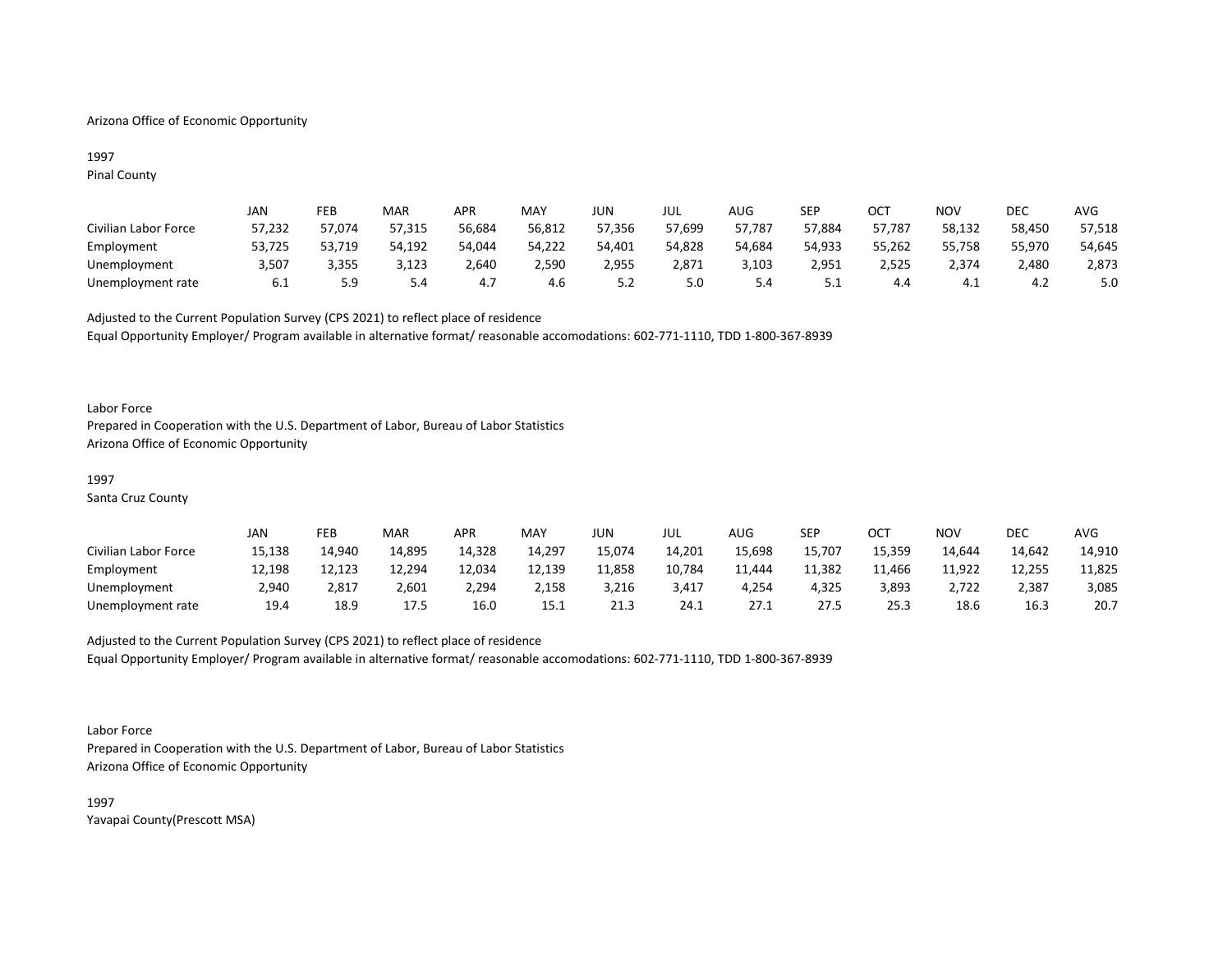|                      | JAN    | FEB    | MAR    | APR        | <b>MAY</b> | JUN    | JUL      | AUG    | SEP    | OCT    | <b>NOV</b> | DEC    | <b>AVG</b> |
|----------------------|--------|--------|--------|------------|------------|--------|----------|--------|--------|--------|------------|--------|------------|
| Civilian Labor Force | 65,039 | 64,578 | 66,308 | 66,814     | 68,065     | 70,405 | 69,163   | 67,738 | 68,082 | 68,780 | 68,478     | 67,944 | 67,616     |
| Employment           | 61,491 | 61,333 | 63,223 | 64,214     | 65,508     | 67,727 | 66,606   | 65,225 | 65,665 | 66,476 | 66,186     | 65,484 | 64,928     |
| Unemployment         | 3,548  | 3,245  | 3,085  | 2,600      | 2,557      | 2,678  | 2,557    | 2,513  | 2.417  | 2,304  | 2,292      | 2,460  | 2,688      |
| Unemployment rate    | 5.5    | 5.0    | 4.7    | <b>J.J</b> | 3.8        | 3.8    | <u>.</u> |        | 3.6    |        |            | 3.b    | 4.0        |

Equal Opportunity Employer/ Program available in alternative format/ reasonable accomodations: 602-771-1110, TDD 1-800-367-8939

Labor Force

Prepared in Cooperation with the U.S. Department of Labor, Bureau of Labor Statistics Arizona Office of Economic Opportunity

#### 1997

Yuma County(Yuma MSA)

|                      | JAN    | FEB    | MAR    | APR    | MAY    | JUN    | JUL    | AUG    | <b>SEP</b> | ∩∩⊤<br>UC. | NOV    | DEC    | <b>AVG</b> |
|----------------------|--------|--------|--------|--------|--------|--------|--------|--------|------------|------------|--------|--------|------------|
| Civilian Labor Force | 65,458 | 63,658 | 63,586 | 67,226 | 66,707 | 71,012 | 70,195 | 73,192 | 69,635     | 66,482     | 66,656 | 62,952 | 67,230     |
| Employment           | 50,441 | 50,279 | 49.979 | 48,721 | 48,295 | 49,000 | 46,245 | 46,626 | 46,556     | 48,738     | 49,924 | 49,915 | 48,727     |
| Unemployment         | 15,017 | 13,379 | 13,607 | 18,505 | 18,412 | 22,012 | 23,950 | 26,566 | 23,079     | 17.744     | 16,732 | 13,037 | 18,503     |
| Unemployment rate    | 22.9   | 21.0   | 21.4   | 27.5   | 27.6   | 31.0   | 34.1   | 36.3   | 33.1       | 26.7       | 25.1   | 20.1   | 27.5       |

Adjusted to the Current Population Survey (CPS 2021) to reflect place of residence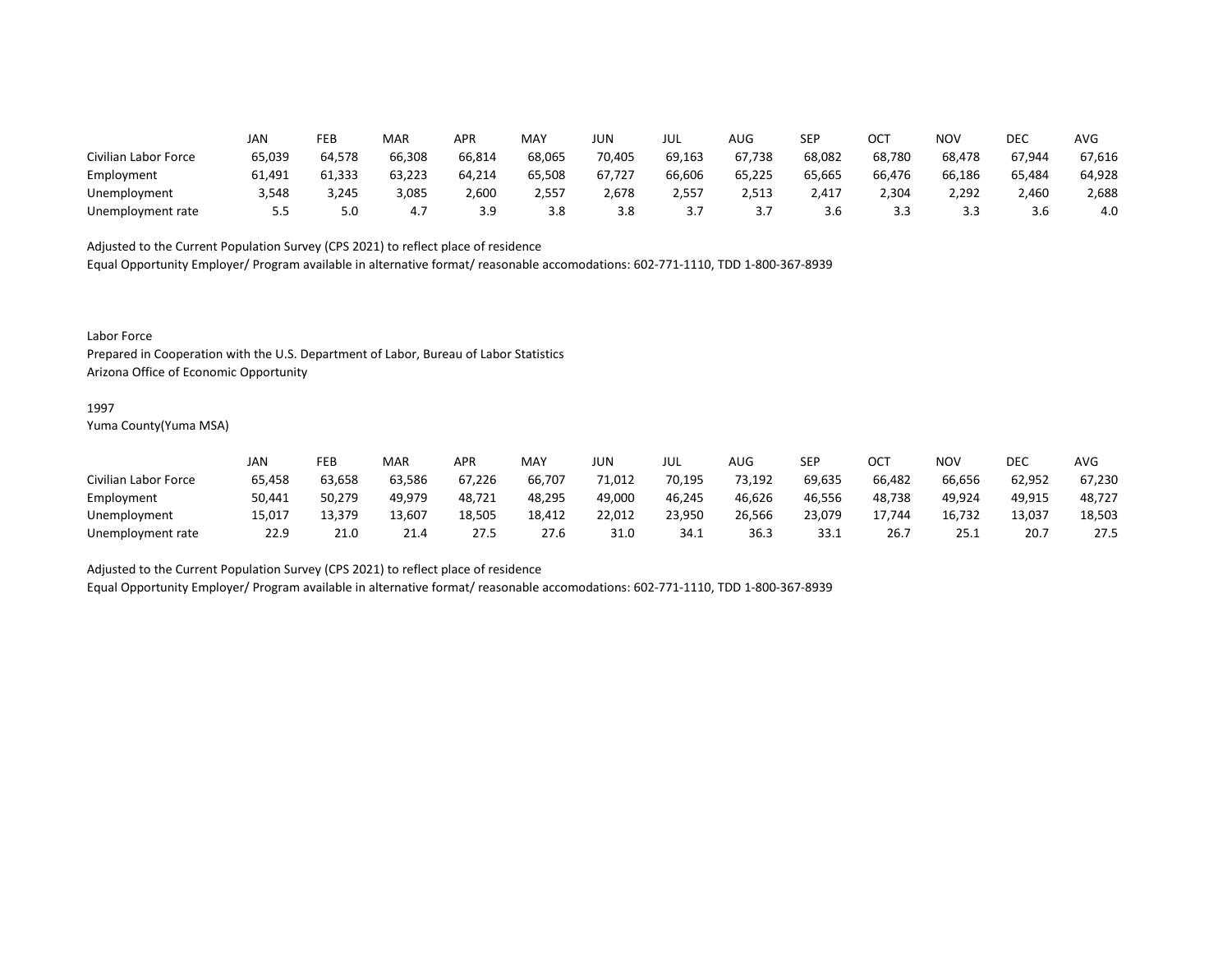## 1996

Apache County

|                      | JAN    | FEB    | <b>MAR</b> | APR    | <b>MAY</b> | JUN    | JUL    | <b>AUG</b> | SEP    | ОСТ    | NOV    | DEC    | <b>AVG</b> |
|----------------------|--------|--------|------------|--------|------------|--------|--------|------------|--------|--------|--------|--------|------------|
| Civilian Labor Force | 20,993 | 20,855 | 20,807     | 20,210 | 20,213     | 21,143 | 21,485 | 21,635     | 20,555 | 20,087 | 19,762 | 19,561 | 20,609     |
| Employment           | 17,012 | 17,088 | 17,188     | 16,845 | 16,755     | 16,343 | 15,949 | 17,092     | 16,635 | 16,125 | 15,927 | 15,776 | 16,561     |
| Unemployment         | 3,981  | 3,767  | 3,619      | 3,365  | 3,458      | 4.800  | 5,536  | 4.543      | 3.920  | 3,962  | 3,835  | 3.785  | 4,048      |
| Unemployment rate    | 19.0   | 18.1   | 17.4       | 16.7   | 17.1       | 22.7   | 25.8   | 21.0       | 19.1   | 19.7   | 19.4   | 19.3   | 19.6       |

Adjusted to the Current Population Survey (CPS 2021) to reflect place of residence

Equal Opportunity Employer/ Program available in alternative format/ reasonable accomodations: 602-771-1110, TDD 1-800-367-8939

## Labor Force

Prepared in Cooperation with the U.S. Department of Labor, Bureau of Labor Statistics Arizona Office of Economic Opportunity

## 1996

Cochise County(Sierra-Vista Douglas MSA)

|                      | JAN    | FEB    | <b>MAR</b> | APR    | MAY    | JUN    | JUL    | AUG    | SEP    | ост                  | NOV    | DEC    | AVG    |
|----------------------|--------|--------|------------|--------|--------|--------|--------|--------|--------|----------------------|--------|--------|--------|
| Civilian Labor Force | 43,586 | 44.197 | 43,695     | 43,463 | 44,107 | 44,792 | 43,626 | 44,294 | 43,588 | 43,445               | 43,025 | 42,651 | 43,706 |
| Employment           | 38,254 | 39,377 | 39,027     | 39,245 | 39,832 | 40,591 | 39,516 | 40,403 | 39,679 | 39,445               | 39,233 | 38,813 | 39,451 |
| Unemployment         | 5,332  | 4,820  | 4,668      | 4,218  | 4,275  | 4,201  | 4,110  | 3,891  | 3,909  | 4,000                | 3,792  | 3,838  | 4,255  |
| Unemployment rate    | 12.2   | 10.9   | 10.7       | Q.     | ດ ⊺    | 9.4    | 9.4    |        | 9.0    | $\Omega$<br><u>.</u> | 8.8    | 9.0    | 9.7    |

Adjusted to the Current Population Survey (CPS 2021) to reflect place of residence Equal Opportunity Employer/ Program available in alternative format/ reasonable accomodations: 602-771-1110, TDD 1-800-367-8939

Labor Force Prepared in Cooperation with the U.S. Department of Labor, Bureau of Labor Statistics Arizona Office of Economic Opportunity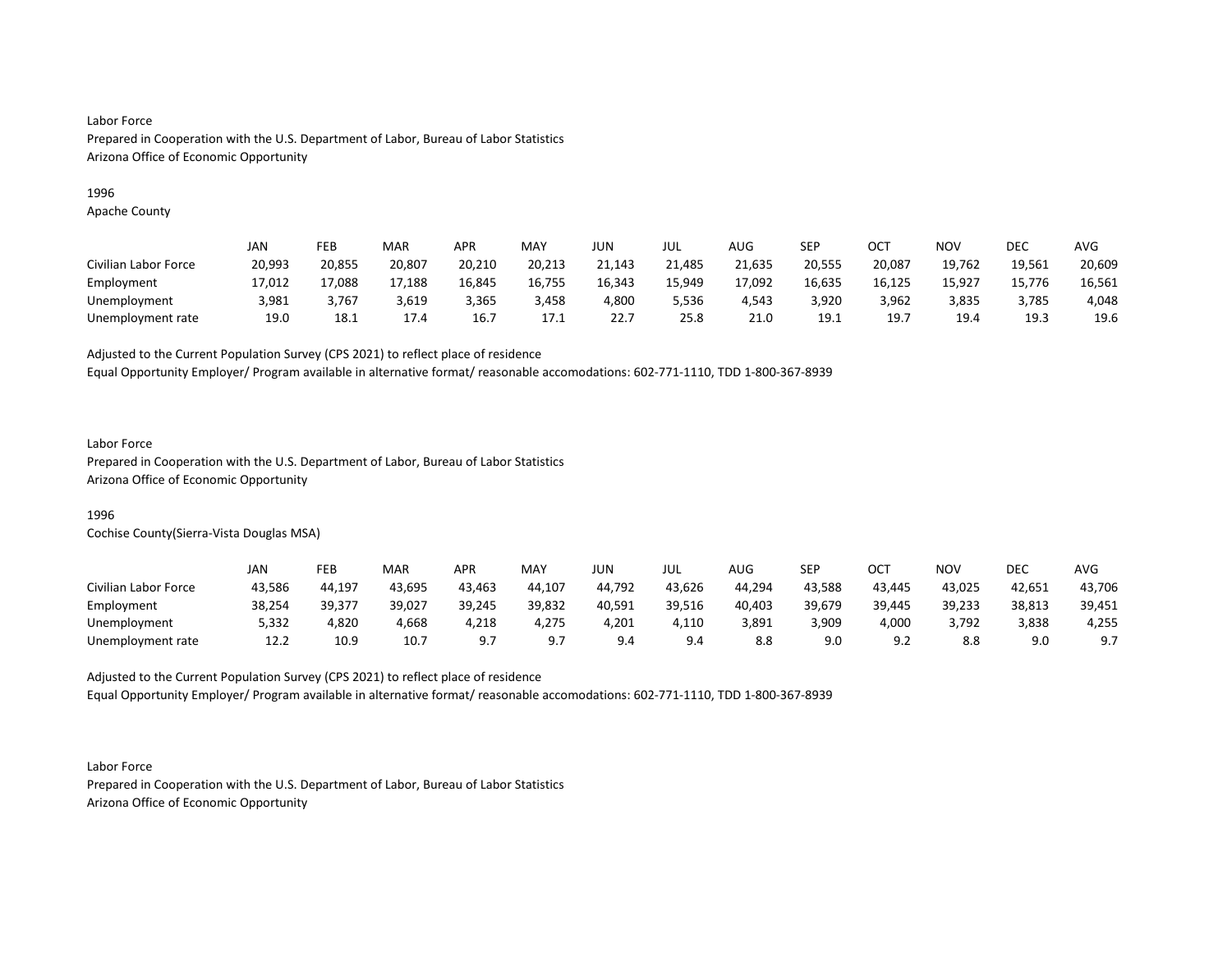## 1996

# Coconino County(Flagstaff MSA)

|                      | JAN    | FEB    | MAR    | <b>APR</b> | MAY    | JUN    | JUL    | AUG    | SEP    | ОСТ    | NOV    | DEC    | AVG    |
|----------------------|--------|--------|--------|------------|--------|--------|--------|--------|--------|--------|--------|--------|--------|
| Civilian Labor Force | 55,795 | 57,923 | 58,577 | 57,261     | 58,609 | 60,362 | 62,216 | 62,324 | 61,770 | 60,003 | 57,690 | 57,525 | 59,171 |
| Employment           | 49,720 | 52,338 | 53,172 | 52,545     | 53,807 | 54,427 | 55,822 | 57,267 | 56,955 | 55,520 | 53,471 | 53,270 | 54,026 |
| Unemployment         | 6,075  | 5,585  | 5,405  | ,716       | 4,802  | 5,935  | 6,394  | 5,057  | 4,815  | 4,483  | 4,219  | 4,255  | 5,145  |
| Unemployment rate    | 10.9   | 9.6    | 9.2    | 8.2        | 8.2    | 9.8    | 10.3   | O.L    | 7.8    | כ. י   | 7.3    |        |        |

Adjusted to the Current Population Survey (CPS 2021) to reflect place of residence

Equal Opportunity Employer/ Program available in alternative format/ reasonable accomodations: 602-771-1110, TDD 1-800-367-8939

#### Labor Force

Prepared in Cooperation with the U.S. Department of Labor, Bureau of Labor Statistics Arizona Office of Economic Opportunity

## 1996

Gila County

|                      | JAN    | FEB    | MAR    | <b>APR</b> | <b>MAY</b> | JUN    | JUL    | AUG    | SEP    | ост    | <b>NOV</b> | DEC    | <b>AVG</b> |
|----------------------|--------|--------|--------|------------|------------|--------|--------|--------|--------|--------|------------|--------|------------|
| Civilian Labor Force | 18,719 | 18,624 | 18,362 | 19,224     | 19,387     | 20,008 | 20,401 | 19,846 | 19,641 | 19,362 | 19,162     | 19,154 | 19,325     |
| Employment           | 16,799 | 16,862 | 16,628 | 17,737     | 17,924     | 18,366 | 18,642 | 18,214 | 18,064 | 17,708 | 17,550     | 17,469 | 17,664     |
| Unemployment         | L,920  | 1,762  | 1,734  | ⊥,487      | 1,463      | 1,642  | 1,759  | 1,632  | 1,577  | 4,654  | 1,612      | 1,685  | 1,661      |
| Unemployment rate    | 10.3   | 9.5    | 9.4    | , , ,      | כ. י       | 8.2    | 8.6    | -8.2   | 8.0    |        | 8.4        | 8.8    | 8.6        |

## Adjusted to the Current Population Survey (CPS 2021) to reflect place of residence

Equal Opportunity Employer/ Program available in alternative format/ reasonable accomodations: 602-771-1110, TDD 1-800-367-8939

## Labor Force

Prepared in Cooperation with the U.S. Department of Labor, Bureau of Labor Statistics Arizona Office of Economic Opportunity

#### 1996

Graham County

| JAN |  | <b>FEB</b> | MAR | <b>APR</b> | MAY | JUN | JUL | AUG | <b>SEP</b> | <b>OCT</b> | <b>NOV</b> | <b>DEC</b> | AVG |
|-----|--|------------|-----|------------|-----|-----|-----|-----|------------|------------|------------|------------|-----|
|-----|--|------------|-----|------------|-----|-----|-----|-----|------------|------------|------------|------------|-----|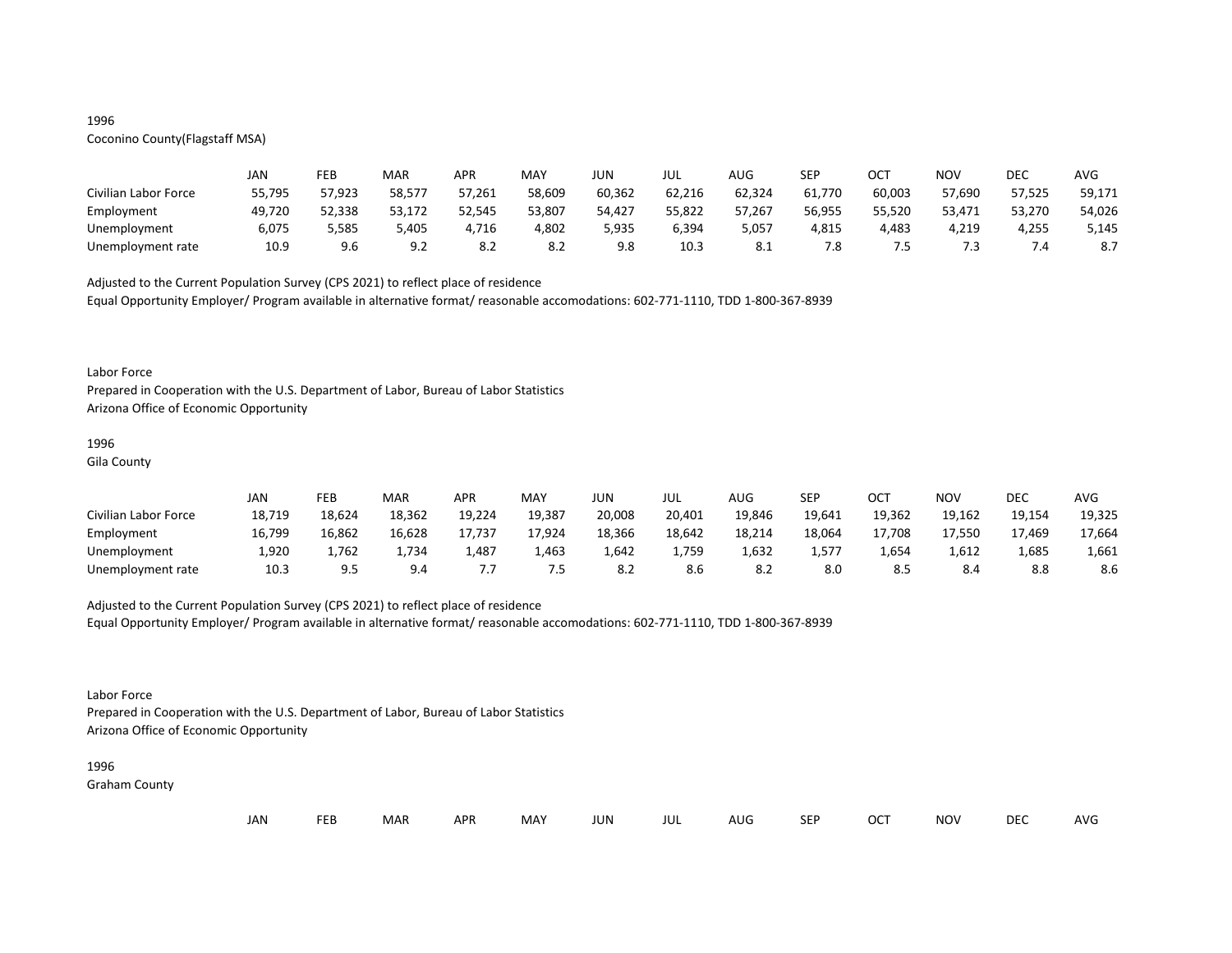| Civilian Labor Force | 12,036 | 12,218 | 12,232 | 11,153 | 11,060 | 11,226 | 10.709 | 11.340 | 11,349 | 11,458 | 11,236 | 11,072 | 11,425 |
|----------------------|--------|--------|--------|--------|--------|--------|--------|--------|--------|--------|--------|--------|--------|
| Employment           | 10,718 | 11,000 | 10,998 | 10,052 | 9.979  | 10,091 | 9,560  | 10,196 | 10,214 | 10,344 | 10,182 | 10,081 | 10,285 |
| Unemployment         | 1.318  | 1,218  | 4,234  | 1.101  | 1.081  | −135.ء | 1,149  | 4.144  | 1,135  | 1114.ء | 4,05 ⊥ | 991    | 1,140  |
| Unemployment rate    | 11.0   | 10.0   | 10.1   | a c    | 9.8    | 10.1   | 10.1   | 10.1   | 10.0   |        | 9.4    |        | 10.0   |

Equal Opportunity Employer/ Program available in alternative format/ reasonable accomodations: 602-771-1110, TDD 1-800-367-8939

Labor Force Prepared in Cooperation with the U.S. Department of Labor, Bureau of Labor Statistics Arizona Office of Economic Opportunity

1996

Greenlee County

|                      | JAN   | FEB                    | <b>MAR</b> | APR                    | MAY   | JUN    | JUL   | AUG                      | <b>SEP</b> | ост       | NOV   | DEC   | AVG      |
|----------------------|-------|------------------------|------------|------------------------|-------|--------|-------|--------------------------|------------|-----------|-------|-------|----------|
| Civilian Labor Force | 4,711 | 4,758                  | 4,744      | 4,825                  | 4,909 | 5,040  | ,084ر | 5,121                    | 5,190      | 089,د     | 5,017 | 4,895 | 4,948    |
| Employment           | 4,271 | 4,369                  | 4,368      | 4,428                  | 4,541 | 4,662  | 4,685 | <b>↓,754</b>             | 4,764      | 4,686     | 4,642 | 4,540 | 4,559    |
| Unemployment         | 440   | 389                    | 376        | 397                    | 368   | 378    | 399   | 367                      | 426        | 403       | 375   | 355   | 389      |
| Unemployment rate    | 9.3   | $\circ$ $\circ$<br>o.z | 7.9        | $\circ$ $\circ$<br>O.A | . כ.  | . כ. . | 7.8   | $\overline{\phantom{a}}$ | o.∠        | ہ 7<br>د. | כ. י  | . ٹ   | ہ 7<br>. |

Adjusted to the Current Population Survey (CPS 2021) to reflect place of residence

Equal Opportunity Employer/ Program available in alternative format/ reasonable accomodations: 602-771-1110, TDD 1-800-367-8939

Labor Force Prepared in Cooperation with the U.S. Department of Labor, Bureau of Labor Statistics Arizona Office of Economic Opportunity

1996

La Paz County

|                      | <b>JAN</b> | FEB   | MAR   | APR   | <b>MAY</b> | JUN   | jul   | $\mathbf{A}$<br>AUG | <b>SEP</b> | ⌒⌒⊤<br>◡◡ | <b>NOV</b> | DEC   | <b>AVG</b> |
|----------------------|------------|-------|-------|-------|------------|-------|-------|---------------------|------------|-----------|------------|-------|------------|
| Civilian Labor Force | 7,105      | 7,500 | 7,096 | 6,726 | 6,644      | 6,810 | 6,675 | 6,795               | 6,945      | ,174      | 7,312      | 7,341 | 7,010      |
| Employment           | 6,156      | 6,645 | 6,277 | 5,982 | 5,934      | 6,090 | 5,886 | 6,011               | 6,151      | 6,369     | 6,521      | 6,549 | 6,214      |
| Unemployment         | 949        | 855   | 819   | 744   | 710        | 720   | 789   | 784                 | 794        | 805       | 791        | 792   | 796        |
| Unemployment rate    | 13.4       | 11.4  | 11.5  | .     | 10.7       | 10.6  | 11.8  | د. 11               | 11.4       | 11.2      | 10.8       | 10.8  | 11.4       |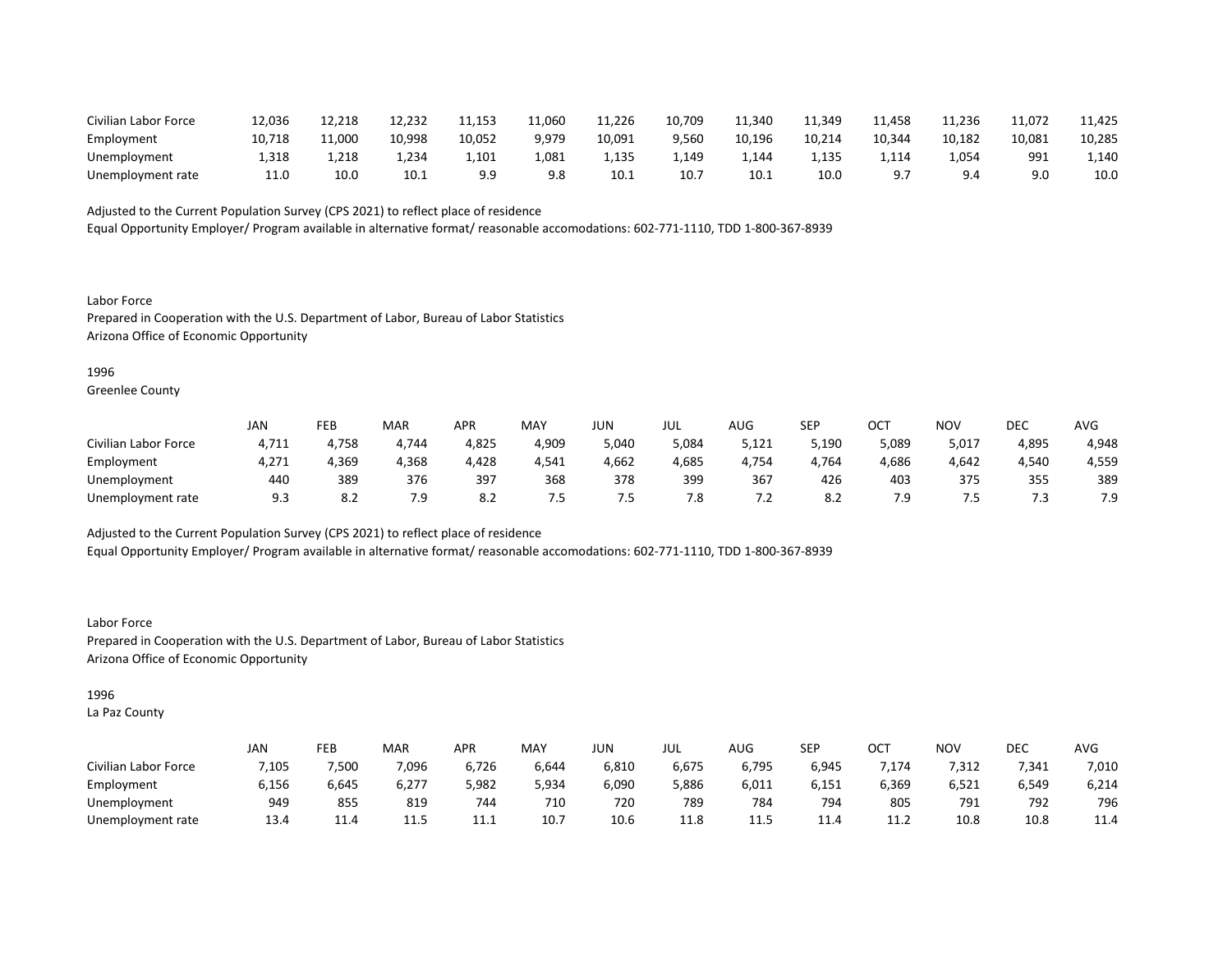Equal Opportunity Employer/ Program available in alternative format/ reasonable accomodations: 602-771-1110, TDD 1-800-367-8939

#### Labor Force

Prepared in Cooperation with the U.S. Department of Labor, Bureau of Labor Statistics Arizona Office of Economic Opportunity

#### 1996

Maricopa County

|                      | JAN       | FEB       | MAR       | APR       | <b>MAY</b> | JUN       | JUL       | AUG       | SEP       | OC1       | NOV       | DEC       | AVG       |
|----------------------|-----------|-----------|-----------|-----------|------------|-----------|-----------|-----------|-----------|-----------|-----------|-----------|-----------|
| Civilian Labor Force | 1.409.589 | 1.413.183 | 1.417.511 | 1.410.937 | 1,419,925  | 1,431,740 | 1,437,975 | 1,430,506 | 1,441,340 | 1,442,575 | 1,454,344 | 1.448.488 | 1.429.843 |
| Employment           | 1.355.793 | 1.364.627 | 1.367.808 | 1.363.665 | 1.368.655  | 1.378.600 | 1.381.256 | 1.375.145 | 1.384.902 | 1,389,869 | 1.404.031 | 1.400.846 | 1.377.933 |
| Unemployment         | 53.796    | 48.556    | 49.703    | 47.272    | 51.270     | 53.140    | 56.719    | 55.361    | 56.438    | 52.706    | 50.313    | 47.642    | 51.910    |
| Unemployment rate    | 3.8       |           |           |           | 3.6        |           | 3.9       |           | 3.9       |           | -15       |           | 3.6       |

Adjusted to the Current Population Survey (CPS 2021) to reflect place of residence

Equal Opportunity Employer/ Program available in alternative format/ reasonable accomodations: 602-771-1110, TDD 1-800-367-8939

#### Labor Force

Prepared in Cooperation with the U.S. Department of Labor, Bureau of Labor Statistics Arizona Office of Economic Opportunity

#### 1996

Mohave County(Lake Havasu City-Kingman MSA)

|                      | JAN    | FEB    | MAR    | APR    | <b>MAY</b> | JUN    | JUL    | AUG    | <b>SEP</b> | ост            | NOV       | DEC    | AVG    |
|----------------------|--------|--------|--------|--------|------------|--------|--------|--------|------------|----------------|-----------|--------|--------|
| Civilian Labor Force | 61,519 | 61.485 | 61,926 | 62,583 | 62,497     | 63,100 | 63,927 | 63,713 | 64,003     | 65,415         | 63,805    | 64,215 | 63,183 |
| Employment           | 56,381 | 56,463 | 57,244 | 58,319 | 58,341     | 58,965 | 59,579 | 59,412 | 59,545     | 59,395         | 60,145    | 59,646 | 58,620 |
| Unemployment         | 5,138  | 5,022  | 4,682  | 4,264  | 4,156      | 4,135  | 4,348  | 4,301  | 4,458      | 6,020          | 3,660     | 4,569  | 4,563  |
| Unemployment rate    | 8.4    | 8.2    | 7.6    | ხ.8    | b.b        | b.b    | 6.8    | 6.8    | 7.0        | Q <sub>2</sub> | <u>.,</u> | .      | ے ،    |

## Adjusted to the Current Population Survey (CPS 2021) to reflect place of residence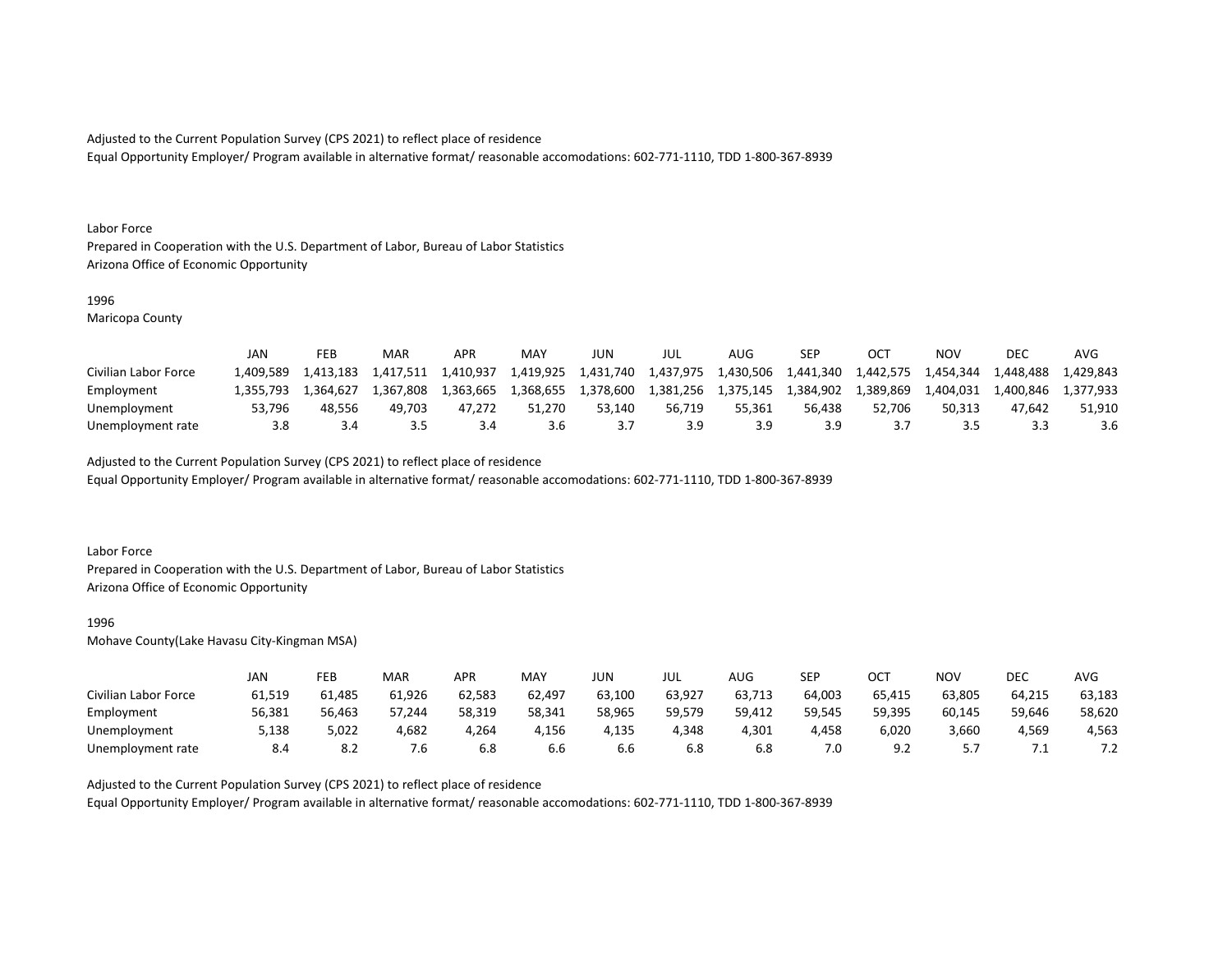#### 1996

Navajo County

|                      | JAN    | FEB    | MAR    | APR    | MAY    | JUN    | JUL    | AUG    | SEP    | OCT    | NOV    | DEC    | AVG    |
|----------------------|--------|--------|--------|--------|--------|--------|--------|--------|--------|--------|--------|--------|--------|
| Civilian Labor Force | 33,268 | 33,215 | 33,378 | 32,870 | 32,875 | 34,437 | 34,874 | 34,496 | 33,236 | 32,890 | 32,272 | 32,301 | 33,343 |
| Employment           | 27,355 | 27,750 | 27,693 | 27,795 | 28,130 | 28,121 | 27,769 | 29,125 | 28,590 | 28,350 | 27,964 | 27,814 | 28,038 |
| Unemployment         | 5,913  | 5.465  | 5,685  | 5,075  | 4,745  | 6,316  | ,105   | 5.371  | 4,646  | 4.540  | 4,308  | 4.487  | 5,305  |
| Unemployment rate    | 17.8   | 16.5   | 17.0   | 15.4   | 14.4   | 18.3   | 20.4   | 15.6   | 14.0   | 13.8   | 13.3   | 13.9   | 15.9   |

Adjusted to the Current Population Survey (CPS 2021) to reflect place of residence

Equal Opportunity Employer/ Program available in alternative format/ reasonable accomodations: 602-771-1110, TDD 1-800-367-8939

Labor Force Prepared in Cooperation with the U.S. Department of Labor, Bureau of Labor Statistics Arizona Office of Economic Opportunity

### 1996

Pima County(Tucson MSA)

|                      | JAN     | FEB     | MAR     | APR     | MAY     | JUN     | JUL     | AUG     | <b>SEP</b> | ост     | NOV       | DEC     | AVG     |
|----------------------|---------|---------|---------|---------|---------|---------|---------|---------|------------|---------|-----------|---------|---------|
| Civilian Labor Force | 385,312 | 384.494 | 387,094 | 388,502 | 389,699 | 388,556 | 383,452 | 384,011 | 384,952    | 385,160 | 383,676   | 384,315 | 385,769 |
| Employment           | 369,996 | 370.480 | 372.374 | 374.932 | 375.597 | 374,051 | 368,029 | 369.514 | 369,871    | 370.302 | 369,475   | 370,642 | 371.272 |
| Unemployment         | 15,316  | 14,014  | 14,720  | 13.570  | 14,102  | 14,505  | 15,423  | 14,497  | 15.081     | 14,858  | 14,201    | 13,673  | 14,497  |
| Unemployment rate    | 4.0     | 3.6     | 3.8     |         | 3.6     |         | 4.0     | 3.8     | 3.9        | 3.9     | <u>.,</u> | 3.b     | 3.8     |

Adjusted to the Current Population Survey (CPS 2021) to reflect place of residence

Equal Opportunity Employer/ Program available in alternative format/ reasonable accomodations: 602-771-1110, TDD 1-800-367-8939

Labor Force Prepared in Cooperation with the U.S. Department of Labor, Bureau of Labor Statistics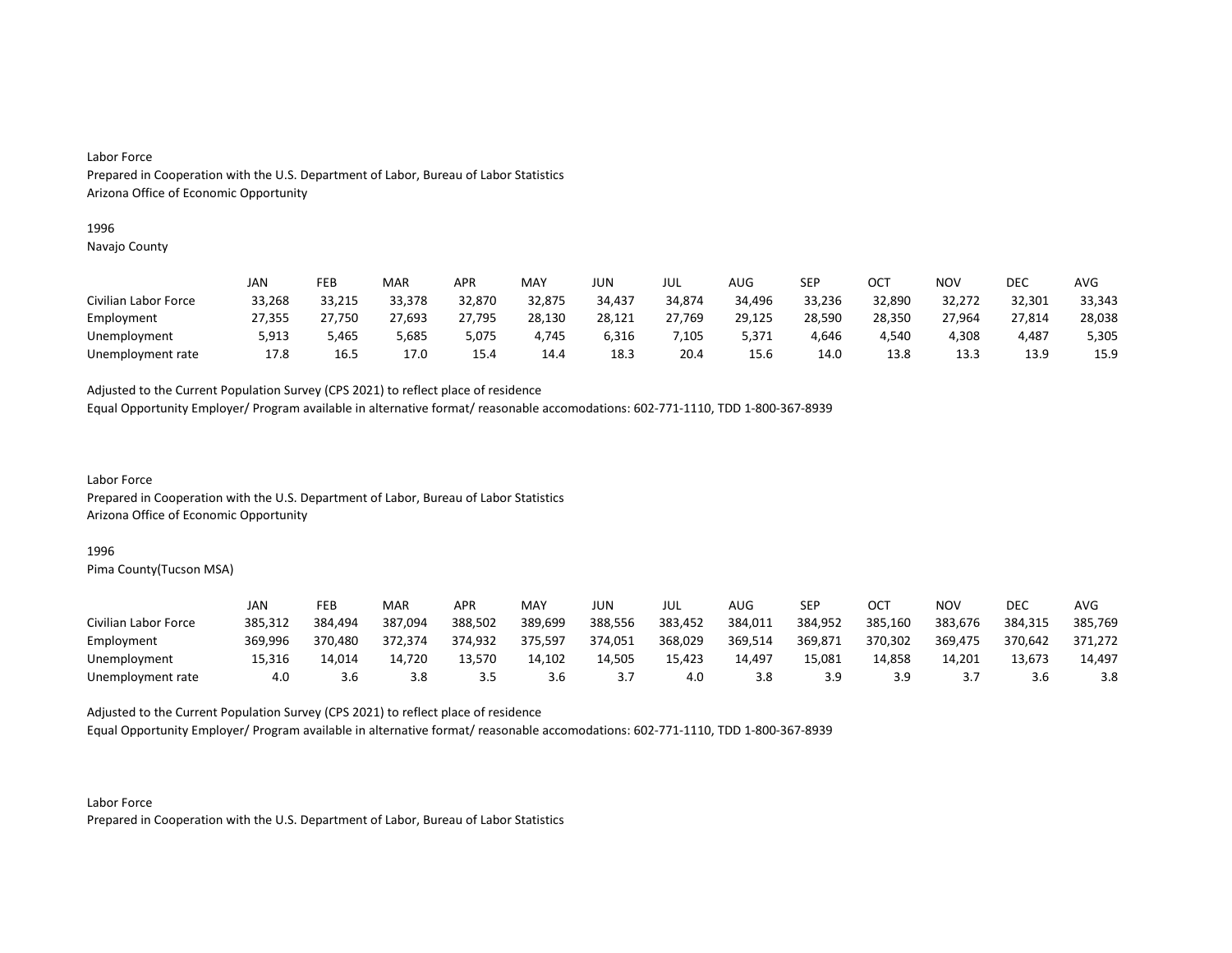## Arizona Office of Economic Opportunity

## 1996 Pinal County

|                      | JAN    | FEB    | MAR    | <b>APR</b> | MAY        | JUN    | JUL    | AUG    | SEP    | OCT    | NOV    | DEC    | AVG    |
|----------------------|--------|--------|--------|------------|------------|--------|--------|--------|--------|--------|--------|--------|--------|
| Civilian Labor Force | 56,217 | 56.911 | 57,011 | 56,357     | 56,405     | 57,237 | 57,645 | 57.413 | 57,678 | 57,626 | 58,040 | 57,613 | 57,180 |
| Employment           | 52,945 | 53,290 | 53,414 | 53,252     | 53,448     | 53,836 | 53,939 | 53,700 | 54,082 | 54,276 | 54,829 | 54,703 | 53,810 |
| Unemployment         | 3.272  | 3,621  | 3,597  | 3,105      | 2,957      | 3,401  | 3.706  | 3.713  | 3,596  | 3,350  | 3,211  | 2,910  | 3,370  |
| Unemployment rate    | 5.8    | 6.4    | 6.3    | י ה<br>    | ь,<br>ے. ب | 5.9    | 6.4    | 6.5    | 6.2    | 5.8    | 5.5    | ـ . ـ  | 5.9    |

Adjusted to the Current Population Survey (CPS 2021) to reflect place of residence Equal Opportunity Employer/ Program available in alternative format/ reasonable accomodations: 602-771-1110, TDD 1-800-367-8939

### Labor Force

Prepared in Cooperation with the U.S. Department of Labor, Bureau of Labor Statistics Arizona Office of Economic Opportunity

#### 1996

Santa Cruz County

|                      | JAN    | FEB    | <b>MAR</b> | APR    | MAY    | JUN    | JUL    | <b>AUG</b> | SEP    | ост    | NOV    | DEC    | AVG    |
|----------------------|--------|--------|------------|--------|--------|--------|--------|------------|--------|--------|--------|--------|--------|
| Civilian Labor Force | 15,428 | 15,150 | 14,914     | 14,562 | 14,371 | 15,181 | 15,490 | 16,395     | 16,469 | 16,390 | 16,821 | 16,143 | 15,610 |
| Employment           | 12,059 | 12,173 | 12,076     | 11,900 | 11,787 | 11,190 | 10,742 | 11,283     | 11,003 | 11,182 | 11.670 | 12,072 | 11,595 |
| Unemployment         | 3,369  | 2.977  | 2,838      | 2,662  | 2,584  | 3,991  | 4,748  | 5,112      | 5,466  | 5,208  | 5,151  | 4,071  | 4,015  |
| Unemployment rate    | 21.8   | 19.7   | 19.0       | 18.3   | 18.0   | 26.3   | 30.7   | 31.2       | 33.2   | 31.8   | 30.6   | 25.2   | 25.7   |

Adjusted to the Current Population Survey (CPS 2021) to reflect place of residence Equal Opportunity Employer/ Program available in alternative format/ reasonable accomodations: 602-771-1110, TDD 1-800-367-8939

#### Labor Force

Prepared in Cooperation with the U.S. Department of Labor, Bureau of Labor Statistics Arizona Office of Economic Opportunity

1996 Yavapai County(Prescott MSA)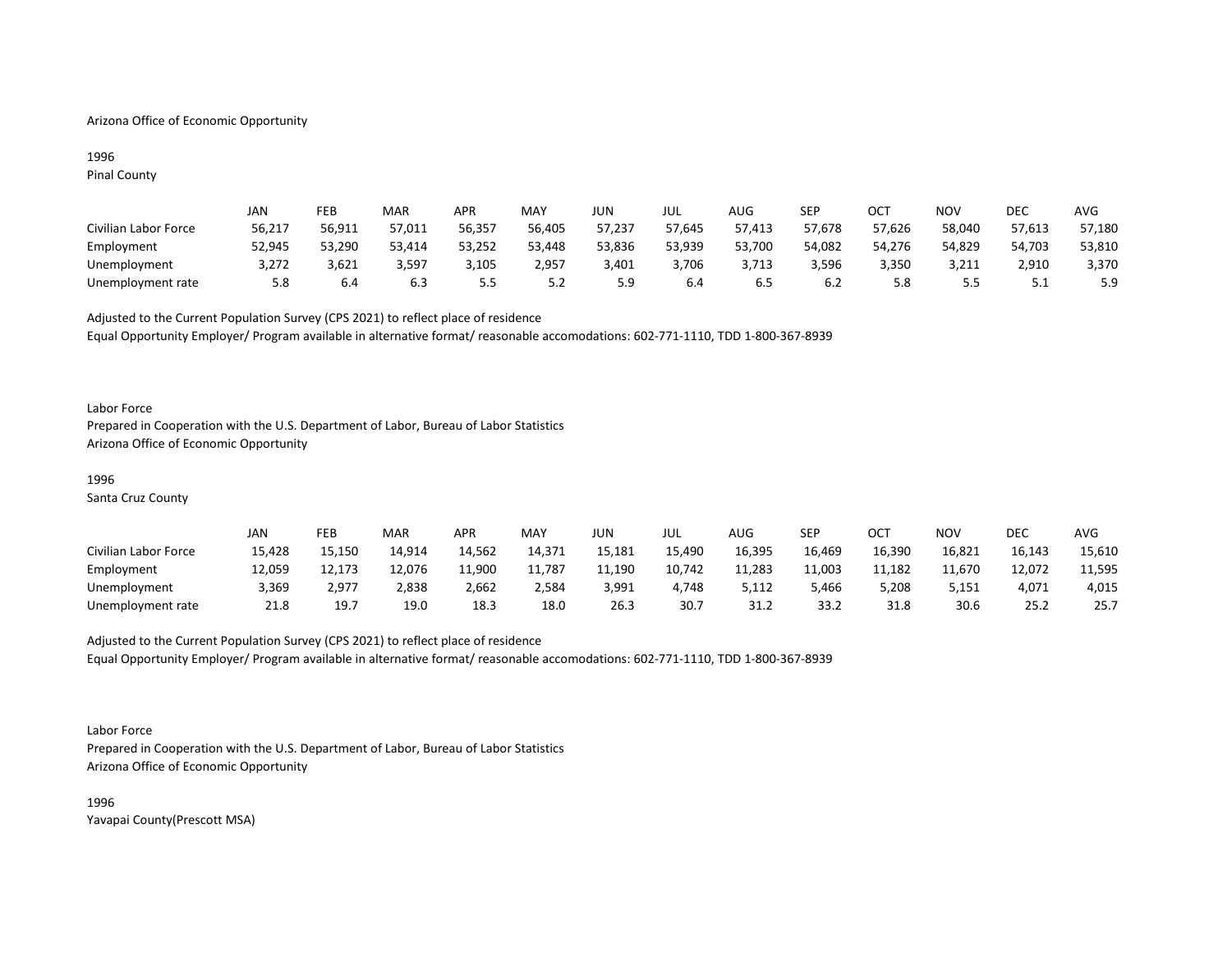|                      | JAN    | FEB    | MAR    | APR    | MAY    | <b>JUN</b> | JUL    | AUG    | <b>SEP</b> | OCT    | <b>NOV</b> | DEC    | <b>AVG</b> |
|----------------------|--------|--------|--------|--------|--------|------------|--------|--------|------------|--------|------------|--------|------------|
| Civilian Labor Force | 62,619 | 63,288 | 64,502 | 65,101 | 65,248 | 66,617     | 68,638 | 68,593 | 67,565     | 66,413 | 66,755     | 65,089 | 65,869     |
| Employment           | 59,024 | 59,823 | 61,174 | 62,096 | 62,255 | 63,545     | 65,372 | 65,432 | 64,362     | 63,487 | 63,983     | 62,222 | 62,731     |
| Unemployment         | 3,595  | 3,465  | 3,328  | 3,005  | 2,993  | 3,072      | 3,266  | 3,161  | 3,203      | 2,926  | 2,772      | 2,867  | 3,138      |
| Unemployment rate    | 5.7    | כ.כ    | 5.2    | 4.6    | 4.6    | 4.6        | 4.8    | 4.6    | 4.,        | 4.4    | 4.2        |        | 4.8        |

Equal Opportunity Employer/ Program available in alternative format/ reasonable accomodations: 602-771-1110, TDD 1-800-367-8939

Labor Force

Prepared in Cooperation with the U.S. Department of Labor, Bureau of Labor Statistics Arizona Office of Economic Opportunity

#### 1996

Yuma County(Yuma MSA)

|                      | JAN    | FEB    | MAR    | APR    | MAY    | JUN    | JUL    | AUG    | <b>SEP</b> | ∩∩⊤<br>UC. | NOV    | DEC    | AVG    |
|----------------------|--------|--------|--------|--------|--------|--------|--------|--------|------------|------------|--------|--------|--------|
| Civilian Labor Force | 64,285 | 64,165 | 62,730 | 65,635 | 69,547 | 71,388 | 75,183 | 77.977 | 75,611     | 72,518     | 73,034 | 69,830 | 70,159 |
| Employment           | 49,598 | 52,177 | 49,801 | 47,119 | 45,756 | 46,372 | 45,658 | 47,940 | 48,303     | 49,675     | 51,176 | 50,654 | 48,686 |
| Unemployment         | 14,687 | 11,988 | 12,929 | 18,516 | 23,791 | 25,016 | 29,525 | 30,037 | 27,308     | 22,843     | 21,858 | 19,176 | 21,473 |
| Unemployment rate    | 22.8   | 18.7   | 20.6   | 28.2   | 34.2   | 35.0   | 39.3   | 38.5   | 36.1       | 31.5       | 29.9   | 27.5   | 30.6   |

Adjusted to the Current Population Survey (CPS 2021) to reflect place of residence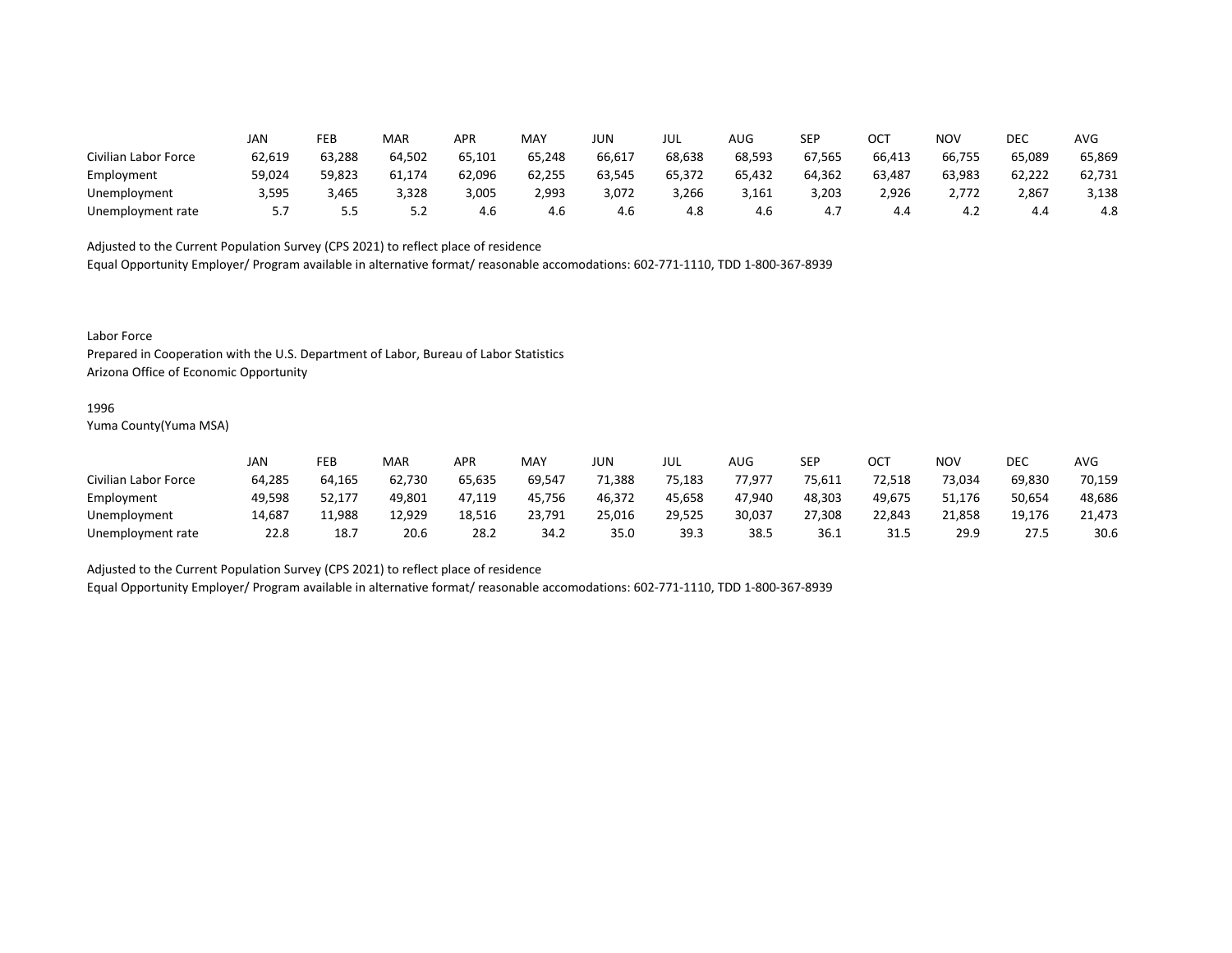## 1995

Apache County

|                      | JAN    | <b>FEB</b> | <b>MAR</b> | APR    | MAY    | JUN    | JUL    | <b>AUG</b> | SEP    | ОСТ    | NOV    | DEC    | <b>AVG</b> |
|----------------------|--------|------------|------------|--------|--------|--------|--------|------------|--------|--------|--------|--------|------------|
| Civilian Labor Force | 19,776 | 19,601     | 20,028     | 20,054 | 20,032 | 22,432 | 22,297 | 22,170     | 20,421 | 20,678 | 20,140 | 20,532 | 20,681     |
| Employment           | 16,204 | 16,522     | 16,914     | 16,995 | 17,039 | 17,666 | 17,183 | 17,650     | 17,380 | 17,591 | 17,275 | 17,376 | 17,150     |
| Unemployment         | 3.572  | 3.079      | 3,114      | 3,059  | 2.993  | 4.766  | 5,114  | 4.520      | 3.041  | 3,087  | 2,865  | 3,156  | 3,531      |
| Unemployment rate    | 18.1   | 15.7       | 15.5       | 15.3   | 14.9   | 21.2   | 22.9   | 20.4       | 14.9   | 14.9   | 14.2   | 15.4   | 17.1       |

Adjusted to the Current Population Survey (CPS 2021) to reflect place of residence

Equal Opportunity Employer/ Program available in alternative format/ reasonable accomodations: 602-771-1110, TDD 1-800-367-8939

## Labor Force

Prepared in Cooperation with the U.S. Department of Labor, Bureau of Labor Statistics Arizona Office of Economic Opportunity

## 1995

Cochise County(Sierra-Vista Douglas MSA)

|                      | JAN    | FEB    | <b>MAR</b> | APR    | MAY    | JUN    | JUL    | AUG     | SEP    | ост                 | <b>NOV</b> | DEC    | AVG    |
|----------------------|--------|--------|------------|--------|--------|--------|--------|---------|--------|---------------------|------------|--------|--------|
| Civilian Labor Force | 43,725 | 43,602 | 43,614     | 43,725 | 43,361 | 45,341 | 45.551 | 45,567  | 44,768 | 45,027              | 45,544     | 44,595 | 44,535 |
| Employment           | 38,687 | 39,134 | 39,149     | 39,309 | 39,441 | 41,405 | 41,566 | 41,374  | 40,430 | 40,866              | 41,443     | 40,331 | 40,261 |
| Unemployment         | 5,038  | 4,468  | 4,465      | 4,416  | 3,920  | 3,936  | 3,985  | 193,ا   | 4,338  | 4,161               | 4,101      | 4,264  | 4,274  |
| Unemployment rate    | 11.5   | 10.2   | 10.2       | 10.1   | 9.0    | 8.7    | 8.7    | <u></u> | - Q 7  | $\Omega$<br><u></u> | 9.0        | 9.6    | 9.6    |

Adjusted to the Current Population Survey (CPS 2021) to reflect place of residence Equal Opportunity Employer/ Program available in alternative format/ reasonable accomodations: 602-771-1110, TDD 1-800-367-8939

Labor Force Prepared in Cooperation with the U.S. Department of Labor, Bureau of Labor Statistics Arizona Office of Economic Opportunity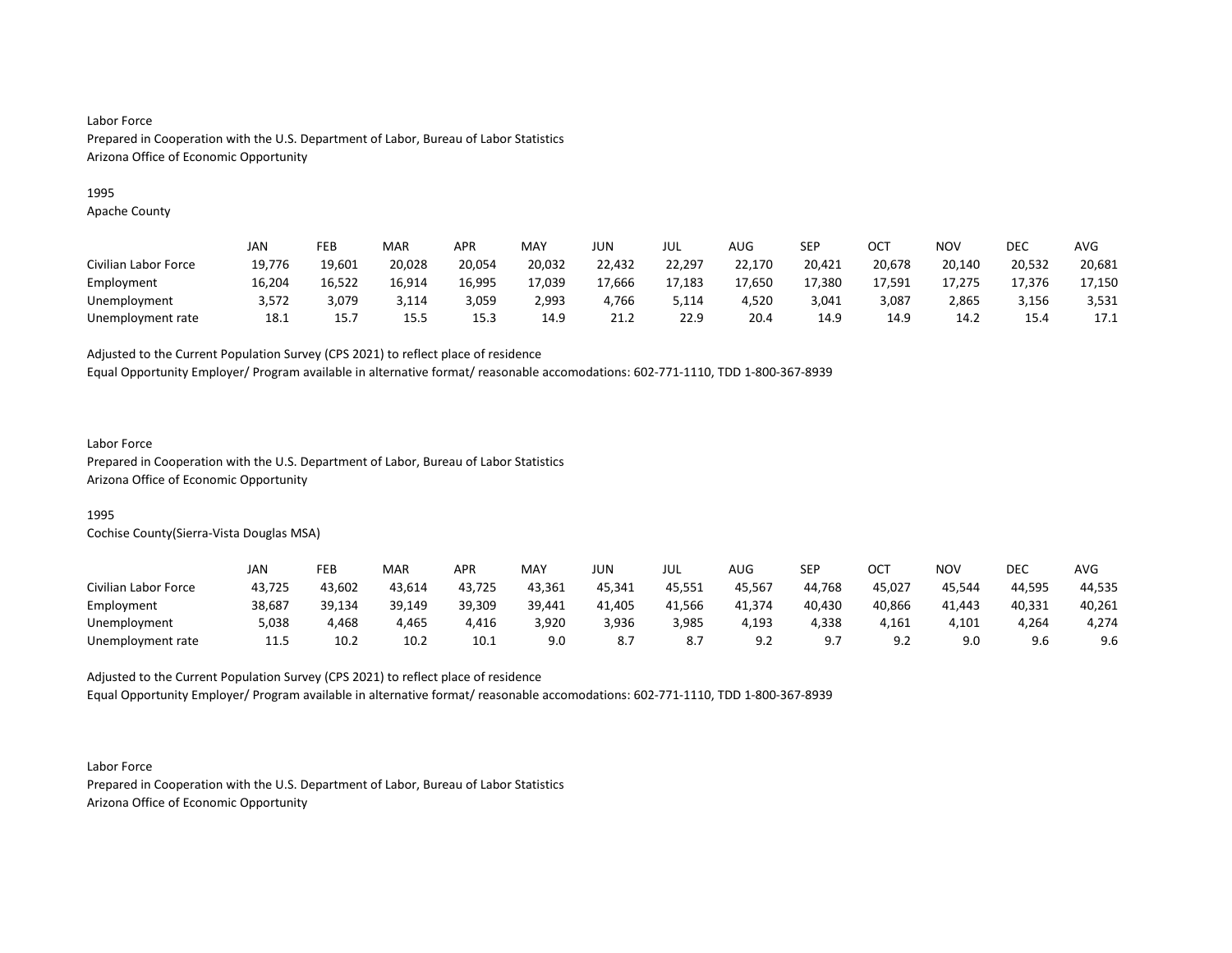## 1995

# Coconino County(Flagstaff MSA)

|                      | JAN    | FEB    | MAR    | <b>APR</b> | MAY    | JUN    | JUL    | AUG    | SEP    | <b>OCT</b> | NOV    | DEC    | AVG    |
|----------------------|--------|--------|--------|------------|--------|--------|--------|--------|--------|------------|--------|--------|--------|
| Civilian Labor Force | 56,982 | 57,997 | 59,150 | 60,342     | 60,309 | 62,477 | 63,530 | 62,929 | 63,774 | 62,759     | 61.581 | 60,773 | 61,051 |
| Employment           | 50,985 | 52,227 | 54,075 | 55,844     | 56,410 | 56,911 | 57,733 | 57,801 | 59,436 | 58,695     | 57,245 | 55,952 | 56,110 |
| Unemployment         | 5,997  | 5,770  | 5,075  | 4,498      | 3,899  | 5,566  | 5,797  | 5,128  | 4,338  | 4,064      | 4,336  | 4,821  | 4,941  |
| Unemployment rate    | 10.5   | 9.9    | 8.6    | כ. ו       | 6.5    | 8.9    | 9.1    | O.L    | 6.8    | כ.ס        | 7.0    | 7.9    | 8.1    |

Adjusted to the Current Population Survey (CPS 2021) to reflect place of residence

Equal Opportunity Employer/ Program available in alternative format/ reasonable accomodations: 602-771-1110, TDD 1-800-367-8939

#### Labor Force

Prepared in Cooperation with the U.S. Department of Labor, Bureau of Labor Statistics Arizona Office of Economic Opportunity

## 1995

Gila County

|                      | JAN    | FEB    | MAR    | APR    | <b>MAY</b> | JUN    | JUL    | AUG    | <b>SFP</b><br>ᅴ | ост    | <b>NOV</b> | <b>DEC</b> | <b>AVG</b> |
|----------------------|--------|--------|--------|--------|------------|--------|--------|--------|-----------------|--------|------------|------------|------------|
| Civilian Labor Force | 18,377 | 18,126 | 18,609 | 18,785 | 19,128     | 20,416 | 20,468 | 20,305 | 20,491          | 20,549 | 20,522     | 20,333     | 19,676     |
| Employment           | 16,440 | 16,465 | 16,804 | 17,108 | 17.707     | 18,751 | 18,863 | 18,746 | 18,960          | 18,970 | 18,950     | 18,789     | 18,046     |
| Unemployment         | 1,937  | 1,661  | 1,805  | 1,677  | 1,421      | 1,665  | 1,605  | 1,559  | 1,531           | 1.579  | 1,572      | 1,544      | 1,630      |
| Unemployment rate    | 10.5   | 9.2    |        |        | 7.4        | -8.2   | 7.8    |        | . . -           |        |            |            | 8.3        |

## Adjusted to the Current Population Survey (CPS 2021) to reflect place of residence

Equal Opportunity Employer/ Program available in alternative format/ reasonable accomodations: 602-771-1110, TDD 1-800-367-8939

## Labor Force

Prepared in Cooperation with the U.S. Department of Labor, Bureau of Labor Statistics Arizona Office of Economic Opportunity

#### 1995

Graham County

| JAN<br><b>FEB</b><br><b>OCT</b><br>MAR<br>MAY<br><b>APR</b><br><b>NOV</b><br>JUN<br><b>SEP</b><br>AUG<br>jul |  |  |  |  |  |  |  |  |  |  |  | DEC | <b>AVG</b> |
|--------------------------------------------------------------------------------------------------------------|--|--|--|--|--|--|--|--|--|--|--|-----|------------|
|--------------------------------------------------------------------------------------------------------------|--|--|--|--|--|--|--|--|--|--|--|-----|------------|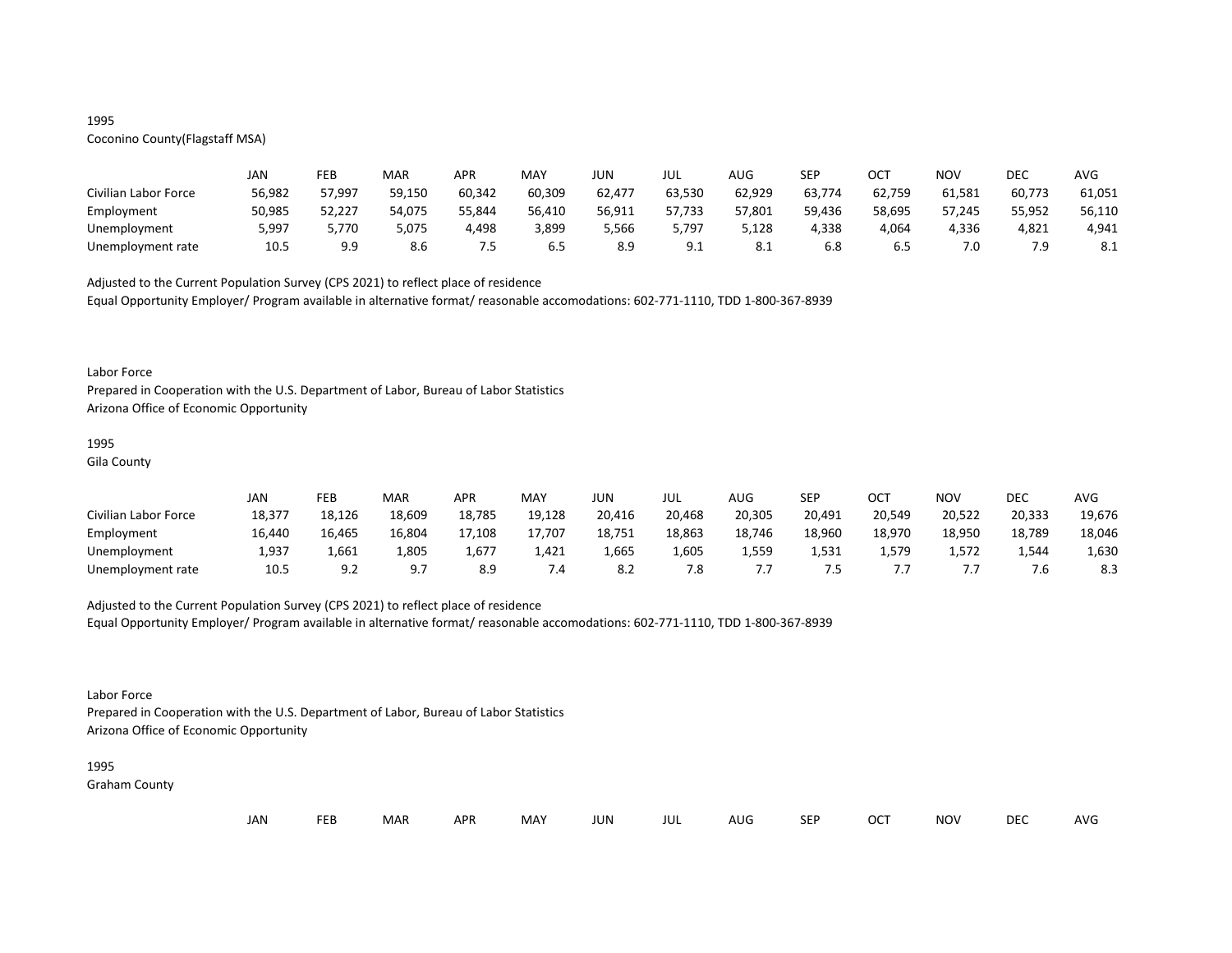| Civilian Labor Force | 11.754 | 12,095 | 12,277 | 11,839 | 12,005 | 12,381 | 12,363 | 12,770 | 12,635 | 12,582 | 12,390 | 12,212 | 12,275 |
|----------------------|--------|--------|--------|--------|--------|--------|--------|--------|--------|--------|--------|--------|--------|
| Employment           | 10.542 | 11,082 | 11,168 | 10,828 | 11.047 | 11,325 | 11,358 | 11,775 | 11,533 | 11,518 | 11.363 | 11,171 | 11,226 |
| Unemployment         | 1,212  | 1,013  | 1,109  | 1,011  | 958    | .056ء  | .005,  | 995    | 1,102  | .064   | 1,027  | 1,041  | 1,049  |
| Unemployment rate    | 10.3   | ٥.4    | 9.0    |        | 8.0    | -8.5   | -8.1   | 7.8    |        |        | 8.3    | ٥.૩    | 8.5    |

Equal Opportunity Employer/ Program available in alternative format/ reasonable accomodations: 602-771-1110, TDD 1-800-367-8939

Labor Force Prepared in Cooperation with the U.S. Department of Labor, Bureau of Labor Statistics Arizona Office of Economic Opportunity

1995

Greenlee County

|                      | JAN   | FEB   | <b>MAR</b> | APR   | MAY   | JUN   | JUL   | AUG   | <b>SEP</b> | ОСТ   | NOV   | DEC   | AVG   |
|----------------------|-------|-------|------------|-------|-------|-------|-------|-------|------------|-------|-------|-------|-------|
| Civilian Labor Force | 4,489 | 4,616 | 4,766      | 4,764 | 4,802 | 4,943 | 4,970 | 5,101 | 5,140      | 5,068 | 5,016 | 5,041 | 4,893 |
| Employment           | 4,176 | 4,304 | 4,417      | 4,439 | 4,497 | 4,590 | 4,655 | 4,785 | 4,753      | 4,678 | 4,652 | 4,665 | 4,551 |
| Unemployment         | 313   | 312   | 349        | 325   | 305   | 353   | 315   | 316   | 387        | 390   | 364   | 376   | 342   |
| Unemployment rate    | 7.0   | 6.8   | 7.3        | 6.8   | 6.4   | . .   | 6.3   | b.Z   | . כ        |       | 7.3   |       | 7.0   |

Adjusted to the Current Population Survey (CPS 2021) to reflect place of residence

Equal Opportunity Employer/ Program available in alternative format/ reasonable accomodations: 602-771-1110, TDD 1-800-367-8939

Labor Force Prepared in Cooperation with the U.S. Department of Labor, Bureau of Labor Statistics Arizona Office of Economic Opportunity

1995

La Paz County

|                      | <b>JAN</b> | FEB   | MAR   | APR   | <b>MAY</b> | JUN        | jul   | $\sim$ $\sim$<br>AUG | <b>SEP</b> | ⌒⌒⊤<br>UC. | <b>NOV</b> | DEC   | <b>AVG</b> |
|----------------------|------------|-------|-------|-------|------------|------------|-------|----------------------|------------|------------|------------|-------|------------|
| Civilian Labor Force | 6,509      | 6,894 | 6,646 | 6,296 | 6,306      | 6,685      | 6,748 | 6,999                | 6,654      | 6,687      | 6,671      | 6,690 | 6,649      |
| Employment           | 5,585      | 6,007 | 5,880 | 5,636 | 5,730      | 6,102      | 6,084 | 6,317                | 6.045      | 5,952      | 5,919      | 5,927 | 5,932      |
| Unemployment         | 924        | 887   | 766   | 660   | 576        | 583        | 664   | 682                  | 609        | 735        | 752        | 763   | 717        |
| Unemployment rate    | 14.2       | 12.9  | 11.5  | 10.5  | <u>J.L</u> | ი –<br>، ہ | 9.8   | <u>.</u>             | 9.2        | 11.0       | 11.3       | 11.4  | 10.8       |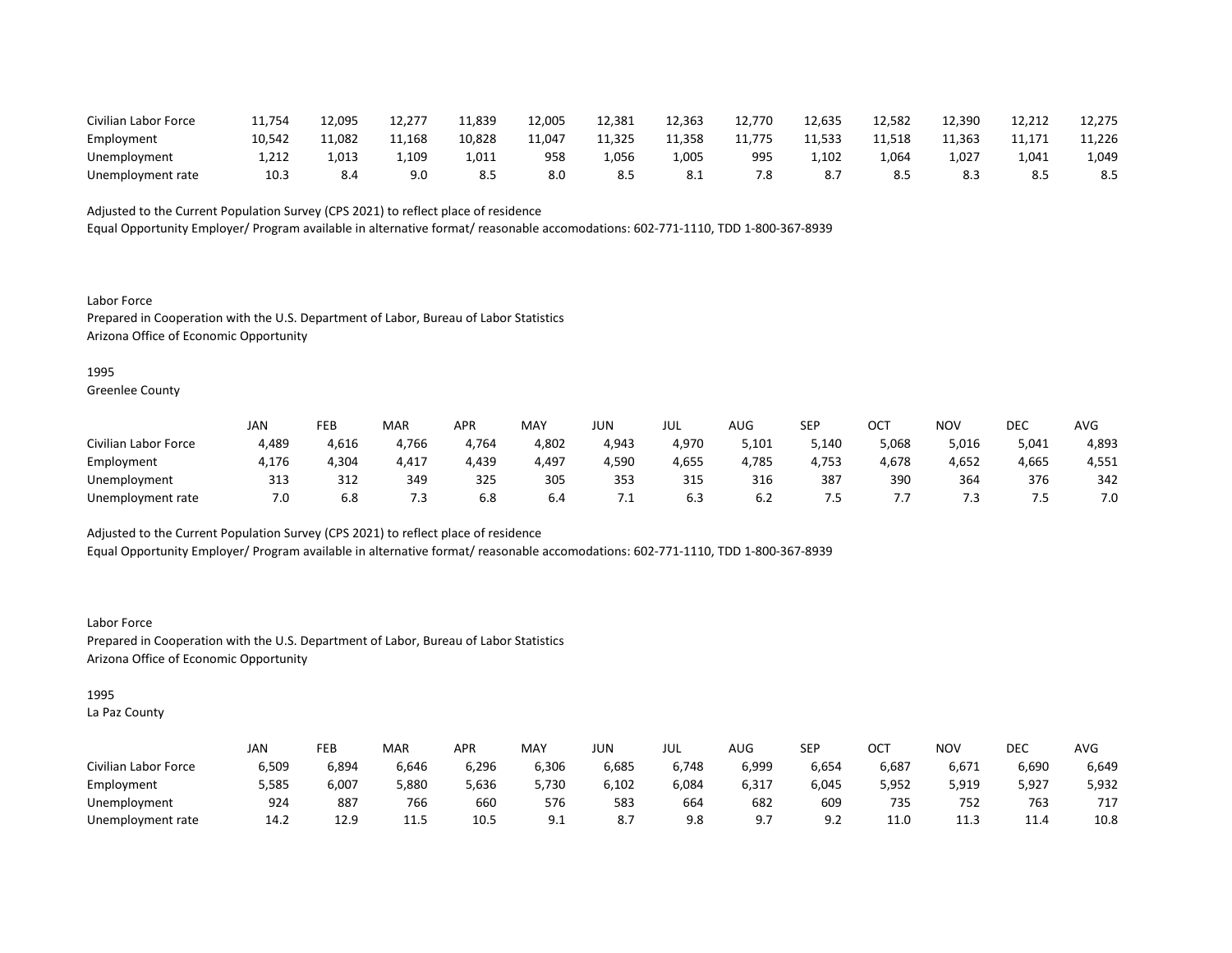Equal Opportunity Employer/ Program available in alternative format/ reasonable accomodations: 602-771-1110, TDD 1-800-367-8939

#### Labor Force

Prepared in Cooperation with the U.S. Department of Labor, Bureau of Labor Statistics Arizona Office of Economic Opportunity

#### 1995

Maricopa County

|                      | JAN       | FEB       | MAR       | APR       | MAY       | JUN       | JUL       | AUG       | SEP       |           | ΝΟν       | <b>DEC</b> | AVG       |
|----------------------|-----------|-----------|-----------|-----------|-----------|-----------|-----------|-----------|-----------|-----------|-----------|------------|-----------|
| Civilian Labor Force | 1.334.729 | 1.345.176 | 1.356.014 | 1,361,829 | 1.363.137 | 1,384,253 | 1,391,052 | 1,386,719 | 1,395,064 | 1,397,362 | 1,400,063 | 1,393,398  | 1.375.733 |
| Employment           | 280.022   | 1.297.714 | 1.306.385 | 1.313.729 | 1,317,713 | 1,332,990 | 1,339,320 | 1,335,732 | 1,342,879 | 1.349.542 | 1.355.078 | 1.349.390  | 1.326.708 |
| Unemployment         | 54.707    | 47.462    | 49.629    | 48.100    | 45.424    | 51.263    | 51.732    | 50.987    | 52.185    | 47.820    | 44.985    | 44.008     | 49.025    |
| Unemployment rate    |           |           |           |           | 3.3       |           |           |           |           |           |           |            | 3.6       |

Adjusted to the Current Population Survey (CPS 2021) to reflect place of residence

Equal Opportunity Employer/ Program available in alternative format/ reasonable accomodations: 602-771-1110, TDD 1-800-367-8939

### Labor Force

Prepared in Cooperation with the U.S. Department of Labor, Bureau of Labor Statistics Arizona Office of Economic Opportunity

#### 1995

Mohave County(Lake Havasu City-Kingman MSA)

|                      | JAN    | FEB    | MAR    | APR    | <b>MAY</b> | JUN    | JUL    | AUG    | <b>SEP</b> | ОСТ    | NOV       | DEC    | <b>AVG</b> |
|----------------------|--------|--------|--------|--------|------------|--------|--------|--------|------------|--------|-----------|--------|------------|
| Civilian Labor Force | 59,071 | 58,236 | 59,157 | 59,842 | 60,177     | 61,611 | 62,367 | 62,157 | 62,265     | 62,663 | 63,381    | 62,538 | 61,122     |
| Employment           | 53,642 | 53,606 | 54,629 | 55,659 | 56,208     | 57,654 | 58,279 | 58,111 | 58,308     | 58,738 | 58,908    | 58,103 | 56,820     |
| Unemployment         | 5,429  | 4,630  | 4,528  | 4,183  | 3,969      | 3,957  | 4,088  | 4,046  | 3,957      | 3,925  | 4,473     | 4,435  | 4,302      |
| Unemployment rate    | 9.2    | 8.0    | .      | 7.0    | b.b        | 6.4    | 6.6    | b.5    | 6.4        |        | $\cdot$ . | .      | 7.0        |

Adjusted to the Current Population Survey (CPS 2021) to reflect place of residence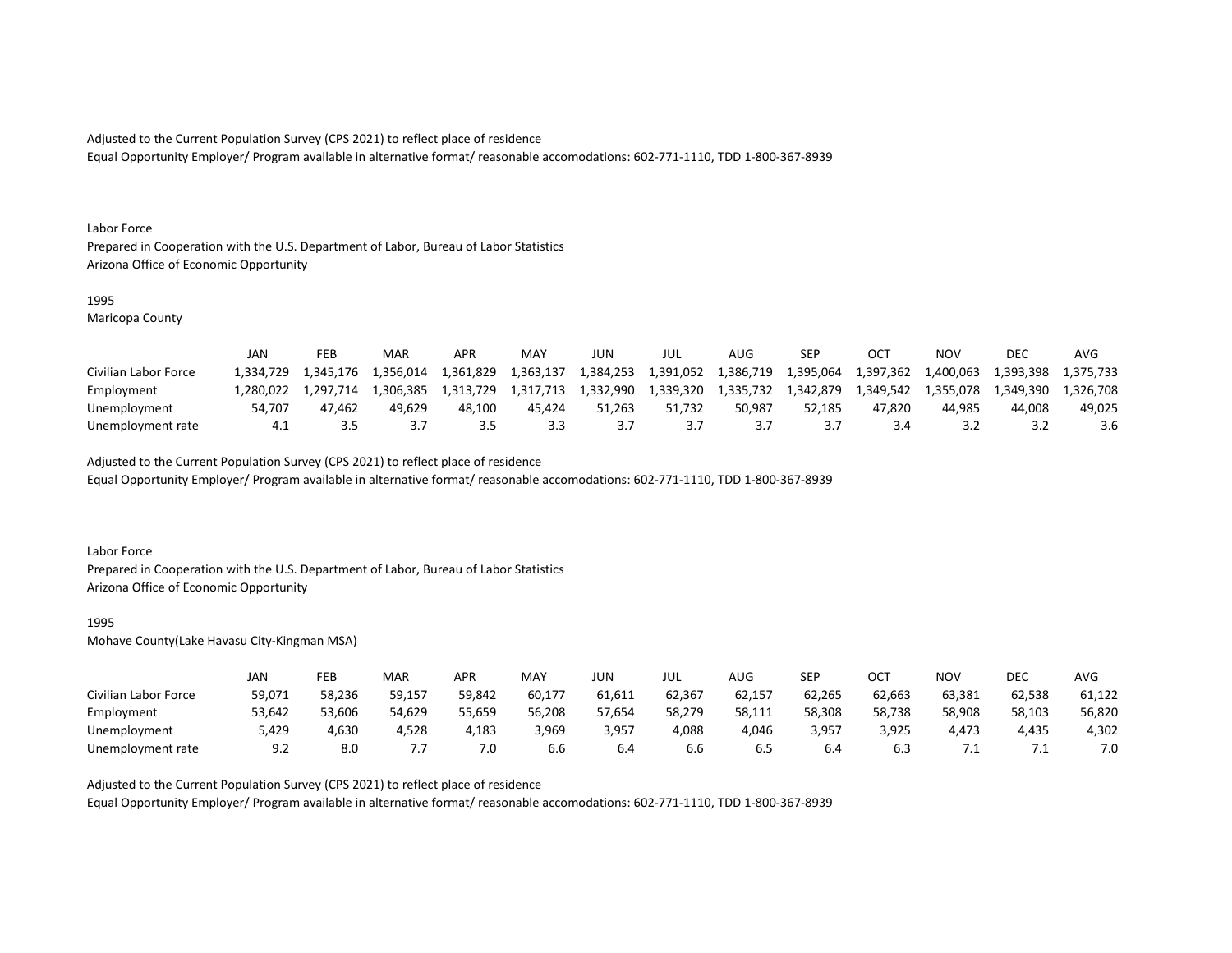#### 1995

Navajo County

|                      | JAN    | FEB    | MAR    | APR    | MAY    | JUN    | JUL    | AUG    | SEP    | OCT    | NOV    | DEC    | AVG    |
|----------------------|--------|--------|--------|--------|--------|--------|--------|--------|--------|--------|--------|--------|--------|
| Civilian Labor Force | 32,413 | 32,430 | 32,612 | 32,860 | 33,033 | 34,643 | 35,161 | 34,545 | 32,936 | 32,970 | 32,771 | 32,814 | 33,266 |
| Employment           | 26,826 | 27,131 | 27,122 | 27,641 | 28,531 | 28,395 | 28,644 | 28,765 | 28,477 | 28,586 | 28,427 | 28,188 | 28,061 |
| Unemployment         | 5,587  | 5,299  | 5,490  | 5,219  | 4,502  | 6,248  | 6,517  | 5,780  | 4,459  | 4.384  | 4.344  | 4,626  | 5,205  |
| Unemployment rate    | 17.2   | 16.3   | 16.8   | 15.9   | 13.6   | 18.0   | 18.5   | 16.7   | 13.5   | 13.3   | 13.3   | 14.1   | 15.6   |

Adjusted to the Current Population Survey (CPS 2021) to reflect place of residence

Equal Opportunity Employer/ Program available in alternative format/ reasonable accomodations: 602-771-1110, TDD 1-800-367-8939

Labor Force Prepared in Cooperation with the U.S. Department of Labor, Bureau of Labor Statistics Arizona Office of Economic Opportunity

#### 1995

Pima County(Tucson MSA)

|                      | JAN     | FEB     | MAR     | APR     | MAY     | JUN     | JUL     | AUG     | SEP     | ост     | <b>NOV</b> | DEC     | AVG     |
|----------------------|---------|---------|---------|---------|---------|---------|---------|---------|---------|---------|------------|---------|---------|
| Civilian Labor Force | 386,851 | 387,978 | 391,106 | 393,600 | 389,738 | 389,163 | 390,200 | 391,091 | 394,050 | 397,726 | 396,287    | 393,810 | 391,800 |
| Employment           | 371,907 | 374.948 | 377,008 | 380,378 | 377.247 | 375,742 | 376,380 | 377,704 | 380,023 | 384,248 | 383,041    | 380,805 | 378,286 |
| Unemployment         | 14.944  | 13,030  | 14,098  | 13,222  | 12,491  | 13,421  | 13,820  | 13,387  | 14,027  | 13.478  | 13.246     | 13,005  | 13,514  |
| Unemployment rate    | 3.9     | 3.4     | 3.6     |         | 3.2     | 3.4     | 3.5     | 3.4     | 3.6     |         | 3.3        |         | 3.4     |

Adjusted to the Current Population Survey (CPS 2021) to reflect place of residence

Equal Opportunity Employer/ Program available in alternative format/ reasonable accomodations: 602-771-1110, TDD 1-800-367-8939

Labor Force Prepared in Cooperation with the U.S. Department of Labor, Bureau of Labor Statistics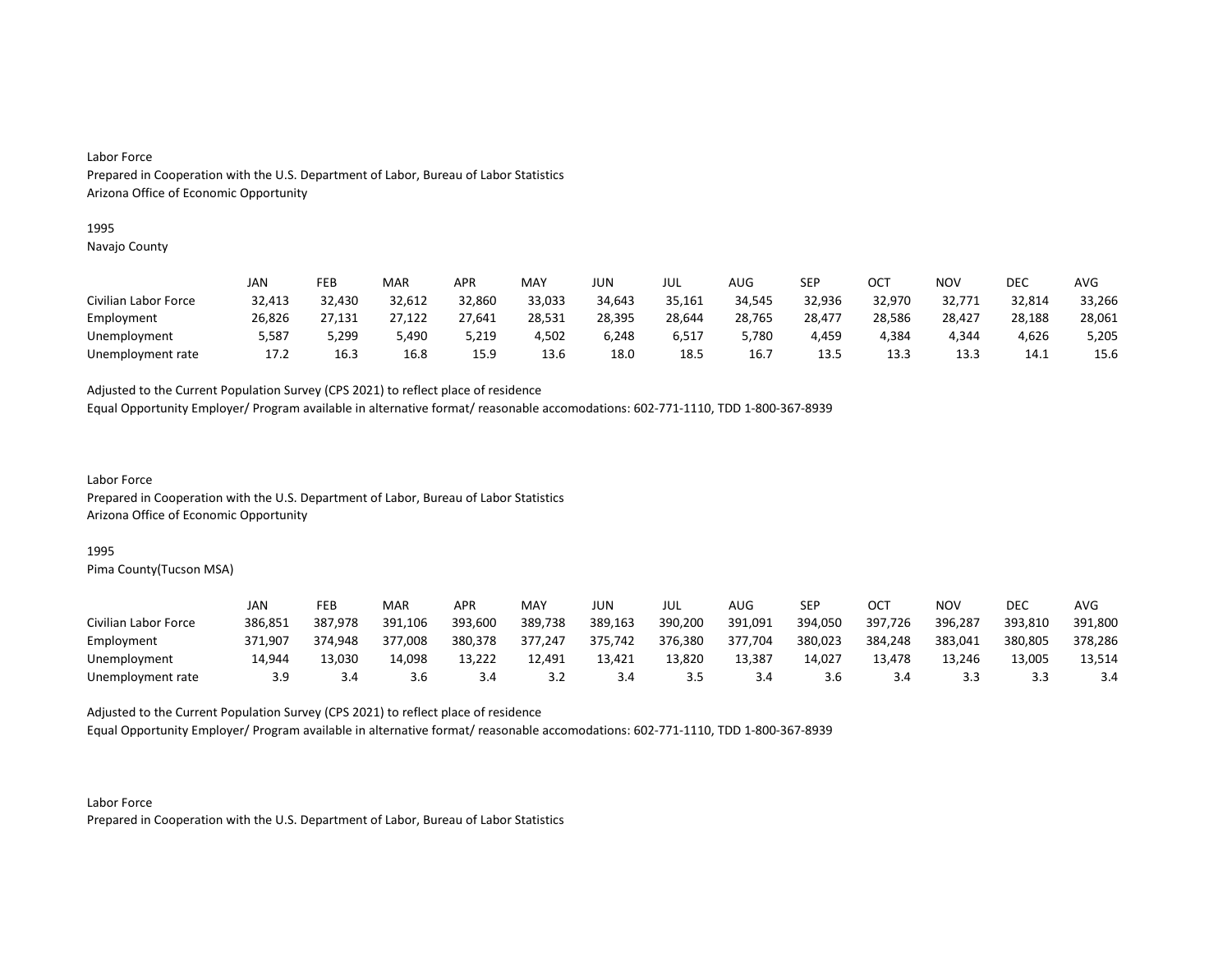## Arizona Office of Economic Opportunity

## 1995 Pinal County

|                      | JAN    | FEB    | <b>MAR</b> | APR    | <b>MAY</b> | JUN    | JUL      | AUG    | SEP    | ост    | NOV    | DEC    | <b>AVG</b> |
|----------------------|--------|--------|------------|--------|------------|--------|----------|--------|--------|--------|--------|--------|------------|
| Civilian Labor Force | 51,750 | 52,003 | 52,284     | 52,426 | 52,445     | 53,442 | 53,663   | 53,319 | 53,642 | 53,732 | 54,026 | 53,961 | 53,057     |
| Employment           | 48,643 | 49.315 | 49,644     | 49,924 | 50,075     | 50,655 | 50,895   | 50,758 | 51,032 | 51,284 | 51,494 | 51,278 | 50,416     |
| Unemployment         | 3,107  | 2,688  | 2.640      | 2,502  | 2,370      | 2,787  | 2,768    | 2,561  | 2,610  | 2.448  | 2,532  | 2,683  | 2,641      |
| Unemployment rate    | 6.0    | 5.2    | 5.0        | 4.8    | 4.5        |        | <u>.</u> | 4.8    | 4.9    | 4.6    | 4.,    | 5.0    | 5.0        |

Adjusted to the Current Population Survey (CPS 2021) to reflect place of residence Equal Opportunity Employer/ Program available in alternative format/ reasonable accomodations: 602-771-1110, TDD 1-800-367-8939

### Labor Force

Prepared in Cooperation with the U.S. Department of Labor, Bureau of Labor Statistics Arizona Office of Economic Opportunity

## 1995

Santa Cruz County

|                      | JAN    | FEB    | <b>MAR</b> | APR    | MAY    | JUN    | JUL    | AUG    | SEP    | ост    | NOV    | <b>DEC</b> | AVG    |
|----------------------|--------|--------|------------|--------|--------|--------|--------|--------|--------|--------|--------|------------|--------|
| Civilian Labor Force | 15,314 | 15,212 | 15,287     | 15,230 | 15,215 | 15,997 | 16,281 | 16,794 | 16,883 | 16,752 | 16,069 | 15,802     | 15,903 |
| Employment           | 12,593 | 12,724 | 12,663     | 12,469 | 12,755 | 12,733 | 12,691 | 12,703 | 12,461 | 12,621 | 12,726 | 12,736     | 12,656 |
| Unemployment         | 2,721  | 2.488  | 2,624      | 2,761  | 2,460  | 3,264  | 3,590  | 4,091  | 4,422  | 4,131  | 3,343  | 3,066      | 3,247  |
| Unemployment rate    | 17.8   | 16.4   | 17.2       | 18.1   | 16.2   | 20.4   | 22.1   | 24.4   | 26.2   | 24.7   | 20.8   | 19.4       | 20.4   |

# Adjusted to the Current Population Survey (CPS 2021) to reflect place of residence Equal Opportunity Employer/ Program available in alternative format/ reasonable accomodations: 602-771-1110, TDD 1-800-367-8939

#### Labor Force

Prepared in Cooperation with the U.S. Department of Labor, Bureau of Labor Statistics Arizona Office of Economic Opportunity

1995 Yavapai County(Prescott MSA)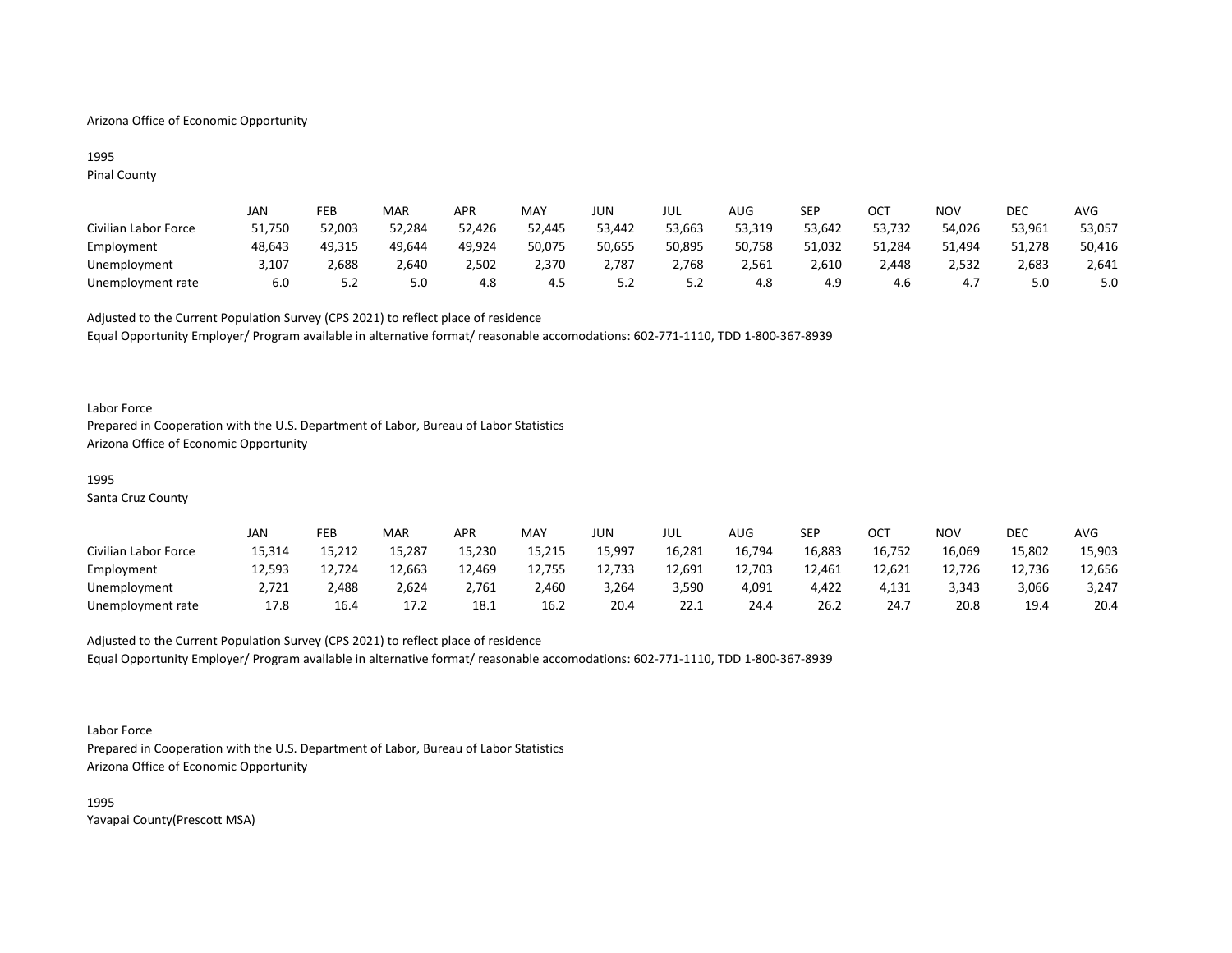|                      | JAN    | FEB    | MAR    | APR    | MAY    | <b>JUN</b> | JUL    | AUG    | SEP    | OCT<br>UC. | <b>NOV</b> | DEC    | <b>AVG</b> |
|----------------------|--------|--------|--------|--------|--------|------------|--------|--------|--------|------------|------------|--------|------------|
| Civilian Labor Force | 63,199 | 63,706 | 63,929 | 64,579 | 64,352 | 66,641     | 65,847 | 66,102 | 67,187 | 67,549     | 66,808     | 65,671 | 65,464     |
| Employment           | 59,299 | 60,362 | 60,534 | 61,249 | 61,293 | 63,483     | 62,561 | 62,835 | 63,867 | 64,458     | 63,697     | 62,701 | 62,195     |
| Unemployment         | 3,900  | 3,344  | 3,395  | 3,330  | 3,059  | 3,158      | 3,286  | 3,267  | 3,320  | 3,091      | 3,111      | 2,970  | 3,269      |
| Unemployment rate    | 6.2    | 5.2    | 5.3    | 5.2    | 4.8    | 4.7        | 5.0    | 4.9    | 4.9    | 4.6        | 4.7        | 4.5    | 5.0        |

Equal Opportunity Employer/ Program available in alternative format/ reasonable accomodations: 602-771-1110, TDD 1-800-367-8939

Labor Force

Prepared in Cooperation with the U.S. Department of Labor, Bureau of Labor Statistics Arizona Office of Economic Opportunity

#### 1995

Yuma County(Yuma MSA)

|                      | Jan    | FEB    | <b>MAR</b> | APR    | MAY    | JUN    | JUL    | AUG    | <b>SEP</b> | ОСТ    | NOV    | DEC    | AVG    |
|----------------------|--------|--------|------------|--------|--------|--------|--------|--------|------------|--------|--------|--------|--------|
| Civilian Labor Force | 64,413 | 64,872 | 66,270     | 70,236 | 74,287 | 76,102 | 77,413 | 79,056 | 73,987     | 69,546 | 68,393 | 65,314 | 70,824 |
| Employment           | 48,655 | 51.474 | 51,166     | 48,451 | 49,015 | 50,028 | 49,266 | 50,226 | 49,035     | 49,348 | 51,193 | 51,219 | 49,923 |
| Unemployment         | 15.758 | 13.398 | 15.104     | 21,785 | 25,272 | 26,074 | 28,147 | 28,830 | 24,952     | 20,198 | 17,200 | 14,095 | 20,901 |
| Unemployment rate    | 24.5   | 20.7   | 22.8       | 31.0   | 34.0   | 34.3   | 36.4   | 36.5   | 33.7       | 29.0   | 25.1   | 21.6   | 29.5   |

Adjusted to the Current Population Survey (CPS 2021) to reflect place of residence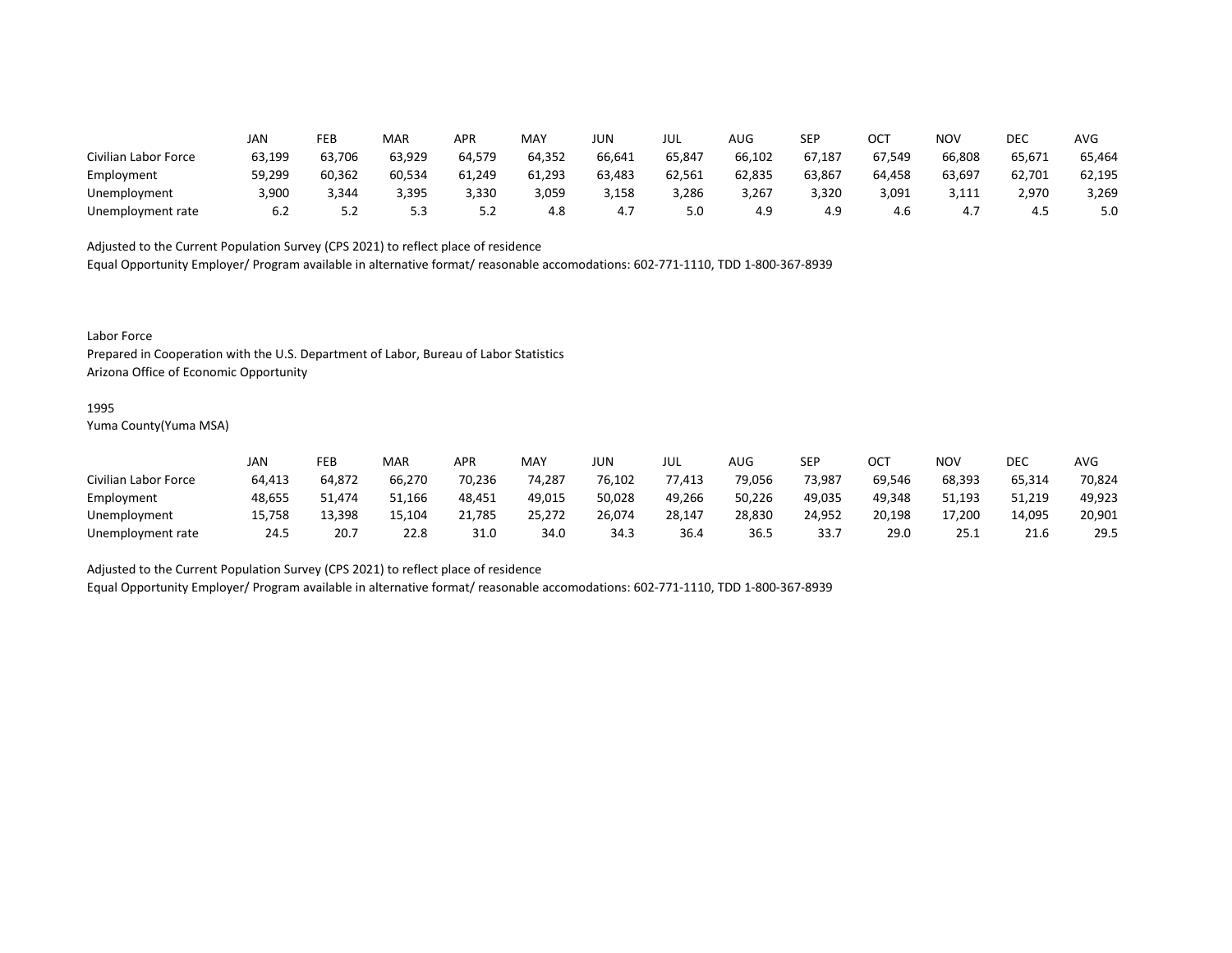## 1994

Apache County

|                      | JAN    | FEB    | <b>MAR</b> | APR    | MAY    | JUN    | JUL    | AUG    | SEP    | ост    | NOV    | DEC    | AVG    |
|----------------------|--------|--------|------------|--------|--------|--------|--------|--------|--------|--------|--------|--------|--------|
| Civilian Labor Force | 19,146 | 19,029 | 19,202     | 19,589 | 20,030 | 19,779 | 19,496 | 21,298 | 20,550 | 19,722 | 19,800 | 19,454 | 19,758 |
| Employment           | 15.433 | 15.401 | 15.562     | 16,451 | 16.998 | 15,204 | 14.828 | 16,865 | 17.451 | 16,821 | 17.066 | 16,509 | 16,216 |
| Unemployment         | 3,713  | 3,628  | 3,640      | 3,138  | 3,032  | 4,575  | 4,668  | 4,433  | 3,099  | 2,901  | 2,734  | 2,945  | 3,542  |
| Unemployment rate    | 19.4   | 19.1   | 19.0       | 16.0   | 15.1   | 23.1   | 23.9   | 20.8   | 15.1   | 14.7   | 13.8   | 15.1   | 17.9   |

Adjusted to the Current Population Survey (CPS 2021) to reflect place of residence

Equal Opportunity Employer/ Program available in alternative format/ reasonable accomodations: 602-771-1110, TDD 1-800-367-8939

## Labor Force

Prepared in Cooperation with the U.S. Department of Labor, Bureau of Labor Statistics Arizona Office of Economic Opportunity

## 1994

Cochise County(Sierra-Vista Douglas MSA)

|                      | JAN    | FEB    | MAR    | APR    | <b>MAY</b> | JUN    | JUL    | AUG    | SEP    | ост    | <b>NOV</b> | <b>DEC</b> | AVG    |
|----------------------|--------|--------|--------|--------|------------|--------|--------|--------|--------|--------|------------|------------|--------|
| Civilian Labor Force | 43,223 | 43,888 | 44,189 | 43,536 | 44,021     | 43,323 | 42,205 | 42,080 | 43,469 | 43,827 | 43,238     | 43,657     | 43,388 |
| Employment           | 38,207 | 39,066 | 39,282 | 38,944 | 39,777     | 38,639 | 37,637 | 37,776 | 39,174 | 39,570 | 39,103     | 39,267     | 38,870 |
| Unemployment         | 5,016  | 4,822  | 4,907  | 4,592  | 4,244      | 4,684  | 4,568  | 4,304  | 4,295  | 4,257  | 4,135      | 4,390      | 4,518  |
| Unemployment rate    | 11.6   | 11.0   | 11.1   | 10.5   | 9.6        | 10.8   | 10.8   | 10.2   | 9.9    |        | 9.6        | 10.1       | 10.4   |

Adjusted to the Current Population Survey (CPS 2021) to reflect place of residence Equal Opportunity Employer/ Program available in alternative format/ reasonable accomodations: 602-771-1110, TDD 1-800-367-8939

Labor Force Prepared in Cooperation with the U.S. Department of Labor, Bureau of Labor Statistics Arizona Office of Economic Opportunity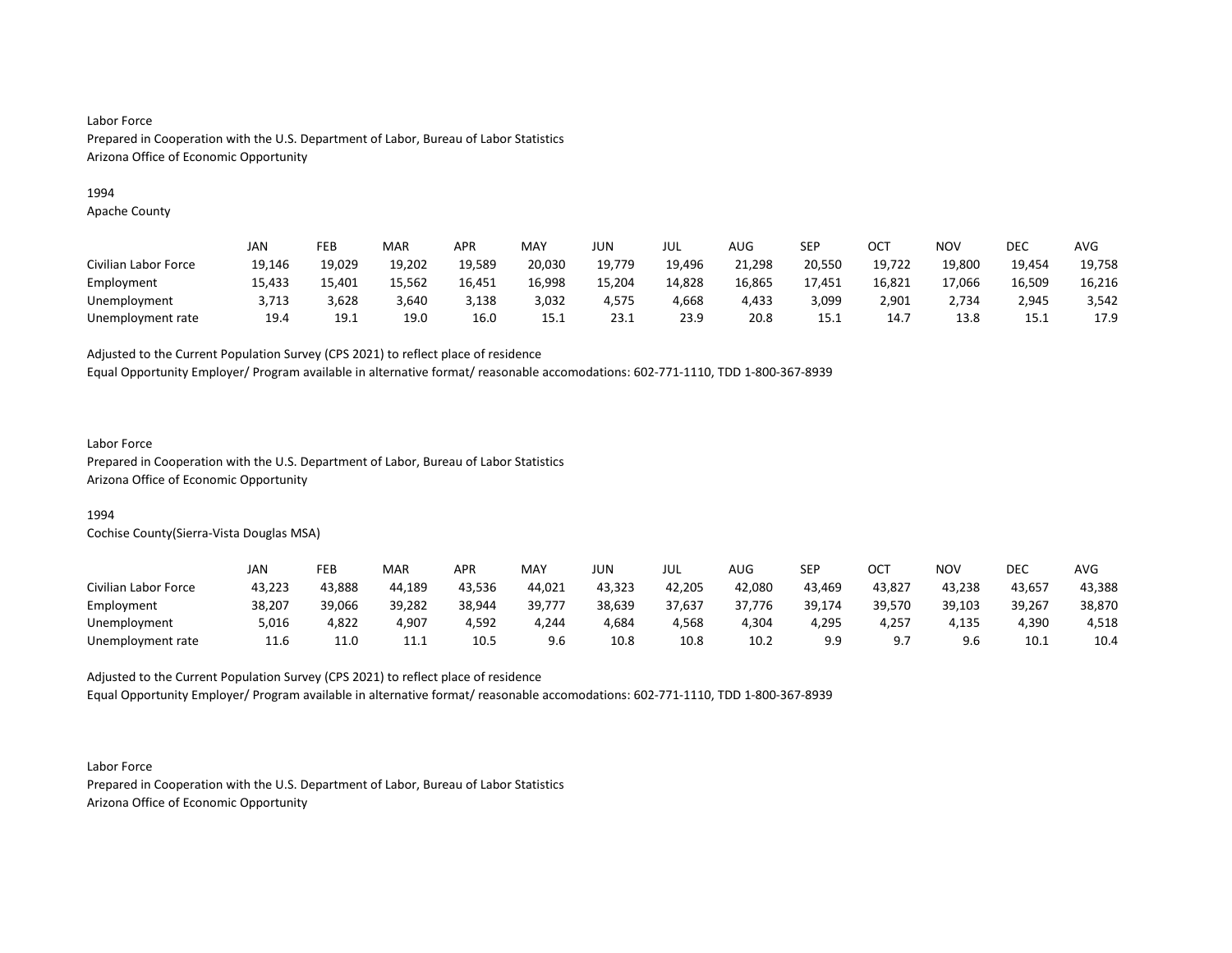## 1994

# Coconino County(Flagstaff MSA)

|                      | JAN    | FEB    | MAR    | APR    | MAY    | JUN    | JUL    | AUG    | <b>SEP</b> | ост    | NOV    | DEC    | AVG    |
|----------------------|--------|--------|--------|--------|--------|--------|--------|--------|------------|--------|--------|--------|--------|
| Civilian Labor Force | 53,749 | 55,653 | 56,870 | 57,832 | 57,763 | 59,798 | 59,174 | 60,916 | 60,293     | 60,374 | 59,093 | 58,846 | 58,364 |
| Employment           | 47,384 | 49,909 | 51,409 | 53,194 | 53,201 | 53,540 | 53,194 | 55,631 | 55,594     | 55,734 | 54,614 | 53,926 | 53,111 |
| Unemployment         | 6,365  | 7.744  | 5,461  | 4,638  | 4,562  | 6,258  | 5,980  | 5,285  | 4,699      | 4,640  | 4,479  | 4,920  | 5,253  |
| Unemployment rate    | 11.8   | 10.3   | 9.6    | 8.0    | 7.9    | 10.5   | 10.1   |        | 7.8        |        | 7.6    | 8.4    | 9.0    |

Adjusted to the Current Population Survey (CPS 2021) to reflect place of residence

Equal Opportunity Employer/ Program available in alternative format/ reasonable accomodations: 602-771-1110, TDD 1-800-367-8939

#### Labor Force

Prepared in Cooperation with the U.S. Department of Labor, Bureau of Labor Statistics Arizona Office of Economic Opportunity

#### 1994

Gila County

|                      | JAN    | FEB    | MAR    | <b>APR</b> | MAY    | JUN    | JUL    | AUG    | <b>SED</b><br>ᅴ   | ОСТ    | <b>NOV</b> | DEC    | <b>AVG</b> |
|----------------------|--------|--------|--------|------------|--------|--------|--------|--------|-------------------|--------|------------|--------|------------|
| Civilian Labor Force | 18,586 | 18,391 | 18,579 | 18,132     | 18,611 | 19,289 | 19,470 | 19,825 | 19,220            | 19,259 | 19,111     | 19,096 | 18,964     |
| Employment           | 16,770 | 16,630 | 16,849 | 16,550     | 17,254 | 17,696 | 17,934 | 18,357 | 17,743            | 17,700 | 17.477     | 17,394 | 17,363     |
| Unemployment         | L,816  | 1,761  | 1,730  | 1,582      | 1,357  | 1,593  | 1,536  | 1,468  | 1,477             | 1,559  | 1,634      | 1,702  | 1,601      |
| Unemployment rate    | 9.8    | 9.6    | 9.3    | ٥.,        | 7.3    | 8.3    | 7.9    |        | $\cdot\cdot\cdot$ |        | 8.6        | 8.9    | 8.4        |

## Adjusted to the Current Population Survey (CPS 2021) to reflect place of residence

Equal Opportunity Employer/ Program available in alternative format/ reasonable accomodations: 602-771-1110, TDD 1-800-367-8939

## Labor Force

Prepared in Cooperation with the U.S. Department of Labor, Bureau of Labor Statistics Arizona Office of Economic Opportunity

### 1994

Graham County

| JAN<br><b>FEB</b><br><b>OCT</b><br>MAR<br>MAY<br><b>APR</b><br><b>NOV</b><br>JUN<br><b>SEP</b><br>AUG<br>jul |  |  |  |  |  |  |  |  |  |  |  | DEC | <b>AVG</b> |
|--------------------------------------------------------------------------------------------------------------|--|--|--|--|--|--|--|--|--|--|--|-----|------------|
|--------------------------------------------------------------------------------------------------------------|--|--|--|--|--|--|--|--|--|--|--|-----|------------|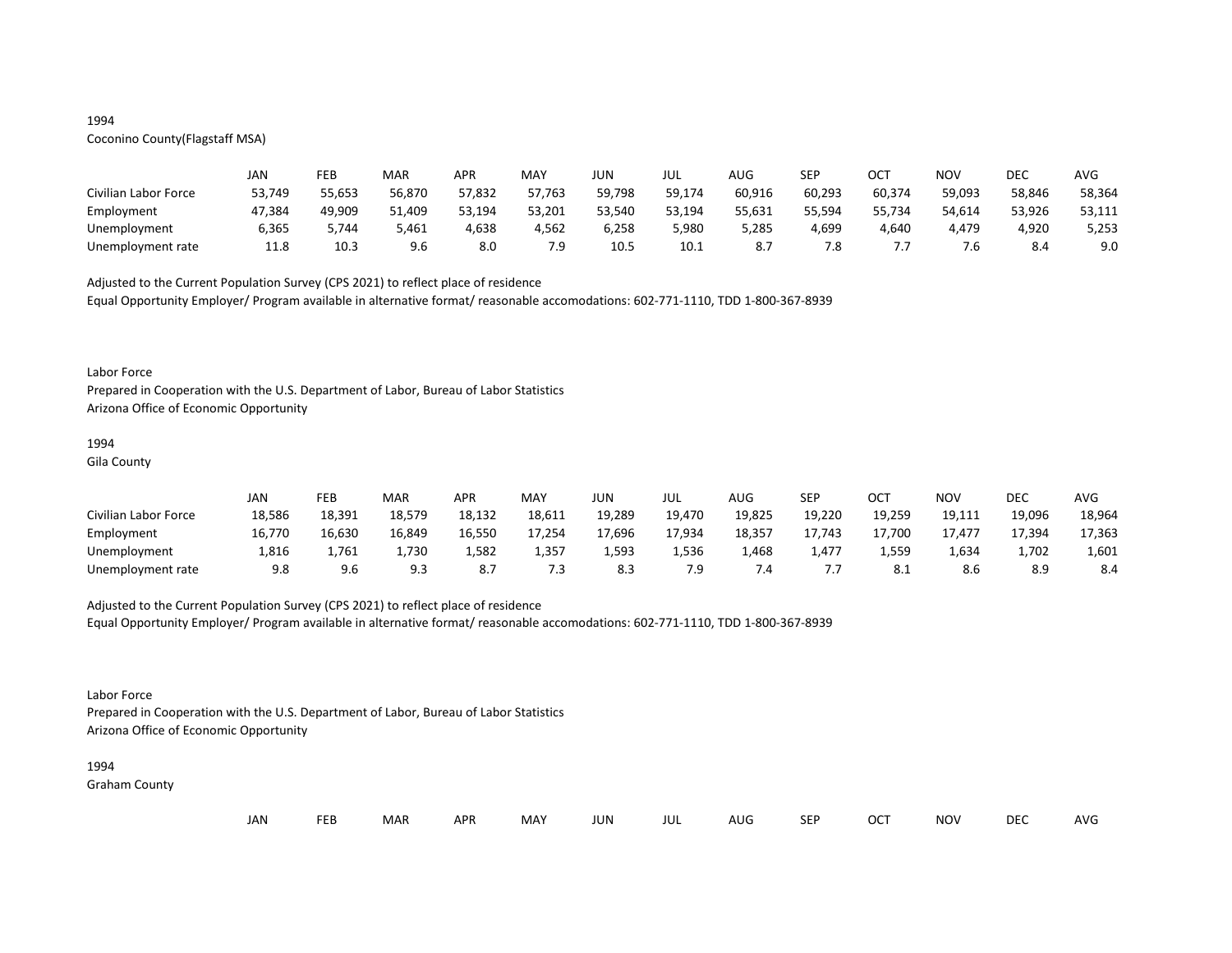| Civilian Labor Force | 9,955         | 10,079 | 10,368 | 10.242 | 10,662   | 10,495 | 10,191 | 10,797 | 11,061 | 11,682 | 11,458 | 11,891 | 10,740 |
|----------------------|---------------|--------|--------|--------|----------|--------|--------|--------|--------|--------|--------|--------|--------|
| Employment           | 8,800         | 9,025  | 9,328  | 9,293  | 9.691    | 9.444  | 9,208  | 9.761  | 9,997  | 10,601 | 10.467 | 10,902 | 9,710  |
| Unemployment         | -155<br>∸,⊥⊃. | 1,054  | 1,040  | 949    | 97'      | 1,051  | 983    | 036,١  | 064,ء  | L,081  | 991    | 989    | 1,030  |
| Unemployment rate    | 11.0          | 10.5   | 10.C   |        | <u>.</u> | 10.C   | 9.6    | 9.6    | 9.6    |        | 8.6    |        | 9.6    |

Equal Opportunity Employer/ Program available in alternative format/ reasonable accomodations: 602-771-1110, TDD 1-800-367-8939

Labor Force Prepared in Cooperation with the U.S. Department of Labor, Bureau of Labor Statistics Arizona Office of Economic Opportunity

1994

Greenlee County

|                      | JAN   | FEB   | MAR   | APR   | MAY   | JUN   | JUL   | AUG   | SEP   | ∩∩⊤<br>UC. | <b>NOV</b> | DEC   | <b>AVG</b> |
|----------------------|-------|-------|-------|-------|-------|-------|-------|-------|-------|------------|------------|-------|------------|
| Civilian Labor Force | 3,926 | 3,900 | 3,944 | 3,861 | 4,007 | 4,115 | 4,219 | 4,313 | 4,348 | 4,325      | 4,317      | 4,330 | 4,134      |
| Employment           | 3,509 | 3,465 | 3,496 | 3,499 | 3,649 | 3,705 | 3,825 | 3,914 | 3,936 | 3,940      | 3,979      | 4,072 | 3,749      |
| Unemployment         | 417   | 435   | 448   | 362   | 358   | 410   | 394   | 399   | 412   | 385        | 338        | 258   | 385        |
| Unemployment rate    | 10.6  | 11.2  | 11.4  | 9.4   | 8.9   | 10.0  | 9.3   |       | 9.5   | 8.9        | 7.8        | 6.0   | 9.3        |

Adjusted to the Current Population Survey (CPS 2021) to reflect place of residence

Equal Opportunity Employer/ Program available in alternative format/ reasonable accomodations: 602-771-1110, TDD 1-800-367-8939

Labor Force Prepared in Cooperation with the U.S. Department of Labor, Bureau of Labor Statistics Arizona Office of Economic Opportunity

1994

La Paz County

|                      | JAN   | FEB   | MAR   | APR   | <b>MAY</b>              | JUN   | JUL   | <b>AUG</b> | <b>SEP</b> | ОСТ   | <b>NOV</b> | <b>DEC</b> | <b>AVG</b> |
|----------------------|-------|-------|-------|-------|-------------------------|-------|-------|------------|------------|-------|------------|------------|------------|
| Civilian Labor Force | 6,053 | 6,208 | 6,480 | 6,302 | 6,290                   | 6,104 | 5,804 | 5,840      | 5,903      | 5,956 | 6,050      | 6,314      | 6,108      |
| Employment           | 5,094 | 5,296 | 5,578 | 5,540 | 5,585                   | 5,330 | 4,990 | 4,939      | 5,052      | 5,158 | 5,295      | 5.472      | 5,277      |
| Unemployment         | 959   | 912   | 902   | 762   | 705                     | 774   | 814   | 901        | 851        | 798   | 755        | 842        | 831        |
| Unemployment rate    | 15.8  | 14.7  | 13.9  | 12.1  | 11 <sup>1</sup><br>11.Z | 12.I  | 14.0  | 15.4       | 14.4       | 13.4  | 12.5       | 13.3       | 13.6       |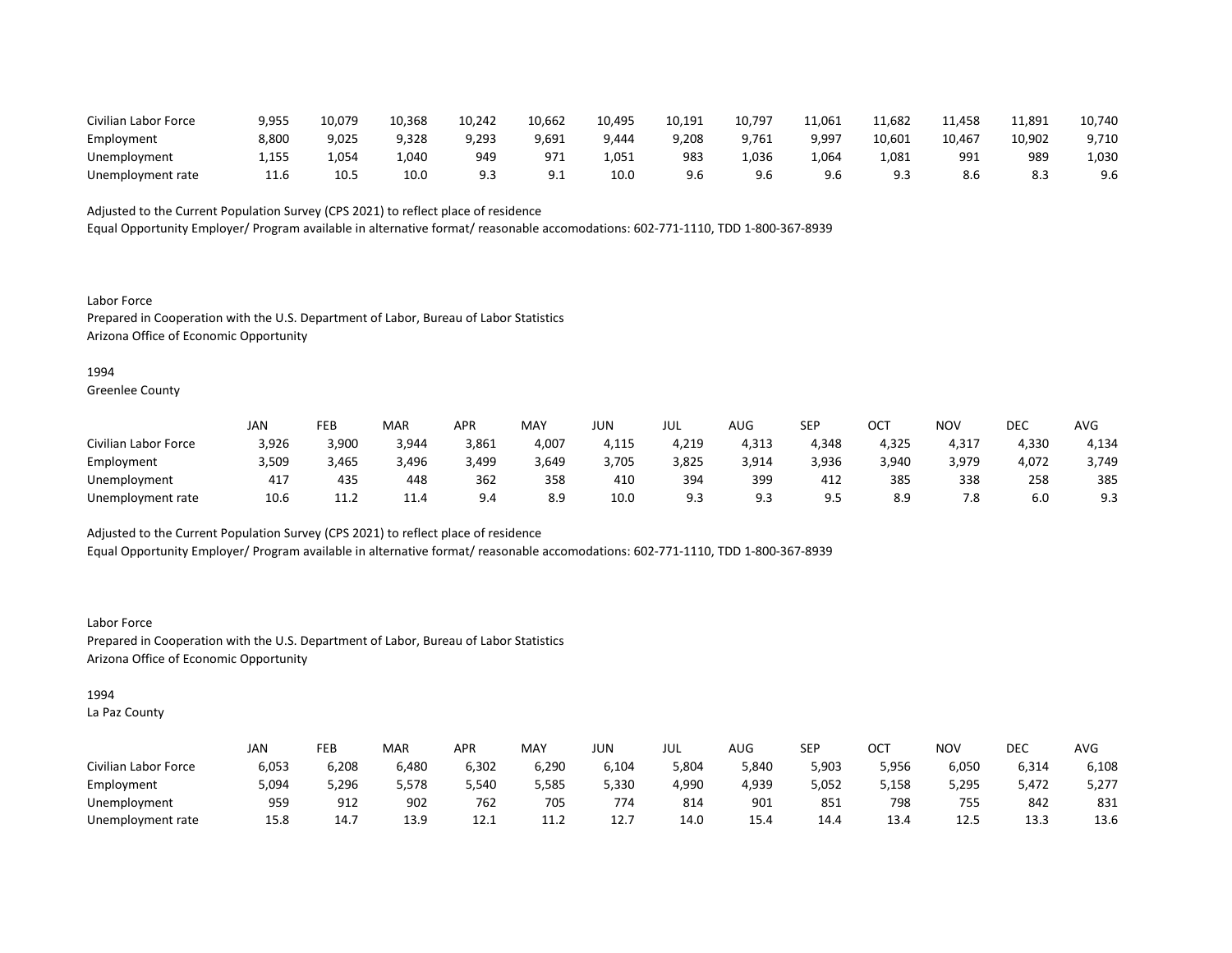Equal Opportunity Employer/ Program available in alternative format/ reasonable accomodations: 602-771-1110, TDD 1-800-367-8939

#### Labor Force

Prepared in Cooperation with the U.S. Department of Labor, Bureau of Labor Statistics Arizona Office of Economic Opportunity

#### 1994

Maricopa County

|                      | JAN      | FEB       | MAR       | <b>APR</b> | <b>MAY</b> | JUN       | JUL       | AUG       | <b>SEP</b> |           | ΝΟν       | DEC       | <b>AVC</b> |
|----------------------|----------|-----------|-----------|------------|------------|-----------|-----------|-----------|------------|-----------|-----------|-----------|------------|
| Civilian Labor Force | .228.467 | 1.237.353 | 1.246.018 | 1,255,752  | 1,264,110  | 1,289,399 | 1,293,694 | 1,297,838 | 1.304.159  | 1,318,421 | 1,327,916 | 1,333,308 | 1.283.037  |
| Employment           | .165.617 | 1.178.067 | 1.185.665 | 1,199,573  | 1.211.151  | 1.227.779 | 1,232,643 | 1.234.747 | 1,241,411  | 1.259.043 | 1.273.775 | 1.283.830 | 1.224.442  |
| Unemployment         | 62.850   | 59.286    | 60.353    | 56.179     | 52.959     | 61.620    | 61.051    | 63.091    | 62.748     | 59.378    | 54.141    | 49.478    | 58.595     |
| Unemployment rate    | 5.1      | 4.8       | 4.8       | 4.5        |            | 4.8       | 4.7       | 4.9       | 4.8        | 4.3       | 4.1       |           | 4.6        |

## Adjusted to the Current Population Survey (CPS 2021) to reflect place of residence

Equal Opportunity Employer/ Program available in alternative format/ reasonable accomodations: 602-771-1110, TDD 1-800-367-8939

### Labor Force

Prepared in Cooperation with the U.S. Department of Labor, Bureau of Labor Statistics Arizona Office of Economic Opportunity

#### 1994

Mohave County(Lake Havasu City-Kingman MSA)

|                      | JAN    | FEB    | MAR    | <b>APR</b> | MAY    | JUN    | JUL    | AUG    | <b>SEP</b> | ост    | NOV    | DEC        | <b>AVG</b> |
|----------------------|--------|--------|--------|------------|--------|--------|--------|--------|------------|--------|--------|------------|------------|
| Civilian Labor Force | 56,993 | 56,084 | 55,853 | 55,473     | 56,159 | 56,833 | 58,092 | 58,907 | 59,028     | 59,267 | 59,733 | 59,467     | 57,657     |
| Employment           | 50,500 | 50,454 | 50,803 | 51,143     | 52,064 | 52,381 | 53,552 | 54,228 | 54,244     | 54,433 | 54,886 | 54,600     | 52,774     |
| Unemployment         | 6,493  | 5,630  | 5,050  | 4,330      | 4,095  | 4,452  | 4,540  | 4,679  | 4,784      | 4,834  | 4,847  | 4,867      | 4,883      |
| Unemployment rate    | 11.4   | 10.0   | 9.0    | 7.8        | 7.3    | 7.8    | 7.8    | 7.9    | 8.1        | ۵.Z    | O.L    | o n<br>o.z | 8.5        |

## Adjusted to the Current Population Survey (CPS 2021) to reflect place of residence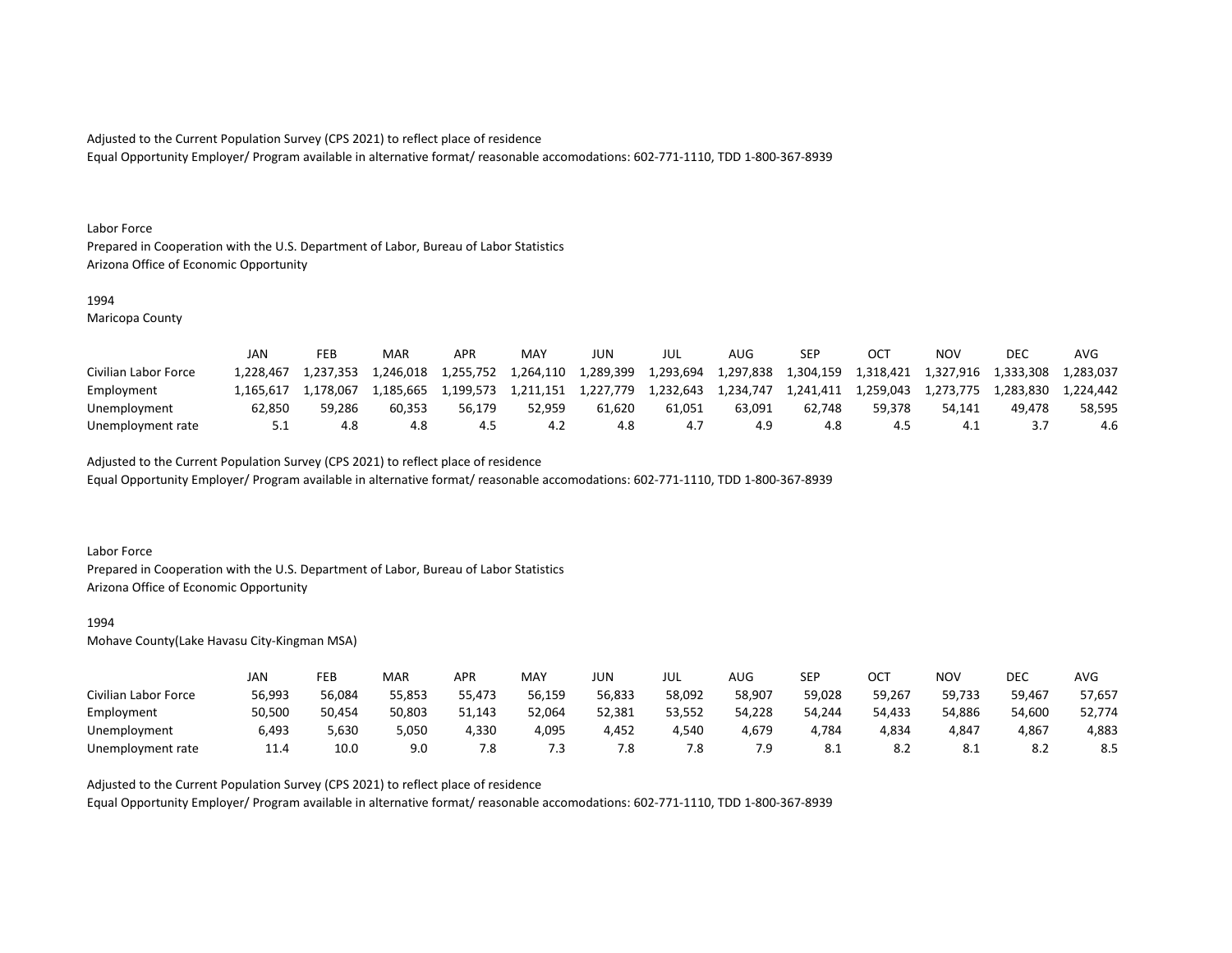#### 1994

Navajo County

|                      | JAN    | FEB    | MAR    | APR    | MAY    | JUN    | JUL    | AUG    | SEP    | OCT    | NOV    | DEC    | AVG    |
|----------------------|--------|--------|--------|--------|--------|--------|--------|--------|--------|--------|--------|--------|--------|
| Civilian Labor Force | 32,049 | 31,707 | 32,233 | 31,248 | 31,026 | 33,292 | 33,935 | 34,779 | 32,167 | 32,218 | 31,778 | 32,421 | 32,405 |
| Employment           | 27,185 | 26,964 | 27,314 | 27,192 | 27,330 | 27,128 | 27,604 | 28,885 | 27,781 | 27,880 | 27,687 | 27,789 | 27,562 |
| Unemployment         | 4,864  | 4.743  | 4.919  | 4,056  | 3,696  | 6,164  | 6,331  | 5,894  | 4,386  | 4.338  | 4,091  | 4.632  | 4,843  |
| Unemployment rate    | 15.2   | 15.0   | 15.3   | 13.0   | 11.9   | 18.5   | 18.7   | 16.9   | 13.6   | 13.5   | 12.9   | 14.3   | 14.9   |

Adjusted to the Current Population Survey (CPS 2021) to reflect place of residence

Equal Opportunity Employer/ Program available in alternative format/ reasonable accomodations: 602-771-1110, TDD 1-800-367-8939

Labor Force Prepared in Cooperation with the U.S. Department of Labor, Bureau of Labor Statistics Arizona Office of Economic Opportunity

### 1994

Pima County(Tucson MSA)

|                      | JAN     | FEB     | MAR     | APR     | MAY     | JUN     | JUL     | AUG     | <b>SEP</b> | ост     | NOV     | DEC     | AVG     |
|----------------------|---------|---------|---------|---------|---------|---------|---------|---------|------------|---------|---------|---------|---------|
| Civilian Labor Force | 370.705 | 373,312 | 372,883 | 370,022 | 369,398 | 366,529 | 367,303 | 378,620 | 382,345    | 383,931 | 384,838 | 386,815 | 375,558 |
| Employment           | 355.674 | 358.964 | 358,519 | 356.531 | 356,424 | 351,495 | 352,250 | 363.437 | 366,618    | 368,579 | 370.453 | 373.536 | 361,040 |
| Unemployment         | 15,031  | 14,348  | 14,364  | 13,491  | 12,974  | 15,034  | 15,053  | 15,183  | 15,727     | 15,352  | 14,385  | 13,279  | 14,518  |
| Unemployment rate    | 4.⊥     | 3.8     | 3.9     | 3.6     | 3.5     |         | - 4.⊥   | 4.0     | 4.1        | 4.0     |         |         | 3.9     |

Adjusted to the Current Population Survey (CPS 2021) to reflect place of residence

Equal Opportunity Employer/ Program available in alternative format/ reasonable accomodations: 602-771-1110, TDD 1-800-367-8939

Labor Force Prepared in Cooperation with the U.S. Department of Labor, Bureau of Labor Statistics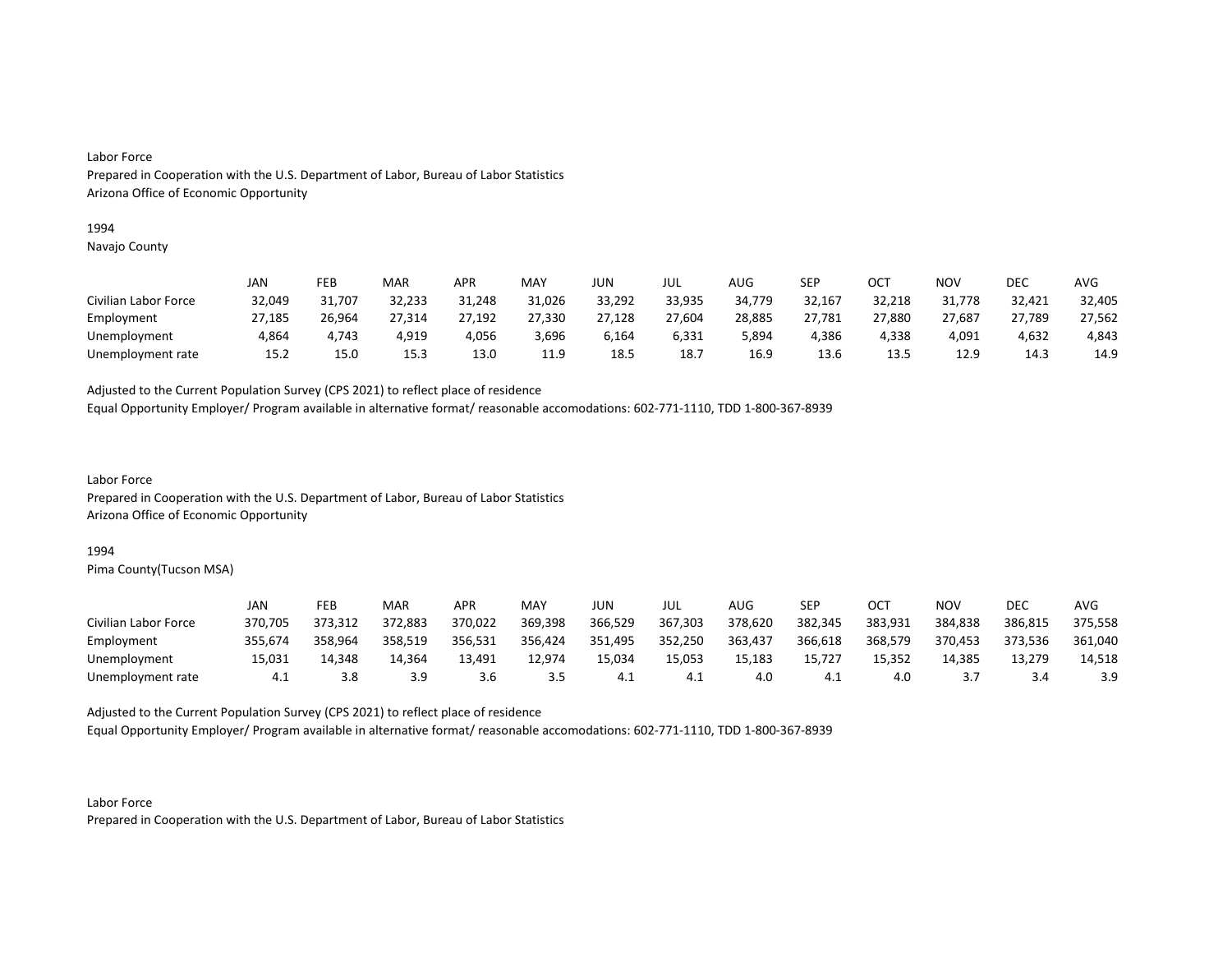## Arizona Office of Economic Opportunity

## 1994 Pinal County

|                      | JAN    | FEB    | MAR    | APR    | <b>MAY</b> | JUN    | JUL    | AUG    | SEP    | ОСТ      | <b>NOV</b> | DEC    | <b>AVG</b> |
|----------------------|--------|--------|--------|--------|------------|--------|--------|--------|--------|----------|------------|--------|------------|
| Civilian Labor Force | 49,279 | 49,728 | 49,849 | 50,176 | 50,350     | 51,579 | 51,715 | 51,738 | 51.940 | 52,363   | 52,684     | 53,220 | 51,219     |
| Employment           | 46,023 | 46.516 | 46,815 | 47,363 | 47,820     | 48,478 | 48,670 | 48,752 | 49,016 | 49,711   | 50,294     | 50,691 | 48,346     |
| Unemployment         | 3,256  | 3,212  | 3,034  | 2,813  | 2,530      | 3,101  | 3,045  | 2,986  | 2,924  | 2,652    | 2,390      | 2,529  | 2,873      |
| Unemployment rate    | 6.6    | b.5    | 0.⊥    | 5.6    | 5.0        | 6.C    | 5.9    | 5.8    | 5.6    | <u>.</u> | 4.5        | 4.8    | 5.6        |

Adjusted to the Current Population Survey (CPS 2021) to reflect place of residence Equal Opportunity Employer/ Program available in alternative format/ reasonable accomodations: 602-771-1110, TDD 1-800-367-8939

### Labor Force

Prepared in Cooperation with the U.S. Department of Labor, Bureau of Labor Statistics Arizona Office of Economic Opportunity

## 1994

Santa Cruz County

|                      | JAN    | FEB    | MAR    | APR    | <b>MAY</b> | JUN    | JUL    | AUG    | SEP    | ост    | <b>NOV</b> | <b>DEC</b> | <b>AVG</b> |
|----------------------|--------|--------|--------|--------|------------|--------|--------|--------|--------|--------|------------|------------|------------|
| Civilian Labor Force | 14,710 | 14,590 | 14,973 | 14,845 | 14,935     | 15,255 | 15,324 | 15,677 | 16,276 | 16,283 | 15,707     | 15,303     | 15,324     |
| Employment           | 12,228 | 12,231 | 12,568 | 12.564 | 12,622     | 11,661 | 11,293 | 11,394 | 11,920 | 12,054 | 12,210     | 12,629     | 12,115     |
| Unemployment         | 2,482  | 2,359  | 2,405  | 2,281  | 2,313      | 3,594  | 4,031  | 4,283  | 4,356  | 4,229  | 3,497      | 2,674      | 3,209      |
| Unemployment rate    | 16.9   | 16.2   | 16.1   | 15.4   | 15.5       | 23.6   | 26.3   | 27.3   | 26.8   | 26.0   | 22.3       | 17.5       | 20.9       |

# Adjusted to the Current Population Survey (CPS 2021) to reflect place of residence Equal Opportunity Employer/ Program available in alternative format/ reasonable accomodations: 602-771-1110, TDD 1-800-367-8939

#### Labor Force

Prepared in Cooperation with the U.S. Department of Labor, Bureau of Labor Statistics Arizona Office of Economic Opportunity

1994 Yavapai County(Prescott MSA)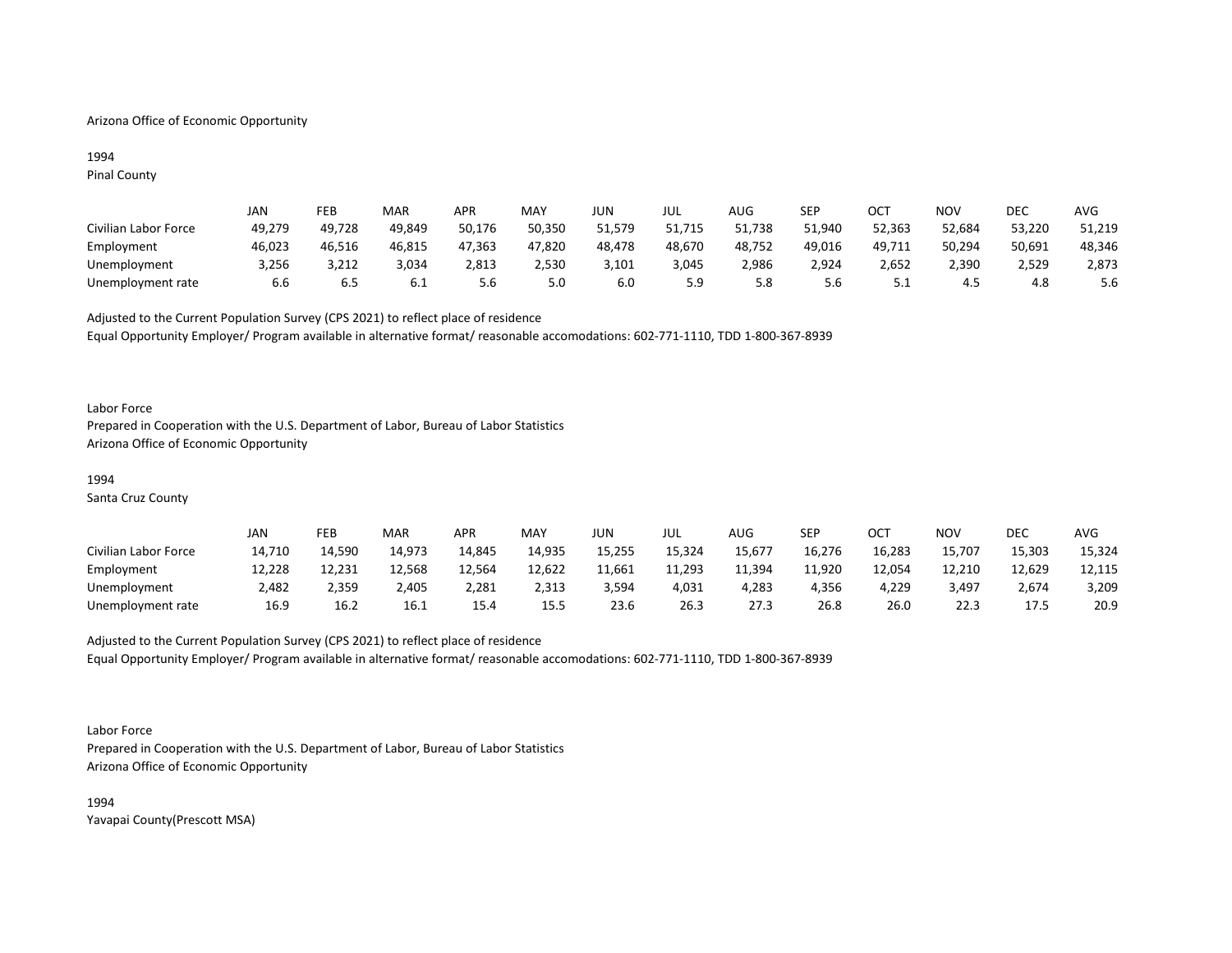|                      | JAN    | FEB    | MAR    | APR    | MAY    | <b>JUN</b> | JUL    | AUG    | SEP    | ост    | <b>NOV</b> | DEC    | <b>AVG</b> |
|----------------------|--------|--------|--------|--------|--------|------------|--------|--------|--------|--------|------------|--------|------------|
| Civilian Labor Force | 56,971 | 57,959 | 59,311 | 59,629 | 61,999 | 61,081     | 62,725 | 63,674 | 64,914 | 63,661 | 64,999     | 63,483 | 61,701     |
| Employment           | 53,441 | 54,516 | 55,982 | 56,534 | 59,086 | 57,952     | 59,569 | 60,317 | 61,711 | 60,440 | 61,767     | 60,105 | 58,452     |
| Unemployment         | 3,530  | 3,443  | 3,329  | 3,095  | 2,913  | 3,129      | 3,156  | 3,357  | 3,203  | 3,221  | 3,232      | 3,378  | 3,249      |
| Unemployment rate    | 6.2    | 5.9    | 5.6    | 5.2    | 4.7    | ـ . ـ      | 5.0    | ر.ر    | 4.9    |        | 5.0        | 5.3    | 5.3        |

Equal Opportunity Employer/ Program available in alternative format/ reasonable accomodations: 602-771-1110, TDD 1-800-367-8939

Labor Force

Prepared in Cooperation with the U.S. Department of Labor, Bureau of Labor Statistics Arizona Office of Economic Opportunity

#### 1994

Yuma County(Yuma MSA)

|                      | JAN    | FEB    | MAR    | APR    | MAY    | JUN    | JUL    | AUG    | <b>SEP</b> | ∩∩⊤<br>UC. | NOV    | DEC    | AVG    |
|----------------------|--------|--------|--------|--------|--------|--------|--------|--------|------------|------------|--------|--------|--------|
| Civilian Labor Force | 58,424 | 58,755 | 60,737 | 65,846 | 70,625 | 70,560 | 71,051 | 74,830 | 71,675     | 69,115     | 67,299 | 64,660 | 66,965 |
| Employment           | 45,831 | 46,865 | 47,901 | 46,550 | 46,759 | 44,607 | 42,923 | 44,419 | 44.504     | 45,718     | 47.146 | 48,476 | 45,975 |
| Unemployment         | 12,593 | 11,890 | 12,836 | 19,296 | 23,866 | 25,953 | 28,128 | 30,411 | 27,171     | 23,397     | 20,153 | 16.184 | 20,990 |
| Unemployment rate    | 21.6   | 20.2   | 21.1   | 29.3   | 33.8   | 36.8   | 39.6   | 40.6   | 37.9       | 33.9       | 29.9   | 25.0   | 31.3   |

Adjusted to the Current Population Survey (CPS 2021) to reflect place of residence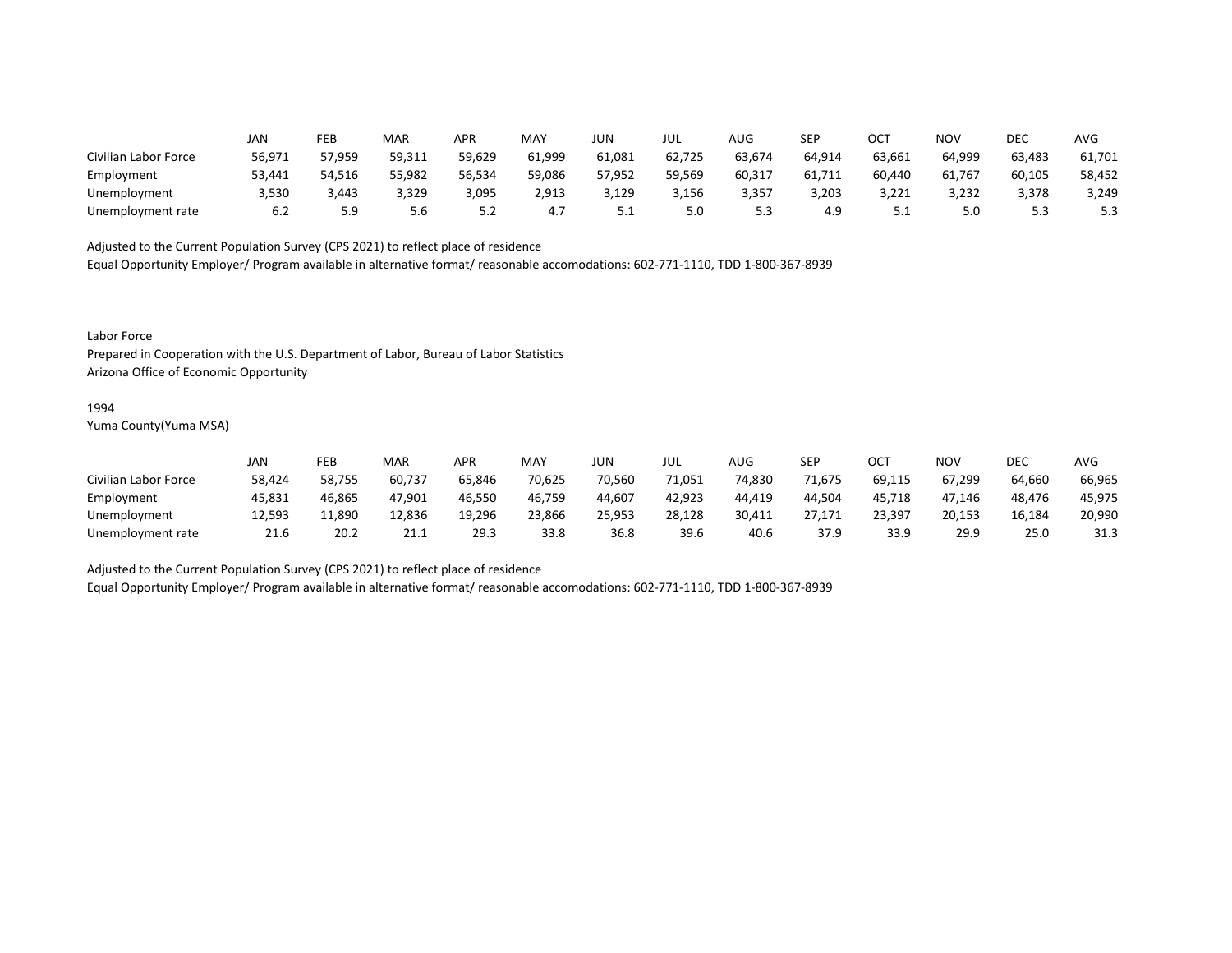## 1993

Apache County

|                      | JAN    | FEB    | <b>MAR</b> | APR    | MAY    | JUN    | JUL    | AUG    | SEP    | ОСТ    | <b>NOV</b> | DEC    | AVG    |
|----------------------|--------|--------|------------|--------|--------|--------|--------|--------|--------|--------|------------|--------|--------|
| Civilian Labor Force | 18,921 | 18,306 | 18,361     | 18,250 | 18,322 | 17,806 | 17,280 | 18,158 | 18,668 | 18,425 | 18,337     | 18,275 | 18,259 |
| Employment           | 15,081 | 14,960 | 15,338     | 15,301 | 15,701 | 14,236 | 13,824 | 14,792 | 15,739 | 15,477 | 15,570     | 15,300 | 15,110 |
| Unemployment         | 3.840  | 3.346  | 3,023      | 2.949  | 2.621  | 3.570  | 3,456  | 3,366  | 2,929  | 2,948  | 767ء       | 2,975  | 3,149  |
| Unemployment rate    | 20.3   | 18.3   | 16.5       | 16.2   | 14.3   | 20.0   | 20.0   | 18.5   | 15.7   | 16.0   | 15.1       | 16.3   | 17.2   |

Adjusted to the Current Population Survey (CPS 2021) to reflect place of residence

Equal Opportunity Employer/ Program available in alternative format/ reasonable accomodations: 602-771-1110, TDD 1-800-367-8939

## Labor Force

Prepared in Cooperation with the U.S. Department of Labor, Bureau of Labor Statistics Arizona Office of Economic Opportunity

# 1993

Cochise County(Sierra-Vista Douglas MSA)

|                      | JAN    | FEB    | <b>MAR</b> | APR    | MAY    | JUN    | JUL        | AUG    | SEP    | ост    | NOV    | DEC    | AVG    |
|----------------------|--------|--------|------------|--------|--------|--------|------------|--------|--------|--------|--------|--------|--------|
| Civilian Labor Force | 40,206 | 40,357 | 40,340     | 39,572 | 40,085 | 41,004 | 40,422     | 40,359 | 41.538 | 41,737 | 41,689 | 41,109 | 40,701 |
| Employment           | 35,650 | 36,052 | 36,114     | 35,643 | 36,611 | 37,087 | 36,702     | 36,788 | 37,918 | 38,045 | 37,943 | 36,953 | 36,792 |
| Unemployment         | 4,556  | 4,305  | 4,226      | 3,929  | 3,474  | 3,917  | 3,720      | 3,571  | 3,620  | 3,692  | 3,746  | 4,156  | 3,909  |
| Unemployment rate    | 11.3   | 10.7   | 10.5       | 9.9    | 8.7    | 9.6    | ດ າ<br>J.L |        |        | 8.8    | 9.0    | 10.1   | 9.6    |

Adjusted to the Current Population Survey (CPS 2021) to reflect place of residence Equal Opportunity Employer/ Program available in alternative format/ reasonable accomodations: 602-771-1110, TDD 1-800-367-8939

Labor Force Prepared in Cooperation with the U.S. Department of Labor, Bureau of Labor Statistics Arizona Office of Economic Opportunity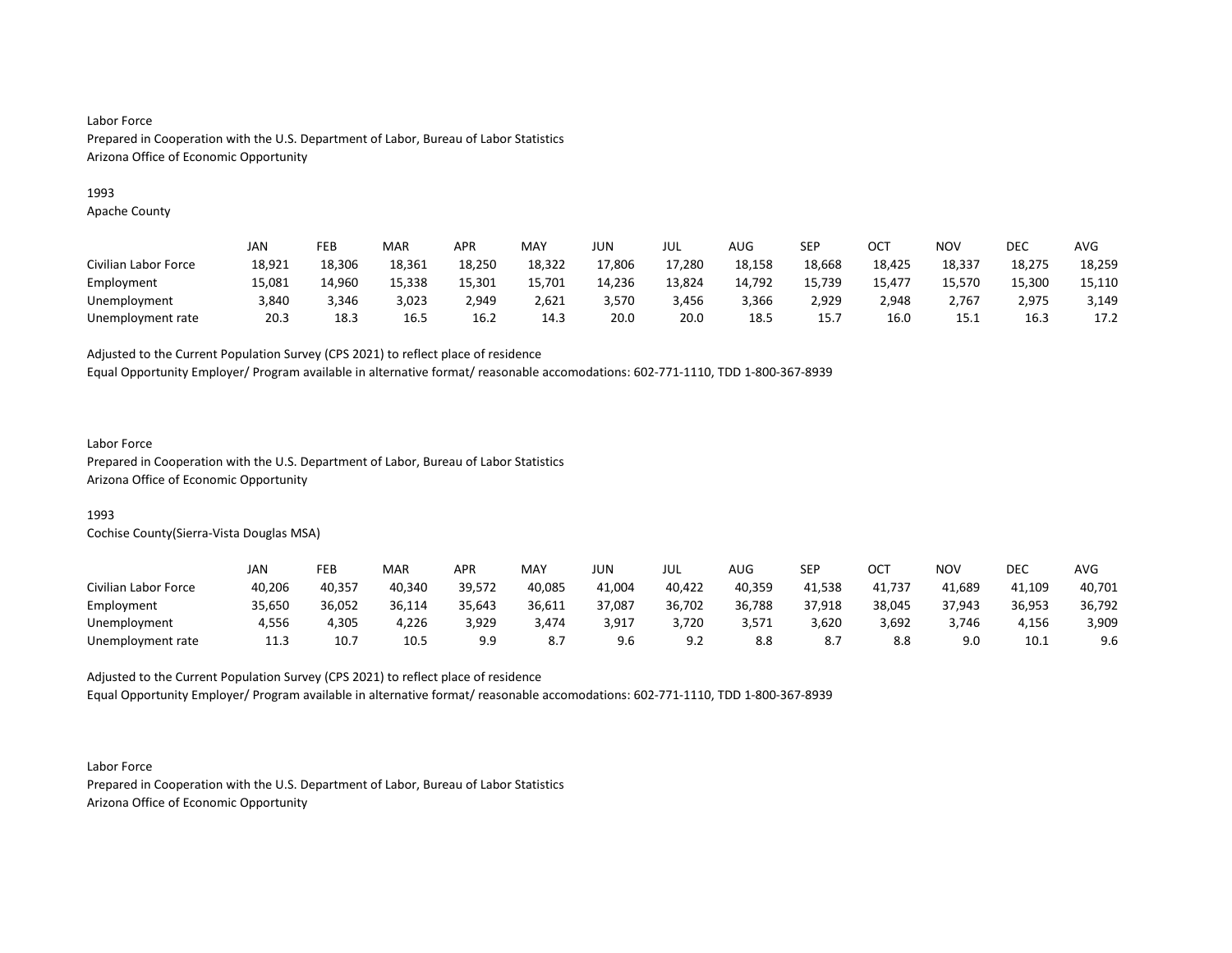## 1993

# Coconino County(Flagstaff MSA)

|                      | JAN    | FEB    | MAR    | APR    | MAY    | JUN    | JUL    | AUG    | <b>SEP</b> | ост    | NOV    | DEC    | AVG    |
|----------------------|--------|--------|--------|--------|--------|--------|--------|--------|------------|--------|--------|--------|--------|
| Civilian Labor Force | 50,986 | 51,435 | 52,048 | 52,351 | 53,476 | 54,133 | 54,310 | 55,556 | 56,733     | 55,851 | 55,025 | 54,263 | 53,847 |
| Employment           | 44,836 | 46,170 | 47,249 | 48,264 | 49,313 | 48,951 | 49,639 | 51,059 | 52,380     | 51,462 | 50,711 | 49,385 | 49,118 |
| Unemployment         | 6,150  | 5,265  | 4,799  | 4,087  | 4,163  | 5,182  | 4,671  | 4,497  | 4,353      | 4,389  | 4,314  | 4,878  | 4,729  |
| Unemployment rate    | 12.1   | 10.2   | 9.2    | 7.8    | 7.8    | 9.6    | 8.6    | 8.1    | .          | 7 Q    | 7.8    | 9.0    | 8.8    |

Adjusted to the Current Population Survey (CPS 2021) to reflect place of residence

Equal Opportunity Employer/ Program available in alternative format/ reasonable accomodations: 602-771-1110, TDD 1-800-367-8939

#### Labor Force

Prepared in Cooperation with the U.S. Department of Labor, Bureau of Labor Statistics Arizona Office of Economic Opportunity

# 1993

Gila County

|                      | JAN    | FEB    | MAR     | APR    | MAY    | JUN    | JUL    | AUG    | <b>SEP</b> | OCT    | <b>NOV</b> | DEC         | <b>AVG</b> |
|----------------------|--------|--------|---------|--------|--------|--------|--------|--------|------------|--------|------------|-------------|------------|
| Civilian Labor Force | 17,545 | 17,159 | 17,328  | 17,385 | 17,346 | 18,308 | 17,890 | 17,715 | 17,999     | 17,962 | 17,931     | 17,940      | 17,709     |
| Employment           | 15,492 | 15,142 | 15,406  | 15,618 | 15,865 | 16,676 | 16,331 | 16,208 | 16,506     | 16,437 | 16,462     | 16,299      | 16,037     |
| Unemployment         | 2,053  | 2,017  | 1,922   | 1,767  | 1,481  | 1,632  | 1,559  | 1,507  | 1,493      | 1,525  | 1,469      | 1,641       | 1,672      |
| Unemployment rate    | 11.7   | 11.8   | <b></b> | 10.2   | 8.5    | 8.9    | 8.7    |        | 8.3        |        | 8.2        | q.<br>ـ . ـ | 9.4        |

## Adjusted to the Current Population Survey (CPS 2021) to reflect place of residence

Equal Opportunity Employer/ Program available in alternative format/ reasonable accomodations: 602-771-1110, TDD 1-800-367-8939

## Labor Force

Prepared in Cooperation with the U.S. Department of Labor, Bureau of Labor Statistics Arizona Office of Economic Opportunity

#### 1993

Graham County

| JAN<br><b>FEB</b><br><b>OCT</b><br>MAR<br>MAY<br><b>APR</b><br><b>NOV</b><br>JUN<br><b>SEP</b><br>AUG<br>jul |  |  |  |  |  |  |  |  |  |  |  | DEC | <b>AVG</b> |
|--------------------------------------------------------------------------------------------------------------|--|--|--|--|--|--|--|--|--|--|--|-----|------------|
|--------------------------------------------------------------------------------------------------------------|--|--|--|--|--|--|--|--|--|--|--|-----|------------|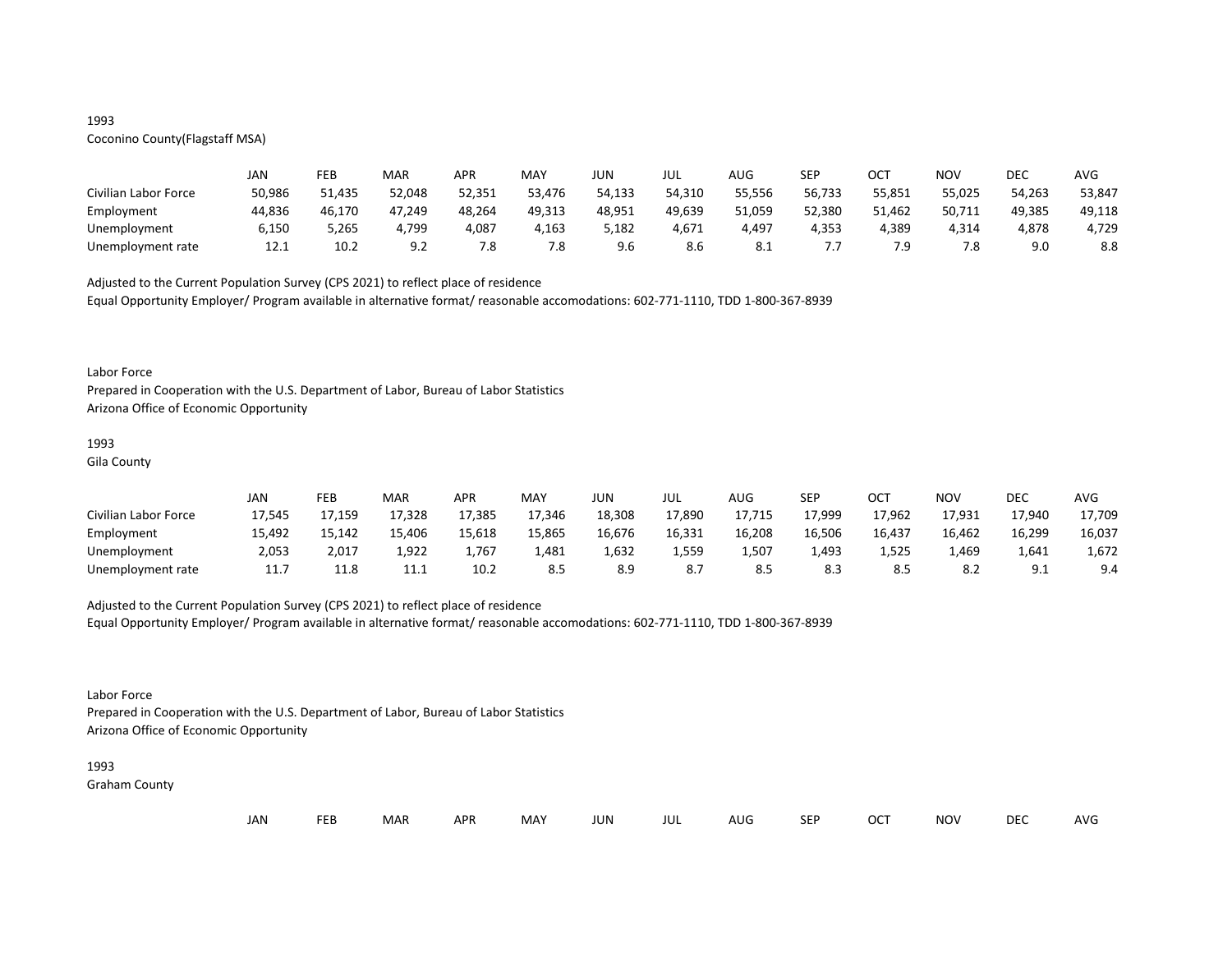| Civilian Labor Force | 9,407 | 9,547 | 9,604 | 10,107 | 10.624 | 10.340 | 10.959          | 11,326 | 1,294        | 10,848 | 10,706 | 10.629 | 10,449 |
|----------------------|-------|-------|-------|--------|--------|--------|-----------------|--------|--------------|--------|--------|--------|--------|
| Employment           | 8.152 | 8,338 | 8,475 | 9,075  | 9,686  | 9,305  | 9,959           | 10,378 | 10,337       | 9.796  | 9,784  | 9,708  | 9,416  |
| Unemployment         | 255,  | 1,209 | 1,129 | 1.032  | 938    | .035,  | 1,000           | 948    | $95^{\circ}$ | 1,052  | 922    | 921    | 1,033  |
| Unemployment rate    | 13.3  | 14.,  | 11.8  | 10.2   | 8.8    | 10.0   | Q 1<br><u>.</u> | 8.4    | 8.L          |        | 8.6    |        | 9.9    |

Equal Opportunity Employer/ Program available in alternative format/ reasonable accomodations: 602-771-1110, TDD 1-800-367-8939

Labor Force Prepared in Cooperation with the U.S. Department of Labor, Bureau of Labor Statistics Arizona Office of Economic Opportunity

### 1993

Greenlee County

|                      | JAN   | FEB   | <b>MAR</b> | APR   | MAY   | JUN   | JUL   | AUG   | <b>SEP</b> | ост   | NOV               | DEC     | AVG   |
|----------------------|-------|-------|------------|-------|-------|-------|-------|-------|------------|-------|-------------------|---------|-------|
| Civilian Labor Force | 3,873 | 3,849 | 3,808      | 3,790 | 3,972 | 4,075 | 4,067 | 4,113 | 4.072      | 4,057 | 4,086             | 3,969   | 3,978 |
| Employment           | 3,386 | 3,380 | 3,369      | 3,395 | 3,579 | 606,  | 3,639 | 3,662 | 3,632      | 3,634 | 3,691             | 3,600   | 3,548 |
| Unemployment         | 487   | 469   | 439        | 395   | 393   | 469   | 428   | 451   | 440        | 423   | 395               | 369     | 430   |
| Unemployment rate    | 12.6  | 12.2  | ---        | 10.4  | 9.9   | .     | 10.5  | 11.0  | 10.8       | 10.4  | - a -<br><u>.</u> | a s<br> | 10.8  |

Adjusted to the Current Population Survey (CPS 2021) to reflect place of residence

Equal Opportunity Employer/ Program available in alternative format/ reasonable accomodations: 602-771-1110, TDD 1-800-367-8939

Labor Force Prepared in Cooperation with the U.S. Department of Labor, Bureau of Labor Statistics Arizona Office of Economic Opportunity

## 1993

La Paz County

|                      | JAN   | FEB   | MAR   | APR   | MAY   | JUN   | JUL   | AUG   | SEP   | ОСТ   | <b>NOV</b> | DEC   | AVG   |
|----------------------|-------|-------|-------|-------|-------|-------|-------|-------|-------|-------|------------|-------|-------|
| Civilian Labor Force | 5,807 | 5,632 | 5,409 | 5,453 | 5,684 | 5,248 | 154,د | 5,037 | 5,110 | 5,277 | 5,205      | 5,363 | 5,365 |
| Employment           | 4,584 | 4,577 | 4,525 | 4,719 | 4,980 | 4,527 | 4,405 | 4,268 | 4,296 | 4,459 | 4,430      | 4,486 | 4,521 |
| Unemployment         | 1,223 | 1,055 | 884   | 734   | 704   | 721   | 749   | 769   | 814   | 818   | 775        | 877   | 844   |
| Unemployment rate    | 21.1  | 18.7  | 16.3  | 13.5  | 12.4  | 13.7  | 14.5  | 15.3  | 15.9  | 15.5  | 14.9       | 16.4  | 15.7  |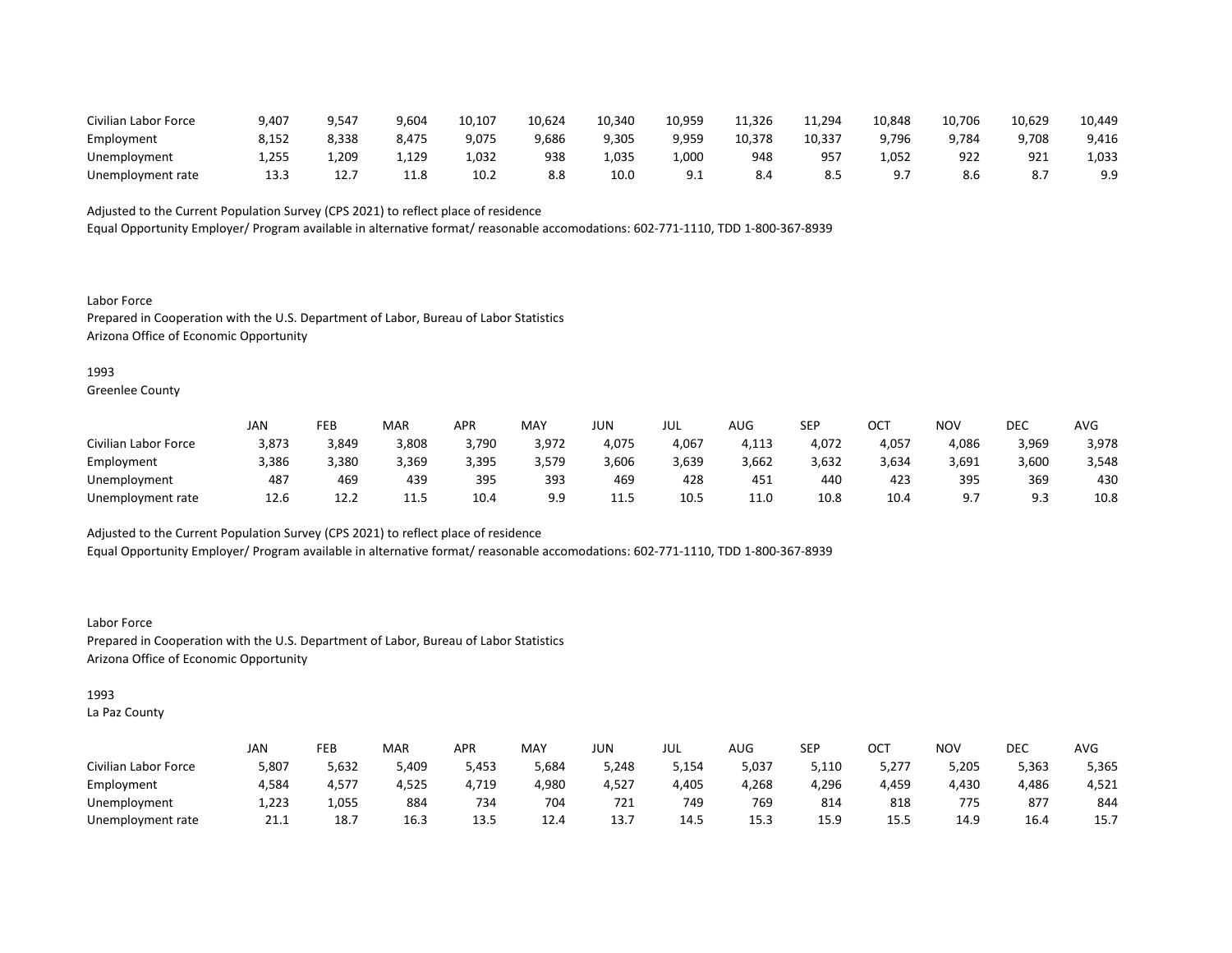Equal Opportunity Employer/ Program available in alternative format/ reasonable accomodations: 602-771-1110, TDD 1-800-367-8939

#### Labor Force

Prepared in Cooperation with the U.S. Department of Labor, Bureau of Labor Statistics Arizona Office of Economic Opportunity

## 1993

Maricopa County

|                      | JAN       | FEB       | MAR       | <b>APR</b> | <b>MAY</b> | JUN       | JUL       | AUG.      | SEP       |           | NOV       | DEC       | AVG       |
|----------------------|-----------|-----------|-----------|------------|------------|-----------|-----------|-----------|-----------|-----------|-----------|-----------|-----------|
| Civilian Labor Force | 1.149.233 | 1.146.638 | 1.153.449 | 1,152,649  | 1,163,884  | 1,195,440 | 1,199,780 | 1,201,728 | 1,199,087 | 1,209,585 | 1,210,501 | 1,227,844 | 1,184,151 |
| Employment           | 1.079.253 | 1.082.148 | 1.091.694 | 1.094.765  | 1.110.606  | 1,134,580 | 1.139.775 | 1.142.915 | 1,141,094 | 1.151.065 | 1.155.011 | 1.172.009 | l.124.576 |
| Unemployment         | 69.980    | 64.490    | 61.755    | 57.884     | 53.278     | 60.860    | 60.005    | 58.813    | 57.993    | 58.520    | 55.490    | 55.835    | 59.575    |
| Unemployment rate    | -6.1      | 5.6       | 5.4       |            | 4.6        |           | 5.0       | 4.9       | 4.8       | 4.8       | 4.6       |           | 5.0       |

Adjusted to the Current Population Survey (CPS 2021) to reflect place of residence

Equal Opportunity Employer/ Program available in alternative format/ reasonable accomodations: 602-771-1110, TDD 1-800-367-8939

### Labor Force

Prepared in Cooperation with the U.S. Department of Labor, Bureau of Labor Statistics Arizona Office of Economic Opportunity

#### 1993

Mohave County(Lake Havasu City-Kingman MSA)

|                      | JAN    | FEB    | MAR    | APR    | <b>MAY</b> | JUN              | JUL    | AUG    | <b>SEP</b> | ост    | NOV    | DEC      | AVG    |
|----------------------|--------|--------|--------|--------|------------|------------------|--------|--------|------------|--------|--------|----------|--------|
| Civilian Labor Force | 51,268 | 49,883 | 50,573 | 50,180 | 50,462     | 52,365           | 52,356 | 52,840 | 53,243     | 54,351 | 55,609 | 54,625   | 52,313 |
| Employment           | 45,420 | 44,813 | 45,390 | 45,387 | 46,174     | 47,593           | 47,553 | 48,178 | 48,242     | 48,987 | 50,199 | 50,096   | 47,336 |
| Unemployment         | 5,848  | 5,070  | 5,183  | 1,793  | 4,288      | 4,772            | 4,803  | 4,662  | 5,001      | 5,364  | 5,410  | 4,529    | 4,977  |
| Unemployment rate    | 11.4   | 10.2   | 10.2   | 9.6    | 8.5        | a.<br><u>J.L</u> | 9.2    | 8.8    | 9.4        | g g    | 9 7    | െ<br>د.ه | 9.5    |

### Adjusted to the Current Population Survey (CPS 2021) to reflect place of residence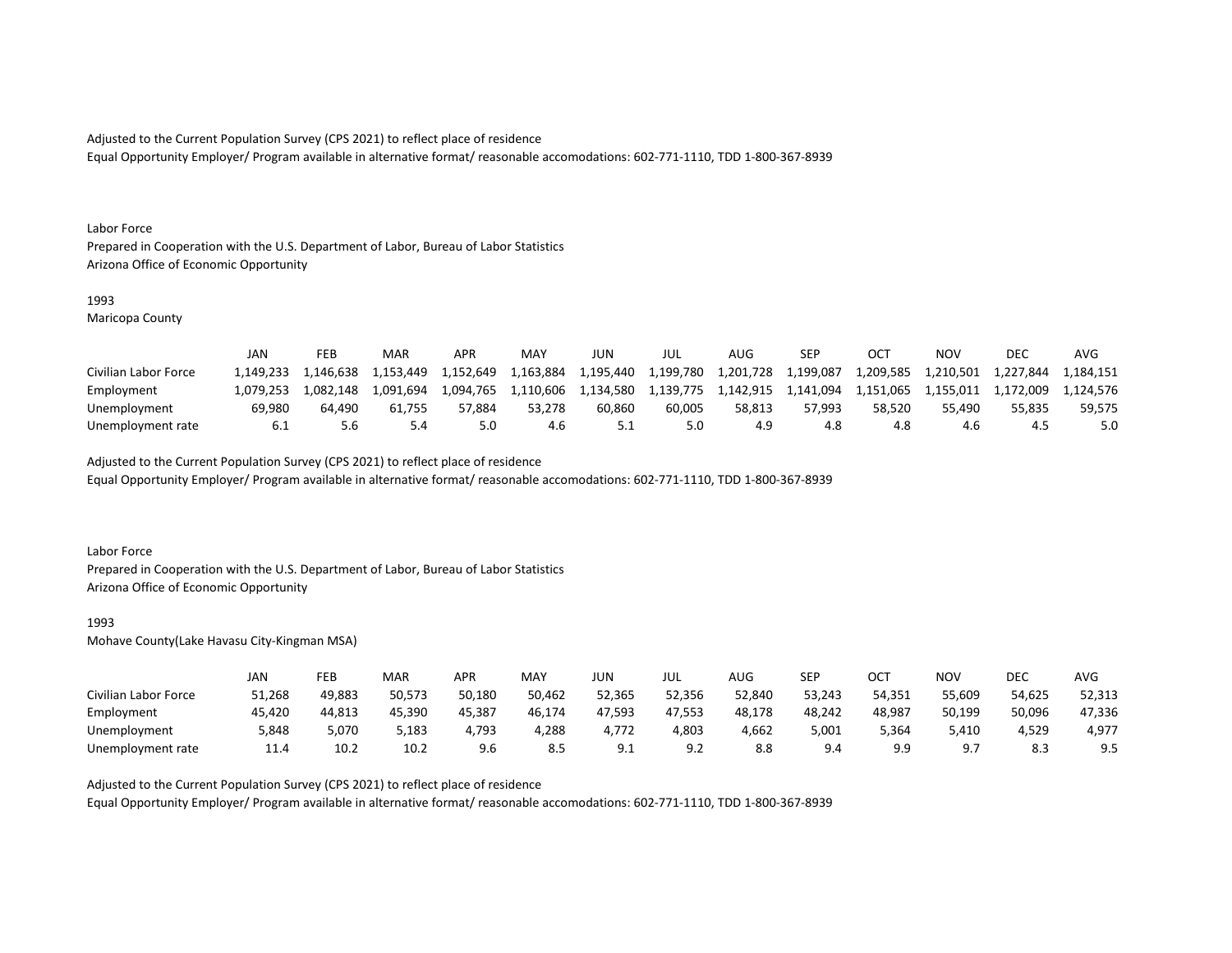#### 1993

Navajo County

|                      | JAN    | FEB    | MAR    | APR    | MAY    | JUN    | JUL    | AUG    | SEP    | OCT    | NOV    | DEC    | AVG    |
|----------------------|--------|--------|--------|--------|--------|--------|--------|--------|--------|--------|--------|--------|--------|
| Civilian Labor Force | 29,597 | 28,954 | 28,620 | 29,210 | 29,666 | 29,689 | 29,316 | 30,019 | 30,458 | 30,585 | 30,568 | 30,844 | 29,794 |
| Employment           | 23,998 | 23,851 | 23,863 | 25,175 | 26,287 | 25,060 | 25,319 | 26,343 | 27,000 | 27,049 | 27,342 | 27,224 | 25,709 |
| Unemployment         | 5,599  | 5.103  | 4.757  | 4,035  | 3,379  | 4,629  | 3,997  | 3,676  | 3,458  | 3.536  | 3,226  | 3,620  | 4,085  |
| Unemployment rate    | 18.9   | 17.6   | 16.6   | 13.8   | 11.4   | 15.6   | 13.6   | 12.2   | 11.4   | 11.6   | 10.6   | 11.    | 13.7   |

Adjusted to the Current Population Survey (CPS 2021) to reflect place of residence

Equal Opportunity Employer/ Program available in alternative format/ reasonable accomodations: 602-771-1110, TDD 1-800-367-8939

Labor Force Prepared in Cooperation with the U.S. Department of Labor, Bureau of Labor Statistics Arizona Office of Economic Opportunity

#### 1993

Pima County(Tucson MSA)

|                      | JAN     | FEB     | MAR     | APR     | MAY     | JUN     | JUL     | AUG     | <b>SEP</b> | ост     | NOV     | DEC     | AVG     |
|----------------------|---------|---------|---------|---------|---------|---------|---------|---------|------------|---------|---------|---------|---------|
| Civilian Labor Force | 344.054 | 343,821 | 344.421 | 341,996 | 345,591 | 343,274 | 340,831 | 343,045 | 353,178    | 357,916 | 365,095 | 361,952 | 348,764 |
| Employment           | 326.633 | 328.163 | 329.638 | 328.625 | 333,216 | 329,486 | 327,062 | 328,892 | 339,105    | 343.510 | 351,578 | 348.445 | 334,529 |
| Unemployment         | 17,421  | 15,658  | 14,783  | 13,371  | 12,375  | 13,788  | 13,769  | 14,153  | 14,073     | 14,406  | 13,517  | 13,507  | 14,235  |
| Unemployment rate    | 5.1     | 4.6     | 4.3     | 3.9     | 3.6     | 4.0     | 4.0     | - 4.⊥   | 4.0        |         |         |         | ב.4     |

Adjusted to the Current Population Survey (CPS 2021) to reflect place of residence

Equal Opportunity Employer/ Program available in alternative format/ reasonable accomodations: 602-771-1110, TDD 1-800-367-8939

Labor Force Prepared in Cooperation with the U.S. Department of Labor, Bureau of Labor Statistics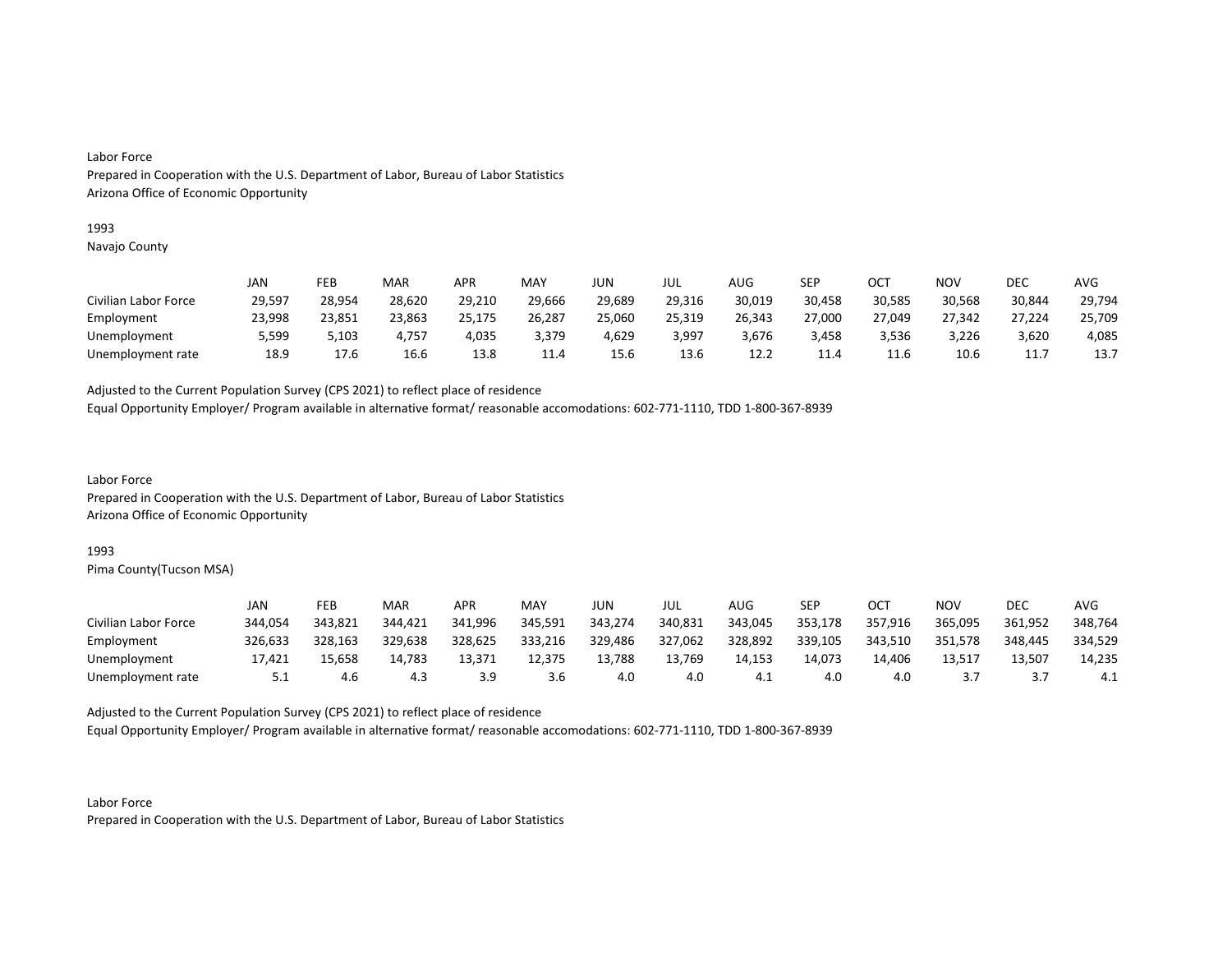## Arizona Office of Economic Opportunity

## 1993 Pinal County

|                      | JAN    | FEB    | MAR    | <b>APR</b> | MAY    | JUN    | JUL    | AUG    | SEP    | OCT    | NOV    | DEC     | AVG    |
|----------------------|--------|--------|--------|------------|--------|--------|--------|--------|--------|--------|--------|---------|--------|
| Civilian Labor Force | 47,185 | 46,662 | 46,631 | 46,418     | 46,747 | 48,294 | 48,340 | 48,569 | 48,456 | 48,491 | 48,442 | 49,240  | 47,789 |
| Employment           | 42,865 | 42,979 | 43,360 | 43,482     | 44,110 | 45,064 | 45,270 | 45,394 | 45,321 | 45,717 | 45,874 | 46,549  | 44,665 |
| Unemployment         | 4,320  | 3,683  | 3,271  | 2,936      | 2,637  | 3,230  | 3,070  | 3,175  | 3,135  | 2,774  | 2,568  | 2,691   | 3,124  |
| Unemployment rate    | 9.2    | 7.9    | 7.0    | 6.3        | 5.6    |        | 6.4    | 6.5    | 6.5    |        |        | <u></u> | 6.5    |

Adjusted to the Current Population Survey (CPS 2021) to reflect place of residence Equal Opportunity Employer/ Program available in alternative format/ reasonable accomodations: 602-771-1110, TDD 1-800-367-8939

### Labor Force

Prepared in Cooperation with the U.S. Department of Labor, Bureau of Labor Statistics Arizona Office of Economic Opportunity

## 1993

Santa Cruz County

|                      | JAN    | FEB    | MAR    | APR    | MAY    | JUN    | JUL    | AUG    | SEP    | ост    | <b>NOV</b> | <b>DEC</b> | <b>AVG</b> |
|----------------------|--------|--------|--------|--------|--------|--------|--------|--------|--------|--------|------------|------------|------------|
| Civilian Labor Force | 14,386 | 13,973 | 13,885 | 14,066 | 14,205 | 14,150 | 14.642 | 14,611 | 15,029 | 15,384 | 15,490     | 15,718     | 14,628     |
| Employment           | 12,133 | 11.977 | 12,009 | 12,241 | 12,461 | 11,689 | 11,789 | 11.640 | 11,910 | 12,078 | 12.560     | 13,062     | 12,129     |
| Unemployment         | 2,253  | 996,ء  | 1.876  | 1,825  | 1,744  | 2,461  | 2,853  | 2.971  | 3,119  | 3.306  | 2,930      | 2,656      | 2,499      |
| Unemployment rate    | 15.7   | 14.3   | 13.5   | 13.0   | 12.3   | 17.4   | 19.5   | 20.3   | 20.8   | 21.5   | 18.9       | 16.9       | 17.1       |

# Adjusted to the Current Population Survey (CPS 2021) to reflect place of residence Equal Opportunity Employer/ Program available in alternative format/ reasonable accomodations: 602-771-1110, TDD 1-800-367-8939

#### Labor Force

Prepared in Cooperation with the U.S. Department of Labor, Bureau of Labor Statistics Arizona Office of Economic Opportunity

1993 Yavapai County(Prescott MSA)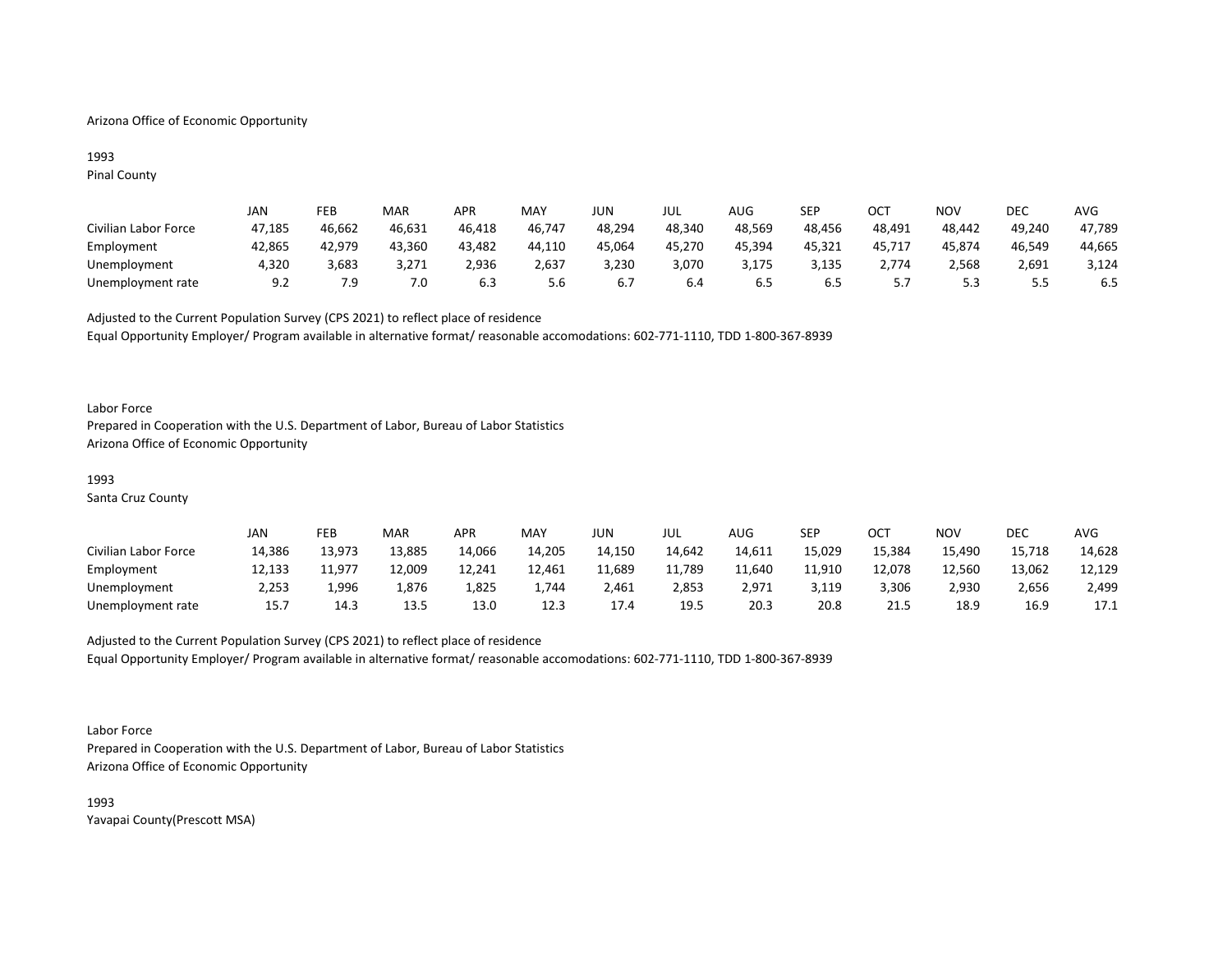|                      | JAN    | FEB    | MAR    | APR    | <b>MAY</b> | JUN    | JUL    | <b>AUG</b> | <b>SEP</b> | ОСТ    | <b>NOV</b> | DEC      | <b>AVG</b> |
|----------------------|--------|--------|--------|--------|------------|--------|--------|------------|------------|--------|------------|----------|------------|
| Civilian Labor Force | 52,173 | 51,793 | 52,655 | 54,142 | 55,947     | 56,680 | 56,430 | 56,857     | 58,373     | 59,183 | 59,313     | 58,409   | 55,997     |
| Employment           | 48,293 | 48,357 | 49,388 | 51,244 | 53,278     | 53,662 | 53,543 | 54,047     | 55,570     | 56,275 | 56,391     | 55,407   | 52,955     |
| Unemployment         | 3,880  | 3,436  | 3,267  | 2,898  | 2,669      | 3,018  | 2,887  | 2,810      | 2,803      | 2,908  | 2,922      | 3,002    | 3,042      |
| Unemployment rate    | 4. ا   | 6.6    | 6.2    | 5.4    | 4.8        | 5.3    | ـ . ـ  | 4.9        | 4.8        | 4.9    | 4.9        | <u>.</u> | 5.4        |

Equal Opportunity Employer/ Program available in alternative format/ reasonable accomodations: 602-771-1110, TDD 1-800-367-8939

Labor Force

Prepared in Cooperation with the U.S. Department of Labor, Bureau of Labor Statistics Arizona Office of Economic Opportunity

#### 1993

Yuma County(Yuma MSA)

|                      | Jan    | FEB    | <b>MAR</b> | APR    | MAY    | JUN    | JUL    | AUG    | SEP    | ОСТ    | <b>NOV</b> | <b>DEC</b> | AVG    |
|----------------------|--------|--------|------------|--------|--------|--------|--------|--------|--------|--------|------------|------------|--------|
| Civilian Labor Force | 55,512 | 54.516 | 55.185     | 56,507 | 59,037 | 59,675 | 60,213 | 60,115 | 58,293 | 57,095 | 56,907     | 55,578     | 57,386 |
| Employment           | 43,043 | 43,092 | 42,864     | 40,066 | 41.073 | 40,220 | 39,458 | 39,452 | 40,038 | 41,079 | 42,862     | 43,398     | 41,387 |
| Unemployment         | 12,469 | 11.424 | 12,321     | 16,441 | 17,964 | 19,455 | 20,755 | 20,663 | 18,255 | 16,016 | 14.045     | 12,180     | 15,999 |
| Unemployment rate    | 22.5   | 21.0   | 22.3       | 29.1   | 30.4   | 32.6   | 34.5   | 34.4   | 31.3   | 28.1   | 24.7       | 21.9       | 27.9   |

Adjusted to the Current Population Survey (CPS 2021) to reflect place of residence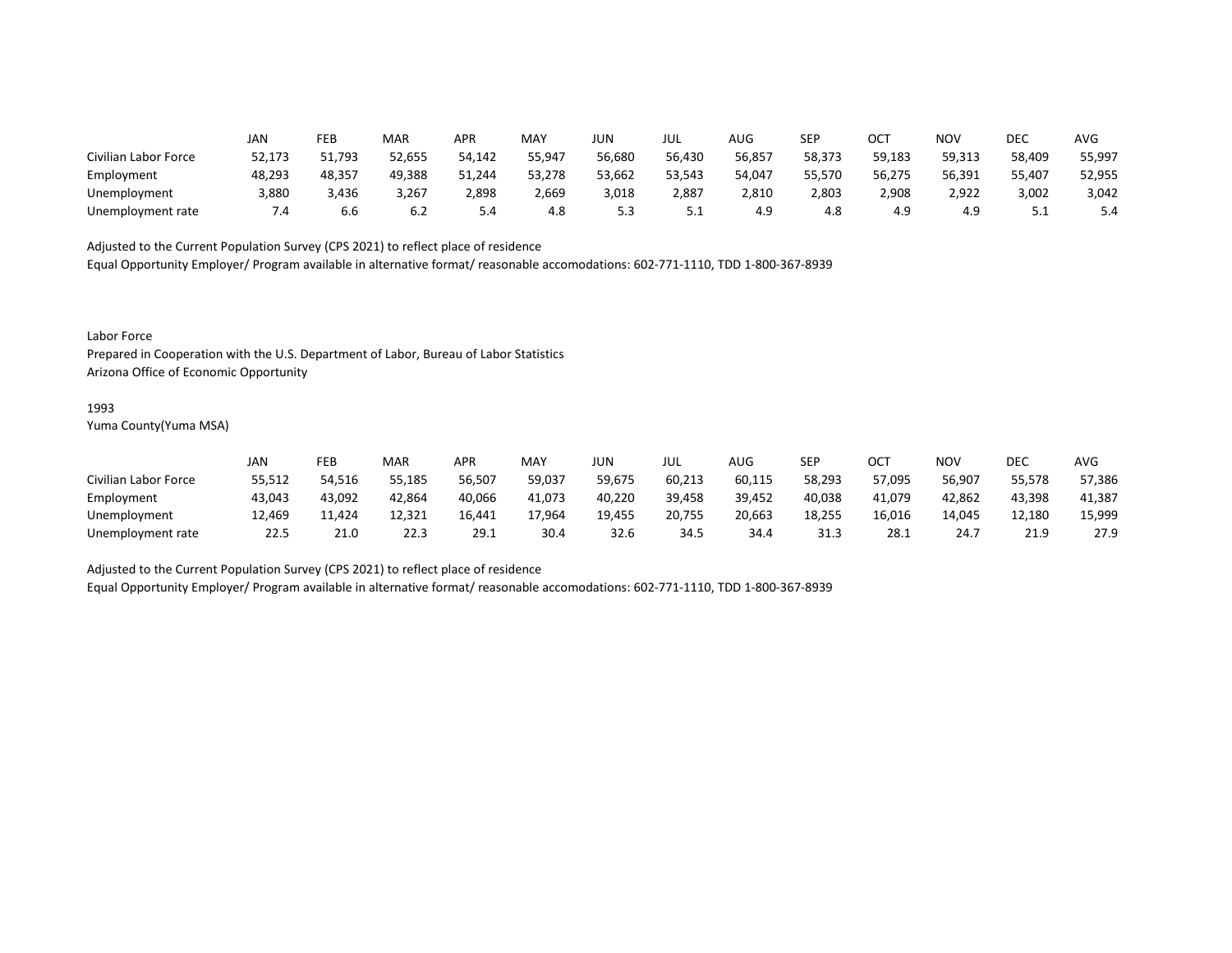## 1992

Apache County

|                      | JAN    | FEB    | <b>MAR</b> | APR    | <b>MAY</b> | JUN    | JUL    | <b>AUG</b> | SEP    | ОСТ    | NOV    | DEC    | <b>AVG</b> |
|----------------------|--------|--------|------------|--------|------------|--------|--------|------------|--------|--------|--------|--------|------------|
| Civilian Labor Force | 19,018 | 19,074 | 18,770     | 18,933 | 18,808     | 17,889 | 17,622 | 17,935     | 19,878 | 18,753 | 19,120 | 19,140 | 18,745     |
| Employment           | 15,452 | 15,648 | 15,710     | 16,354 | 16,275     | 14,226 | 13,880 | 14,765     | 17,153 | 16,182 | 16,420 | 16,266 | 15,694     |
| Unemployment         | 3,566  | 3.426  | 3,060      | 2.579  | 2,533      | 3,663  | 3.742  | 3.170      | 2,725  | 2.571  | 2,700  | 2,874  | 3,051      |
| Unemployment rate    | 18.8   | 18.0   | 16.3       | 13.6   | 13.5       | 20.5   | 21.2   | 17.7       | 13.7   | 13.7   | 14.1   | 15.0   | 16.3       |

Adjusted to the Current Population Survey (CPS 2021) to reflect place of residence

Equal Opportunity Employer/ Program available in alternative format/ reasonable accomodations: 602-771-1110, TDD 1-800-367-8939

## Labor Force

Prepared in Cooperation with the U.S. Department of Labor, Bureau of Labor Statistics Arizona Office of Economic Opportunity

# 1992

Cochise County(Sierra-Vista Douglas MSA)

|                      | JAN    | FEB    | <b>MAR</b> | APR    | MAY    | JUN    | JUL    | AUG    | SEP    | ост            | NOV    | DEC    | AVG    |
|----------------------|--------|--------|------------|--------|--------|--------|--------|--------|--------|----------------|--------|--------|--------|
| Civilian Labor Force | 38,329 | 38,039 | 38,333     | 38,396 | 38,697 | 39,607 | 39,531 | 39,029 | 40,207 | 39,790         | 39,897 | 39,501 | 39,113 |
| Employment           | 34,117 | 33,975 | 34,552     | 35,134 | 35,297 | 35,747 | 35,735 | 35,596 | 36,674 | 36,163         | 36,040 | 35,551 | 35,382 |
| Unemployment         | 4,212  | 4,064  | 3,781      | 3,262  | 3,400  | 3,860  | 3,796  | 3,433  | 3,533  | 3,627          | 3,857  | 3,950  | 3,731  |
| Unemployment rate    | 11.0   | 10.7   | 9.9        | 8.5    | 8.8    | Q 7    | 9.6    |        | 8.8    | Q.<br><u>.</u> | - Q 7  | 10.0   | 9.5    |

Adjusted to the Current Population Survey (CPS 2021) to reflect place of residence Equal Opportunity Employer/ Program available in alternative format/ reasonable accomodations: 602-771-1110, TDD 1-800-367-8939

Labor Force Prepared in Cooperation with the U.S. Department of Labor, Bureau of Labor Statistics Arizona Office of Economic Opportunity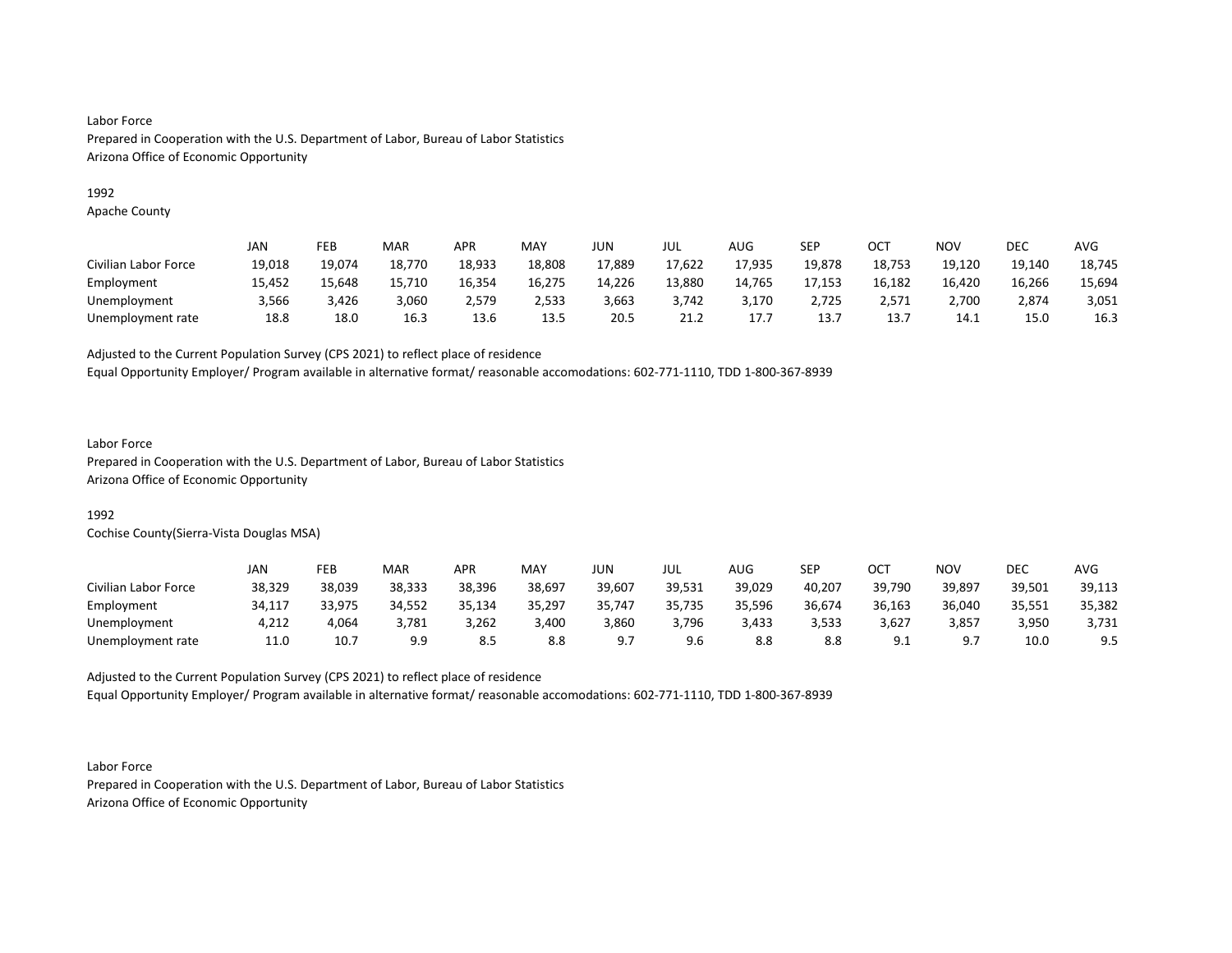## 1992

# Coconino County(Flagstaff MSA)

|                      | JAN    | FEB    | MAR    | APR    | <b>MAY</b> | JUN    | JUL    | AUG    | <b>SEP</b> | ост    | NOV    | DEC                        | AVG    |
|----------------------|--------|--------|--------|--------|------------|--------|--------|--------|------------|--------|--------|----------------------------|--------|
| Civilian Labor Force | 49,855 | 50,600 | 51,349 | 53.119 | 51.505     | 53,807 | 53,997 | 54,119 | 54.684     | 53,682 | 52,659 | 52,786                     | 52,681 |
| Employment           | 44,244 | 45,286 | 46,294 | 48,680 | 47,080     | 48,384 | 48,527 | 49,101 | 50,240     | 49,382 | 47,952 | 47,945                     | 47,760 |
| Unemployment         | 5,611  | 5,314  | 5,055  | 4,439  | 4,425      | 5,423  | 5,470  | 018,د  | 4,444      | 4,300  | 4,707  | 4,841                      | 4,921  |
| Unemployment rate    | 11.3   | 10.5   | 9.8    | 8.4    | 8.6        | 10.1   | 10.1   | 9.3    | 8.1        |        | 8.9    | Q <sub>0</sub><br><u>.</u> | 9.3    |

Adjusted to the Current Population Survey (CPS 2021) to reflect place of residence

Equal Opportunity Employer/ Program available in alternative format/ reasonable accomodations: 602-771-1110, TDD 1-800-367-8939

#### Labor Force

Prepared in Cooperation with the U.S. Department of Labor, Bureau of Labor Statistics Arizona Office of Economic Opportunity

# 1992

Gila County

|                      | JAN    | FEB    | MAR    | <b>APR</b> | MAY    | JUN    | JUL    | AUG    | SEP    | OCT    | <b>NOV</b> | DEC    | <b>AVG</b> |
|----------------------|--------|--------|--------|------------|--------|--------|--------|--------|--------|--------|------------|--------|------------|
| Civilian Labor Force | 16,629 | 16,538 | 16,582 | 16,621     | 16,881 | 17,210 | 17,383 | 17,393 | 17,277 | 16,704 | 16,804     | 16,792 | 16,901     |
| Employment           | 14,594 | 14,515 | 14,617 | 14,788     | 15,172 | 15,139 | 15,420 | 15,558 | 15,491 | 14,943 | 15,016     | 15,003 | 15,021     |
| Unemployment         | 2,035  | 2,023  | 1,965  | 1,833      | 1,709  | 2,071  | 1,963  | 1,835  | ⊥,786  | 1,761  | 1,788      | 1,789  | 1,880      |
| Unemployment rate    | 12.2   | 12.2   | 11.9   | 11.0       | 10.1   | 12.0   | 11.3   | 10.6   | 10.3   | 10.5   | 10.6       | 10.7   | 11.1       |

## Adjusted to the Current Population Survey (CPS 2021) to reflect place of residence

Equal Opportunity Employer/ Program available in alternative format/ reasonable accomodations: 602-771-1110, TDD 1-800-367-8939

## Labor Force

Prepared in Cooperation with the U.S. Department of Labor, Bureau of Labor Statistics Arizona Office of Economic Opportunity

#### 1992

Graham County

| JAN<br><b>FEB</b><br><b>OCT</b><br>MAR<br>MAY<br><b>APR</b><br><b>NOV</b><br>JUN<br><b>SEP</b><br>AUG<br>jul |  |  |  |  |  |  |  |  |  |  |  | DEC | <b>AVG</b> |
|--------------------------------------------------------------------------------------------------------------|--|--|--|--|--|--|--|--|--|--|--|-----|------------|
|--------------------------------------------------------------------------------------------------------------|--|--|--|--|--|--|--|--|--|--|--|-----|------------|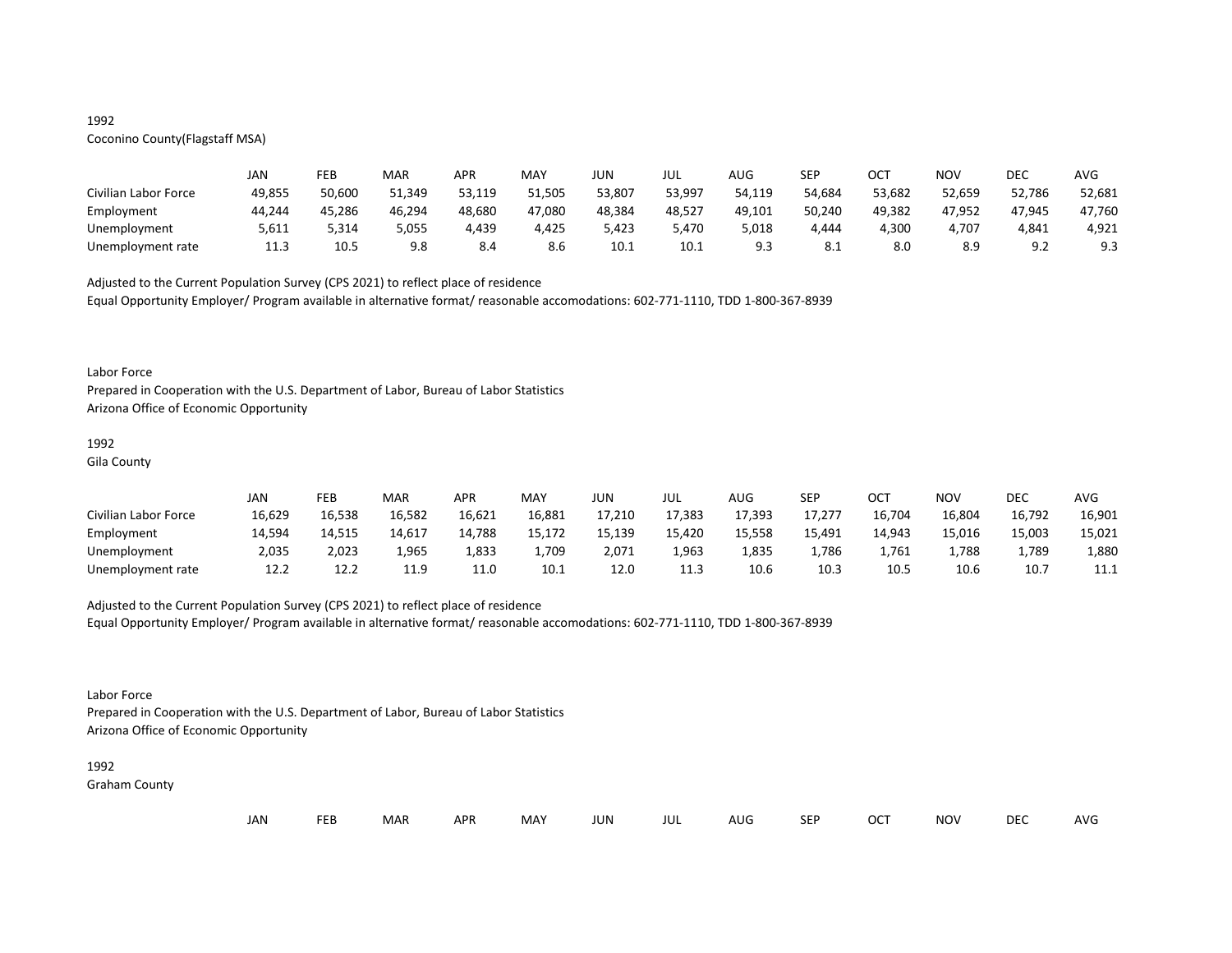| Civilian Labor Force | 9,267 | 465,( | 9,595 | 9,538        | 9,832   | 9,753 | 10,045 | 9,901 | 10.319 | 10,244 | 10,099 | 10,187 | 9,854 |
|----------------------|-------|-------|-------|--------------|---------|-------|--------|-------|--------|--------|--------|--------|-------|
| Employment           | 8,380 | 3,590 | 8,674 | 8.674        | 8,915   | 8,679 | 8,924  | 8,880 | 9,192  | 9,172  | 9,051  | 9,096  | 8,852 |
| Unemployment         | 887   | 87.   | 921   | 864          | -91     | 4.074 | 1,121  | 1,021 | 1,127  | 1.072  | 1.048  | 1,091  | 1,002 |
| Unemployment rate    |       |       | 9.6   | <u>_ . _</u> | 9 3<br> | 11.0  | .      | 10.3  | 10.9   | 10.5   | 10.4   | 10.7   | 10.2  |

Equal Opportunity Employer/ Program available in alternative format/ reasonable accomodations: 602-771-1110, TDD 1-800-367-8939

Labor Force Prepared in Cooperation with the U.S. Department of Labor, Bureau of Labor Statistics Arizona Office of Economic Opportunity

### 1992

Greenlee County

|                      | <b>JAN</b> | FEB                 | <b>MAR</b> | APR   | MAY   | JUN   | JUL   | AUG   | <b>SEP</b> | ост   | NOV   | DEC       | AVG   |
|----------------------|------------|---------------------|------------|-------|-------|-------|-------|-------|------------|-------|-------|-----------|-------|
| Civilian Labor Force | 4,250      | 4,144               | 4,123      | 3,728 | 3,804 | 3,928 | 4,013 | 3,972 | 3,932      | 3,822 | 3,765 | 3,758     | 3,937 |
| Employment           | 3,878      | 809,ر               | 3,755      | 3,396 | 3,418 | 3,457 | 3,560 | 3,568 | 3,520      | 3,398 | 3,364 | 3,329     | 3,538 |
| Unemployment         | 372        | 335                 | 368        | 332   | 386   | 471   | 453   | 404   | 412        | 424   | 401   | 429       | 399   |
| Unemployment rate    | 8.8        | $^{\circ}$ 1<br>O.L | 8.9        | 8.9   | 10.1  | 12.0  | 11.3  | 10.2  | 10.5       | ----  | 10.7  | $\pm 1.4$ | 10.1  |

Adjusted to the Current Population Survey (CPS 2021) to reflect place of residence

Equal Opportunity Employer/ Program available in alternative format/ reasonable accomodations: 602-771-1110, TDD 1-800-367-8939

Labor Force Prepared in Cooperation with the U.S. Department of Labor, Bureau of Labor Statistics Arizona Office of Economic Opportunity

## 1992

La Paz County

|                      | <b>JAN</b> | FEB   | MAR   | APR   | <b>MAY</b>   | JUN   | JUL   | $\sqrt{1+\sqrt{2}}$<br>AUG | <b>SEP</b> | ⌒⌒⊤<br>UC. | <b>NOV</b> | DEC   | <b>AVG</b> |
|----------------------|------------|-------|-------|-------|--------------|-------|-------|----------------------------|------------|------------|------------|-------|------------|
| Civilian Labor Force | 5,507      | 384,د | 5,338 | 5,360 | 5,409        | 5,615 | 5,557 | 5,413                      | 5,579      | 5,456      | 5,418      | 5,534 | 5,464      |
| Employment           | 4,683      | 4,531 | 4,578 | 4,727 | 4.776        | 4,890 | 4,822 | 4,668                      | 4,832      | 4,727      | 4,624      | 4,534 | 4,699      |
| Unemployment         | 824        | 853   | 760   | 633   | 633          | 725   | 735   | 745                        | 747        | 729        | 794        | 1,000 | 765        |
| Unemployment rate    | 15.0       | 15.8  | 14.2  | 11.U  | . <i>. .</i> | 12.9  | 13.2  | 13.8                       | 13.4       | 13.4       | 14.7       | 18.1  | 14.0       |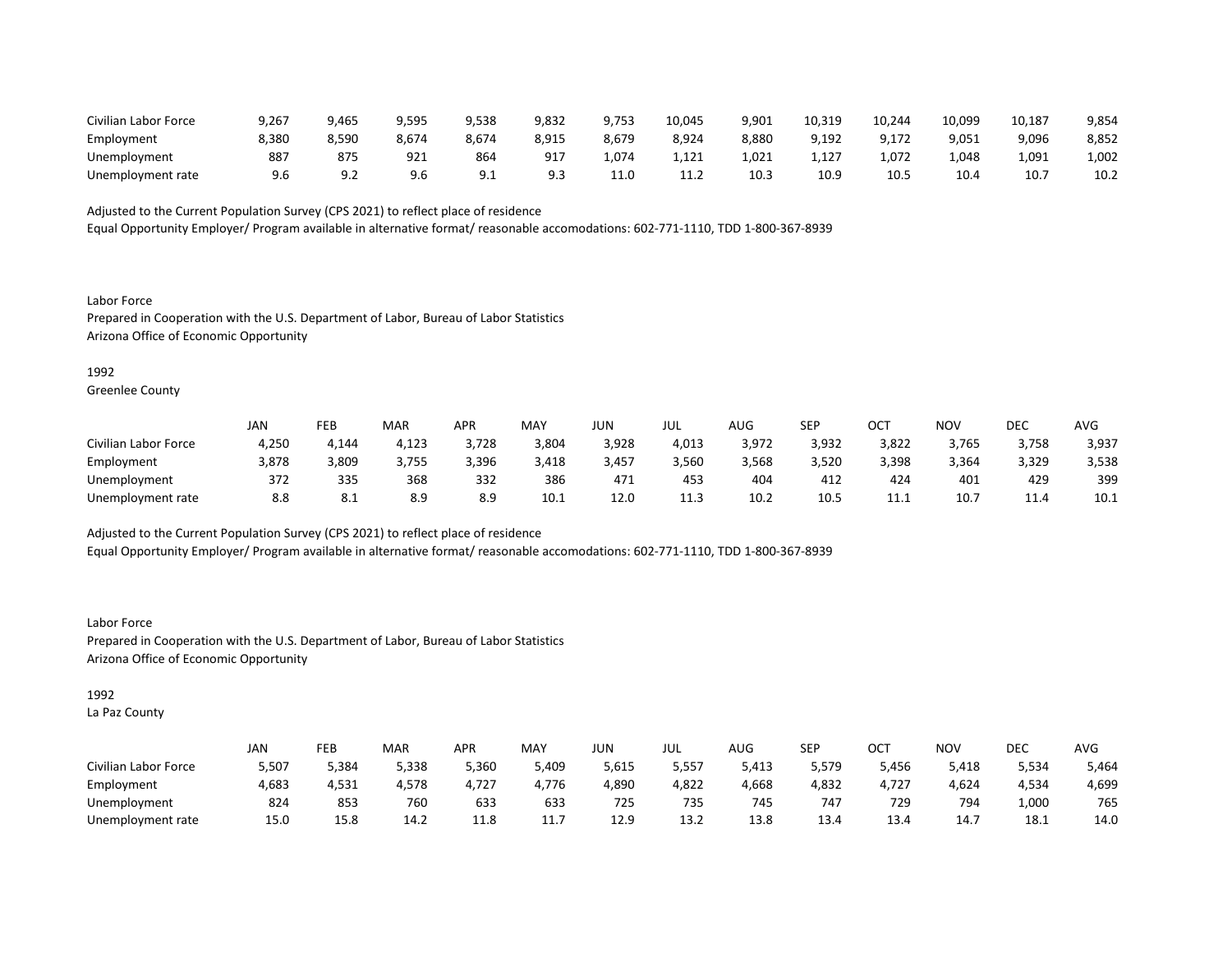Equal Opportunity Employer/ Program available in alternative format/ reasonable accomodations: 602-771-1110, TDD 1-800-367-8939

#### Labor Force

Prepared in Cooperation with the U.S. Department of Labor, Bureau of Labor Statistics Arizona Office of Economic Opportunity

## 1992

Maricopa County

|                      | JAN       | FEB       | MAR       | APR       | MAY       | JUN       | JUL       | AUG       | <b>SEP</b> |           | ΝΟν       | DEC       | <b>AVC</b> |
|----------------------|-----------|-----------|-----------|-----------|-----------|-----------|-----------|-----------|------------|-----------|-----------|-----------|------------|
| Civilian Labor Force | 1.134.809 | L.130.097 | 1,136,598 | 1,134,330 | 1,136,730 | 1,164,132 | 1.162.178 | 1,149,718 | 1,156,456  | 1,152,094 | 1,155,860 | 1,157,079 | 1.147.507  |
| Employment           | 1.052.608 | 1.051.573 | 1.059.271 | 1.063.714 | 1.065.918 | 1,085,729 | 1,086,375 | 1,074,836 | 1.080.673  | 1.081.198 | 1,086,198 | 1.090.296 | 1.073.199  |
| Unemployment         | 82.201    | 78.524    | 77.327    | 70.616    | 70.812    | 78.403    | 75.803    | 74.882    | 75.783     | 70.896    | 69.662    | 66.783    | 74.308     |
| Unemployment rate    | 7.2       | 6.9       | 6.8       | 6.2       | 6.2       |           | 6.5       | 6.S       | b.b        |           | 6.0       |           | 6.5        |

Adjusted to the Current Population Survey (CPS 2021) to reflect place of residence

Equal Opportunity Employer/ Program available in alternative format/ reasonable accomodations: 602-771-1110, TDD 1-800-367-8939

### Labor Force

Prepared in Cooperation with the U.S. Department of Labor, Bureau of Labor Statistics Arizona Office of Economic Opportunity

#### 1992

Mohave County(Lake Havasu City-Kingman MSA)

|                      | JAN    | FEB    | MAR    | APR    | <b>MAY</b> | JUN    | JUL    | AUG    | <b>SEP</b> | ост    | NOV            | DEC    | AVG    |
|----------------------|--------|--------|--------|--------|------------|--------|--------|--------|------------|--------|----------------|--------|--------|
| Civilian Labor Force | 47,837 | 47,593 | 47,997 | 47,729 | 48,194     | 49,334 | 49,535 | 48,926 | 49,336     | 48,338 | 49.480         | 49,221 | 48,627 |
| Employment           | 42,304 | 42,217 | 42,604 | 43,349 | 43,817     | 44,578 | 45,306 | 44,951 | 45,152     | 44,376 | 44,993         | 44,474 | 44,010 |
| Unemployment         | 5,533  | 5,376  | 5,393  | 4,380  | 4,377      | 4,756  | 4,229  | 3,975  | 4,184      | 3,962  | 4,487          | 4,747  | 4,617  |
| Unemployment rate    | 11.6   | 11.3   | 11.2   | 9.2    | ◡.         | 9.6    | -8.5   | 8.1    | 8.5        |        | a.<br><u>.</u> | 9.6    | 9.5    |

Adjusted to the Current Population Survey (CPS 2021) to reflect place of residence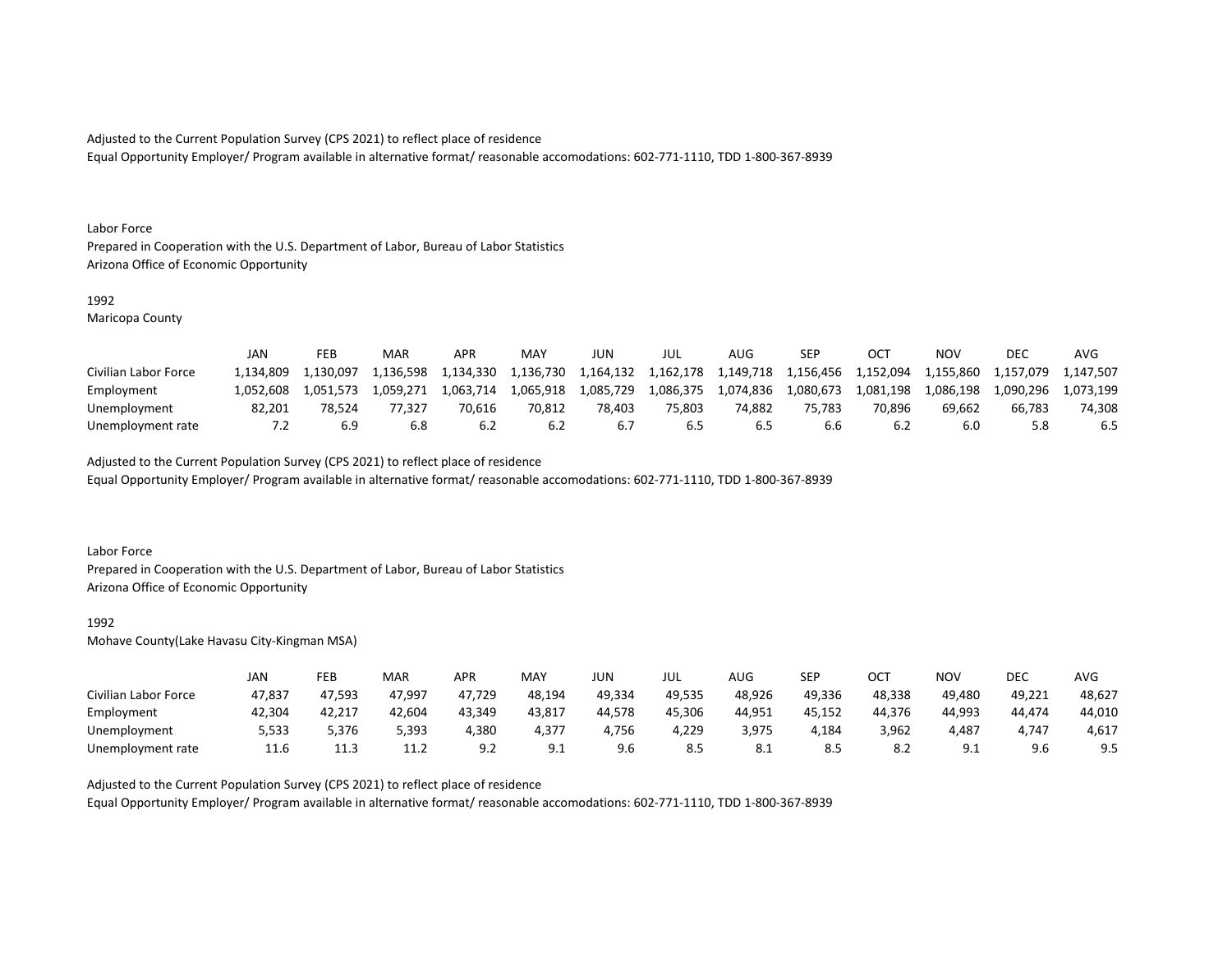#### 1992

Navajo County

|                      | JAN    | FEB    | MAR    | APR    | MAY    | JUN    | JUL    | AUG    | SEP    | OCT    | NOV    | DEC    | AVG    |
|----------------------|--------|--------|--------|--------|--------|--------|--------|--------|--------|--------|--------|--------|--------|
| Civilian Labor Force | 27,261 | 27,441 | 27,589 | 27,661 | 28,081 | 29,249 | 28,648 | 29,087 | 29,054 | 28,381 | 28,218 | 28,287 | 28,247 |
| Employment           | 22,314 | 22,371 | 22,814 | 23,758 | 24,643 | 24,246 | 23,402 | 24,568 | 25,207 | 24,756 | 24,566 | 24,249 | 23,908 |
| Unemployment         | 4,947  | 5.070  | 4.775  | 3,903  | 3,438  | 5,003  | 5,246  | 4,519  | 3.847  | 3,625  | 3.652  | 4,038  | 4,339  |
| Unemployment rate    | 18.1   | 18.5   | 17.3   | 14.1   | 12.2   | 17.1   | 18.3   | 15.5   | 13.2   | 12.8   | 12.9   | 14.3   | 15.4   |

Adjusted to the Current Population Survey (CPS 2021) to reflect place of residence

Equal Opportunity Employer/ Program available in alternative format/ reasonable accomodations: 602-771-1110, TDD 1-800-367-8939

Labor Force Prepared in Cooperation with the U.S. Department of Labor, Bureau of Labor Statistics Arizona Office of Economic Opportunity

### 1992

Pima County(Tucson MSA)

|                      | JAN     | FEB     | MAR     | APR     | MAY     | JUN     | JUL     | AUG     | <b>SEP</b> | ост     | <b>NOV</b> | DEC     | AVG     |
|----------------------|---------|---------|---------|---------|---------|---------|---------|---------|------------|---------|------------|---------|---------|
| Civilian Labor Force | 333,735 | 334,704 | 336,144 | 336,238 | 337,195 | 332,458 | 331,349 | 337,292 | 341.543    | 342,254 | 342,727    | 343,558 | 337,433 |
| Employment           | 314.583 | 315.937 | 317.535 | 319,194 | 319,964 | 312,725 | 312,624 | 318,728 | 322,557    | 322,858 | 325,029    | 326,528 | 319,022 |
| Unemployment         | 19,152  | 18,767  | 18,609  | 17,044  | 17,231  | 19,733  | 18,725  | 18,564  | 18,986     | 19,396  | 17,698     | 17,030  | 18,411  |
| Unemployment rate    |         | 5.6     | 5.5     | 5.1     | J.L     | 5.9     | ,       |         | 5.6        |         | ے . د      | 5.0     | 5.5     |

Adjusted to the Current Population Survey (CPS 2021) to reflect place of residence

Equal Opportunity Employer/ Program available in alternative format/ reasonable accomodations: 602-771-1110, TDD 1-800-367-8939

Labor Force Prepared in Cooperation with the U.S. Department of Labor, Bureau of Labor Statistics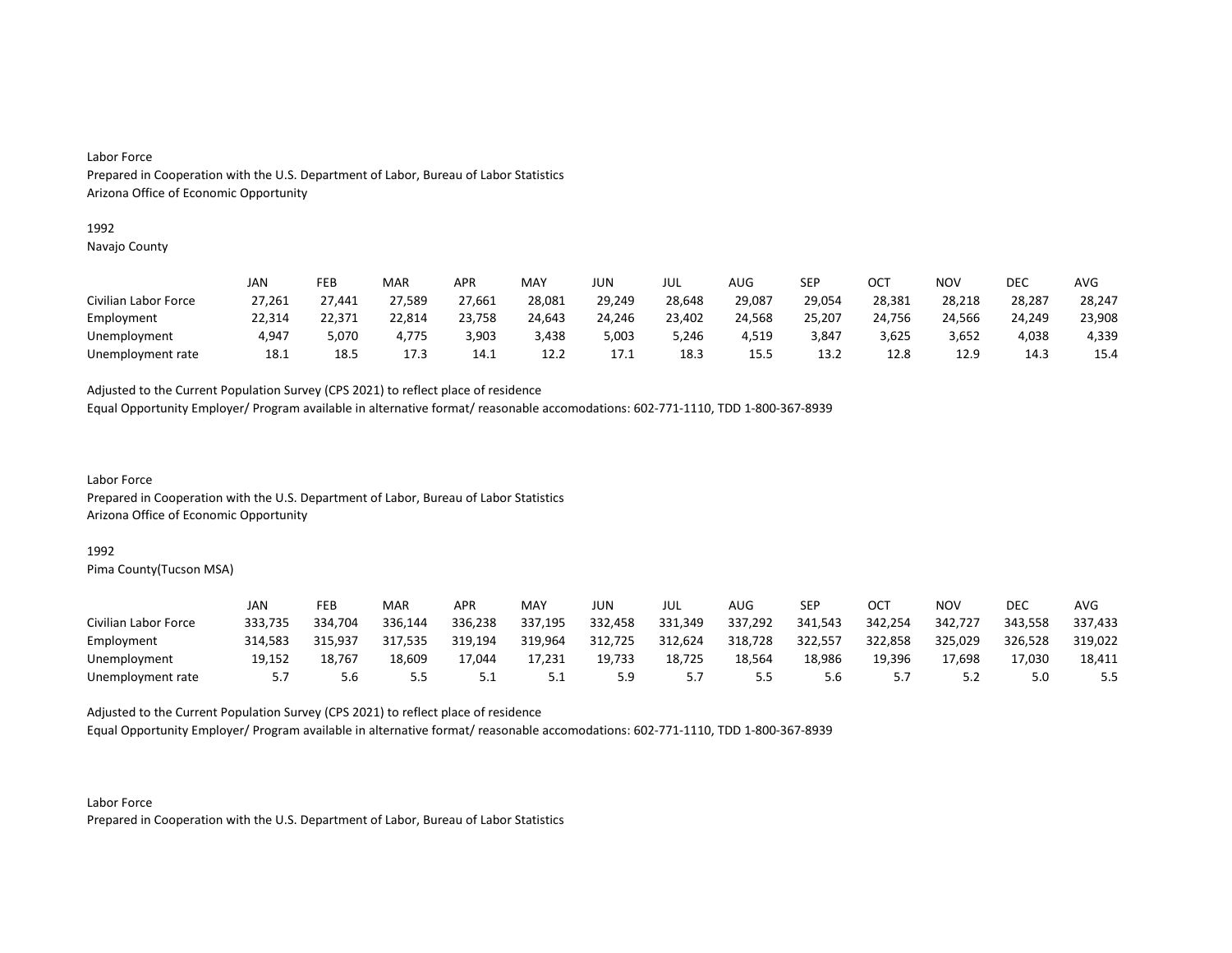## Arizona Office of Economic Opportunity

## 1992 Pinal County

|                      | JAN    | FEB    | MAR    | <b>APR</b> | MAY    | JUN    | JUL    | AUG    | SEP    | OCT    | NOV    | DEC    | AVG    |
|----------------------|--------|--------|--------|------------|--------|--------|--------|--------|--------|--------|--------|--------|--------|
| Civilian Labor Force | 46,418 | 46,387 | 46,506 | 46,189     | 46,354 | 47,952 | 47,550 | 46,930 | 46,764 | 46,476 | 46,852 | 47,296 | 46,806 |
| Employment           | 41,893 | 41,852 | 42,159 | 42,335     | 42,423 | 43,211 | 43,236 | 42,777 | 43,010 | 43,032 | 43,229 | 43,392 | 42,712 |
| Unemployment         | 4,525  | 4,535  | 4,347  | 3,854      | 3,931  | 4,741  | 4,314  | 4,153  | 3,754  | 3,444  | 3,623  | 3,904  | 4,094  |
| Unemployment rate    | 9.7    | 9.8    | 9.3    | 8.3        | 8.5    | 9.9    | 9.1    | 8.8    | 8.0    |        | .      | 8.3    | 8.7    |

Adjusted to the Current Population Survey (CPS 2021) to reflect place of residence Equal Opportunity Employer/ Program available in alternative format/ reasonable accomodations: 602-771-1110, TDD 1-800-367-8939

### Labor Force

Prepared in Cooperation with the U.S. Department of Labor, Bureau of Labor Statistics Arizona Office of Economic Opportunity

## 1992

Santa Cruz County

|                      | JAN    | FEB    | MAR    | APR    | MAY    | JUN    | JUL    | AUG    | SEP    | ОСТ    | NOV    | DEC    | AVG    |
|----------------------|--------|--------|--------|--------|--------|--------|--------|--------|--------|--------|--------|--------|--------|
| Civilian Labor Force | 13,172 | 12,899 | 12,994 | 13,312 | 13,356 | 13,838 | 14,380 | 14,492 | 14,218 | 13,637 | 13,784 | 13,889 | 13,664 |
| Employment           | 11,268 | 11,033 | 11,090 | 11,409 | 11,459 | 11,254 | 11,250 | 11,260 | 11,234 | 10,967 | 11,334 | 11,765 | 11,277 |
| Unemployment         | 4,90⊥  | L,866  | 1,904  | 1,903  | 1,897  | 2,584  | 3,130  | 3,232  | 2,984  | 2.670  | 2,450  | 2,124  | 2,387  |
| Unemployment rate    | 14.5   | 14.5   | 14.7   | 14.3   | 14.2   | 18.7   | 21.8   | 22.3   | 21.0   | 19.6   | 17.8   | 15.3   | 17.5   |

# Adjusted to the Current Population Survey (CPS 2021) to reflect place of residence Equal Opportunity Employer/ Program available in alternative format/ reasonable accomodations: 602-771-1110, TDD 1-800-367-8939

#### Labor Force

Prepared in Cooperation with the U.S. Department of Labor, Bureau of Labor Statistics Arizona Office of Economic Opportunity

1992 Yavapai County(Prescott MSA)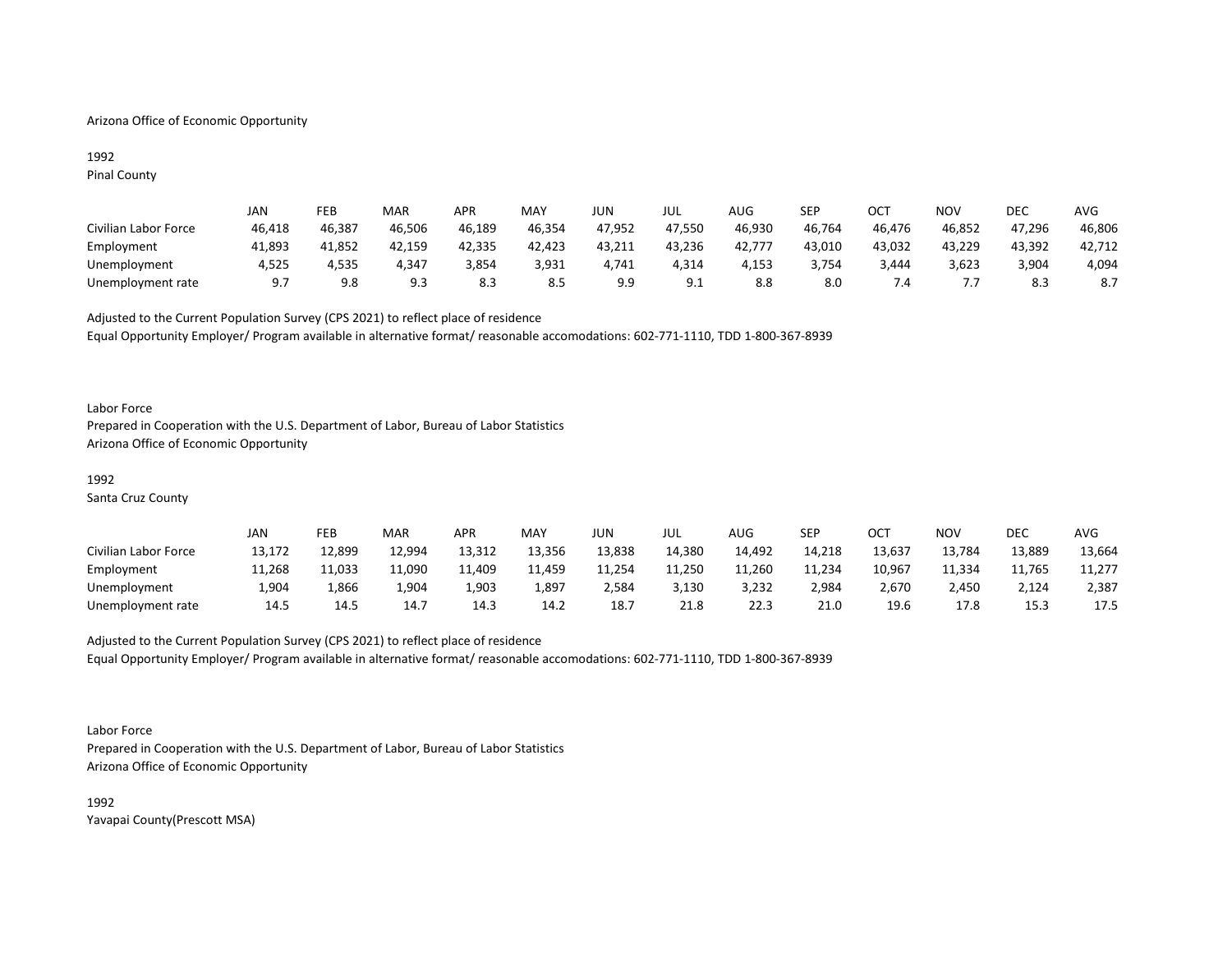|                      | JAN    | FEB    | MAR    | APR    | <b>MAY</b> | <b>JUN</b> | JUL    | AUG    | <b>SEP</b> | OCT    | <b>NOV</b> | DEC    | <b>AVG</b> |
|----------------------|--------|--------|--------|--------|------------|------------|--------|--------|------------|--------|------------|--------|------------|
| Civilian Labor Force | 49,306 | 49.170 | 49,643 | 50,239 | 50,554     | 52,481     | 53,955 | 53,620 | 54,297     | 52,765 | 52,085     | 51,489 | 51,634     |
| Employment           | 44,829 | 44,887 | 45,490 | 46,775 | 47,234     | 48,832     | 50,460 | 50,160 | 50,817     | 49,222 | 48,512     | 47,984 | 47,934     |
| Unemployment         | 4,477  | 4,283  | 4,153  | 464,د  | 3,320      | 3,649      | 3,495  | 3,460  | 3,480      | 3,543  | 3,573      | 3,505  | 3,700      |
| Unemployment rate    | 9.1    | 8.7    | 8.4    | 6.9    | b.b        | 7.0        | 6.5    | כ.ס    | 6.4        | ס.,    | 6.9        | 6.8    | 7.Z        |

Equal Opportunity Employer/ Program available in alternative format/ reasonable accomodations: 602-771-1110, TDD 1-800-367-8939

Labor Force

Prepared in Cooperation with the U.S. Department of Labor, Bureau of Labor Statistics Arizona Office of Economic Opportunity

#### 1992

Yuma County(Yuma MSA)

|                      | JAN    | FEB    | <b>MAR</b> | APR    | MA۱    | JUN    | JUL    | AUG    | SEP    | ОСТ    | NOV    | DEC    | AVG    |
|----------------------|--------|--------|------------|--------|--------|--------|--------|--------|--------|--------|--------|--------|--------|
| Civilian Labor Force | 50,273 | 49,262 | 51,925     | 53,804 | 55,653 | 58,413 | 60,401 | 58,880 | 56,894 | 55,025 | 54.447 | 52,976 | 54,829 |
| Employment           | 41,416 | 40,837 | 41,217     | 39,345 | 38,226 | 39,221 | 39,435 | 39,072 | 39,564 | 41,276 | 41,632 | 41,774 | 40,251 |
| Unemployment         | 8,857  | 8,425  | 10,708     | 14.459 | 17,427 | 19,192 | 20,966 | 19,808 | 17,330 | 13,749 | 12,815 | 11,202 | 14,578 |
| Unemployment rate    | 17.6   | 17.1   | 20.6       | 26.9   | 31.3   | 32.9   | 34.7   | 33.6   | 30.5   | 25.0   | 23.5   | 21.1   | 26.6   |

Adjusted to the Current Population Survey (CPS 2021) to reflect place of residence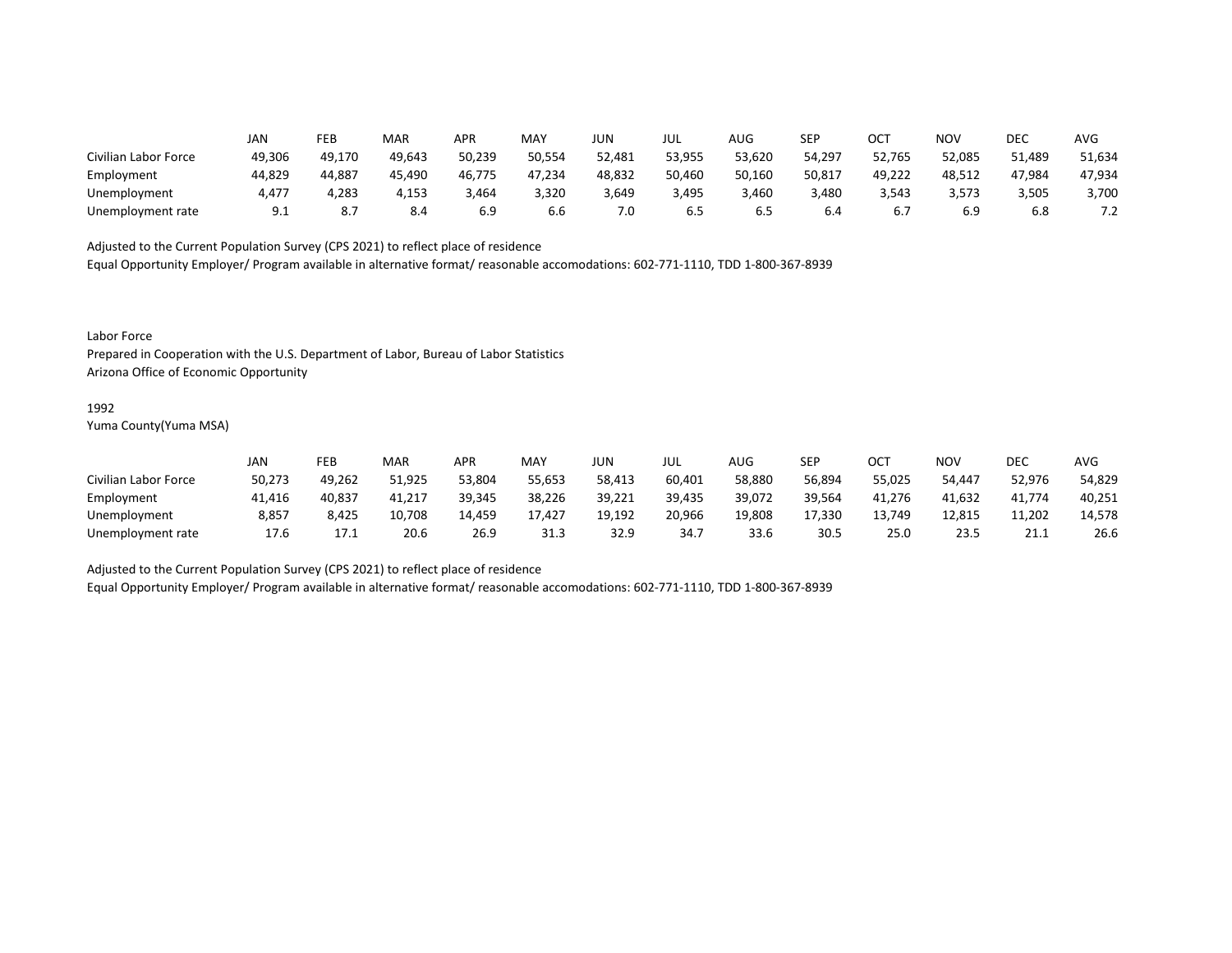## 1991

Apache County

|                      | JAN    | FEB    | <b>MAR</b> | APR    | MAY    | JUN    | JUL    | AUG    | SEP    | OCT    | <b>NOV</b> | DEC    | AVG    |
|----------------------|--------|--------|------------|--------|--------|--------|--------|--------|--------|--------|------------|--------|--------|
| Civilian Labor Force | 17.471 | 17.350 | 17,500     | 17,468 | 17,468 | 16,143 | 15,682 | 16,829 | 17,969 | 18,879 | 19,025     | 19,048 | 17,569 |
| Employment           | 15.074 | 15,208 | 15.514     | 15,694 | 15,737 | 13,686 | 12,943 | 14,297 | 15,693 | 16,396 | 16,577     | 16,204 | 15,252 |
| Unemployment         | 2,397  | 2,142  | 1,986      | 1.774  | 1,731  | 2,457  | 2,739  | 2,532  | 2,276  | 2,483  | 2,448      | 2,844  | 2,317  |
| Unemployment rate    | 13.7   | 12.3   | 11.3       | 10.2   | 9.9    | 15.2   | 17.5   | 15.0   | 12.7   | 13.2   | 12.9       | 14.9   | 13.2   |

Adjusted to the Current Population Survey (CPS 2021) to reflect place of residence

Equal Opportunity Employer/ Program available in alternative format/ reasonable accomodations: 602-771-1110, TDD 1-800-367-8939

## Labor Force

Prepared in Cooperation with the U.S. Department of Labor, Bureau of Labor Statistics Arizona Office of Economic Opportunity

# 1991

Cochise County(Sierra-Vista Douglas MSA)

|                      | JAN    | FEB    | <b>MAR</b> | APR    | MAY    | JUN    | JUL    | AUG    | SEP    | ост    | NOV        | DEC    | AVG    |
|----------------------|--------|--------|------------|--------|--------|--------|--------|--------|--------|--------|------------|--------|--------|
| Civilian Labor Force | 36,121 | 36,073 | 36,168     | 36,993 | 36,462 | 37,883 | 37,014 | 37,293 | 38,017 | 37,678 | 37,211     | 37,370 | 37,023 |
| Employment           | 33,421 | 33,361 | 33,697     | 34,714 | 34,075 | 35,013 | 34,228 | 34,551 | 35,201 | 34,569 | 34,188     | 34,059 | 34,256 |
| Unemployment         | 2,700  | 2,712  | ∆471.∠     | 2,279  | 2,387  | 2,870  | 2,786  | 2,742  | 2,816  | 3,109  | 3,023      | 3,311  | 2,767  |
| Unemployment rate    | כ.'    | כ. '   | 6.8        | 6.2    | 6.5    | o.'    | כ. ז   |        | .4     | 8.3    | <b>8.1</b> | 8.9    | 7.5    |

Adjusted to the Current Population Survey (CPS 2021) to reflect place of residence Equal Opportunity Employer/ Program available in alternative format/ reasonable accomodations: 602-771-1110, TDD 1-800-367-8939

Labor Force Prepared in Cooperation with the U.S. Department of Labor, Bureau of Labor Statistics Arizona Office of Economic Opportunity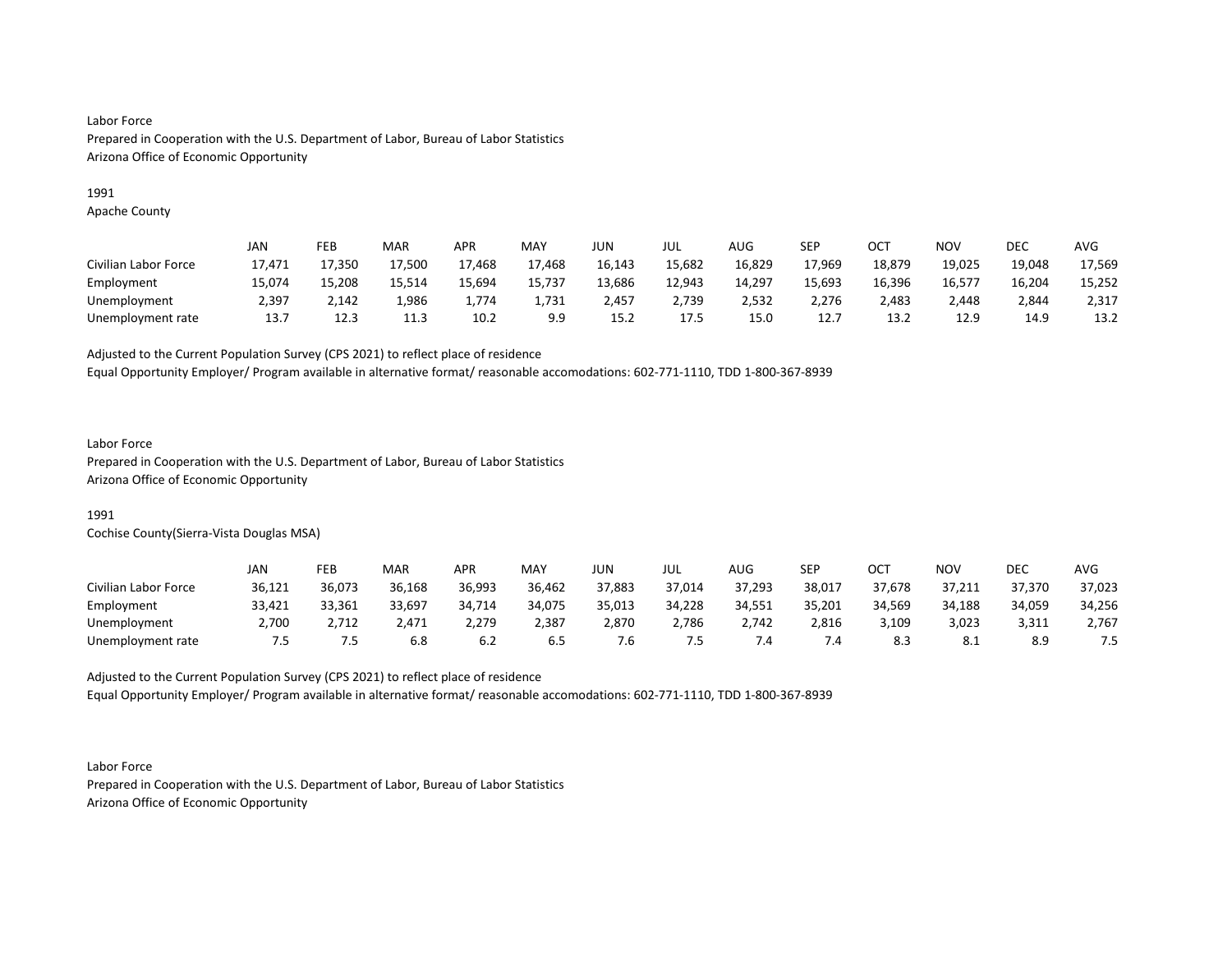## 1991

# Coconino County(Flagstaff MSA)

|                      | JAN    | FEB    | MAR    | APR    | MAY    | JUN    | JUL    | AUG    | <b>SEP</b> | ост    | NOV    | DEC    | AVG    |
|----------------------|--------|--------|--------|--------|--------|--------|--------|--------|------------|--------|--------|--------|--------|
| Civilian Labor Force | 46,924 | 47,758 | 48,002 | 49,498 | 48,616 | 50,580 | 49,436 | 50,092 | 50,208     | 51.438 | 50,440 | 49,581 | 49,381 |
| Employment           | 43,162 | 44,399 | 44,994 | 46,833 | 45,651 | 46,447 | 45,462 | 46,225 | 46,692     | 47,589 | 46,446 | 44,919 | 45,735 |
| Unemployment         | 3,762  | 3,359  | 3,008  | 2,665  | 2,965  | 4,133  | 3,974  | 3,867  | 3,516      | 3,849  | 3,994  | 4,662  | 3,646  |
| Unemployment rate    | 8.0    | 7.0    | 6.3    | 5.4    | 6.1    | 8.Z    | 8.0    |        | 7.0        | . .    | 7.9    | 9 A    | 7.4    |

Adjusted to the Current Population Survey (CPS 2021) to reflect place of residence

Equal Opportunity Employer/ Program available in alternative format/ reasonable accomodations: 602-771-1110, TDD 1-800-367-8939

#### Labor Force

Prepared in Cooperation with the U.S. Department of Labor, Bureau of Labor Statistics Arizona Office of Economic Opportunity

# 1991

Gila County

|                      | JAN    | FEB    | MAR    | <b>APR</b> | <b>MAY</b> | JUN    | JUL    | AUG    | SEP    | OCT    | <b>NOV</b> | DEC    | <b>AVG</b> |
|----------------------|--------|--------|--------|------------|------------|--------|--------|--------|--------|--------|------------|--------|------------|
| Civilian Labor Force | 16,044 | 15,987 | 16,053 | 15,780     | 16,368     | 17,145 | 17,443 | 17,263 | 16,961 | 16,567 | 16,183     | 16,233 | 16,502     |
| Employment           | 14,854 | 14,906 | 15,009 | 14,809     | 15,406     | 15,890 | 16,166 | 15,863 | 15,635 | 15,001 | 14,585     | 14,468 | 15,216     |
| Unemployment         | 1,190  | 1,081  | 1,044  | 971        | 962        | 1,255  | 1,277  | 1,400  | 1,326  | 566, 1 | 1,598      | 1,765  | 1,286      |
| Unemployment rate    | 7.4    | 6.8    | 6.5    | 6.2        | 5.9        | .3     | 7.3    | -8.1   | 7.8    |        | 9.9        | 10.9   | 7.8        |

## Adjusted to the Current Population Survey (CPS 2021) to reflect place of residence

Equal Opportunity Employer/ Program available in alternative format/ reasonable accomodations: 602-771-1110, TDD 1-800-367-8939

## Labor Force

Prepared in Cooperation with the U.S. Department of Labor, Bureau of Labor Statistics Arizona Office of Economic Opportunity

#### 1991

Graham County

| JAN<br><b>FEB</b><br><b>OCT</b><br>MAR<br>MAY<br><b>APR</b><br><b>NOV</b><br>JUN<br><b>SEP</b><br>AUG<br>jul |  |  |  |  |  |  |  |  |  |  |  | DEC | <b>AVG</b> |
|--------------------------------------------------------------------------------------------------------------|--|--|--|--|--|--|--|--|--|--|--|-----|------------|
|--------------------------------------------------------------------------------------------------------------|--|--|--|--|--|--|--|--|--|--|--|-----|------------|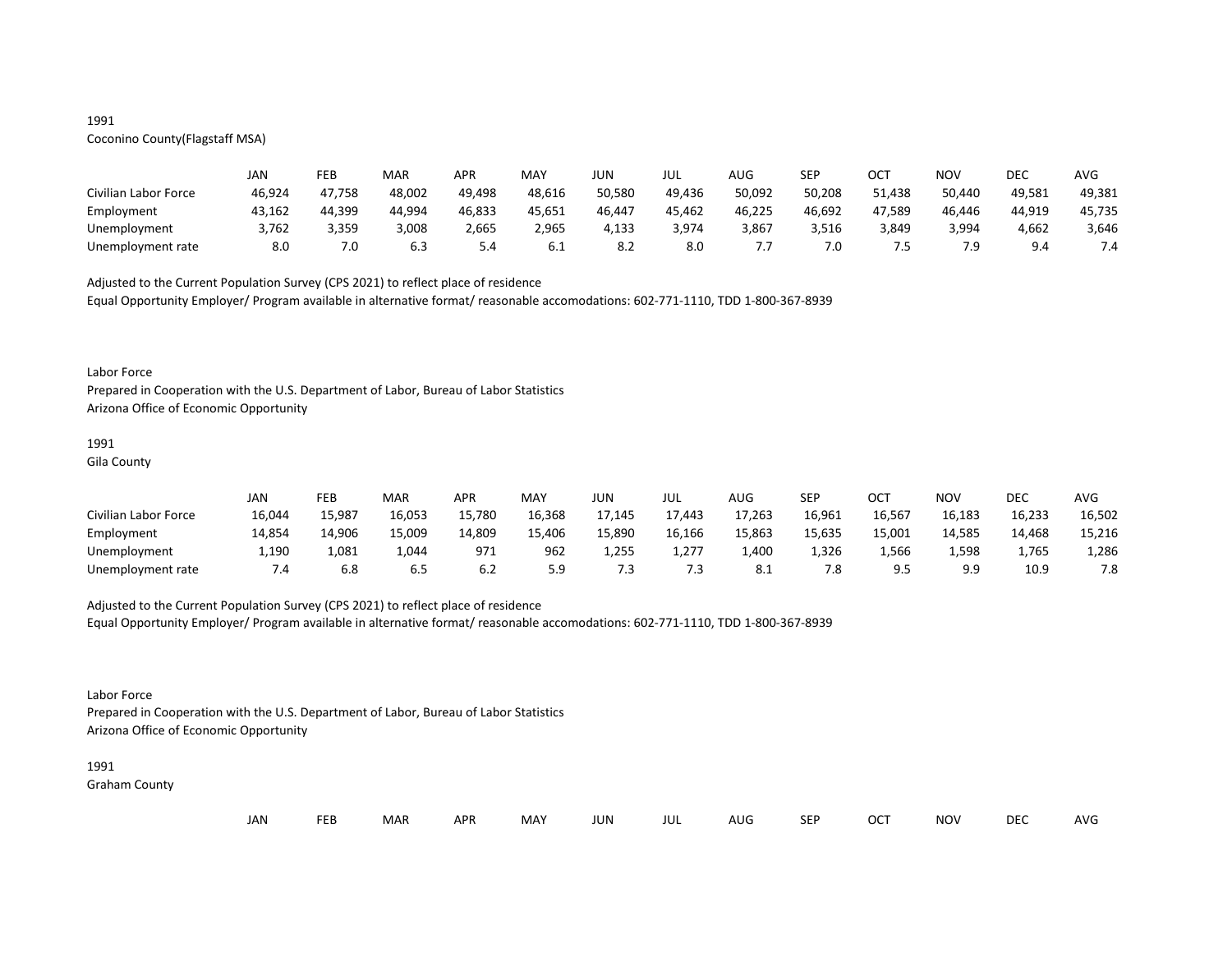| Civilian Labor Force | 8,819 | 9,015 | 9,068 | 8,984 | 9,252 | 9,275 | 9,127 | 9,367     | 9,724 | 9.758 | 9,721      | 9,795 | 9,325 |
|----------------------|-------|-------|-------|-------|-------|-------|-------|-----------|-------|-------|------------|-------|-------|
| Employment           | 8,199 | 8,430 | 8,507 | 3,495 | 8,718 | 8,613 | 8,478 | 8,688     | 9,031 | 9,026 | 8,919      | 8,965 | 8,672 |
| Unemployment         | 620   | 585   | 561   | 489   | 534   | 662   | 649   | 679       | 693   |       | 802        | 830   | 653   |
| Unemployment rate    | υ.    | ხ.5   |       |       | 5.8   |       | ـــ   | $\cdot$ . | . .   |       | o s<br>د.ه | .c    | 7.0   |

Equal Opportunity Employer/ Program available in alternative format/ reasonable accomodations: 602-771-1110, TDD 1-800-367-8939

Labor Force Prepared in Cooperation with the U.S. Department of Labor, Bureau of Labor Statistics Arizona Office of Economic Opportunity

1991

Greenlee County

|                      | JAN   | FEB   | <b>MAR</b> | APR    | MAY   | JUN   | JUL   | AUG   | <b>SEP</b> | OCT        | NOV   | <b>DEC</b> | <b>AVG</b> |
|----------------------|-------|-------|------------|--------|-------|-------|-------|-------|------------|------------|-------|------------|------------|
| Civilian Labor Force | 3,632 | 3,635 | 3,661      | -674,د | 3,841 | 4,173 | 4,060 | I,113 | 4,092      | 4,058      | 4,083 | I,113      | 3,928      |
| Employment           | 3,373 | 3,431 | 3,456      | 3,505  | 3,662 | 3,876 | 3,825 | 3,829 | 3,793      | 3.773<br>. | 3,803 | 3,806      | 3,678      |
| Unemployment         | 259   | 204   | 205        | 169    | 179   | 297   | 235   | 284   | 299        | 285        | 280   | 307        | 250        |
| Unemployment rate    | ـ ، ا | 5.6   | 5.6        | 4.b    | 4.,   | . .   | 5.8   | 6.9   | 7.3        | 7.0        | 6.9   |            | 6.4        |

Adjusted to the Current Population Survey (CPS 2021) to reflect place of residence

Equal Opportunity Employer/ Program available in alternative format/ reasonable accomodations: 602-771-1110, TDD 1-800-367-8939

Labor Force Prepared in Cooperation with the U.S. Department of Labor, Bureau of Labor Statistics Arizona Office of Economic Opportunity

1991

La Paz County

|                      | <b>JAN</b> | FEB   | MAR   | APR   | MAY   | JUN   | JUL   | <b>AUG</b> | SEP        | ⌒⌒⊤<br>◡◡ | <b>NOV</b> | DEC   | AVG                                           |
|----------------------|------------|-------|-------|-------|-------|-------|-------|------------|------------|-----------|------------|-------|-----------------------------------------------|
| Civilian Labor Force | 5,229      | 5,256 | 5,259 | 5,351 | 5,322 | 5,338 | 5,175 | 5,063      | 5,327      | 5,453     | 5,493      | 5,546 | 5,318                                         |
| Employment           | 4,853      | 4,872 | 4,892 | 5,041 | 4,972 | 4,901 | 4,729 | 4,543      | 4,840      | 4,890     | 4,862      | 4,840 | 4,853                                         |
| Unemployment         | 376        | 384   | 367   | 310   | 350   | 437   | 446   | 520        | 487        | 563       | 631        | 706   | 465                                           |
| Unemployment rate    | . L        | ر.'   | 7.0   | 5.8   | b.b   | 8.2   | 8.6   | 10.3       | <u>J.L</u> | 10.3      | 11.5       | 12.7  | $\circ$ $\overline{\phantom{0}}$<br>$\circ$ . |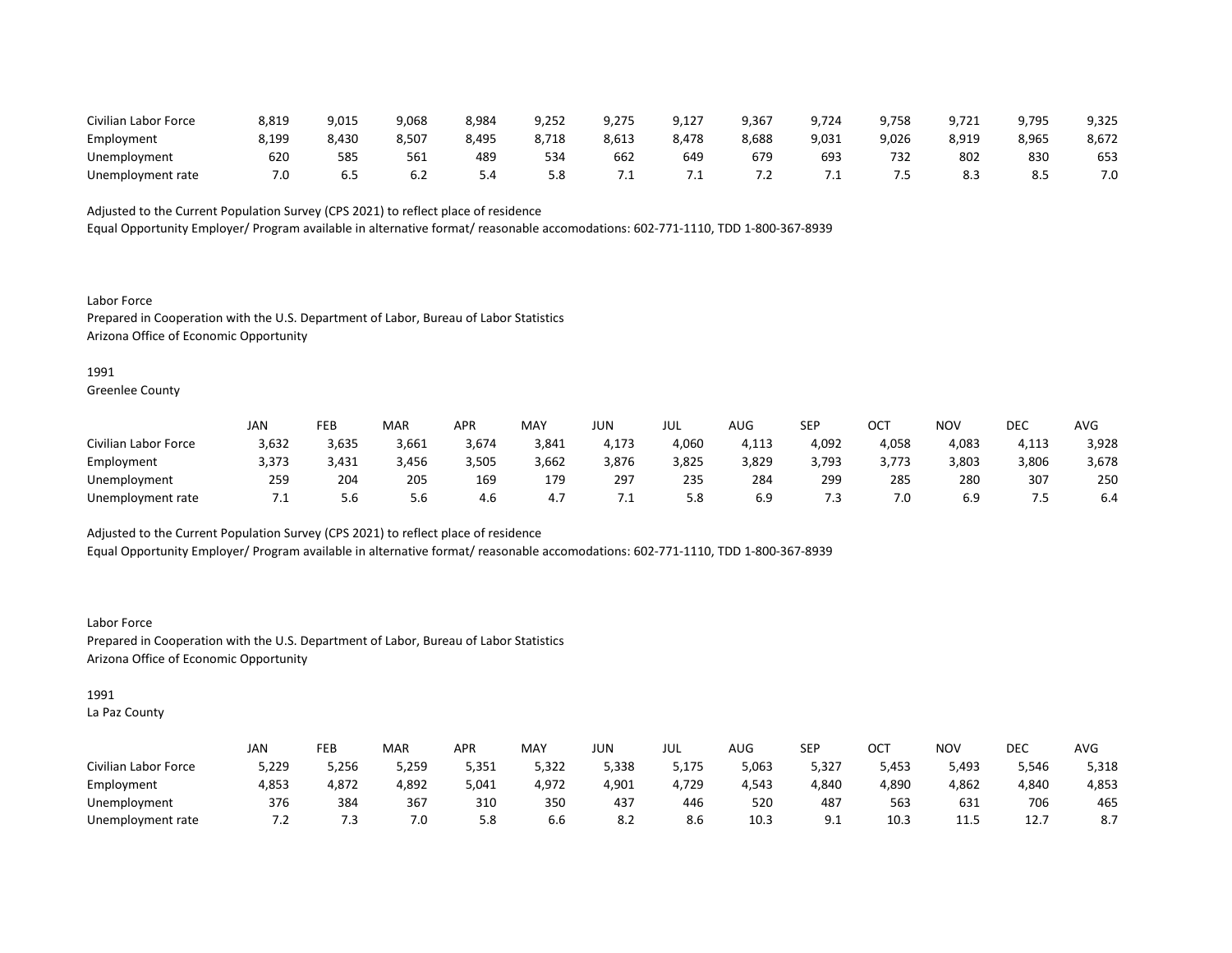Equal Opportunity Employer/ Program available in alternative format/ reasonable accomodations: 602-771-1110, TDD 1-800-367-8939

#### Labor Force

Prepared in Cooperation with the U.S. Department of Labor, Bureau of Labor Statistics Arizona Office of Economic Opportunity

## 1991

Maricopa County

|                      | JAN       | FEB       | MAR       | <b>APR</b> | <b>MAY</b> | JUN       | JUL       | AUG.      | SEP       |           | NOV       | DEC       | AVG       |
|----------------------|-----------|-----------|-----------|------------|------------|-----------|-----------|-----------|-----------|-----------|-----------|-----------|-----------|
| Civilian Labor Force | L.107.920 | 1.103.152 | 1.104.237 | 1.104.290  | 1,103,709  | 1,136,970 | 1,134,555 | 1,118,490 | 1,125,953 | 1,129,977 | 1,129,569 | 1,130,718 | 1.119.128 |
| Employment           | 1.059.680 | 1.057.158 | 1.059.582 | 1.061.544  | 1.057.325  | 1,077,513 | 1,075,539 | 1,056,984 | 1.060.464 | 1,062,360 | 1.062.776 | 1.060.063 | 1.062.582 |
| Unemployment         | 48.240    | 45.994    | 44.655    | 42.746     | 46.384     | 59.457    | 59.016    | 61.506    | 65.489    | 67.617    | 66.793    | 70.655    | 56,546    |
| Unemployment rate    | 4.4       | 4.2       | 4.0       | 3.9        |            |           | 5.2       |           | 5.8       |           | 5.9       |           |           |

Adjusted to the Current Population Survey (CPS 2021) to reflect place of residence

Equal Opportunity Employer/ Program available in alternative format/ reasonable accomodations: 602-771-1110, TDD 1-800-367-8939

### Labor Force

Prepared in Cooperation with the U.S. Department of Labor, Bureau of Labor Statistics Arizona Office of Economic Opportunity

#### 1991

Mohave County(Lake Havasu City-Kingman MSA)

|                      | JAN    | FEB    | MAR    | APR    | <b>MAY</b> | JUN        | JUL    | AUG    | <b>SEP</b> | ост    | NOV       | DEC    | AVG    |
|----------------------|--------|--------|--------|--------|------------|------------|--------|--------|------------|--------|-----------|--------|--------|
| Civilian Labor Force | 45.440 | 44,882 | 44,582 | 44,653 | 45.405     | 47,030     | 46,901 | 46,720 | 46.484     | 46.418 | 46,201    | 46,692 | 45,951 |
| Employment           | 42,231 | 41,976 | 42,232 | 42,715 | 42,897     | 44,057     | 44,144 | 43,619 | 43,458     | 43,051 | 42,586    | 42,157 | 42,927 |
| Unemployment         | 3,209  | 2,906  | 2,350  | 1,938  | 2,508      | 2,973      | 2,757  | 3,101  | 3,026      | 3,367  | 3,615     | 4,535  | 3,024  |
| Unemployment rate    | . .    | ხ.5    | 5.3    | 4.3    | 5.5        | <b>b.3</b> | 5.9    | b.b    | 6.5        | . .    | ה ד<br>ه. | Q      | 6.6    |

Adjusted to the Current Population Survey (CPS 2021) to reflect place of residence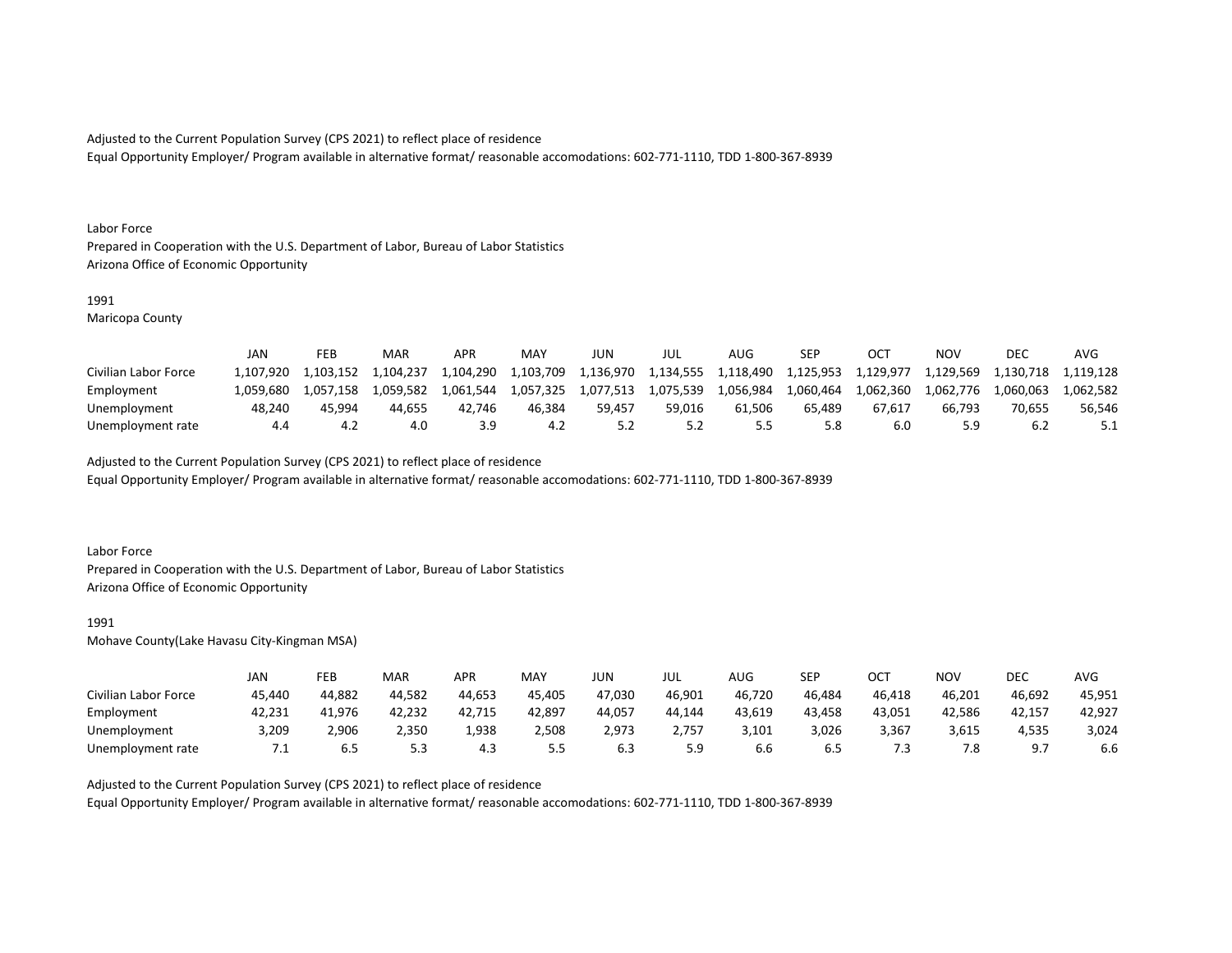### 1991

Navajo County

|                      | JAN    | FEB    | MAR    | APR    | MAY    | JUN    | JUL    | AUG    | SEP    | OCT    | NO٧    | DEC    | AVG    |
|----------------------|--------|--------|--------|--------|--------|--------|--------|--------|--------|--------|--------|--------|--------|
| Civilian Labor Force | 25,986 | 25,886 | 25,502 | 25,214 | 25,669 | 26,446 | 26,232 | 26,870 | 26,903 | 27,027 | 26,442 | 26,608 | 26,232 |
| Employment           | 22,767 | 22,884 | 22,828 | 22,789 | 23,394 | 22,987 | 22,482 | 23,475 | 23,961 | 24,008 | 23,503 | 23,058 | 23,178 |
| Unemployment         | 3,219  | 3,002  | 2,674  | 2,425  | 2,275  | 3,459  | 3,750  | 3,395  | 2.942  | 3,019  | 2,939  | 3,550  | 3,054  |
| Unemployment rate    | 12.4   | 11.6   | 10.5   | 9.6    | 8.9    | 13.1   | 14.3   | 12.6   | 10.9   | 11.2   | 11.1   | 13.3   | 11.6   |

Adjusted to the Current Population Survey (CPS 2021) to reflect place of residence

Equal Opportunity Employer/ Program available in alternative format/ reasonable accomodations: 602-771-1110, TDD 1-800-367-8939

Labor Force Prepared in Cooperation with the U.S. Department of Labor, Bureau of Labor Statistics Arizona Office of Economic Opportunity

### 1991

Pima County(Tucson MSA)

|                      | JAN     | FEB     | MAR     | APR     | MAY     | JUN     | JUL     | AUG     | <b>SEP</b> | ост     | NOV     | DEC      | AVG     |
|----------------------|---------|---------|---------|---------|---------|---------|---------|---------|------------|---------|---------|----------|---------|
| Civilian Labor Force | 316,645 | 315,169 | 317,012 | 318,004 | 318,340 | 316,937 | 316,774 | 323,584 | 327,953    | 328,576 | 336,358 | 332,842  | 322,349 |
| Employment           | 304.129 | 303.576 | 305.856 | 307,497 | 307,342 | 303,319 | 302,881 | 308,849 | 312,651    | 312.179 | 318.390 | 315.900  | 308,547 |
| Unemployment         | 12,516  | 11,593  | 11.156  | 10,507  | 10,998  | 13,618  | 13,893  | 14,735  | 15,302     | 16,397  | 17,968  | 16,942   | 13,802  |
| Unemployment rate    | 4.0     |         | 3.5     | 3.3     | 3.5     | 4.3     | 4.4     | 4.6     |            | 5.0     |         | <u>.</u> | 4.3     |

Adjusted to the Current Population Survey (CPS 2021) to reflect place of residence

Equal Opportunity Employer/ Program available in alternative format/ reasonable accomodations: 602-771-1110, TDD 1-800-367-8939

Labor Force Prepared in Cooperation with the U.S. Department of Labor, Bureau of Labor Statistics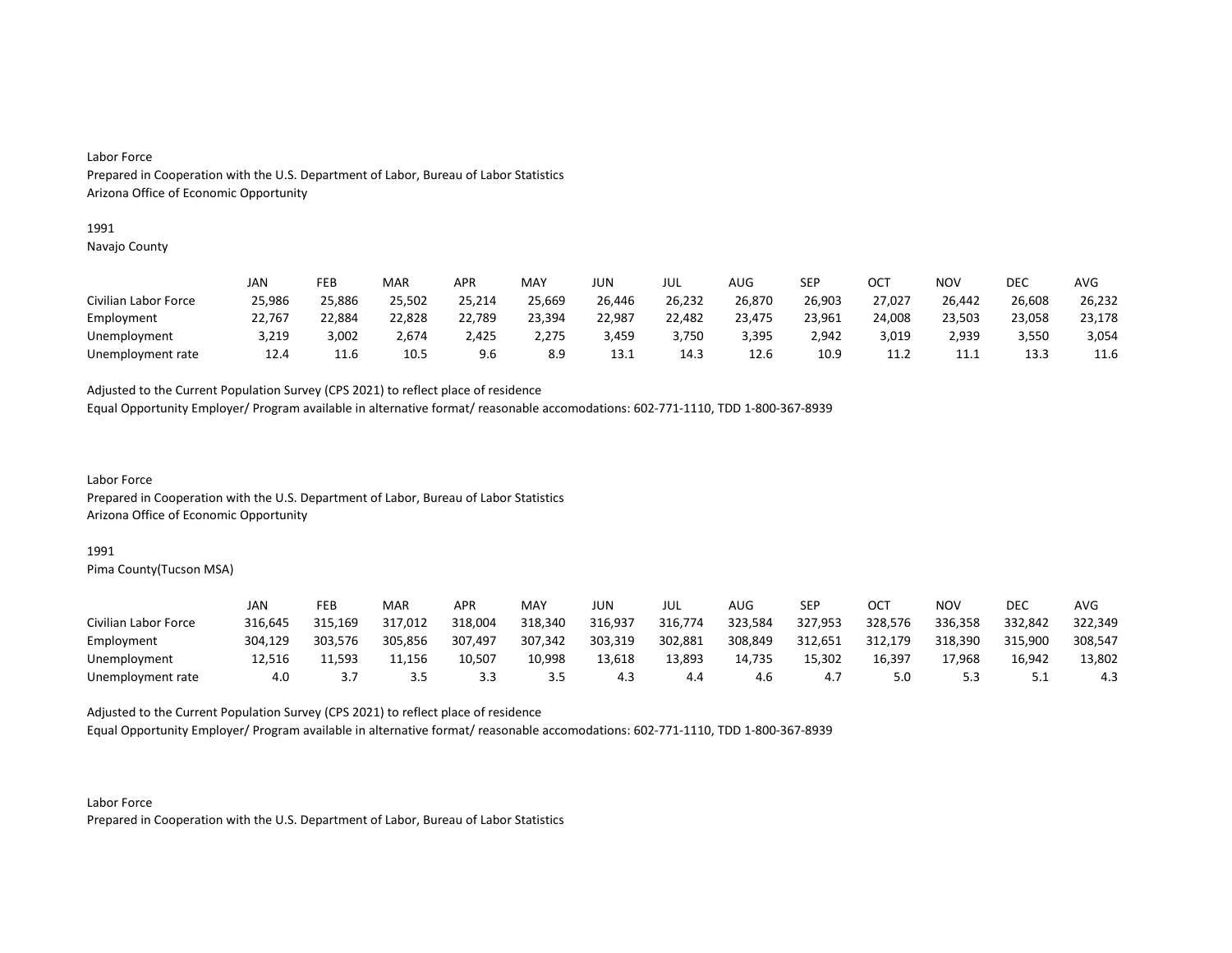## Arizona Office of Economic Opportunity

## 1991 Pinal County

|                      | JAN    | FEB    | MAR    | APR    | MAY    | JUN    | JUL    | AUG    | SEP    | OCT    | <b>NOV</b> | <b>DEC</b> | AVG    |
|----------------------|--------|--------|--------|--------|--------|--------|--------|--------|--------|--------|------------|------------|--------|
| Civilian Labor Force | 45,158 | 44,859 | 44,847 | 44,687 | 44,662 | 46,100 | 45,977 | 45,285 | 45,585 | 45,707 | 45,631     | 45,936     | 45,369 |
| Employment           | 42,167 | 42,066 | 42,163 | 42,241 | 42,073 | 42,876 | 42,797 | 42,060 | 42,198 | 42,274 | 42,290     | 42,181     | 42,282 |
| Unemployment         | 2,991  | 2,793  | 2,684  | 2,446  | 2,589  | 3,224  | 3,180  | 3,225  | 3,387  | 3,433  | 3,341      | 3,755      | 3,087  |
| Unemployment rate    | 6.b    | b.Z    | 6.0    | כ.כ    | 5.8    | 7.0    | 6.9    | . .    |        |        |            | 8.2        | 6.8    |

Adjusted to the Current Population Survey (CPS 2021) to reflect place of residence Equal Opportunity Employer/ Program available in alternative format/ reasonable accomodations: 602-771-1110, TDD 1-800-367-8939

### Labor Force

Prepared in Cooperation with the U.S. Department of Labor, Bureau of Labor Statistics Arizona Office of Economic Opportunity

### 1991

Santa Cruz County

|                      | JAN    | FEB    | <b>MAR</b> | APR    | MAY    | JUN    | JUL    | AUG    | SEP    | ОСТ    | <b>NOV</b> | <b>DEC</b> | <b>AVG</b> |
|----------------------|--------|--------|------------|--------|--------|--------|--------|--------|--------|--------|------------|------------|------------|
| Civilian Labor Force | 12,772 | 12,385 | 12,260     | 12,921 | 12,585 | 12,961 | 12,900 | 13,237 | 13,631 | 13,720 | 13,351     | 13,725     | 13,038     |
| Employment           | 11,360 | 11,165 | 11,158     | 11,862 | 11,472 | 11,246 | 10,946 | 10,786 | 10.979 | 10,887 | 11,234     | 11.650     | 11,229     |
| Unemployment         | 1,412  | 1,220  | 1,102      | 1,059  | 1,113  | 1,715  | 954ء   | 2,451  | 2,652  | 2,833  | 2,117      | 2,075      | 1,809      |
| Unemployment rate    | 11.1   | 9.9    | 9.0        |        | 8.8    | 13.2   | 15.1   | 18.5   | 19.5   | 20.6   | 15.9       | 15.1       | 13.9       |

# Adjusted to the Current Population Survey (CPS 2021) to reflect place of residence Equal Opportunity Employer/ Program available in alternative format/ reasonable accomodations: 602-771-1110, TDD 1-800-367-8939

Labor Force

Prepared in Cooperation with the U.S. Department of Labor, Bureau of Labor Statistics Arizona Office of Economic Opportunity

1991 Yavapai County(Prescott MSA)